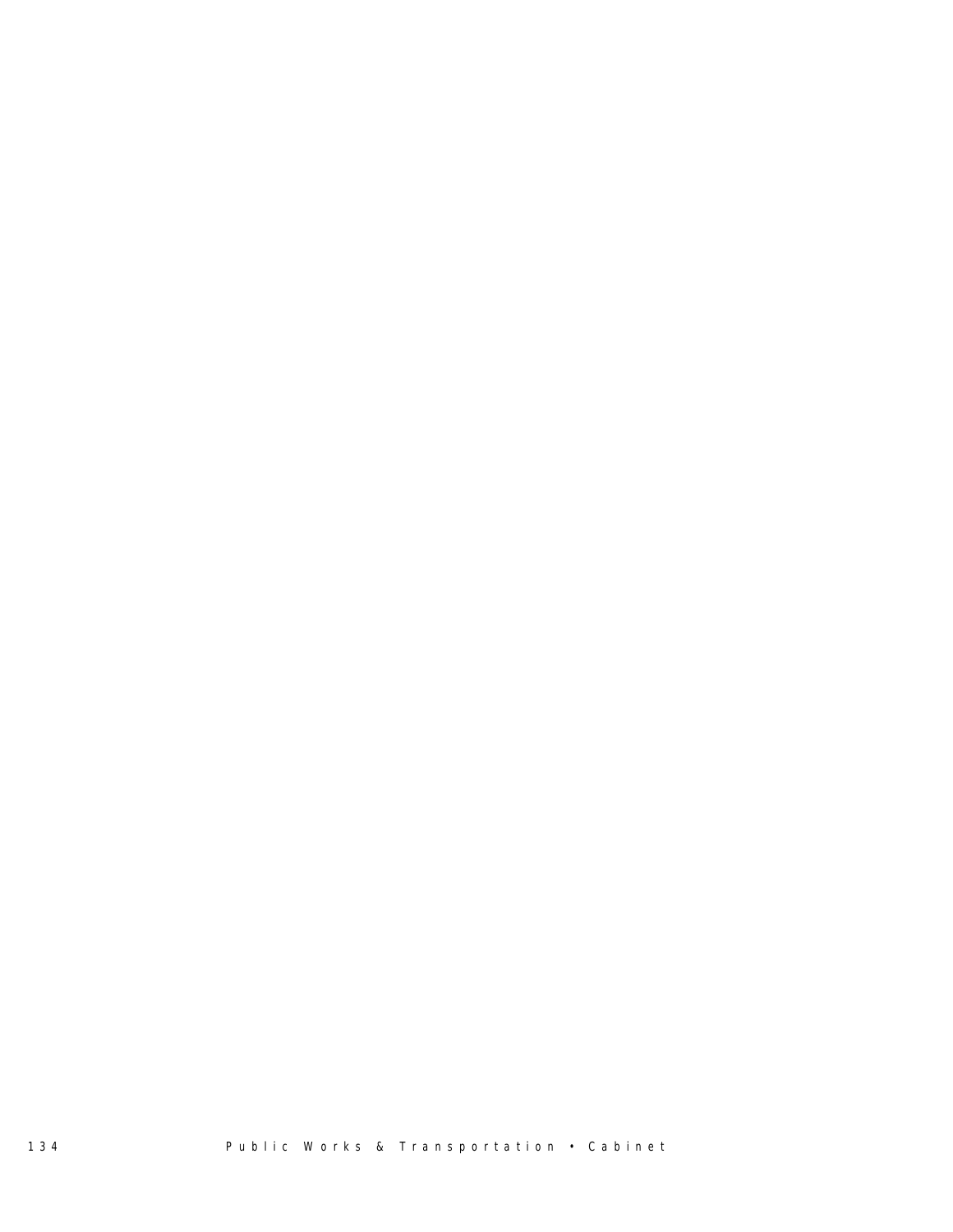## Public Works & Transportation

#### *Dennis Royer, Chief of Public Works & Transportation*

### *Cabinet Mission*

The mission of the Streets, Transportation and Sanitation Cabinet is to develop, implement, support and manage all programs, projects and policies that enhance clean, well-lit, attractive and efficient infrastructure that moves vehicular and pedestrian traffic safely.

| <b>Operating Budget</b>            | Program Name                            | <b>Total Actual '05</b> | Total Actual '06 | Total Approp '07    | Total Budget '08 |
|------------------------------------|-----------------------------------------|-------------------------|------------------|---------------------|------------------|
|                                    | Central Fleet Maintenance               | 2.111.779               | 2.257.559        | 2.222.190           | 2.267.724        |
|                                    | Office of Public Works & Transportation |                         | $\Omega$         | 1,555,144           | 1,606,402        |
|                                    | <b>Public Works Department</b>          | 82,616,523              | 87.806.195       | 86.232.241          | 86,203,434       |
|                                    | Snow Removal                            | 21,970,447              | 11,931,886       | 12,241,753          | 12,292,072       |
|                                    | <b>Transportation Department</b>        | 26,159,723              | 27,811,630       | 27,350,097          | 27,618,759       |
|                                    | Total                                   | 132,858,472             | 129,807,270      | 129,601,425         | 129,988,391      |
| <b>Capital Budget Expenditures</b> |                                         | Actual 05               | Actual 06        | <b>Estimated 07</b> | Projected 08     |
|                                    | Public Works Department                 | 21,836,936              | 30,450,230       | 37,747,329          | 36,552,527       |
|                                    | <b>Transportation Department</b>        | 1,027,926               | 1,133,744        | 1,184,409           | 5,350,000        |
|                                    | Total                                   | 22,864,862              | 31,583,974       | 38,931,738          | 41,902,527       |
| <b>External Funds Expenditures</b> |                                         | <b>Total Actual '05</b> | Total Actual '06 | Total Approp '07    | Total Budget '08 |
|                                    | Public Works Department                 | 75.506                  | 80.916           | 42,088              | 25,000           |
|                                    | <b>Transportation Department</b>        | 1,487,021               | 960,775          | 933,464             | 1,210,647        |
|                                    | Total                                   | 1,562,527               | 1,041,691        | 975,552             | 1,235,647        |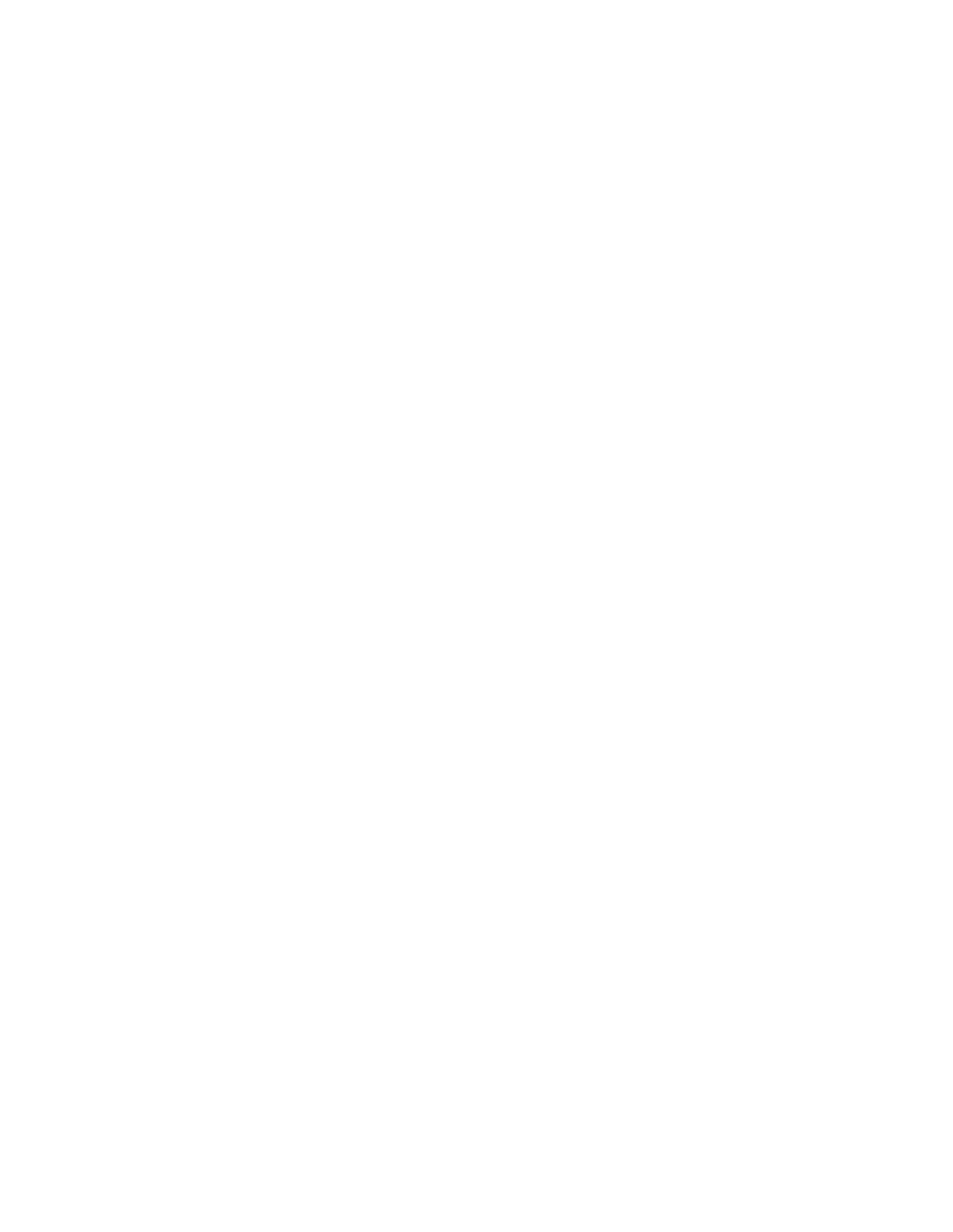## Central Fleet Maintenance Operating Budget

### *David Higgins, Director Appropriation: 321*

### *Department Mission*

Under the direction of the Public Works Commissioner, Central Fleet Maintenance provides pro-active, cost effective fleet services by responding to vehicle maintenance requests in a timely manner. Requests for service consist of routine repairs, preventive maintenance and emergency service for the City's centralized fleet.

### *FY08 Performance Strategies*

- To provide scheduled preventive maintenance to the City's vehicle fleet.
- To ensure vehicles in the centralized fleet are in proper operating condition.

| <b>Operating Budget</b>            | Program Name          | Total Actual '05 | Total Actual '06 | Total Approp '07 | Total Budget '08  |
|------------------------------------|-----------------------|------------------|------------------|------------------|-------------------|
|                                    | <b>Fleet Services</b> | 2,111,778        | 2,257,559        | 2,222,190        | 2,267,724         |
|                                    | <b>Total</b>          | 2,111,778        | 2,257,559        | 2,222,190        | 2,267,724         |
|                                    |                       |                  |                  |                  |                   |
| <b>Selected Service Indicators</b> |                       | Actual '05       | Actual '06       | Approp '07       | <b>Budget '08</b> |
|                                    |                       |                  |                  |                  |                   |
|                                    | Personnel Services    | ,328,177         | 1,386,875        | 1,738,106        | 1,789,922         |
|                                    | Non Personnel         | 783,601          | 870,684          | 484,084          | 477,802           |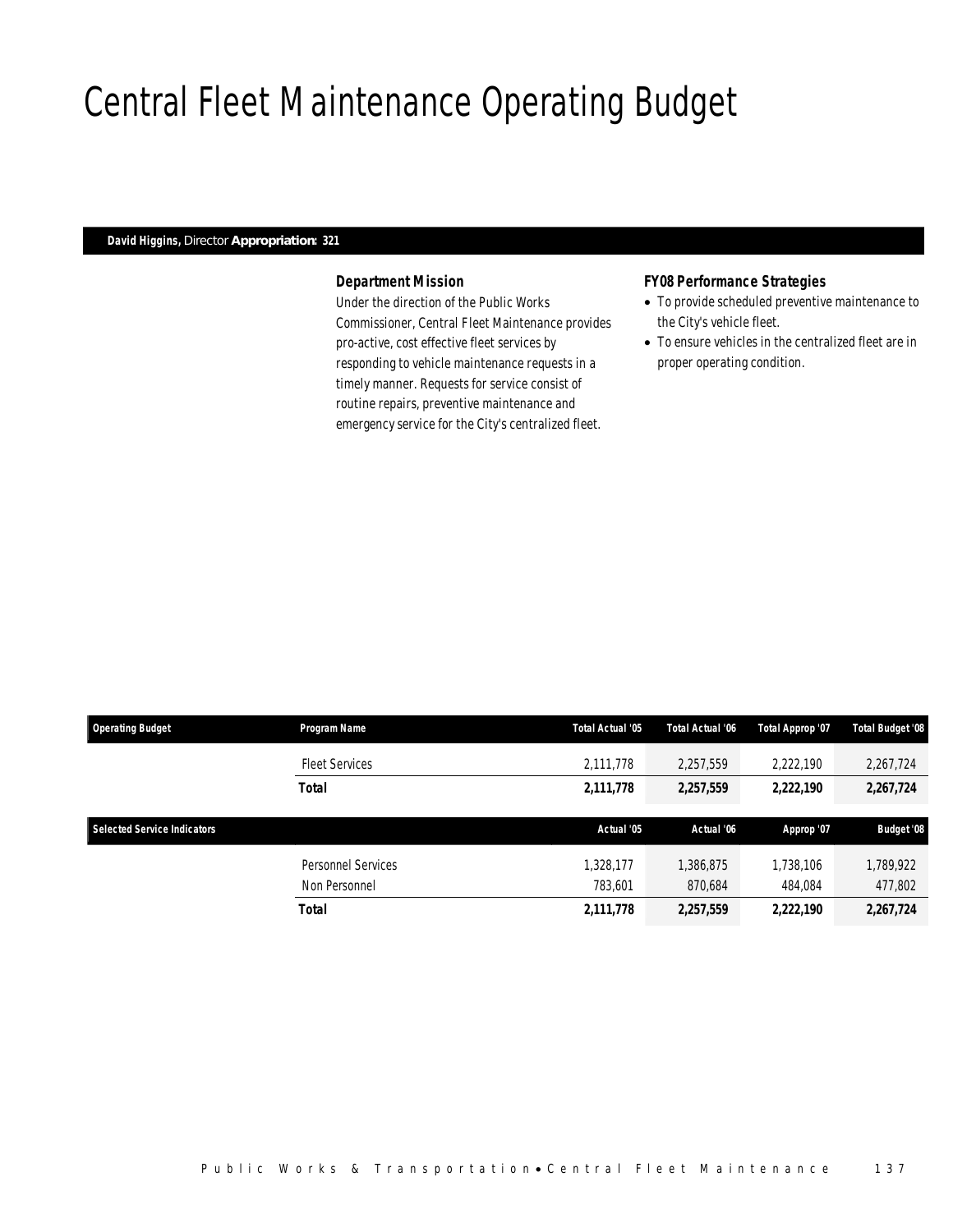## Central Fleet Maintenance Operating Budget



### *Authorizing Statutes*

• Motor Vehicle Management Bureau, CBC Ord. 7- 8, Ord. 1979 c.33; Ord. 1996 c.6

#### *Description of Services*

The Central Fleet Maintenance Division is responsible for preventive maintenance, routine and emergency repair of vehicles. Central Fleet Maintenance maintains vehicles for all City departments excluding the public safety agencies and the Public Health Commission.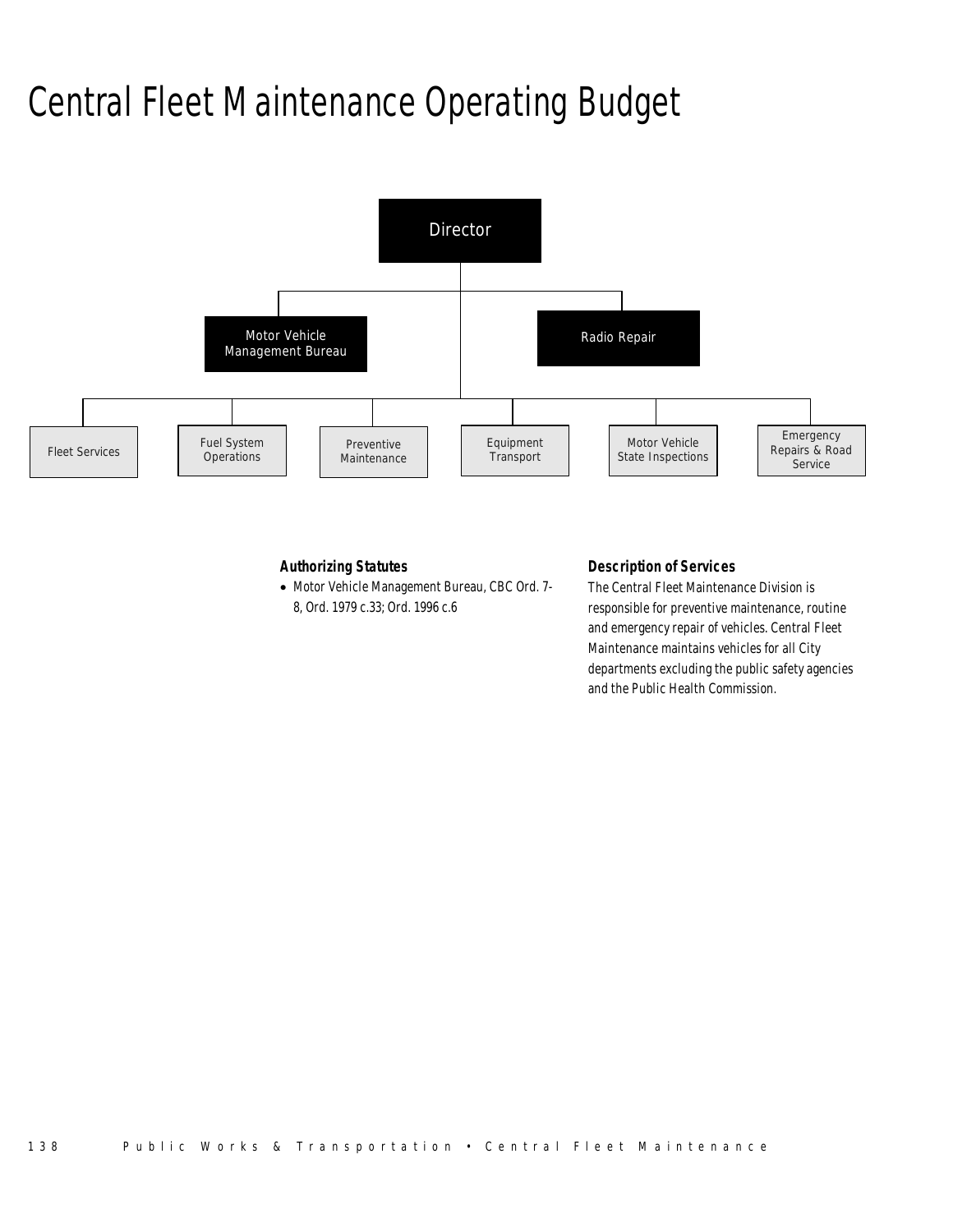## Department History

| <b>Personnel Services</b>       |                                                                                                                                                                                                                                                                                                                   | FY05 Expenditure                                                                                                   | FY06 Expenditure                                                                                                | FY07 Appropriation                                                                                                            | FY08 Adopted                                                                                                                              | Inc/Dec 07 vs 08                                                                                                               |
|---------------------------------|-------------------------------------------------------------------------------------------------------------------------------------------------------------------------------------------------------------------------------------------------------------------------------------------------------------------|--------------------------------------------------------------------------------------------------------------------|-----------------------------------------------------------------------------------------------------------------|-------------------------------------------------------------------------------------------------------------------------------|-------------------------------------------------------------------------------------------------------------------------------------------|--------------------------------------------------------------------------------------------------------------------------------|
|                                 | 51000 Permanent Employees<br>51100 Emergency Employees<br>51200 Overtime<br>51600 Unemployment Compensation<br>51700 Workers' Compensation<br><b>Total Personnel Services</b>                                                                                                                                     | 1,237,388<br>$\overline{0}$<br>90,789<br>$\theta$<br>$\mathbf{0}$<br>1,328,177                                     | 1,322,185<br>0<br>64,690<br>0<br>$\Omega$<br>1,386,875                                                          | 1,693,106<br>$\overline{0}$<br>45,000<br>0<br>$\Omega$<br>1,738,106                                                           | 1,744,922<br>$\mathbf 0$<br>45,000<br>$\mathbf 0$<br>$\Omega$<br>1,789,922                                                                | 51,816<br>$\overline{0}$<br>$\overline{0}$<br>$\overline{0}$<br>$\Omega$<br>51,816                                             |
| <b>Contractual Services</b>     |                                                                                                                                                                                                                                                                                                                   | FY05 Expenditure                                                                                                   | FY06 Expenditure                                                                                                | FY07 Appropriation                                                                                                            | FY08 Adopted                                                                                                                              | Inc/Dec 07 vs 08                                                                                                               |
|                                 | 52100 Communications<br>52200 Utilities<br>52300 Contracted Ed Services<br>52400 Snow Removal<br>52500 Garbage/Waste Removal<br>52600 Repairs Buildings & Structures<br>52700 Repairs & Service of Equipment<br>52800 Transportation of Persons<br>52900 Contracted Services<br><b>Total Contractual Services</b> | 879<br>$\theta$<br>$\Omega$<br>$\overline{0}$<br>$\mathbf{0}$<br>$\Omega$<br>398,644<br>1,658<br>21,847<br>423.028 | 1,647<br>$\overline{0}$<br>$\Omega$<br>$\overline{0}$<br>0<br>$\theta$<br>463,244<br>2,636<br>21,160<br>488,687 | 2,800<br>$\overline{0}$<br>$\overline{0}$<br>$\overline{0}$<br>600<br>$\overline{0}$<br>140,000<br>3,500<br>45,000<br>191,900 | 10,174<br>$\overline{0}$<br>$\overline{0}$<br>$\overline{0}$<br>$\overline{0}$<br>$\overline{0}$<br>140,000<br>4,500<br>45,000<br>199.674 | 7,374<br>$\mathbf 0$<br>$\mathbf{0}$<br>$\Omega$<br>$-600$<br>$\mathbf{0}$<br>$\mathbf{0}$<br>1,000<br>$\overline{0}$<br>7,774 |
| <b>Supplies &amp; Materials</b> |                                                                                                                                                                                                                                                                                                                   | FY05 Expenditure                                                                                                   | FY06 Expenditure                                                                                                | FY07 Appropriation                                                                                                            | FY08 Adopted                                                                                                                              | Inc/Dec 07 vs 08                                                                                                               |
|                                 | 53000 Auto Energy Supplies<br>53200 Food Supplies<br>53400 Custodial Supplies<br>53500 Med, Dental, & Hosp Supply<br>53600 Office Supplies and Materials<br>53700 Clothing Allowance<br>53800 Educational Supplies & Mat<br>53900 Misc Supplies & Materials<br><b>Total Supplies &amp; Materials</b>              | 181,448<br>$\theta$<br>417<br>$\theta$<br>1,929<br>45<br>$\overline{0}$<br>64,971<br>248,810                       | 284,691<br>1,980<br>827<br>$\mathbf{0}$<br>1,761<br>305<br>$\Omega$<br>29,831<br>319,395                        | 175,000<br>2,000<br>1,200<br>$\overline{0}$<br>2,400<br>300<br>$\Omega$<br>65,000<br>245,900                                  | 177,228<br>2,000<br>1,200<br>0<br>2,400<br>300<br>0<br>65,000<br>248,128                                                                  | 2,228<br>$\mathbf{0}$<br>$\mathbf{0}$<br>$\mathbf 0$<br>$\overline{0}$<br>$\mathbf{0}$<br>$\overline{0}$<br>$\Omega$<br>2,228  |
| <b>Current Chgs &amp; Oblig</b> |                                                                                                                                                                                                                                                                                                                   | FY05 Expenditure                                                                                                   | FY06 Expenditure                                                                                                | FY07 Appropriation                                                                                                            | FY08 Adopted                                                                                                                              | Inc/Dec 07 vs 08                                                                                                               |
|                                 | 54300 Workers' Comp Medical<br>54400 Legal Liabilities<br>54500 Aid To Veterans<br>54600 Current Charges H&I<br>54700 Indemnification<br>54900 Other Current Charges<br>Total Current Chgs & Oblig                                                                                                                | $\mathbf{0}$<br>$\mathbf{0}$<br>$\overline{0}$<br>$\mathbf{0}$<br>$\Omega$<br>13,343<br>13,343                     | $\mathbf 0$<br>$\overline{0}$<br>$\overline{0}$<br>$\overline{0}$<br>$\theta$<br>13,681<br>13,681               | $\mathbf 0$<br>$\overline{0}$<br>$\boldsymbol{0}$<br>$\overline{0}$<br>$\overline{0}$<br>15,000<br>15,000                     | $\mathbf 0$<br>$\overline{0}$<br>$\mathbf 0$<br>$\overline{0}$<br>$\overline{0}$<br>15,000<br>15,000                                      | $\mathbf 0$<br>$\mathbf{0}$<br>$\overline{0}$<br>$\mathbf 0$<br>$\overline{0}$<br>$\mathbf 0$<br>0                             |
| Equipment                       |                                                                                                                                                                                                                                                                                                                   | FY05 Expenditure                                                                                                   | FY06 Expenditure                                                                                                | FY07 Appropriation                                                                                                            | FY08 Adopted                                                                                                                              | Inc/Dec 07 vs 08                                                                                                               |
|                                 | 55000 Automotive Equipment<br>55400 Lease/Purchase<br>55600 Office Furniture & Equipment<br>55900 Misc Equipment<br><b>Total Equipment</b>                                                                                                                                                                        | $\mathbf{0}$<br>81,365<br>$\Omega$<br>17,055<br>98,420                                                             | $\mathbf 0$<br>32,568<br>$\Omega$<br>16,353<br>48,921                                                           | $\overline{0}$<br>16,284<br>$\Omega$<br>15,000<br>31,284                                                                      | 0<br>$\boldsymbol{0}$<br>$\Omega$<br>15,000<br>15,000                                                                                     | 0<br>$-16,284$<br>$\theta$<br>0<br>$-16,284$                                                                                   |
| Other                           |                                                                                                                                                                                                                                                                                                                   | FY05 Expenditure                                                                                                   | FY06 Expenditure                                                                                                | FY07 Appropriation                                                                                                            | FY08 Adopted                                                                                                                              | Inc/Dec 07 vs 08                                                                                                               |
|                                 | 56200 Special Appropriation<br>57200 Structures & Improvements<br>58000 Land & Non-Structure<br><b>Total Other</b>                                                                                                                                                                                                | $\boldsymbol{0}$<br>$\mathbf{0}$<br>$\mathbf{0}$<br>$\mathbf{0}$                                                   | $\boldsymbol{0}$<br>$\mathbf 0$<br>0<br>0                                                                       | 0<br>0<br>0<br>$\mathbf{0}$                                                                                                   | $\boldsymbol{0}$<br>$\mathbf 0$<br>0<br>0                                                                                                 | 0<br>$\mathbf 0$<br>0<br>0                                                                                                     |
|                                 | <b>Grand Total</b>                                                                                                                                                                                                                                                                                                | 2,111,778                                                                                                          | 2,257,559                                                                                                       | 2,222,190                                                                                                                     | 2,267,724                                                                                                                                 | 45,534                                                                                                                         |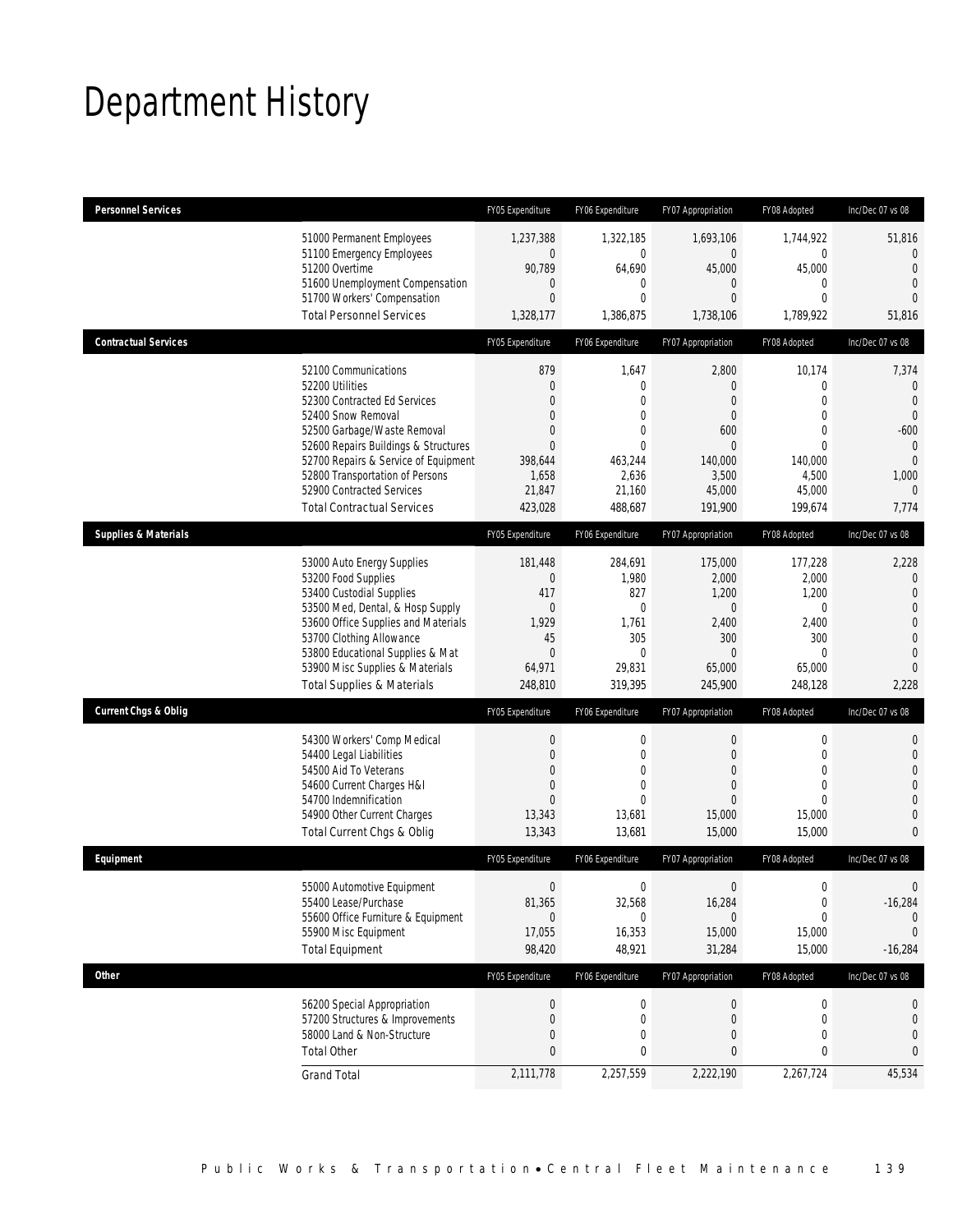## Department Personnel

| Title                        | Union<br>Code | Grade | Position | FY08 Salary | Title                          | Union<br>Code   | Grade | Position | FY08 Salary |
|------------------------------|---------------|-------|----------|-------------|--------------------------------|-----------------|-------|----------|-------------|
|                              |               |       |          |             |                                |                 |       |          |             |
| Gen Main Mech Frprs(Cfm)     | AFG           | 19A   | 2.00     | 151,333     | Wkg Frprs Main Mech(Welder)Cfm | AFG             | 14    | 1.00     | 46,488      |
| Sr Radio Comm Tech (Cfm)     | AFG           | 18A   | 1.00     | 72,339      | Maint Mech (Welder)(Cfm)       | AFT             | 13A   | 2.00     | 89,444      |
| Motor Equip Rep Frpr(Cfm)    | AFG           | 17A   | 3.00     | 192,448     | Prin Storekeeper(Cfm)          | AFT             | 13    | 2.00     | 76,365      |
| Head Storekeeper(Cfm)        | AFT           | 15    | 2.00     | 101,849     | Head Act. Clerk                | AFT             | 12    | 2.00     | 81,684      |
| HvyMtrEquipRepairperson(CFM) | AFT           | 15    | 24.00    | 1,119,051   | Exec Asst (Dir Fleet Mgmtpwd)  | EXM             | 12    | 1.00     | 102,326     |
| Safety Inspector(C Fleet Mn) | AFG           | 15    | 1.00     | 47,835      | Supn-Automotive Maint(Cfm)     | SE <sub>1</sub> | 10    | 2.00     | 182,650     |
| Head Admin Clerk             | AFT           | 14    | 2.00     | 79,497      | Prin Admin Assistant           | SE <sub>1</sub> | 08    | 1.00     | 78,815      |
|                              |               |       |          |             | Total                          |                 |       | 46       | 2,422,122   |
|                              |               |       |          |             | <b>Adjustments</b>             |                 |       |          |             |
|                              |               |       |          |             | <b>Differential Payments</b>   |                 |       |          | 0           |
|                              |               |       |          |             | Other                          |                 |       |          | 9,800       |
|                              |               |       |          |             | Chargebacks                    |                 |       |          | $-660,000$  |
|                              |               |       |          |             | <b>Salary Savings</b>          |                 |       |          | $-27,000$   |
|                              |               |       |          |             | <b>FY08 Total Request</b>      |                 |       |          | 1,744,922   |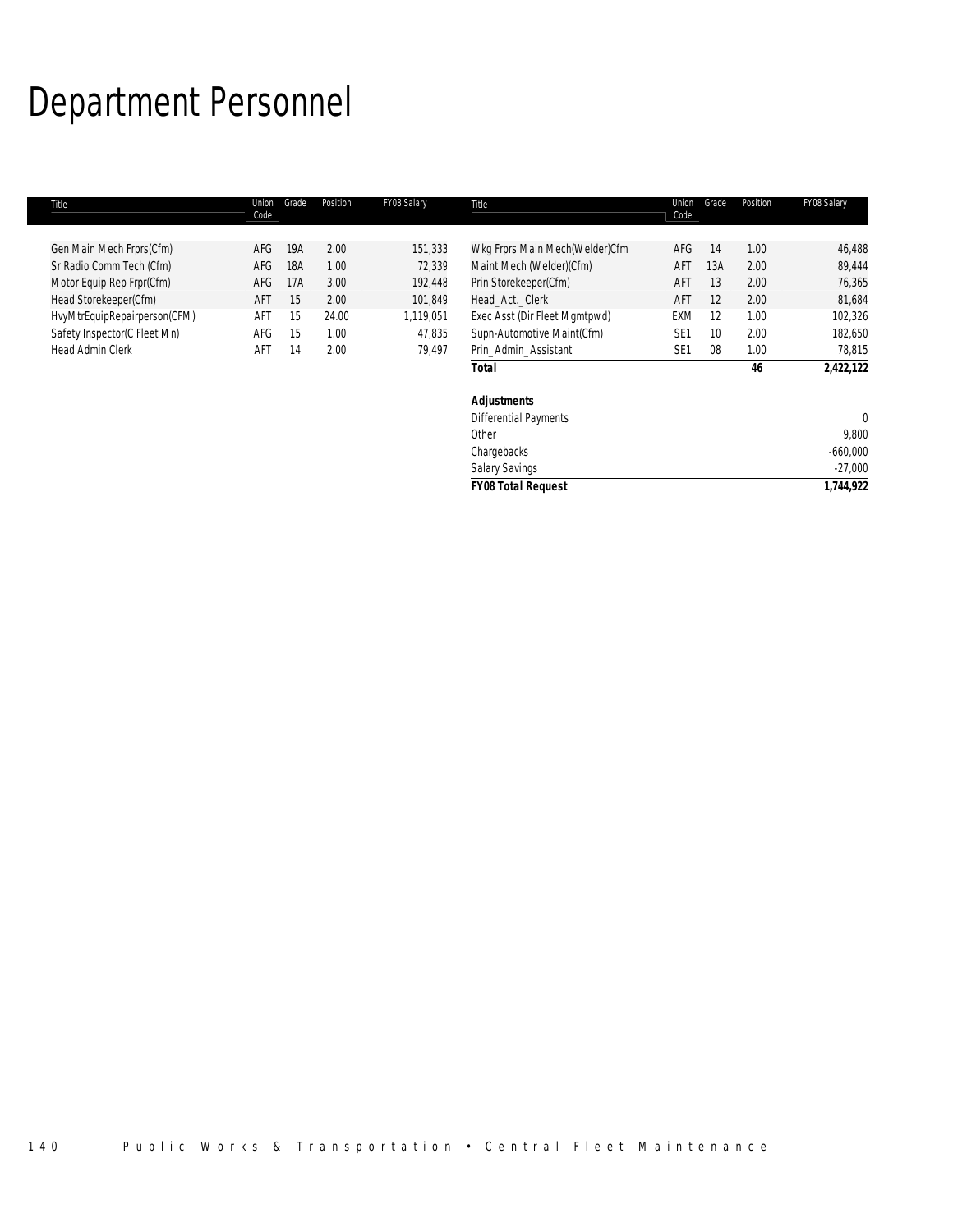## Program 1. Fleet Services

### *David Higgins, Director Organization: 321100*

#### *Program Description*

The Fleet Services Program is responsible for the preventive maintenance and routine or emergency repair of vehicles in all City departments excluding public safety agencies and the Public Health Commission. Preventive maintenance includes oil change, brake repair, and fluid changes. Routine and emergency repair includes engine servicing, body work, transmission repair, and glass replacement. The Fleet Services Program also conducts emission testing and registration functions.

### *Program Strategies*

- To ensure vehicles in the centralized fleet are in proper operating condition.
- To provide scheduled preventive maintenance to the City's vehicle fleet.

| <b>Performance Measures</b>        |                                                                                                                  | Actual '05           | Actual '06           | Projected '07        | Target '08           |
|------------------------------------|------------------------------------------------------------------------------------------------------------------|----------------------|----------------------|----------------------|----------------------|
|                                    | % of fleet operational on daily basis<br>% of fleet receiving preventive maintenance<br>actions 2 times per year | 93%                  | 85%                  | 92%                  | 90%<br>100%          |
|                                    | % of fleet receiving preventive maintenance<br>actions 4 times per year                                          | 89%                  | 49%                  | 43%                  |                      |
|                                    | Maintenance requests-CFM                                                                                         | 6,643                | 6,634                | 6,813                | 6,600                |
| <b>Selected Service Indicators</b> |                                                                                                                  | Actual '05           | Actual '06           | Approp '07           | <b>Budget '08</b>    |
|                                    | <b>Personnel Services</b><br>Non Personnel                                                                       | 1,328,177<br>783,601 | 1,386,875<br>870,684 | 1,738,106<br>484.084 | 1,789,922<br>477,802 |
|                                    | Total                                                                                                            | 2,111,778            | 2,257,559            | 2,222,190            | 2,267,724            |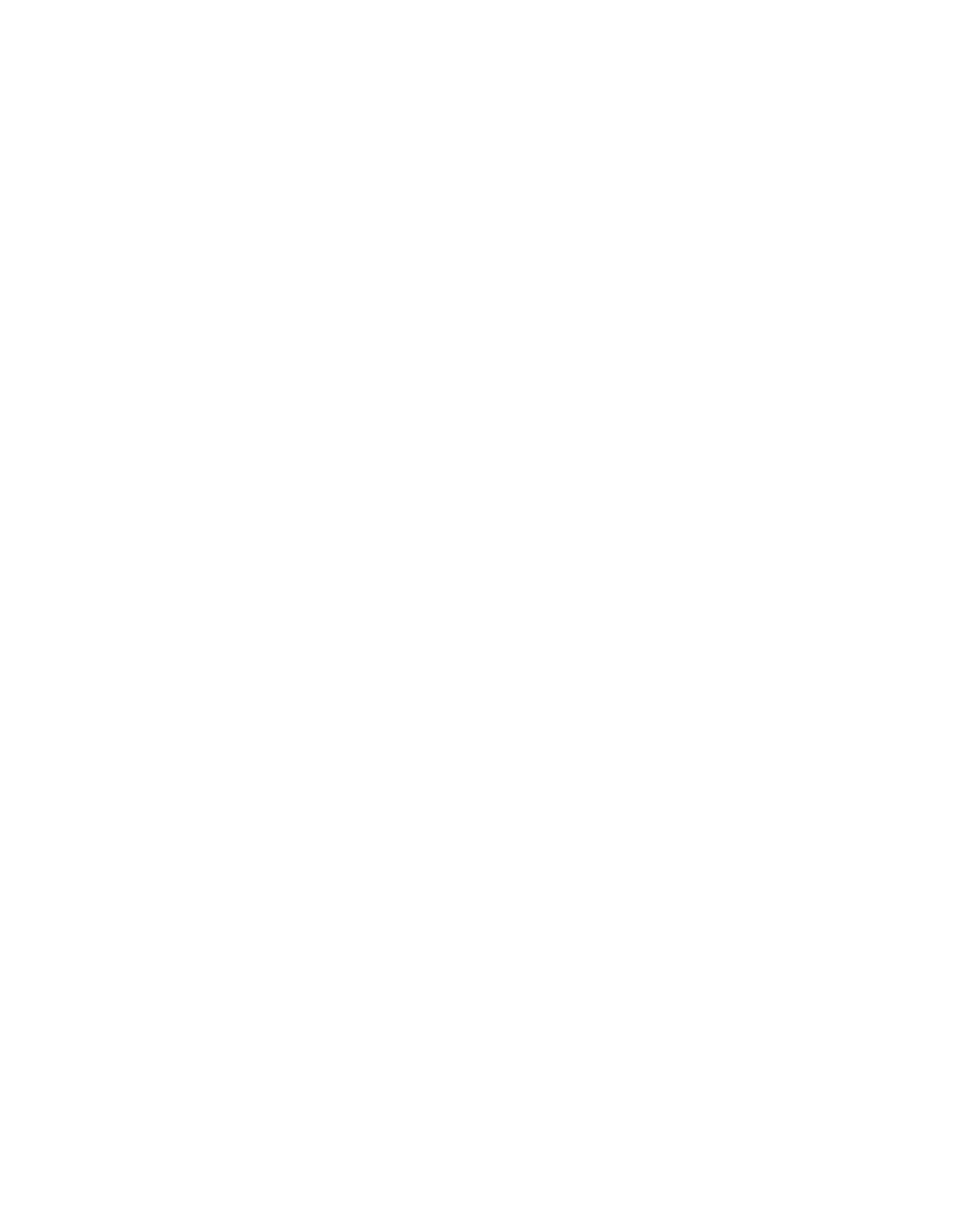## Office of Chief of Public Works &Transportation Operating Budget

*Dennis Royer, Chief of Public Works & Transportation Appropriation: 310* 

#### *Department Mission*

The Chief of Public Works and Transportation oversees all programs and operations that ensure well-lit, attractive and efficient infrastructure that moves vehicular and pedestrian traffic safely. The Office of the Chief also provides administrative and financial support for the entire cabinet.

### *FY08 Performance Strategies*

- To provide administrative and human resource support for departments in the cabinet.
- To monitor cabinet spending, process payments and produce financial reports in a timely manner.
- To respond to constituent requests in a timely manner.
- To evaluate each functional unit contained within both the Public Works and Transportation departments to identify and improve efficiencies with technology improvements.
- To critically review and evaluate each functional unit in both the Public Works and Transportation departments to identify specific service improvements to be made more efficient with technology improvements.

| <b>Operating Budget</b>            | Program Name       | <b>Total Actual '05</b> | Total Actual '06 | Total Approp '07 | <b>Total Budget '08</b> |
|------------------------------------|--------------------|-------------------------|------------------|------------------|-------------------------|
|                                    | Admin & Finance    | 0                       | $\overline{0}$   | 1,555,144        | 1,606,401               |
|                                    | Total              | 0                       | 0                | 1,555,144        | 1,606,401               |
|                                    |                    |                         |                  |                  |                         |
| <b>Selected Service Indicators</b> |                    | Actual '05              | Actual '06       |                  | <b>Budget '08</b>       |
|                                    |                    |                         |                  | Approp '07       |                         |
|                                    | Personnel Services | 0                       | $\overline{0}$   | 1,517,644        | 1,559,539               |
|                                    | Non Personnel      | 0                       | $\overline{0}$   | 37,500           | 46,862                  |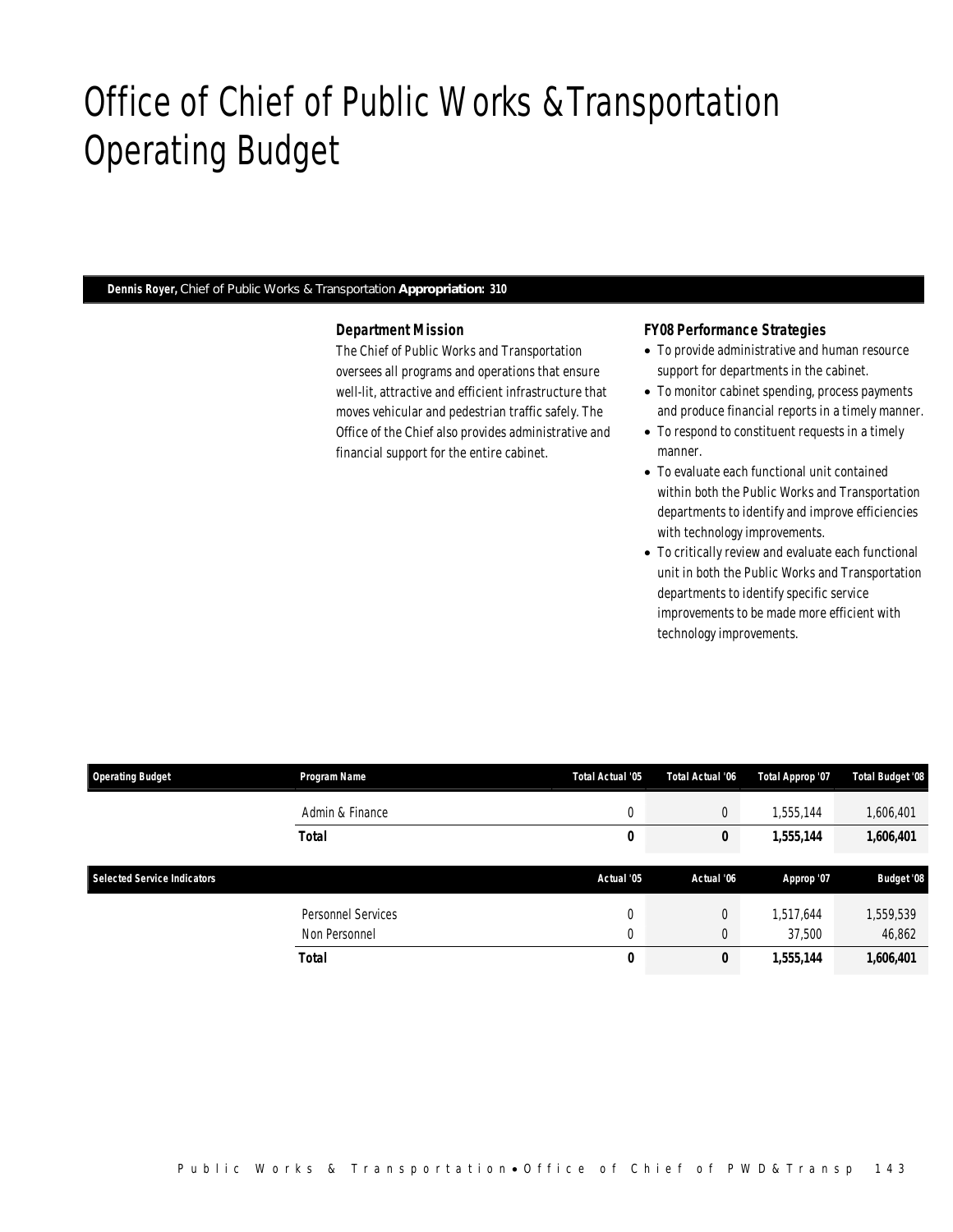# Office of Chief of Public Works &Transportation Operating Budget



### *Description of Services*

The Office of the Chief of Public Works and Transportation oversees the operations of the individual departments within the cabinet. The Office also provides administration and finance support for those departments.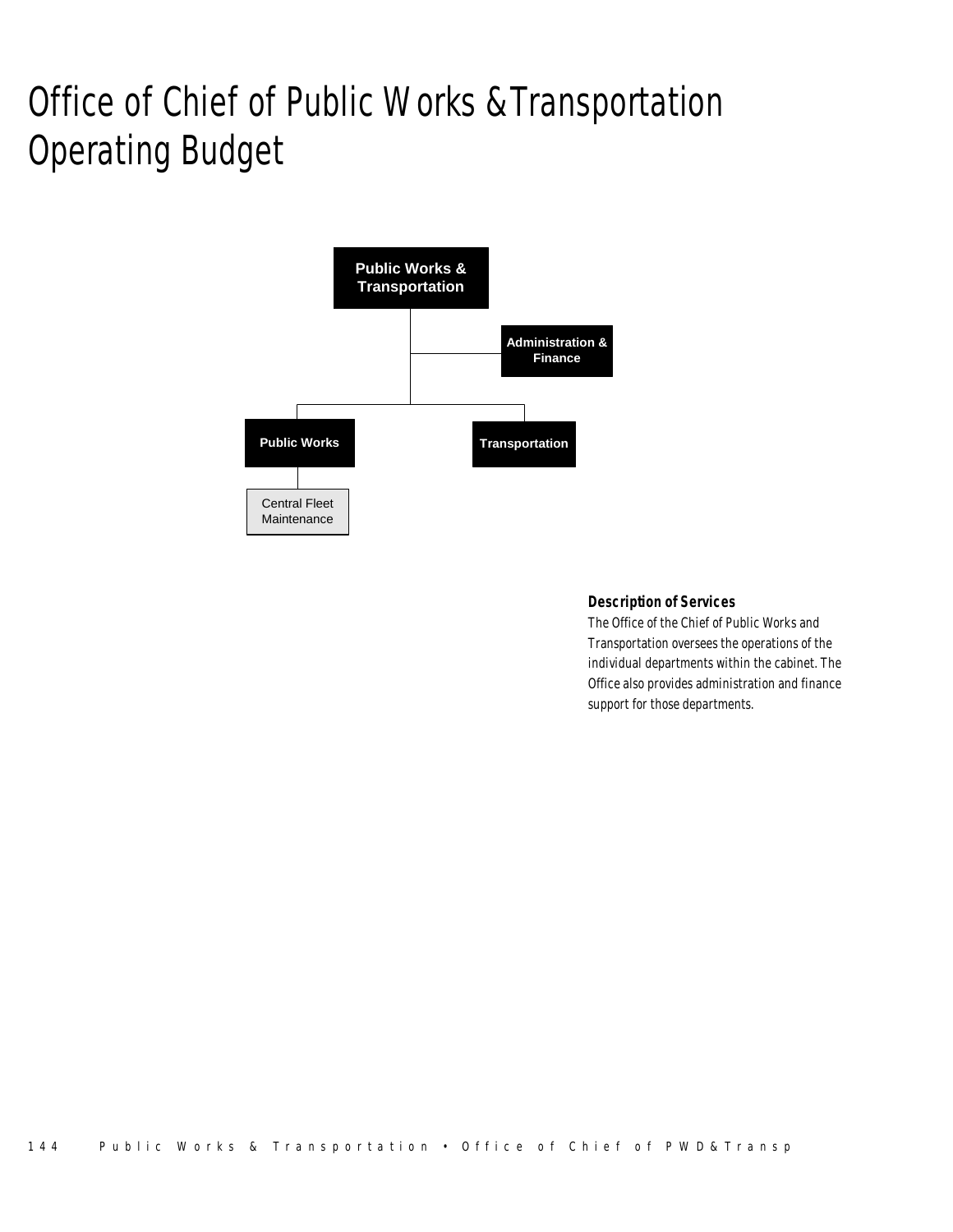## Department History

| <b>Personnel Services</b>       |                                                                                                                                                                                                                                                                                                                   | FY05 Expenditure                                                                                                   | FY06 Expenditure                                                                                           | FY07 Appropriation                                                                                                                                         | FY08 Adopted                                                                                                 | Inc/Dec 07 vs 08                                                                                                                                                |
|---------------------------------|-------------------------------------------------------------------------------------------------------------------------------------------------------------------------------------------------------------------------------------------------------------------------------------------------------------------|--------------------------------------------------------------------------------------------------------------------|------------------------------------------------------------------------------------------------------------|------------------------------------------------------------------------------------------------------------------------------------------------------------|--------------------------------------------------------------------------------------------------------------|-----------------------------------------------------------------------------------------------------------------------------------------------------------------|
|                                 | 51000 Permanent Employees<br>51100 Emergency Employees<br>51200 Overtime<br>51600 Unemployment Compensation<br>51700 Workers' Compensation<br><b>Total Personnel Services</b>                                                                                                                                     | $\mathbf{0}$<br>$\mathbf{0}$<br>$\mathbf{0}$<br>0<br>$\mathbf{0}$<br>$\mathbf{0}$                                  | $\mathbf 0$<br>$\mathbf{0}$<br>0<br>0<br>$\overline{0}$<br>0                                               | 1,497,644<br>$\mathbf 0$<br>20,000<br>$\overline{0}$<br>$\overline{0}$<br>1,517,644                                                                        | 1,539,539<br>0<br>20,000<br>0<br>$\overline{0}$<br>1,559,539                                                 | 41,895<br>$\overline{0}$<br>$\overline{0}$<br>$\overline{0}$<br>$\overline{0}$<br>41,895                                                                        |
| <b>Contractual Services</b>     |                                                                                                                                                                                                                                                                                                                   | FY05 Expenditure                                                                                                   |                                                                                                            |                                                                                                                                                            |                                                                                                              | Inc/Dec 07 vs 08                                                                                                                                                |
|                                 |                                                                                                                                                                                                                                                                                                                   |                                                                                                                    | FY06 Expenditure                                                                                           | FY07 Appropriation                                                                                                                                         | FY08 Adopted                                                                                                 |                                                                                                                                                                 |
|                                 | 52100 Communications<br>52200 Utilities<br>52300 Contracted Ed Services<br>52400 Snow Removal<br>52500 Garbage/Waste Removal<br>52600 Repairs Buildings & Structures<br>52700 Repairs & Service of Equipment<br>52800 Transportation of Persons<br>52900 Contracted Services<br><b>Total Contractual Services</b> | $\mathbf{0}$<br>$\mathbf{0}$<br>$\Omega$<br>0<br>$\theta$<br>$\theta$<br>0<br>$\theta$<br>$\theta$<br>$\mathbf{0}$ | $\mathbf 0$<br>$\mathbf{0}$<br>$\overline{0}$<br>0<br>0<br>0<br>0<br>$\overline{0}$<br>$\mathbf{0}$<br>0   | 22,500<br>$\overline{0}$<br>$\overline{0}$<br>$\overline{0}$<br>$\overline{0}$<br>$\overline{0}$<br>$\overline{0}$<br>$\overline{0}$<br>$\Omega$<br>22,500 | 22,500<br>0<br>$\overline{0}$<br>$\overline{0}$<br>0<br>$\overline{0}$<br>0<br>$\overline{0}$<br>0<br>22,500 | $\mathbf{0}$<br>$\mathbf{0}$<br>$\overline{0}$<br>$\overline{0}$<br>$\mathbf 0$<br>$\mathbf{0}$<br>$\mathbf{0}$<br>$\overline{0}$<br>$\overline{0}$<br>$\bf{0}$ |
| <b>Supplies &amp; Materials</b> |                                                                                                                                                                                                                                                                                                                   | FY05 Expenditure                                                                                                   | FY06 Expenditure                                                                                           | FY07 Appropriation                                                                                                                                         | FY08 Adopted                                                                                                 | Inc/Dec 07 vs 08                                                                                                                                                |
|                                 | 53000 Auto Energy Supplies<br>53200 Food Supplies<br>53400 Custodial Supplies<br>53500 Med, Dental, & Hosp Supply<br>53600 Office Supplies and Materials<br>53700 Clothing Allowance<br>53800 Educational Supplies & Mat<br>53900 Misc Supplies & Materials<br><b>Total Supplies &amp; Materials</b>              | $\mathbf 0$<br>$\theta$<br>0<br>0<br>$\overline{0}$<br>0<br>$\overline{0}$<br>$\mathbf 0$<br>0                     | $\mathbf 0$<br>$\mathbf{0}$<br>$\mathbf 0$<br>$\mathbf{0}$<br>$\mathbf 0$<br>0<br>$\overline{0}$<br>0<br>0 | 1,000<br>$\mathbf 0$<br>$\boldsymbol{0}$<br>$\overline{0}$<br>14,000<br>$\overline{0}$<br>$\overline{0}$<br>$\overline{0}$<br>15,000                       | 1,000<br>0<br>$\overline{0}$<br>0<br>14,000<br>$\mathbf 0$<br>$\overline{0}$<br>$\overline{0}$<br>15,000     | $\mathbf{0}$<br>$\mathbf{0}$<br>$\mathbf{0}$<br>$\mathbf 0$<br>$\mathbf{0}$<br>$\overline{0}$<br>$\overline{0}$<br>$\mathbf{0}$<br>$\mathbf{0}$                 |
| <b>Current Chgs &amp; Oblig</b> |                                                                                                                                                                                                                                                                                                                   | FY05 Expenditure                                                                                                   | FY06 Expenditure                                                                                           | FY07 Appropriation                                                                                                                                         | FY08 Adopted                                                                                                 | Inc/Dec 07 vs 08                                                                                                                                                |
|                                 | 54300 Workers' Comp Medical<br>54400 Legal Liabilities<br>54500 Aid To Veterans<br>54600 Current Charges H&I<br>54700 Indemnification<br>54900 Other Current Charges<br>Total Current Chgs & Oblig                                                                                                                | $\mathbf{0}$<br>$\theta$<br>0<br>0<br>$\mathbf{0}$<br>0<br>$\mathbf{0}$                                            | $\mathbf 0$<br>$\mathbf{0}$<br>0<br>$\mathbf{0}$<br>$\mathbf 0$<br>$\mathbf{0}$<br>0                       | $\boldsymbol{0}$<br>$\mathbf{0}$<br>$\overline{0}$<br>$\overline{0}$<br>$\boldsymbol{0}$<br>$\overline{0}$<br>$\mathbf{0}$                                 | $\mathbf 0$<br>0<br>$\mathbf 0$<br>0<br>$\mathbf 0$<br>0<br>0                                                | $\mathbf 0$<br>$\overline{0}$<br>$\overline{0}$<br>$\overline{0}$<br>$\overline{0}$<br>$\mathbf{0}$<br>$\mathbf{0}$                                             |
| Equipment                       |                                                                                                                                                                                                                                                                                                                   | FY05 Expenditure                                                                                                   | FY06 Expenditure                                                                                           | FY07 Appropriation                                                                                                                                         | FY08 Adopted                                                                                                 | Inc/Dec 07 vs 08                                                                                                                                                |
|                                 | 55000 Automotive Equipment<br>55400 Lease/Purchase<br>55600 Office Furniture & Equipment<br>55900 Misc Equipment<br><b>Total Equipment</b>                                                                                                                                                                        | $\Omega$<br>$\mathbf{0}$<br>$\Omega$<br>$\theta$<br>$\bf{0}$                                                       | $\Omega$<br>$\mathbf 0$<br>0<br>0<br>0                                                                     | $\Omega$<br>$\boldsymbol{0}$<br>$\overline{0}$<br>$\mathbf 0$<br>0                                                                                         | $\Omega$<br>9,363<br>0<br>0<br>9,363                                                                         | 0<br>9,363<br>$\theta$<br>$\Omega$<br>9,363                                                                                                                     |
| <b>Other</b>                    |                                                                                                                                                                                                                                                                                                                   | FY05 Expenditure                                                                                                   | FY06 Expenditure                                                                                           | FY07 Appropriation                                                                                                                                         | FY08 Adopted                                                                                                 | Inc/Dec 07 vs 08                                                                                                                                                |
|                                 | 56200 Special Appropriation<br>57200 Structures & Improvements<br>58000 Land & Non-Structure<br><b>Total Other</b>                                                                                                                                                                                                | $\theta$<br>$\mathbf{0}$<br>$\theta$<br>$\bf{0}$                                                                   | $\boldsymbol{0}$<br>$\mathbf 0$<br>0<br>0                                                                  | $\boldsymbol{0}$<br>$\boldsymbol{0}$<br>0<br>0                                                                                                             | $\boldsymbol{0}$<br>0<br>0<br>0                                                                              | 0<br>0<br>0<br>0                                                                                                                                                |
|                                 | <b>Grand Total</b>                                                                                                                                                                                                                                                                                                | $\mathbf{0}$                                                                                                       | 0                                                                                                          | 1,555,144                                                                                                                                                  | 1,606,401                                                                                                    | 51,257                                                                                                                                                          |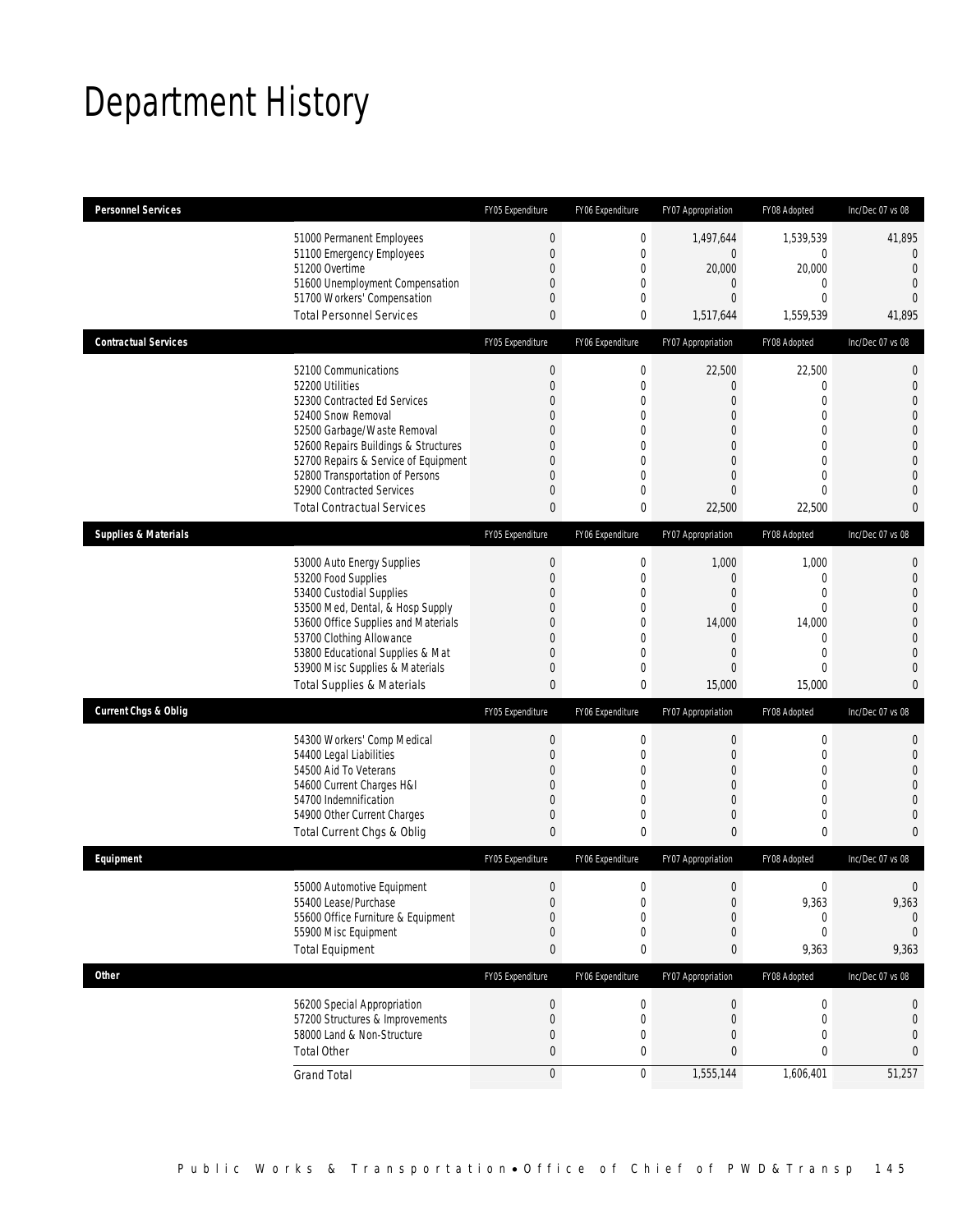## Department Personnel

| Title                        | Union           | Grade     | Position | FY08 Salary | Title                        | Union           | Grade | Position | FY08 Salary |
|------------------------------|-----------------|-----------|----------|-------------|------------------------------|-----------------|-------|----------|-------------|
|                              | Code            |           |          |             |                              | Code            |       |          |             |
|                              |                 |           |          |             |                              |                 |       |          |             |
| Commissioner (Pwd)           | CDH             | <b>NG</b> | 1.00     | 135,742     | Exec Asst (T & P)            | <b>EXM</b>      | 10    | 1.00     | 92,885      |
| Admin Asst (Payroll/Pwd)     | AFG             | 18        | 1.00     | 63,688      | Prin Admin Asst(Btd)         | SE <sub>1</sub> | 09    | 1.00     | 84,171      |
| Supervisor Of Contracts(Pwd) | AFG             | 17        | 1.00     | 56,972      | Sr Data Proc Sys Analyst     | SE <sub>1</sub> | 08    | 1.00     | 78,357      |
| Admin Analyst (Btd/Pers)     | AFM             | 15        | 1.00     | 46,675      | Sr Adm Asst (T&P)            | SE <sub>1</sub> | 08    | 1.00     | 78,357      |
| <b>Admin Secretary</b>       | AFG             | 14        | 1.00     | 45,342      | Prin_Admin_Assistant         | SE <sub>1</sub> | 08    | 2.00     | 156,715     |
| Head Acct Examiner(Pwd)      | AFT             | 13        | 2.00     | 84,951      | Sr Adm An (Pwd)              | SE <sub>1</sub> | 08    | 1.00     | 78,357      |
| <b>Exec Asst</b>             | <b>EXM</b>      | 11        | 1.00     | 97,555      | Sr Adm Asst (Admin Br)       | SE <sub>1</sub> | 07    | 1.00     | 71,682      |
| Prin Personnel Officer (Pwd) | SE <sub>1</sub> | 10        | 1.00     | 91,063      | Prin Research Analyst(T&P)   | SE <sub>1</sub> | 06    | 1.00     | 65,222      |
| Management Analyst(Pwd)      | SE <sub>1</sub> | 10        | 1.00     | 91,063      | Sr Personnel Officer(PWD)    | SE <sub>1</sub> | 05    | 1.00     | 59,839      |
|                              |                 |           |          |             | SrResearchAnalyst            | SE <sub>1</sub> | 03    | 1.00     | 49,503      |
|                              |                 |           |          |             | <b>Total</b>                 |                 |       | 21       | 1,528,140   |
|                              |                 |           |          |             | <b>Adjustments</b>           |                 |       |          |             |
|                              |                 |           |          |             | <b>Differential Payments</b> |                 |       |          | 0           |
|                              |                 |           |          |             | Other                        |                 |       |          | 11,400      |
|                              |                 |           |          |             | Chargebacks                  |                 |       |          | 0           |
|                              |                 |           |          |             | <b>Salary Savings</b>        |                 |       |          | 0           |
|                              |                 |           |          |             | <b>FY08 Total Request</b>    |                 |       |          | 1,539,540   |
|                              |                 |           |          |             |                              |                 |       |          |             |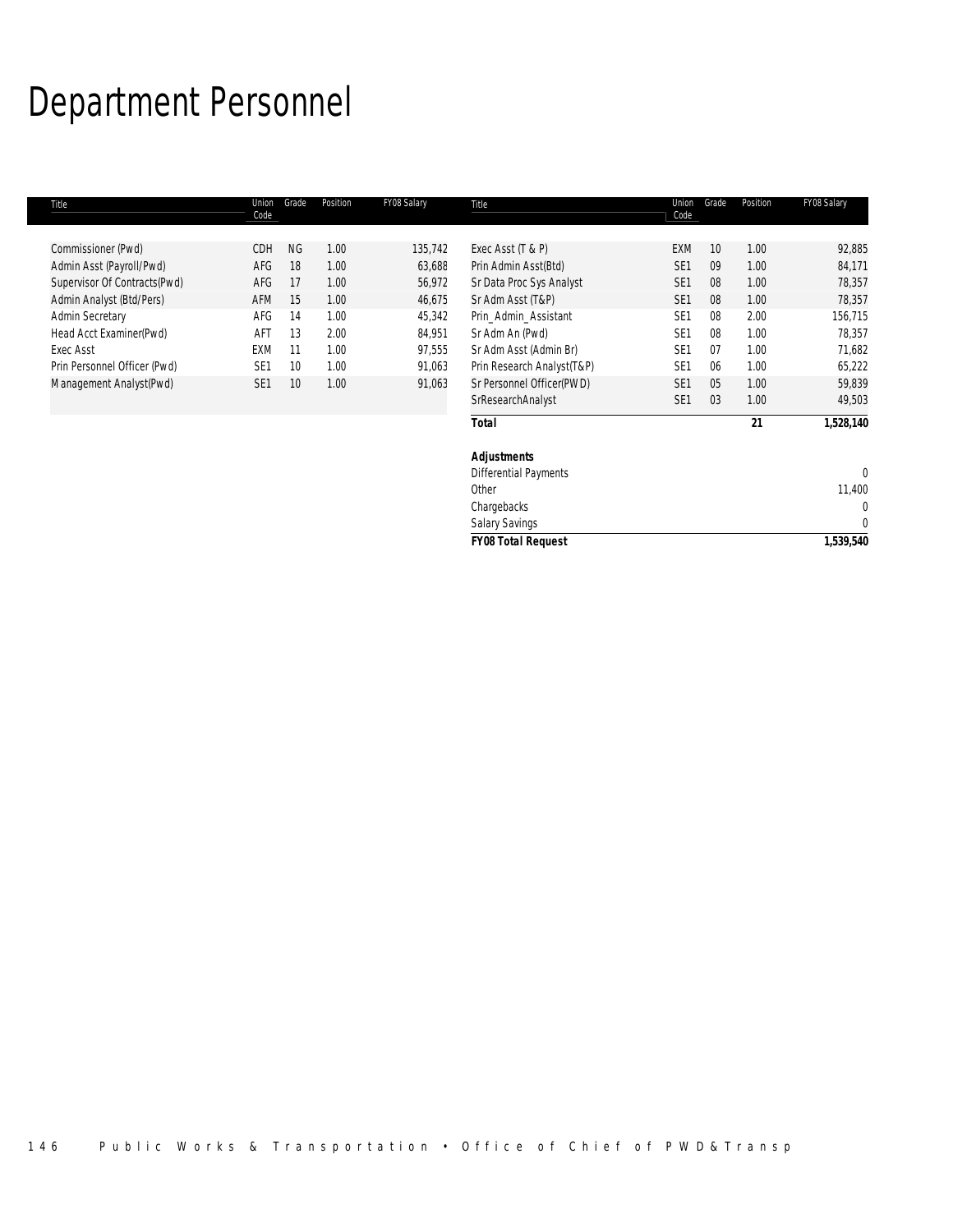## Program 1. Admin & Finance

### *Sarah P. Leonard, Manager Organization: 310100*

### *Program Description*

The Administration and Finance program provides financial, personnel, technological as well as public information services for the entire cabinet.

## *Program Strategies*

• To evaluate each functional unit contained within both the Public Works and Transportation departments to identify efficiencies and improve services.

| <b>Performance Measures</b> |                                                                                                                                                                                 | Actual '05                 | Actual '06                 | Projected '07       | Target '08                              |
|-----------------------------|---------------------------------------------------------------------------------------------------------------------------------------------------------------------------------|----------------------------|----------------------------|---------------------|-----------------------------------------|
|                             | # of curb miles sweeping posted streets<br>Miles of roadway reconstructed<br>Miles of roadway resurfaced<br>Tons of residential waste recycled<br>Tons of solid waste collected | 251,573                    | 270,289                    | 29,475<br>251,443   | 37,200<br>13<br>31<br>31,000<br>259,680 |
| Selected Service Indicators |                                                                                                                                                                                 | Actual '05                 | Actual '06                 | Approp '07          | <b>Budget '08</b>                       |
|                             | <b>Personnel Services</b><br>Non Personnel                                                                                                                                      | $\mathbf 0$<br>$\mathbf 0$ | $\overline{0}$<br>$\theta$ | 1,517,644<br>37,500 | 1,559,539<br>46,862                     |
|                             | <b>Total</b>                                                                                                                                                                    | 0                          | 0                          | 1,555,144           | 1,606,401                               |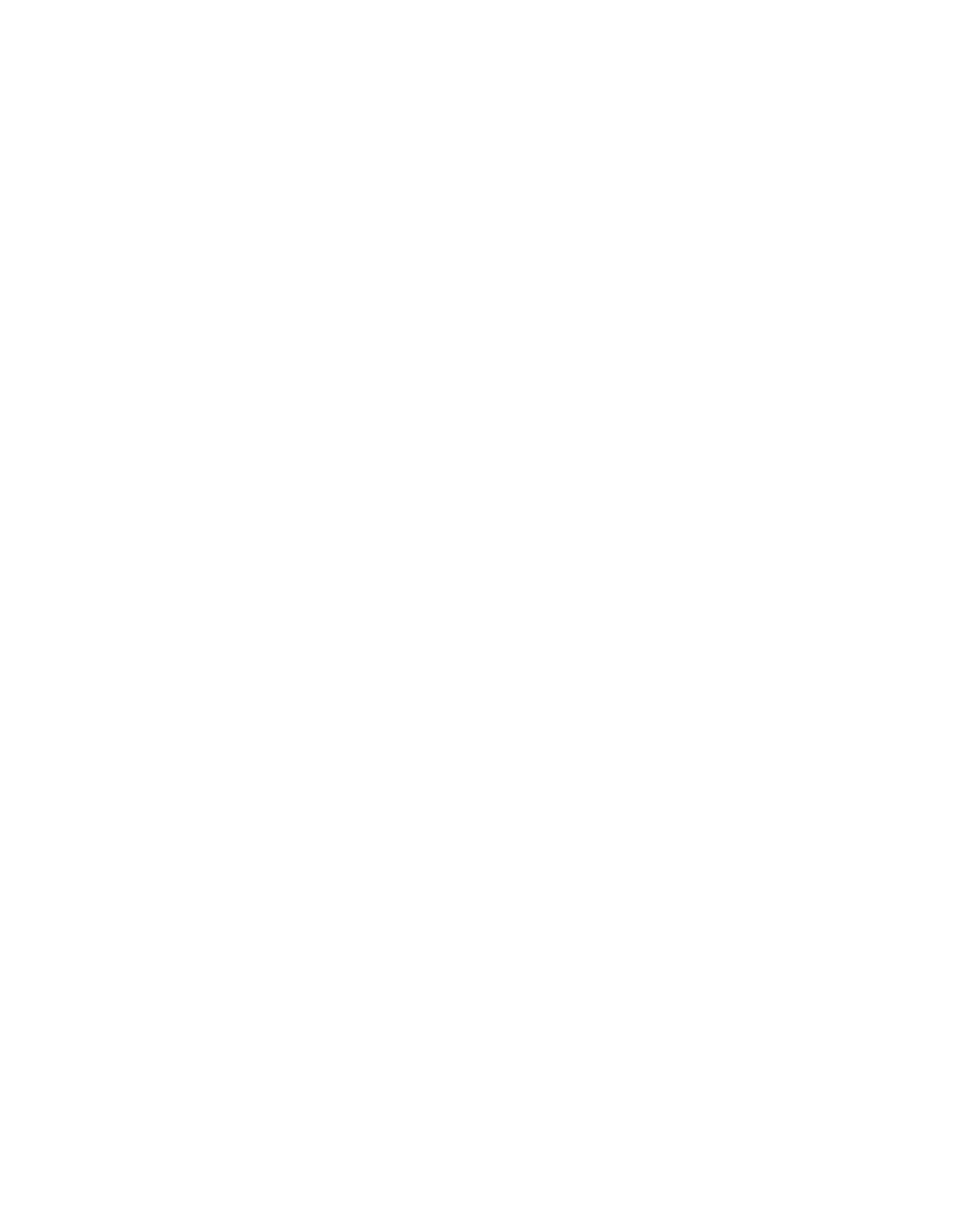## Public Works Department Operating Budget

### *Dennis Royer, Commissioner Appropriation: 311*

### *Department Mission*

The mission of the Public Works Department is to provide a quality environment for the City of Boston and ensure that the City's roadways, streets and bridge infrastructures are safe, clean and attractive. The Public Works Department also maintains street lights, traffic signals, provides snow removal and garbage collection and disposal as well as curbside recycling.

#### *FY08 Performance Strategies*

- To maintain the Central Maintenance Facility and 10 Public Works district yards.
- To control alterations to the public way through design and competitive advertising for construction services.
- To reconstruct and resurface the city's roadways and sidewalks.
- To maintain clean city streets.
- To maintain and operate vehicle and pedestrian bridges.
- To provide modern, adequate and cost effective lighting for the City of Boston.
- To collect and dispose of residential solid waste and recyclable materials.
- To increase the diversion rate of recycling through the Recycling Program.
- To improve public safety through the maintenance and installation of pavement markings.

| <b>Operating Budget</b>      | Program Name                         | Total Actual '05 | Total Actual '06 | <b>Total Approp '07</b> | Total Budget '08        |
|------------------------------|--------------------------------------|------------------|------------------|-------------------------|-------------------------|
|                              | <b>PWD Commissioner's Office</b>     | 2,580,866        | 3,723,870        | 1,668,827               | 1,772,100               |
|                              | <b>Building/Facility Maintenance</b> | 2,173,081        | 2,367,359        | 2,577,493               | 2,426,802               |
|                              | Engineering                          | 1,048,944        | 1,152,974        | 916,552                 | 1,020,878               |
|                              | Highway Maintenance                  | 2,063,372        | 2,330,805        | 1,231,922               | 1,123,343               |
|                              | <b>Street Cleaning</b>               | 13.979.128       | 14,290,695       | 14,802,277              | 15,501,796              |
|                              | <b>Bridge Operations/Maintenance</b> | 1,953,788        | 2,768,501        | 1,891,556               | 1,875,675               |
|                              | Street Lights & Signals              | 15,965,898       | 18,241,320       | 18,305,435              | 16,759,687              |
|                              | Sanitation                           | 42,076,158       | 41,976,161       | 44,108,284              | 44,857,832              |
|                              | Recycling                            | 775,288          | 954,509          | 729,895                 | 865,322                 |
|                              | Total                                | 82,616,523       | 87,806,194       | 86,232,241              | 86,203,435              |
| <b>External Funds Budget</b> | <b>Fund Name</b>                     | Total Actual '05 | Total Actual '06 | Total Approp '07        | <b>Total Budget '08</b> |
|                              | Home Composting Bin Fund             | 4,664            | 8,424            | 7,088                   | $\Omega$                |
|                              | Municipal Recycling Incentive        | 70,083           | 52,915           | 35,000                  | $\Omega$                |
|                              | Recycling, Public Education          | 759              | 19,577           | 0                       | $\Omega$                |
|                              | Municipal Waste Reduction            | $\Omega$         | $\Omega$         | $\theta$                | 25,000                  |
|                              | <b>Total</b>                         | 75,506           | 80,916           | 42,088                  | 25,000                  |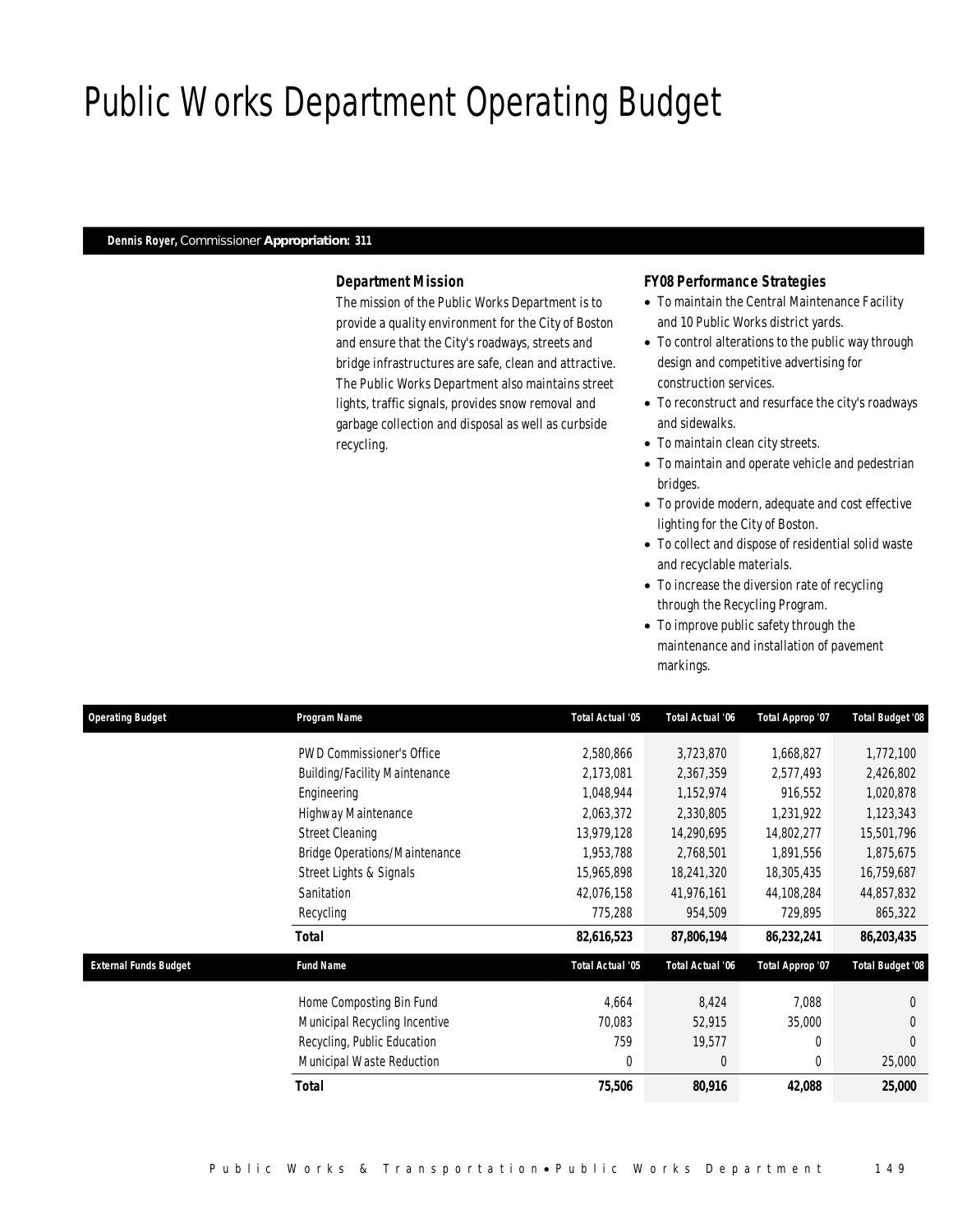| <b>Selected Service Indicators</b> |                                     | Actual '05               | Actual '06               | Approp '07               | <b>Budget '08</b>        |
|------------------------------------|-------------------------------------|--------------------------|--------------------------|--------------------------|--------------------------|
|                                    | Personnel Services<br>Non Personnel | 20.309.922<br>62,306,601 | 20.651.952<br>67.154.242 | 18.479.795<br>67.752.446 | 18,732,216<br>67,471,219 |
|                                    | Total                               | 82,616,523               | 87,806,194               | 86,232,241               | 86,203,435               |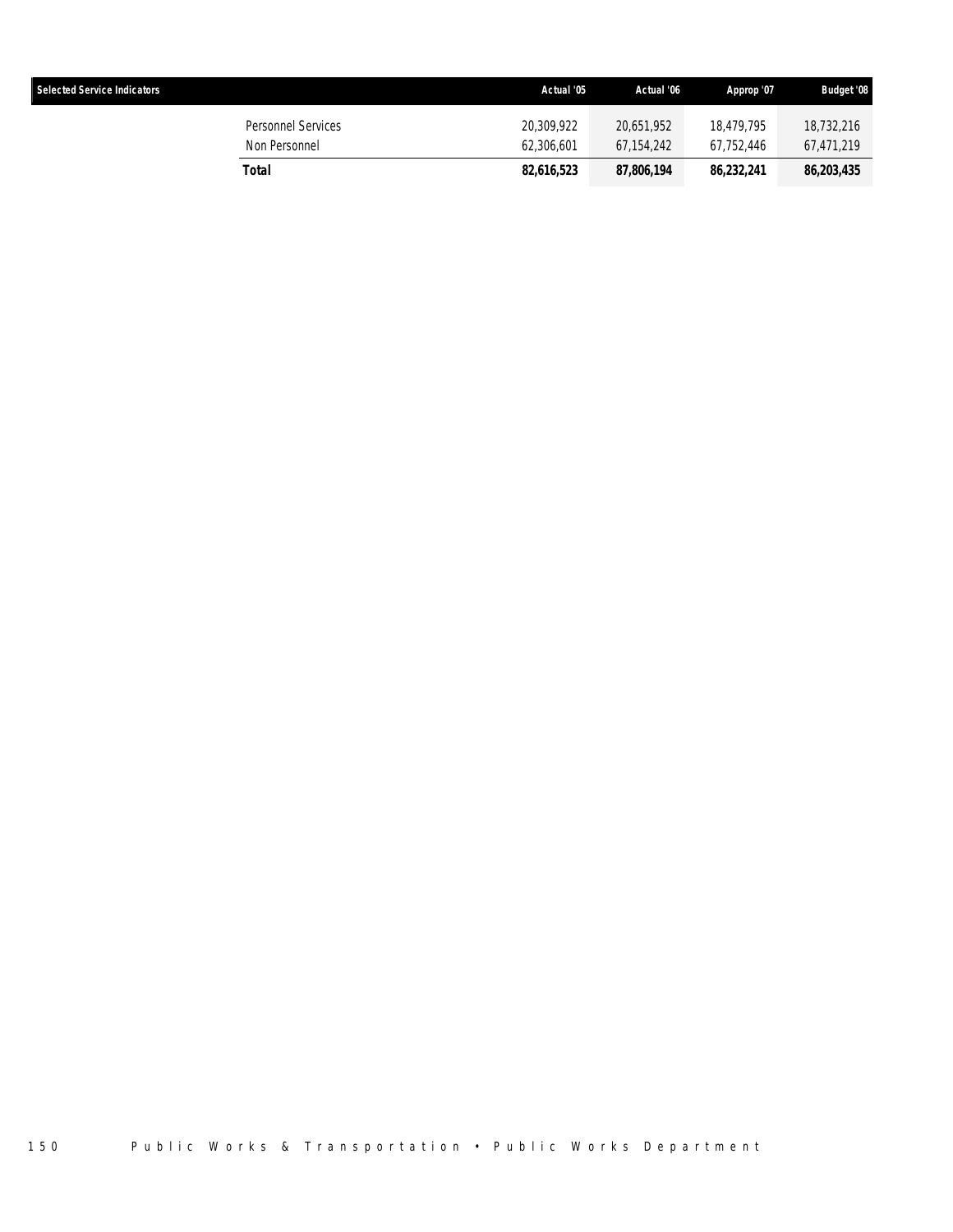## Public Works Department Operating Budget



### *Authorizing Statutes*

- Enabling Legislation: Powers & Duties, CBC Ord. 11, s. 6:1-6:44.
- Bills Posting, CBC Ord. 14, s. 286A, 348, 350.
- Licenses for Street Occupancy, CBC St. 11, s. 6:9-  $6:10.$
- Public Improvement Commission, CBC Ord. 8, s. 500; CBC St. 5, s. 6.
- Refuse, CBC Ord. 14, s. 261, 264-264A, 294, 296- 297, 301-303.
- Establishing a Comprehensive Recycling Program for City of Boston, C. 9 of 1990.

#### *Description of Services*

The Public Works Department directs the general construction, maintenance, and cleaning of approximately 808 miles of roadways throughout the City. It also provides snow and ice control for all City streets. In addition, it operates four major drawbridges, maintains 68,055 City-owned street lights, 784 signalized intersections and supervises contracts for the removal and disposal of approximately 275,000 tons of solid waste. The Department also operates the City's recycling program with an annual diversion of approximately 38,000 tons.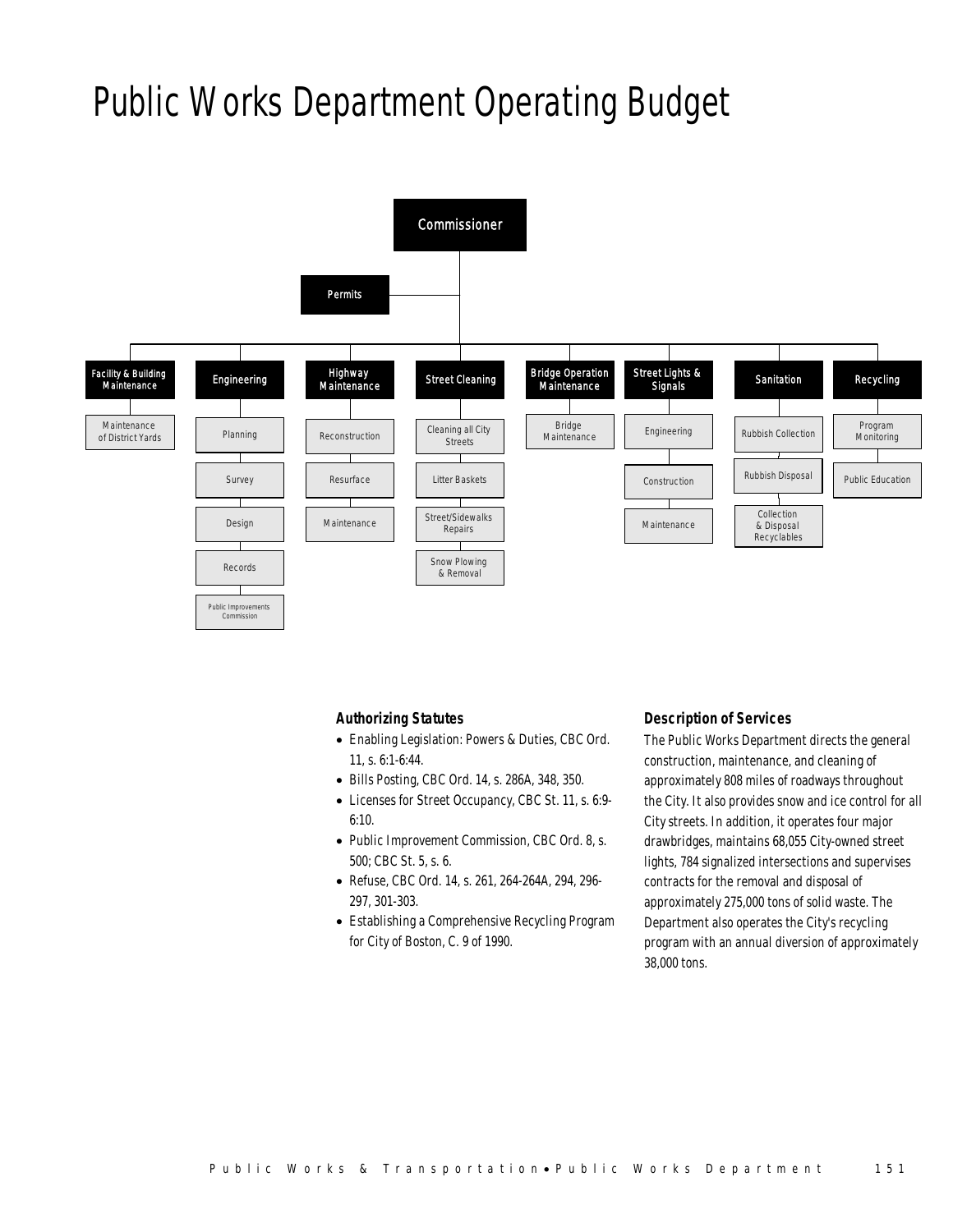## Department History

| <b>Personnel Services</b>       |                                                                                                                                                                                                                                                                                                                   | FY05 Expenditure                                                                                                                  | FY06 Expenditure                                                                                                 | FY07 Appropriation                                                                                                | FY08 Adopted                                                                                                          | Inc/Dec 07 vs 08                                                                                                   |
|---------------------------------|-------------------------------------------------------------------------------------------------------------------------------------------------------------------------------------------------------------------------------------------------------------------------------------------------------------------|-----------------------------------------------------------------------------------------------------------------------------------|------------------------------------------------------------------------------------------------------------------|-------------------------------------------------------------------------------------------------------------------|-----------------------------------------------------------------------------------------------------------------------|--------------------------------------------------------------------------------------------------------------------|
|                                 | 51000 Permanent Employees<br>51100 Emergency Employees<br>51200 Overtime<br>51600 Unemployment Compensation<br>51700 Workers' Compensation<br><b>Total Personnel Services</b>                                                                                                                                     | 15,971,085<br>543,377<br>3,306,926<br>39,049<br>449,485<br>20,309,922                                                             | 16,455,983<br>397,518<br>3,141,548<br>99,623<br>557,280<br>20,651,952                                            | 16,135,552<br>180,243<br>1,480,000<br>48,000<br>636,000<br>18,479,795                                             | 16,358,024<br>218,192<br>1,480,000<br>40,000<br>636,000<br>18,732,216                                                 | 222,472<br>37,949<br>$\overline{0}$<br>$-8,000$<br>252,421                                                         |
| <b>Contractual Services</b>     |                                                                                                                                                                                                                                                                                                                   | FY05 Expenditure                                                                                                                  | FY06 Expenditure                                                                                                 | FY07 Appropriation                                                                                                | FY08 Adopted                                                                                                          | Inc/Dec 07 vs 08                                                                                                   |
|                                 | 52100 Communications<br>52200 Utilities<br>52300 Contracted Ed Services<br>52400 Snow Removal<br>52500 Garbage/Waste Removal<br>52600 Repairs Buildings & Structures<br>52700 Repairs & Service of Equipment<br>52800 Transportation of Persons<br>52900 Contracted Services<br><b>Total Contractual Services</b> | 100,746<br>10,875,418<br>$\overline{0}$<br>$\Omega$<br>41,295,229<br>939,980<br>842,919<br>$\mathbf 0$<br>5,696,639<br>59,750,931 | 104,467<br>12,306,104<br>0<br>$\theta$<br>41,650,059<br>1,156,161<br>1,250,439<br>200<br>8,374,944<br>64,842,374 | 86,850<br>14,577,500<br>0<br>$\overline{0}$<br>43,520,526<br>785,000<br>667,900<br>200<br>5,974,849<br>65,612,825 | 206,776<br>12,670,979<br>0<br>$\theta$<br>44,244,415<br>864,846<br>853,000<br>$\mathbf{0}$<br>6,255,074<br>65,095,090 | 119,926<br>$-1,906,521$<br>$\Omega$<br>$\Omega$<br>723,889<br>79,846<br>185,100<br>$-200$<br>280,225<br>$-517,735$ |
| <b>Supplies &amp; Materials</b> |                                                                                                                                                                                                                                                                                                                   | FY05 Expenditure                                                                                                                  | FY06 Expenditure                                                                                                 | FY07 Appropriation                                                                                                | FY08 Adopted                                                                                                          | Inc/Dec 07 vs 08                                                                                                   |
|                                 | 53000 Auto Energy Supplies<br>53200 Food Supplies<br>53400 Custodial Supplies<br>53500 Med, Dental, & Hosp Supply<br>53600 Office Supplies and Materials<br>53700 Clothing Allowance<br>53800 Educational Supplies & Mat<br>53900 Misc Supplies & Materials<br><b>Total Supplies &amp; Materials</b>              | 388,410<br>840<br>9,723<br>$\overline{0}$<br>27,460<br>3,276<br>$\Omega$<br>601,509<br>1,031,218                                  | 480,785<br>$\Omega$<br>9,554<br>$\Omega$<br>23,340<br>2,808<br>$\Omega$<br>635,595<br>1,152,082                  | 388,500<br>0<br>11,000<br>0<br>25,400<br>5,100<br>$\Omega$<br>662,300<br>1,092,300                                | 449,352<br>$\Omega$<br>15,300<br>$\Omega$<br>25,000<br>2,000<br>$\Omega$<br>749,800<br>1,241,452                      | 60,852<br>$\Omega$<br>4,300<br>$\mathbf{0}$<br>$-400$<br>$-3,100$<br>$\Omega$<br>87,500<br>149,152                 |
| <b>Current Chgs &amp; Oblig</b> |                                                                                                                                                                                                                                                                                                                   | FY05 Expenditure                                                                                                                  | FY06 Expenditure                                                                                                 | FY07 Appropriation                                                                                                | FY08 Adopted                                                                                                          | Inc/Dec 07 vs 08                                                                                                   |
|                                 | 54300 Workers' Comp Medical<br>54400 Legal Liabilities<br>54500 Aid To Veterans<br>54600 Current Charges H&I<br>54700 Indemnification<br>54900 Other Current Charges<br>Total Current Chgs & Oblig                                                                                                                | 193,549<br>322,431<br>$\overline{0}$<br>$\overline{0}$<br>$\Omega$<br>25,148<br>541,128                                           | 179,215<br>183,938<br>0<br>$\mathbf 0$<br>$\Omega$<br>25,100<br>388,253                                          | $\boldsymbol{0}$<br>342,054<br>0<br>$\overline{0}$<br>0<br>24,650<br>366,704                                      | 0<br>327,030<br>0<br>$\mathbf 0$<br>$\Omega$<br>24,450<br>351,480                                                     | $\mathbf 0$<br>$-15,024$<br>$\overline{0}$<br>$\overline{0}$<br>$\Omega$<br>$-200$<br>$-15,224$                    |
| Equipment                       |                                                                                                                                                                                                                                                                                                                   | FY05 Expenditure                                                                                                                  | FY06 Expenditure                                                                                                 | FY07 Appropriation                                                                                                | FY08 Adopted                                                                                                          | Inc/Dec 07 vs 08                                                                                                   |
|                                 | 55000 Automotive Equipment<br>55400 Lease/Purchase<br>55600 Office Furniture & Equipment<br>55900 Misc Equipment<br><b>Total Equipment</b>                                                                                                                                                                        | 299,725<br>378,296<br>5,204<br>50,255<br>733,480                                                                                  | $\mathbf 0$<br>302,666<br>$\Omega$<br>219,241<br>521,907                                                         | $\overline{0}$<br>430,017<br>600<br>0<br>430,617                                                                  | $\mathbf{0}$<br>521,197<br>$\Omega$<br>12,000<br>533,197                                                              | $\mathbf{0}$<br>91,180<br>$-600$<br>12,000<br>102,580                                                              |
| Other                           |                                                                                                                                                                                                                                                                                                                   | FY05 Expenditure                                                                                                                  | FY06 Expenditure                                                                                                 | FY07 Appropriation                                                                                                | FY08 Adopted                                                                                                          | Inc/Dec 07 vs 08                                                                                                   |
|                                 | 56200 Special Appropriation<br>57200 Structures & Improvements<br>58000 Land & Non-Structure<br><b>Total Other</b>                                                                                                                                                                                                | $\overline{0}$<br>249,844<br>249,844                                                                                              | $\boldsymbol{0}$<br>249,626<br>0<br>249,626                                                                      | $\overline{0}$<br>250,000<br>0<br>250,000                                                                         | 0<br>250,000<br>0<br>250,000                                                                                          | 0<br>$\boldsymbol{0}$<br>0<br>0                                                                                    |
|                                 | <b>Grand Total</b>                                                                                                                                                                                                                                                                                                | 82,616,523                                                                                                                        | 87,806,194                                                                                                       | 86,232,241                                                                                                        | 86,203,435                                                                                                            | $-28,806$                                                                                                          |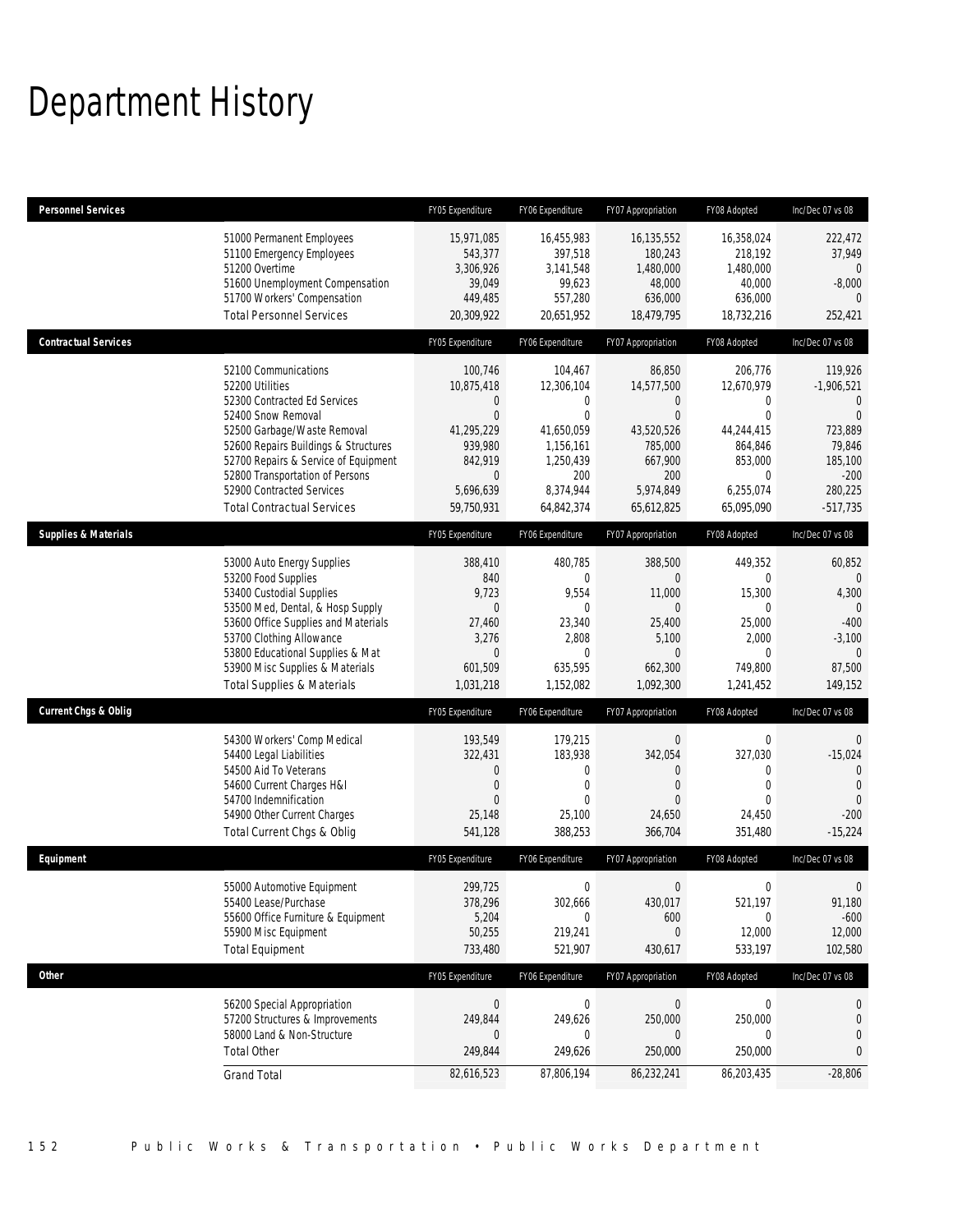## Department Personnel

| Title                          | Union<br>Code | Grade      | Position | FY08 Salary | Title                                              | Union<br>Code   | Grade | Position | FY08 Salary |
|--------------------------------|---------------|------------|----------|-------------|----------------------------------------------------|-----------------|-------|----------|-------------|
| Exec Asst PWD                  | EXM           | 14         | 1.00     | 100,731     | Wkg Frprs Maint Mech(Painter)                      | AFG             | 13    | 1.00     | 41,922      |
| Asst Supn-Highway Maint (Pwd)  | AFG           | 21A        | 2.00     | 155,400     | Highway Const Inspector (Pwd)                      | AFT             | 13    | 3.00     | 117,617     |
| Prin Electrical Engineer       | AFJ           | 20A        | 1.00     | 82,737      | <b>Division Engineer</b>                           | EXM             | 13    | 1.00     | 106,501     |
| Prin Civil Engineer            | AFJ           | 20A        | 3.00     | 248,212     | Maint Mech (Carpenter)                             | AFT             | 12L   | 4.00     | 144,912     |
| Prin Civil Eng (Fss)           | AFJ           | 20A        | 1.00     | 83,284      | Maint Mech (Millwright)                            | AFT             | 12L   | 1.00     | 32,265      |
| Sr Civil Engineer              | <b>AFJ</b>    | 19A        | 7.00     | 493,723     | Maint Mech (Painter)                               | AFT             | 12L   | 2.00     | 66,815      |
| Sr Radio Com Tech              | AFM           | 19         | 1.00     | 73,555      | Sr Highway Maint Crftsprs(Pwd                      | AFT             | 12L   | 16.00    | 651,676     |
| Asst Electrical Engineer       | AFJ           | 18A        | 5.00     | 353,626     | Hd Clk                                             | AFT             | 12    | 1.00     | 40,842      |
| Asst Civil Engineer            | AFJ           | 18A        | 1.00     | 53,723      | Supn Highway Maintenance                           | SE1             | 12    | 1.00     | 100,320     |
| Wrkg Frpr Tra Signal Rppr Test | AFM           | 18         | 3.00     | 188,569     | Highway Maint Inspector                            | AFG             | 12    | 25.00    | 1,023,256   |
| Supv-Bridge Operation (Pwd)    | AFG           | 17         | 1.00     | 60,430      | Highway Maint Inspector                            | AFT             | 12    | 1.00     | 32,812      |
| Supv-Street Lighting (Pwd)     | AFG           | 17         | 3.00     | 182,382     | Supn-Sanitation                                    | SE1             | 12    | 1.00     | 100,320     |
| Supv-Highway Maint (Pwd)       | AFG           | 17         | 15.00    | 909,178     | TrafficSignalRprprs-Apprentice                     | AFT             | 12    | 2.00     | 73,140      |
| Supv-Sanitation (Pwd)          | AFG           | 17         | 2.00     | 120,859     | Prin Cashier                                       | AFG             | 12    | 1.00     | 29,831      |
| Admin Asst (Gser Sec Hwy Pwd)  | AFG           | 17         | 1.00     | 47,592      | Prin Cashier                                       | AFT             | 12    | 1.00     | 39,386      |
| Chief Highway Const Inspector  | AFG           | 16A        | 2.00     | 116,262     | Head_Act._Clerk                                    | AFT             | 12    | 8.00     | 274,513     |
| Jr Civil Eng                   | AFJ           | 16A        | 2.00     | 100,591     | <b>Assoc Electrical Engineer</b>                   | SE1             | 12    | 1.00     | 100,320     |
| Jr Civil Eng (Fss Eng Div Pwd) | <b>AFJ</b>    | 16A        | 2.00     | 101,137     | Chief Engineer(Pwd Highway Di)                     | SE1             | 12    | 1.00     | 100,320     |
| Permit Supervisor (Pwd)        | AFG           | 16         | 1.00     | 40,826      | Spec Hvy Meo                                       | AFT             | 11L   | 24.00    | 931,562     |
| Streetlighting Const Insp(Pwd) | AFG           | 16         | 8.00     | 440,298     | First Asst Drawtender                              | SU4             | 11L   | 10.00    | 389,913     |
| Admin Asst (Pwd)               | AFG           | 16         | 1.00     | 56,372      | <b>Building Maint Foreperson</b>                   | AFT             | 11L   | 1.00     | 39,818      |
| Maint Mech Frprs (Carpenter)   | AFG           | 15A        | 1.00     | 54,838      | Prin Storekeeper                                   | AFG             | 11    | 1.00     | 39,271      |
| Sr Prog                        | AFG           | 15         | 1.00     | 51,678      | BuildingSuperintendent&Bridges                     | SE <sub>1</sub> | 11    | 1.00     | 97,182      |
| <b>Building Maint Supv</b>     | AFG           | 15         | 1.00     | 47,768      | Hvy Mtr Equip Oper & P W Lbr                       | AFT             | 10L   | 44.00    | 1,522,037   |
| Maint Mech I(Light SrvRep/Pwd) | AFT           | 15         | 4.00     | 192,679     | Asst Drawtender                                    | SU4             | 10L   | 3.00     | 95,306      |
| SrTraffic Signal Repairprs II  | AFM           | 15         | 3.00     | 150,770     | Paver                                              | AFT             | 10L   | 10.00    | 369,684     |
| Sr Engineering Aid             | AFJ           | <b>14A</b> | 8.00     | 354,635     | Asst Supn-Collection&Disposal                      | SE1             | 10    | 1.00     | 91,063      |
| Sr Eng Aid (Fss Eng.Div.Pwd)   | <b>AFJ</b>    | 14A        | 1.00     | 48,325      | Assoc Civil Engineer                               | SE1             | 10    | 3.00     | 247,232     |
| Head Admin Clerk               | AFT           | 14         | 2.00     | 84,690      | BuildingMaintPerson                                | AFT             | 09L   | 10.00    | 328,202     |
| Admin Secretary                | AFG           | 14         | 3.00     | 137,824     | Sr Adm Asst (Pwd)                                  | SE <sub>1</sub> | 09    | 1.00     | 84,171      |
| Admin Secretary                | AFT           | 14         | 2.00     | 91,883      | Prin Admin Asst (Pwd)                              | SE <sub>1</sub> | 09    | 1.00     | 84,171      |
| Admin_Secretary                | AFT           | 14         | 1.00     | 45,941      | Communications Equip Operator                      | AFT             | 08    | 5.00     | 166,076     |
| Head Storekeeper               | AFG           | 14         | 1.00     | 45,941      | Traffic Signal Supv                                | SE1             | 08    | 1.00     | 78,357      |
| <b>Head Storekeeper</b>        | AFT           | 14         | 1.00     | 45,523      | Dir Of Recycling Programs(Pwd)                     | EXM             | 08    | 1.00     | 79,924      |
| Drawtender                     | SU4           | 14         | 4.00     | 191,495     | Prin_Admin_Assistant                               | SE <sub>1</sub> | 08    | 1.00     | 78,357      |
| Maint Mech (Light Svc Rpr)(Pwd | AFG           | 14         | 1.00     | 47,035      | MotorEquipOper&Lbr(Print)                          | AFT             | 07L   | 2.00     | 60,089      |
| Maint Mech (Light Svc Rpr)(Pwd | AFT           | 14         | 18.00    | 773,121     | Recycling Coor                                     | SE <sub>1</sub> | 07    | 1.00     | 71,682      |
| Highway Maint Frprs (Pwd)      | AFG           | 14         | 27.00    | 1,261,188   | Sr Adm An (Highway)                                | SE <sub>1</sub> | 07    | 1.00     | 49,177      |
| Sr Traffic Signal Repairprs I  | AFM           | 14         | $5.00\,$ | 222,896     | PublicWorksLaborer                                 | AFT             | 06L   | 67.00    | 1,953,745   |
| Admin Analyst                  | AFT           | 14         | 2.00     | 89,811      | Asst. Traffic Signal Supv                          | SE <sub>1</sub> | 06    | 1.00     | 44,598      |
| Sanitation Insp                | AFG           | 13A        | 7.00     | 309,290     | Sr_Adm_Asst                                        | SE1             | 05    | 1.00     | 40,218      |
| Maint Mech (LightServRep/App)  | AFT           | 13         | 6.00     | 191,772     | Exec Sec                                           | SE1             | 05    | 1.00     | 59,839      |
|                                |               |            |          |             | <b>Total</b>                                       |                 |       | 425      | 18,527,033  |
|                                |               |            |          |             | <b>Adjustments</b><br><b>Differential Payments</b> |                 |       |          | $\mathbf 0$ |

| <b>FY08 Total Request</b>        | 16,358,024   |
|----------------------------------|--------------|
| <b>Salary Savings</b>            | $-1,000,000$ |
| Chargebacks                      | $-1,234,000$ |
| Other                            | 64.991       |
| <b>DITICICITUAL LA VITICITIO</b> | $\mathbf{u}$ |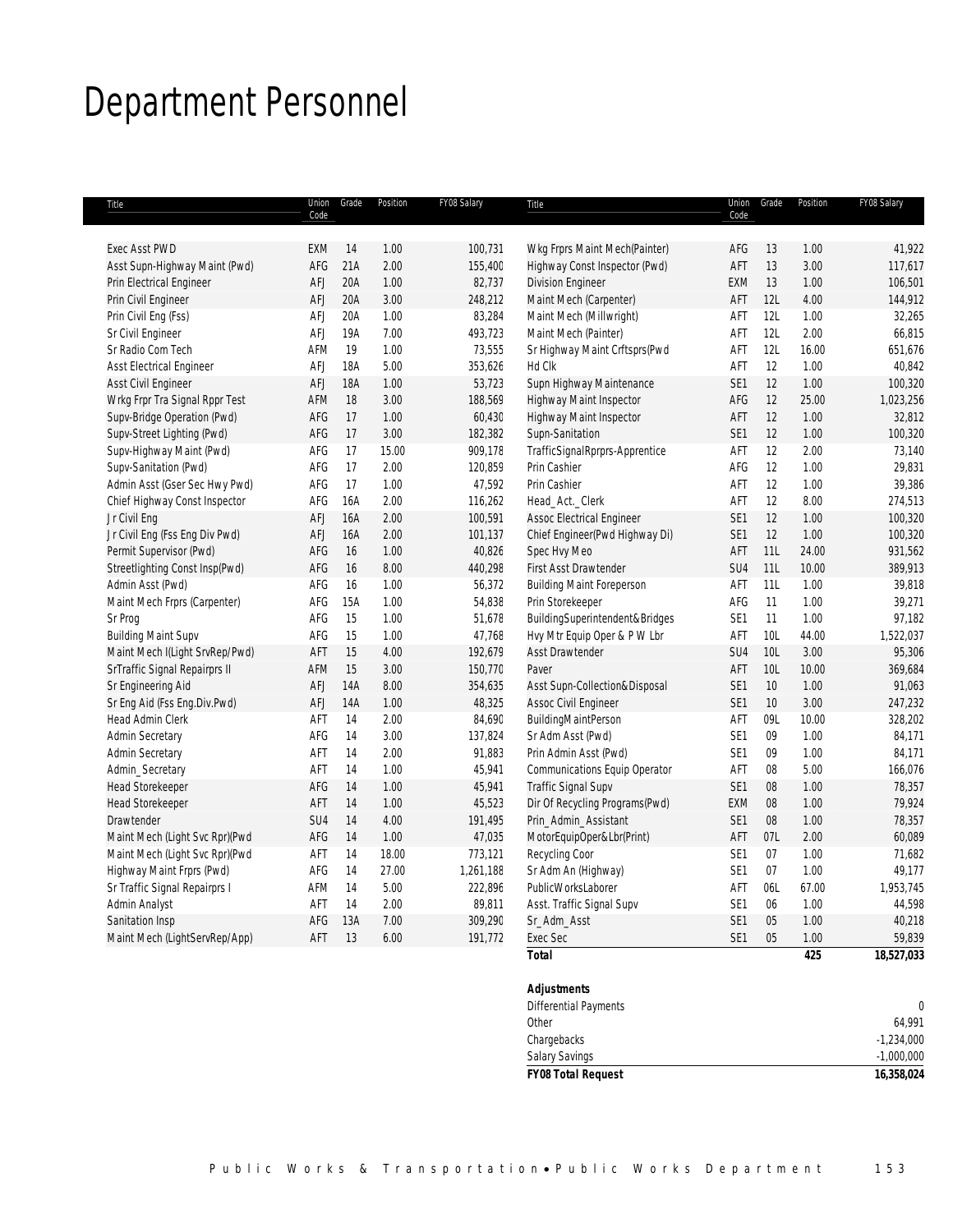## External Funds History

| <b>Personnel Services</b>       |                                                                                                                                                                                                                                                                                                                   | FY05 Expenditure                                                                                                                                                         | FY06 Expenditure                                                                                                                     | FY07 Appropriation                                                                                                                                                           | FY08 Adopted                                                                                                                                          | Inc/Dec 07 vs 08                                                                                                                                                     |
|---------------------------------|-------------------------------------------------------------------------------------------------------------------------------------------------------------------------------------------------------------------------------------------------------------------------------------------------------------------|--------------------------------------------------------------------------------------------------------------------------------------------------------------------------|--------------------------------------------------------------------------------------------------------------------------------------|------------------------------------------------------------------------------------------------------------------------------------------------------------------------------|-------------------------------------------------------------------------------------------------------------------------------------------------------|----------------------------------------------------------------------------------------------------------------------------------------------------------------------|
|                                 | 51000 Permanent Employees<br>51100 Emergency Employees<br>51200 Overtime<br>51300 Part Time Employees<br>51400 Health Insurance<br>51500 Pension & Annunity<br>51600 Unemployment Compensation<br>51700 Workers' Compensation<br>51800 Indirect Costs<br>51900 Medicare<br><b>Total Personnel Services</b>        | $\boldsymbol{0}$<br>$\mathbf 0$<br>$\overline{0}$<br>0<br>$\mathbf{0}$<br>$\overline{0}$<br>$\mathbf{0}$<br>$\overline{0}$<br>$\mathbf{0}$<br>$\mathbf 0$<br>$\mathbf 0$ | $\mathbf 0$<br>$\mathbf{0}$<br>$\theta$<br>0<br>$\Omega$<br>$\mathbf{0}$<br>$\Omega$<br>$\Omega$<br>19,577<br>$\mathbf{0}$<br>19,577 | $\boldsymbol{0}$<br>$\mathbf{0}$<br>$\mathbf{0}$<br>$\mathbf{0}$<br>$\mathbf{0}$<br>$\mathbf{0}$<br>$\mathbf{0}$<br>$\Omega$<br>$\mathbf{0}$<br>$\mathbf{0}$<br>$\mathbf{0}$ | $\boldsymbol{0}$<br>$\mathbf{0}$<br>$\mathbf 0$<br>$\mathbf{0}$<br>$\mathbf 0$<br>$\mathbf 0$<br>$\mathbf 0$<br>$\mathbf 0$<br>$\mathbf{0}$<br>0<br>0 | $\mathbf 0$<br>$\mathbf 0$<br>$\mathbf{0}$<br>$\boldsymbol{0}$<br>$\mathbf 0$<br>$\mathbf{0}$<br>$\theta$<br>$\Omega$<br>$\mathbf{0}$<br>$\mathbf 0$<br>$\mathbf{0}$ |
| <b>Contractual Services</b>     |                                                                                                                                                                                                                                                                                                                   | FY05 Expenditure                                                                                                                                                         | FY06 Expenditure                                                                                                                     | FY07 Appropriation                                                                                                                                                           | FY08 Adopted                                                                                                                                          | Inc/Dec 07 vs 08                                                                                                                                                     |
|                                 | 52100 Communications<br>52200 Utilities<br>52300 Contracted Ed Services<br>52400 Snow Removal<br>52500 Garbage/Waste Removal<br>52600 Repairs Buildings & Structures<br>52700 Repairs & Service of Equipment<br>52800 Transportation of Persons<br>52900 Contracted Services<br><b>Total Contractual Services</b> | $\theta$<br>$\mathbf{0}$<br>$\mathbf{0}$<br>$\overline{0}$<br>$\overline{0}$<br>$\Omega$<br>$\mathbf 0$<br>$\mathbf{0}$<br>67,882<br>67,882                              | $\mathbf 0$<br>$\mathbf 0$<br>0<br>$\mathbf{0}$<br>$\overline{0}$<br>$\theta$<br>0<br>$\mathbf{0}$<br>10,127<br>10,127               | $\mathbf 0$<br>$\mathbf{0}$<br>$\mathbf{0}$<br>$\mathbf{0}$<br>$\mathbf{0}$<br>$\mathbf{0}$<br>$\mathbf{0}$<br>$\mathbf{0}$<br>35,000<br>35,000                              | 0<br>$\mathbf 0$<br>$\mathbf 0$<br>$\mathbf 0$<br>$\mathbf{0}$<br>$\Omega$<br>$\mathbf{0}$<br>$\theta$<br>25,000<br>25,000                            | 0<br>$\boldsymbol{0}$<br>$\mathbf 0$<br>$\mathbf{0}$<br>$\mathbf{0}$<br>$\Omega$<br>$\mathbf{0}$<br>$\theta$<br>$-10,000$<br>$-10.000$                               |
| <b>Supplies &amp; Materials</b> |                                                                                                                                                                                                                                                                                                                   | FY05 Expenditure                                                                                                                                                         | FY06 Expenditure                                                                                                                     | FY07 Appropriation                                                                                                                                                           | FY08 Adopted                                                                                                                                          | Inc/Dec 07 vs 08                                                                                                                                                     |
|                                 | 53000 Auto Energy Supplies<br>53200 Food Supplies<br>53400 Custodial Supplies<br>53500 Med, Dental, & Hosp Supply<br>53600 Office Supplies and Materials<br>53900 Misc Supplies & Materials<br><b>Total Supplies &amp; Materials</b>                                                                              | $\boldsymbol{0}$<br>$\mathbf{0}$<br>$\mathbf{0}$<br>$\overline{0}$<br>$\mathbf{0}$<br>6,898<br>6,898                                                                     | $\mathbf 0$<br>$\mathbf{0}$<br>$\mathbf{0}$<br>$\mathbf{0}$<br>35,000<br>16,139<br>51,139                                            | $\mathbf{0}$<br>$\mathbf{0}$<br>$\mathbf{0}$<br>$\mathbf{0}$<br>$\Omega$<br>7,088<br>7,088                                                                                   | $\mathbf 0$<br>$\mathbf 0$<br>0<br>$\mathbf{0}$<br>$\mathbf 0$<br>$\mathbf{0}$<br>0                                                                   | 0<br>$\theta$<br>$\overline{0}$<br>$\mathbf{0}$<br>$\Omega$<br>$-7,088$<br>$-7,088$                                                                                  |
| <b>Current Chgs &amp; Oblig</b> |                                                                                                                                                                                                                                                                                                                   | FY05 Expenditure                                                                                                                                                         | FY06 Expenditure                                                                                                                     | FY07 Appropriation                                                                                                                                                           | FY08 Adopted                                                                                                                                          | Inc/Dec 07 vs 08                                                                                                                                                     |
|                                 | 54300 Workers' Comp Medical<br>54400 Legal Liabilities<br>54600 Current Charges H&I<br>54900 Other Current Charges<br>Total Current Chgs & Oblig                                                                                                                                                                  | $\mathbf{0}$<br>$\mathbf{0}$<br>$\mathbf{0}$<br>50<br>50                                                                                                                 | $\mathbf 0$<br>$\mathbf{0}$<br>$\mathbf{0}$<br>73<br>73                                                                              | $\boldsymbol{0}$<br>$\mathbf{0}$<br>$\mathbf{0}$<br>$\mathbf{0}$<br>$\mathbf{0}$                                                                                             | $\mathbf 0$<br>$\mathbf 0$<br>$\mathbf 0$<br>$\mathbf 0$<br>0                                                                                         | $\mathbf 0$<br>$\theta$<br>$\overline{0}$<br>$\mathbf 0$<br>$\overline{0}$                                                                                           |
| Equipment                       |                                                                                                                                                                                                                                                                                                                   | FY05 Expenditure                                                                                                                                                         | FY06 Expenditure                                                                                                                     | FY07 Appropriation                                                                                                                                                           | FY08 Adopted                                                                                                                                          | Inc/Dec 07 vs 08                                                                                                                                                     |
|                                 | 55000 Automotive Equipment<br>55400 Lease/Purchase<br>55600 Office Furniture & Equipment<br>55900 Misc Equipment<br><b>Total Equipment</b>                                                                                                                                                                        | $\mathbf 0$<br>$\mathbf{0}$<br>676<br>$\boldsymbol{0}$<br>676                                                                                                            | $\mathbf 0$<br>$\mathbf{0}$<br>$\mathbf{0}$<br>$\mathbf 0$<br>$\bf{0}$                                                               | $\mathbf{0}$<br>$\mathbf{0}$<br>$\mathbf{0}$<br>0<br>$\bf{0}$                                                                                                                | 0<br>$\mathbf 0$<br>$\boldsymbol{0}$<br>$\boldsymbol{0}$<br>$\bf{0}$                                                                                  | $\mathbf 0$<br>$\mathbf 0$<br>$\mathbf 0$<br>$\mathbf 0$<br>$\pmb{0}$                                                                                                |
| <b>Other</b>                    |                                                                                                                                                                                                                                                                                                                   | FY05 Expenditure                                                                                                                                                         | FY06 Expenditure                                                                                                                     | FY07 Appropriation                                                                                                                                                           | FY08 Adopted                                                                                                                                          | Inc/Dec 07 vs 08                                                                                                                                                     |
|                                 | 56200 Special Appropriation<br>57200 Structures & Improvements<br>58000 Land & Non-Structure<br><b>Total Other</b><br><b>Grand Total</b>                                                                                                                                                                          | $\boldsymbol{0}$<br>$\boldsymbol{0}$<br>$\mathbf 0$<br>$\mathbf{0}$<br>75,506                                                                                            | $\mathbf 0$<br>$\mathbf 0$<br>$\mathbf{0}$<br>0<br>80,916                                                                            | $\boldsymbol{0}$<br>$\boldsymbol{0}$<br>$\mathbf{0}$<br>0<br>42,088                                                                                                          | $\boldsymbol{0}$<br>$\boldsymbol{0}$<br>$\boldsymbol{0}$<br>0<br>25,000                                                                               | 0<br>$\mathbf 0$<br>$\mathbf 0$<br>$\mathbf{0}$<br>$-17,088$                                                                                                         |
|                                 |                                                                                                                                                                                                                                                                                                                   |                                                                                                                                                                          |                                                                                                                                      |                                                                                                                                                                              |                                                                                                                                                       |                                                                                                                                                                      |

154 Public Works & Transportation • Public Works Department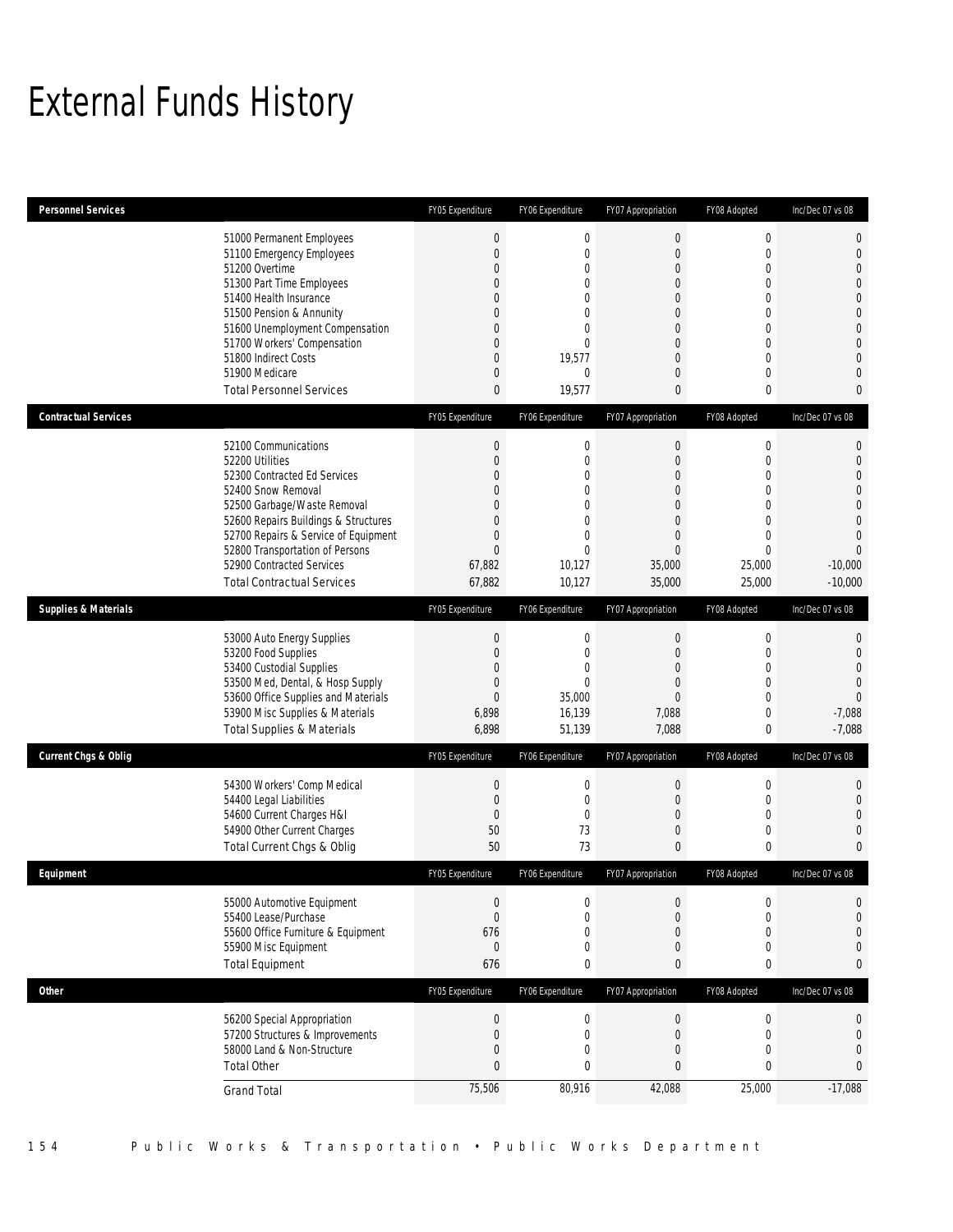## Program 1. PWD Commissioner's Office

### *Dennis Royer, Commissioner Organization: 311100*

### *Program Description*

The Commissioner's Office defines long-term policy and direction, and works to enhance service delivery throughout the Department. The office is also responsible for issuing permits for street openings and street occupancy.

| <b>Selected Service Indicators</b>  | Actual '05           | Actual '06           | Approp '07           | <b>Budget '08</b>    |
|-------------------------------------|----------------------|----------------------|----------------------|----------------------|
| Personnel Services<br>Non Personnel | 1.946.955<br>633.911 | 2.105.413<br>618.457 | 1.243.042<br>425,785 | 1,335,656<br>436.444 |
| Total                               | 2.580.866            | 3,723,870            | 1.668.827            | 1,772,100            |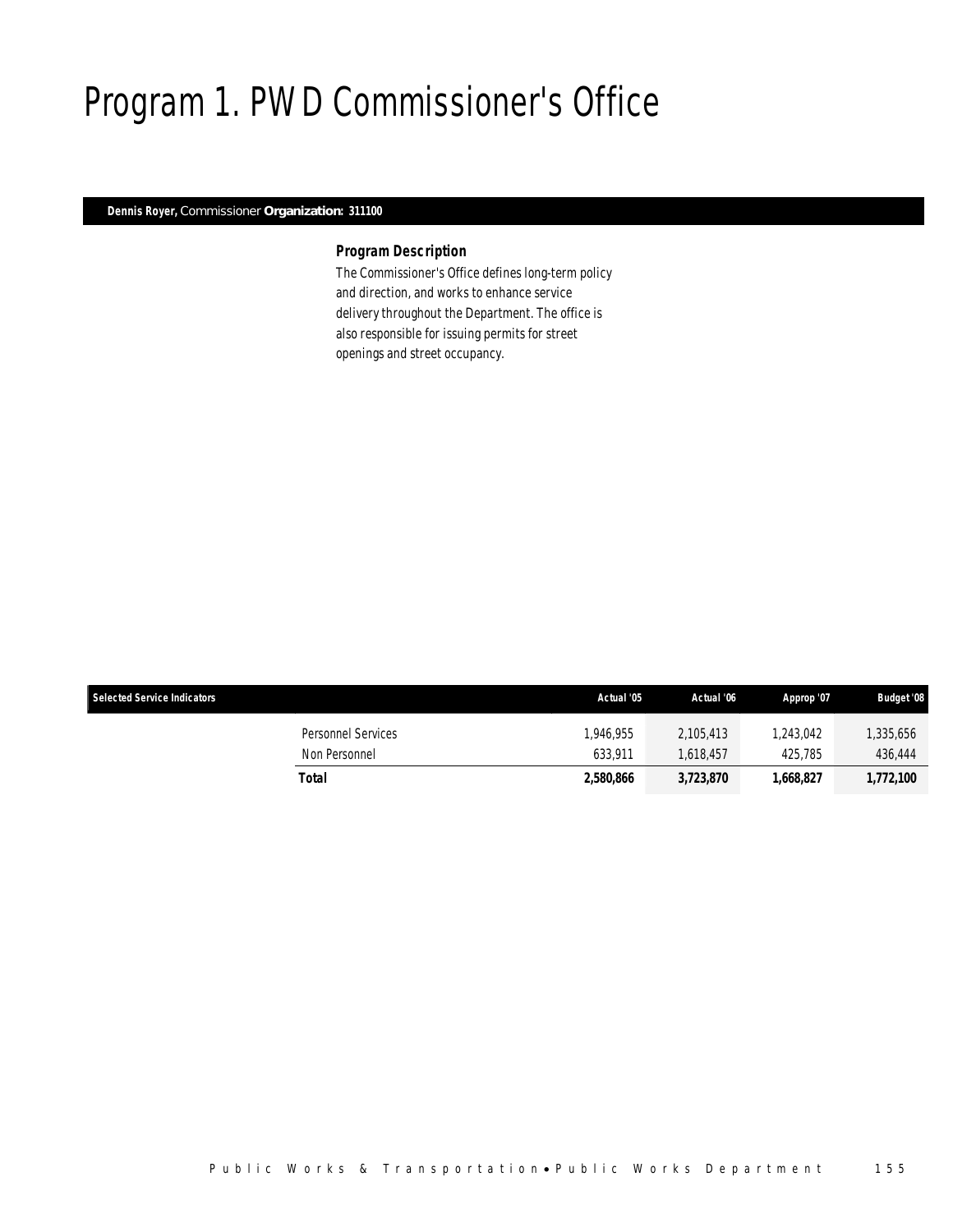## Program 2. Building/Facility Maintenance

### *George Haffner, Manager Organization: 311200*

### *Program Description*

The Building/Facility Maintenance Program ensures that Department personnel work in clean, properly maintained buildings. The program is also charged with maintaining telephone communications at the Department's operations center.

### *Program Strategies*

• To maintain the Central Maintenance Facility and 10 Public Works district yards.

| <b>Performance Measures</b>        |                                                    | Actual '05 | Actual '06 | Projected '07 | Target '08        |
|------------------------------------|----------------------------------------------------|------------|------------|---------------|-------------------|
|                                    | % of maintenance requests completed on<br>schedule | 84%        | 84%        | 85%           | 90%               |
| <b>Selected Service Indicators</b> |                                                    | Actual '05 | Actual '06 | Approp '07    | <b>Budget '08</b> |
|                                    | Personnel Services                                 | 957.339    | 1.013.140  | 1,042,229     | 1,028,557         |
|                                    | Non Personnel                                      | 1,215,742  | 1,354,219  | 1,535,264     | 1,398,245         |
|                                    | <b>Total</b>                                       | 2,173,081  | 2,367,359  | 2,577,493     | 2,426,802         |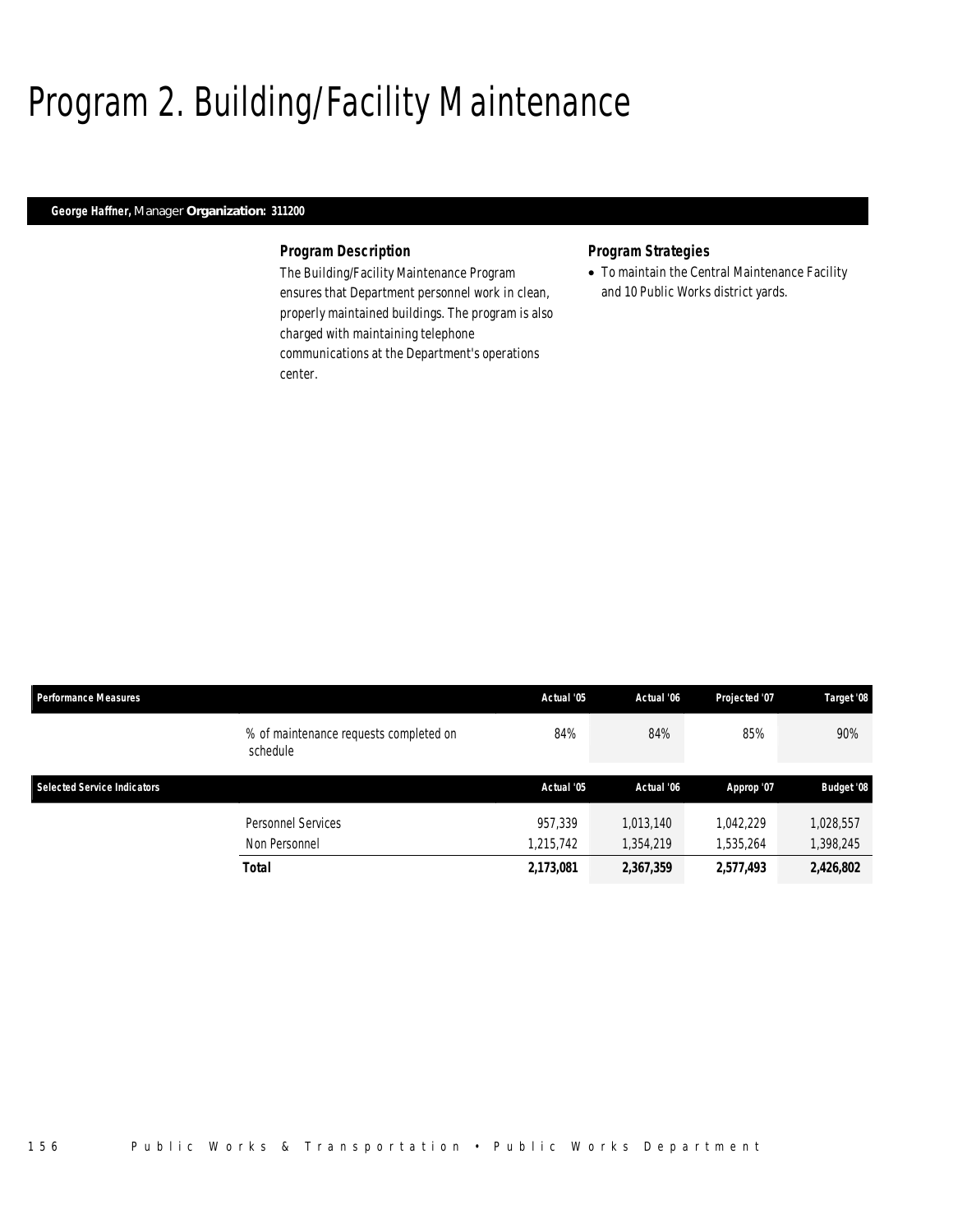## Program 3. Engineering

### *Para Jayasinghe, P.E., Manager Organization: 311300*

#### *Program Description*

The Engineering Program plans, designs, schedules and prepares contracts for the reconstruction of sidewalks, roadways and bridges. Engineering firms are used to supplement staff and all work is coordinated with other City and state planning agencies. Through the Public Improvement Commission, the program reviews any proposed changes on, over, or under public ways by outside groups. (The program also maintains the official records of all City-owned land and streets).

### *Program Strategies*

• To control alterations to public ways through design and competitive advertising.

| <b>Performance Measures</b>        |                           | Actual '05 | Actual '06 | Projected '07 | Target '08        |
|------------------------------------|---------------------------|------------|------------|---------------|-------------------|
|                                    | Projects advertised       | 12         | 5          |               | 5                 |
| <b>Selected Service Indicators</b> |                           | Actual '05 | Actual '06 | Approp '07    | <b>Budget '08</b> |
|                                    | <b>Personnel Services</b> | 1,007,273  | 959,584    | 404.309       | 488,033           |
|                                    | Non Personnel             | 41.671     | 193,390    | 512,243       | 532,845           |
|                                    | Total                     | 1,048,944  | 1,152,974  | 916,552       | 1,020,878         |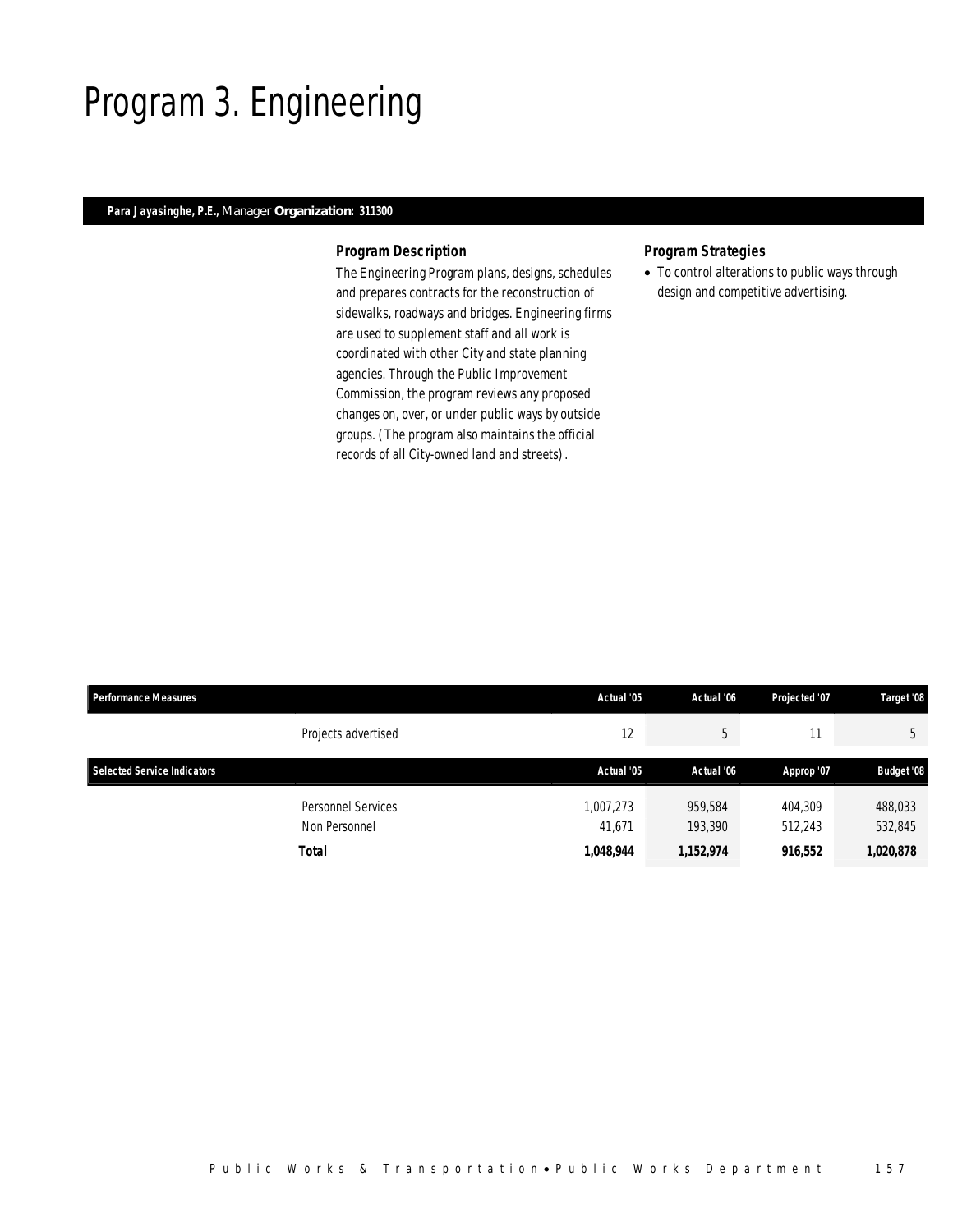## Program 4. Highway Maintenance

### *Vacant, Manager Organization: 311400*

#### *Program Description*

The Highway Maintenance Program is responsible for the construction and maintenance of the highway infrastructure of the City. Responsibilities include installing pedestrian ramps, pavement markings and managing major capital improvements in business districts. Engineering and inspection is provided for reconstruction and resurfacing projects and for the permanent restoration of damaged public ways. By inspecting public ways, analyzing and programming field data and estimating recovery cost, this program seeks to minimize the damages to roadways and sidewalks by utility companies and contractors.

#### *Program Strategies*

• To maintain the integrity of the City's roadway infrastructure.

| <b>Performance Measures</b>        |                                                                                          | Actual '05           | Actual '06           | Projected '07      | Target '08         |
|------------------------------------|------------------------------------------------------------------------------------------|----------------------|----------------------|--------------------|--------------------|
|                                    | % of roadway miles reconstructed<br>% of roadway miles resurfaced<br>Utility inspections | 22.939               | 15,925               | 26,872             | 2%<br>4%<br>22,500 |
| <b>Selected Service Indicators</b> |                                                                                          | Actual '05           | Actual '06           | Approp '07         | <b>Budget '08</b>  |
|                                    | Personnel Services<br>Non Personnel                                                      | 1,573,447<br>489.925 | 1,529,748<br>801,057 | 752,929<br>478,993 | 606,856<br>516,487 |
|                                    | <b>Total</b>                                                                             | 2,063,372            | 2,330,805            | 1,231,922          | 1,123,343          |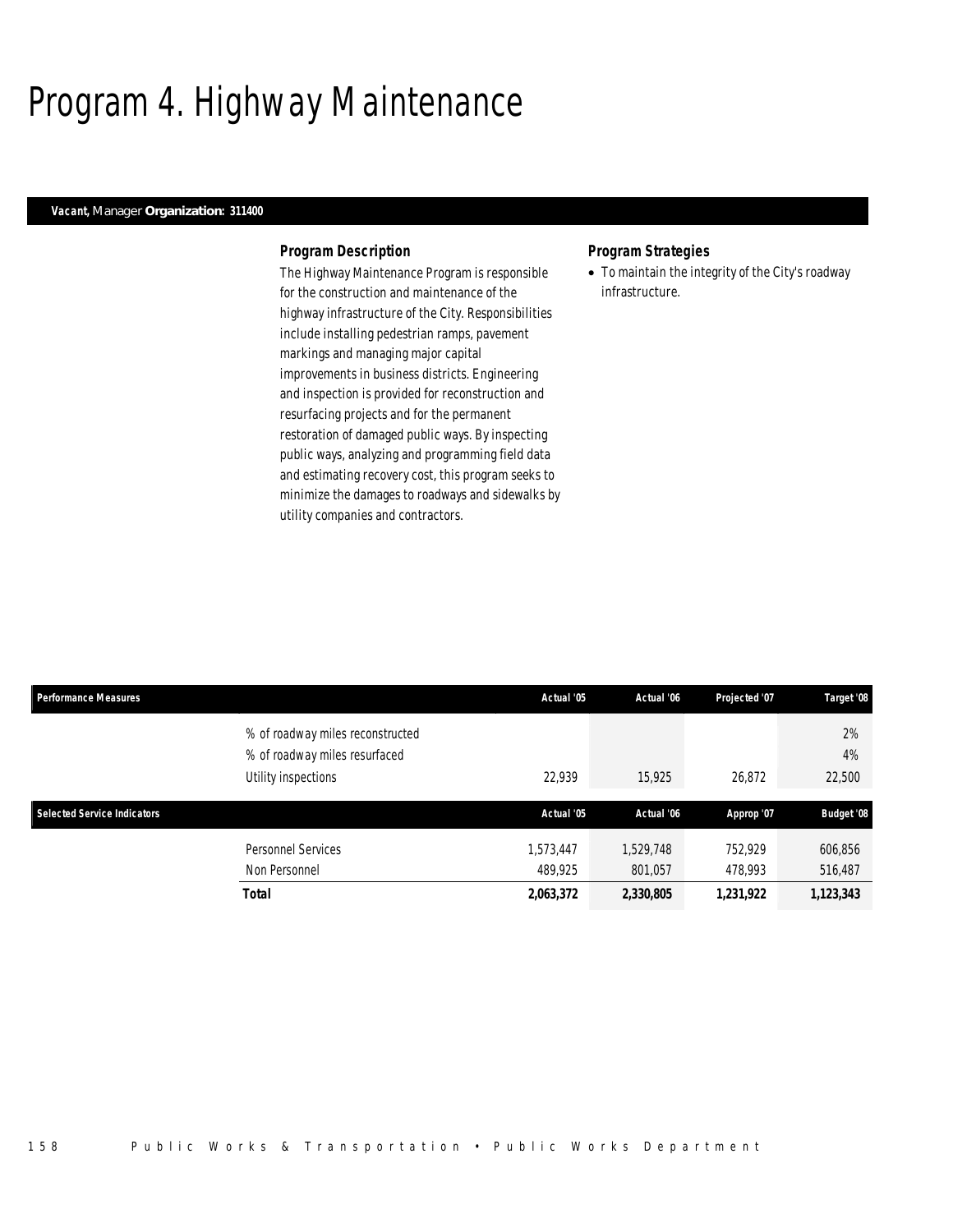## Program 5. Street Cleaning

### *Joseph Canavan, Manager Organization: 311500*

#### *Program Description*

The Street Cleaning Program is responsible for cleaning all city streets from curb to curb, with special emphasis on high litter areas and neighborhoods with posted street cleaning times. The program maintains and empties litter receptacles in busier areas of the city, clears snow from the streets during winter, makes temporary repairs to streets and sidewalks and provides assistance to the Recycling Program. The program also provides graffiti services and cleans and maintains the Boston Freedom Trail.

### *Program Strategies*

• To maintain clean city streets.

| <b>Performance Measures</b>        |                                                   | Actual '05             | Actual '06             | Projected '07          | Target '08             |
|------------------------------------|---------------------------------------------------|------------------------|------------------------|------------------------|------------------------|
|                                    | # of curb miles sweeping posted streets           |                        |                        | 29.475                 | 37,200                 |
|                                    | % of day sweeping hours worked monthly            |                        | 76%                    | 96%                    | 90%                    |
|                                    | % of night sweeping curb miles swept monthly      |                        | 81%                    | 78%                    | 79%                    |
|                                    | % of potholes filled within 48 hours              |                        |                        |                        | 95%                    |
|                                    | Tons of debris collected monthly (Special Forces) |                        | 12,148                 | 14,467                 | 12,992                 |
|                                    |                                                   |                        |                        |                        |                        |
| <b>Selected Service Indicators</b> |                                                   | Actual '05             | Actual '06             | Approp '07             | <b>Budget '08</b>      |
|                                    | <b>Personnel Services</b><br>Non Personnel        | 8.725.649<br>5,253,479 | 8.847.185<br>5,443,510 | 9.510.461<br>5,291,816 | 9.681.381<br>5,820,415 |
|                                    | Total                                             | 13,979,128             | 14.290.695             | 14.802.277             | 15.501.796             |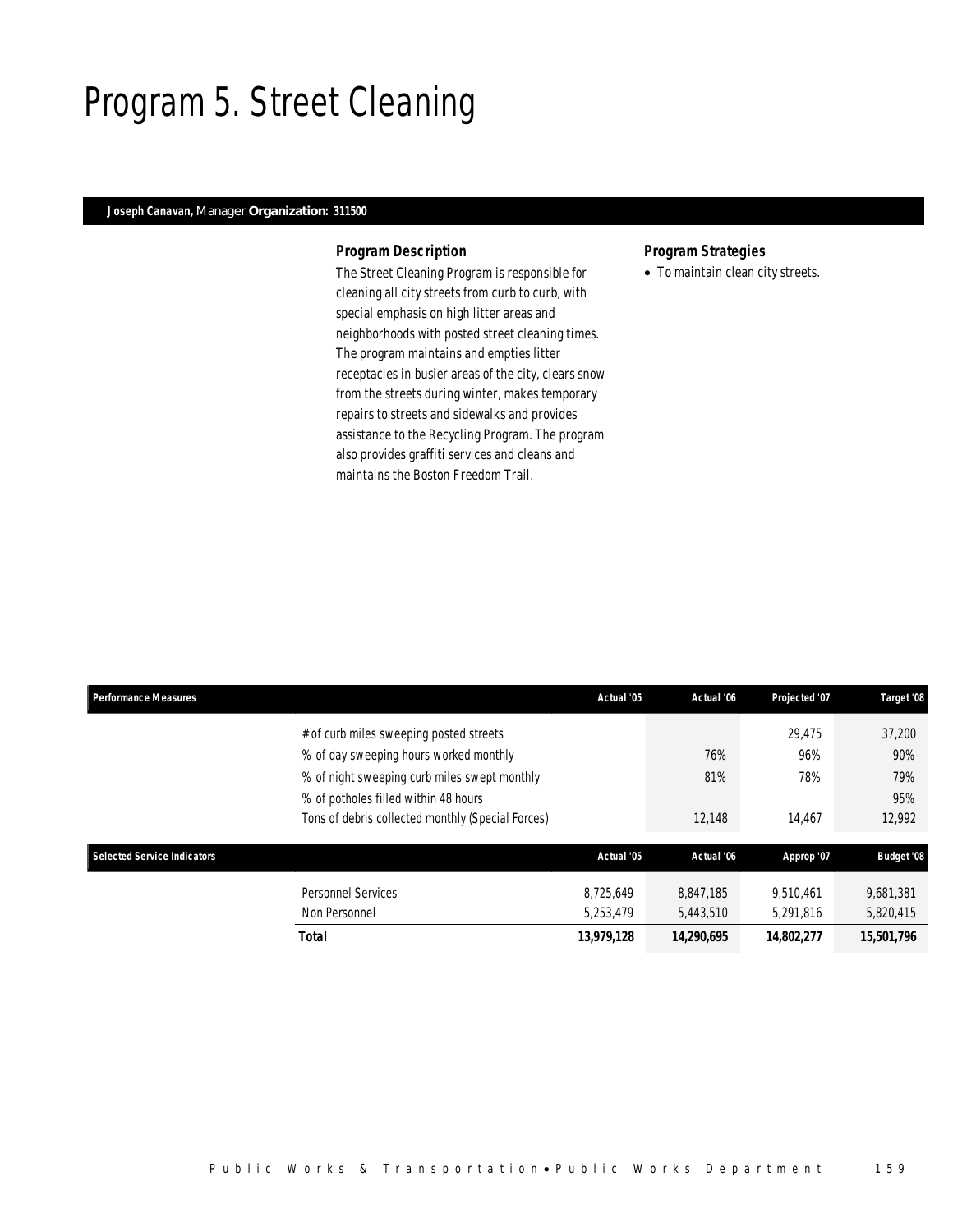## Program 6. Bridge Operations/Maintenance

### *George Haffner, Manager Organization: 311600*

#### *Program Description*

The Bridge Operations/Maintenance Program works to keep water, vehicle and pedestrian traffic moving as effectively as possible over and under the City's bridges. Responsibilities include efficient operation of the four drawbridges, and rapid response to needed electrical and mechanical repairs.

### *Program Strategies*

• To maintain and operate vehicle and pedestrian bridges.

| <b>Performance Measures</b>        |                                                                          | Actual '05 | Actual '06 | Projected '07 | Target '08        |
|------------------------------------|--------------------------------------------------------------------------|------------|------------|---------------|-------------------|
|                                    | Bridge openings for water traffic<br>% of bridges structurally deficient | 5.076      | 4.917      | 4,934         | 10%               |
| <b>Selected Service Indicators</b> |                                                                          | Actual '05 | Actual '06 | Approp '07    | <b>Budget '08</b> |
|                                    | Personnel Services                                                       | 1,020,925  | 990.039    | 1,077,551     | 1,011,958         |
|                                    | Non Personnel                                                            | 932.863    | 1,778,462  | 814,005       | 863,717           |
|                                    | <b>Total</b>                                                             | 1,953,788  | 2,768,501  | 1,891,556     | 1,875,675         |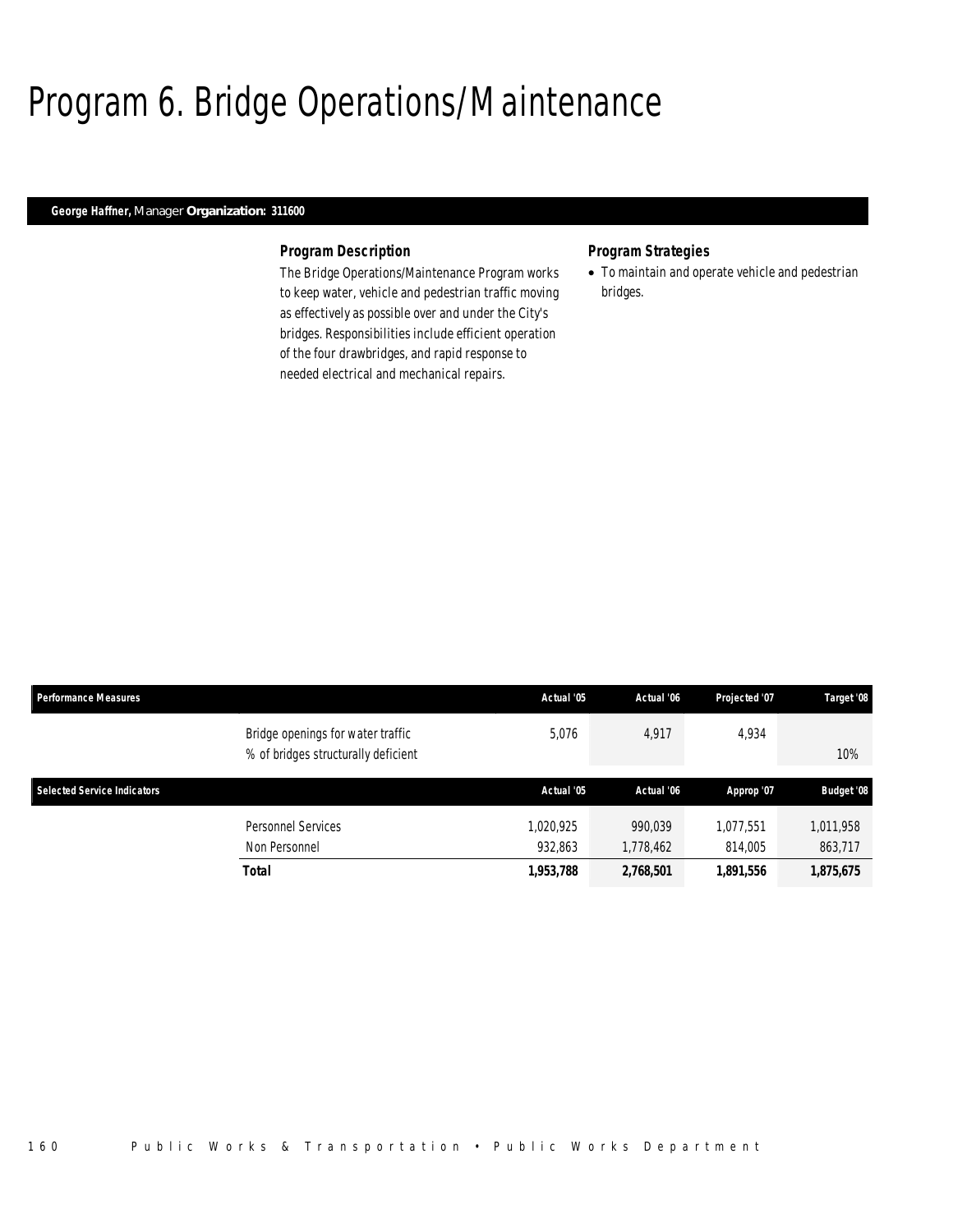## Program 7. Street Lights & Signals

### *John Banks, Manager Organization: 311700*

#### *Program Description*

The Street Lights and Signals program is responsible for the maintenance of traffic signals and streetlights. The program provides modern, cost efficient and effective street lighting and traffic signal services to protect the safety of the general and traveling public on Boston's streets and in the City's parks and playgrounds.In FY03, the City purchased approximately 23,647 street lights formerly owned and maintained by NSTAR, a local utility company.

### *Program Strategies*

- To efficiently maintain traffic signals and street lights.
- To provide modern, adequate and cost effective lighting for the City of Boston.

| <b>Performance Measures</b> |                                                     | Actual '05 | Actual '06 | Projected '07 | Target '08        |
|-----------------------------|-----------------------------------------------------|------------|------------|---------------|-------------------|
|                             | % increase in updated city-owned lighting<br>system | .04        | .04        | .03           | .05               |
|                             | % of outages repaired within 7-10 days              | 76%        | 76%        | 76%           | 77%               |
|                             | Total City system                                   | 67,100     | 67.302     | 67.484        | 67,442            |
|                             | Total number of street lights serviced              |            |            |               | 12,500            |
| Selected Service Indicators |                                                     | Actual '05 | Actual '06 | Approp '07    | <b>Budget '08</b> |
|                             | <b>Personnel Services</b>                           | 4,030,832  | 4.169.271  | 3.398.345     | 3,514,512         |
|                             | Non Personnel                                       | 11,935,066 | 14,072,049 | 14,907,090    | 13,245,175        |
|                             | Total                                               | 15,965,898 | 18,241,320 | 18,305,435    | 16,759,687        |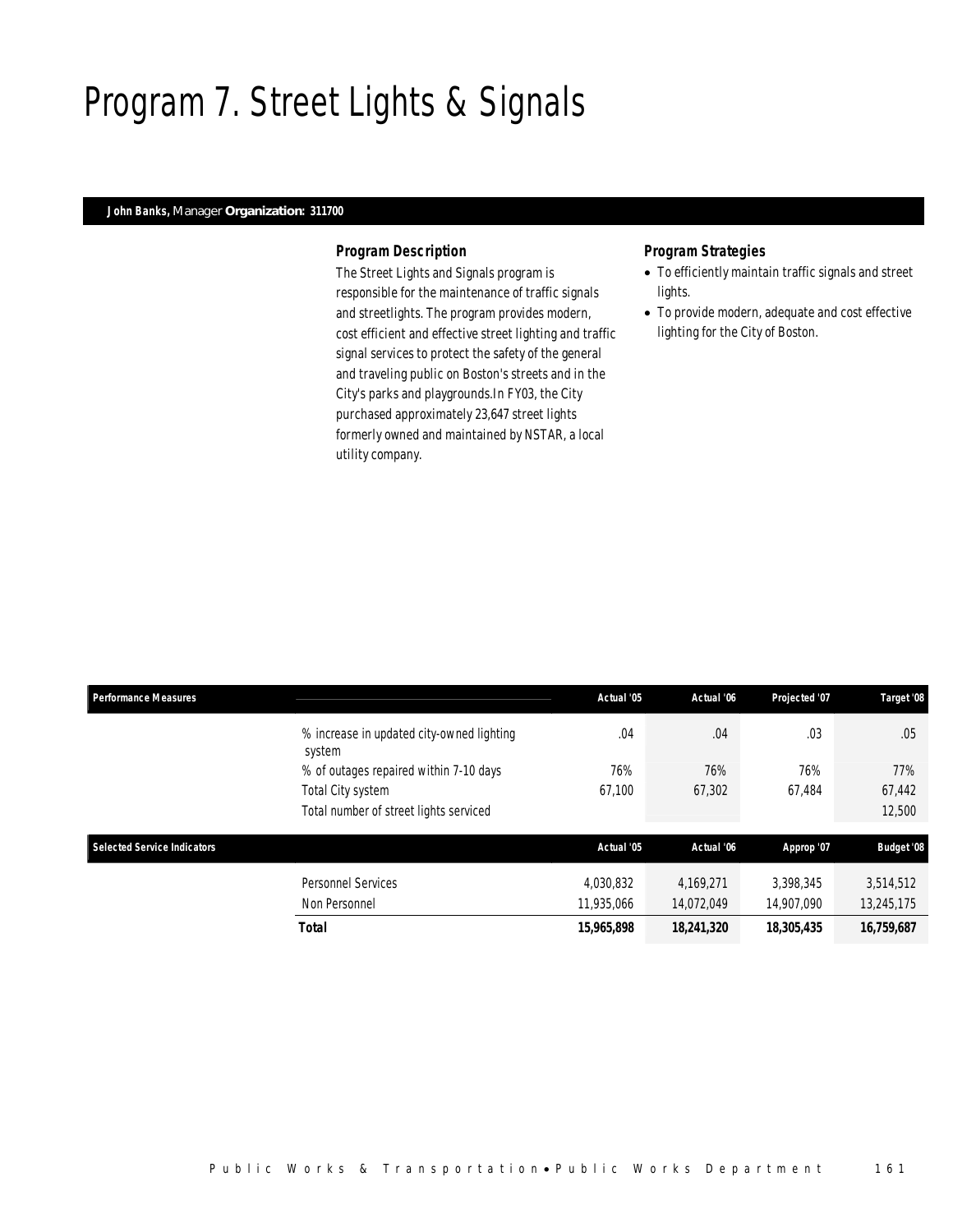## Program 8. Sanitation

### *Elmo Baldassari, Manager Organization: 311800*

#### *Program Description*

The Sanitation Program is responsible for efficient collection and disposal of all solid waste and recyclables generated by households within the City. Responsibilities include supervision of contract collection and exploration of cost effective and environmentally sound disposal alternatives.

### *Program Strategies*

- To collect and dispose of CRTs (Cathode Ray Tubes).
- To collect and dispose of residential solid waste and recyclable materials.

| <b>Performance Measures</b> |                                                                       | Actual '05 | Actual '06 | Projected '07 | Target '08        |
|-----------------------------|-----------------------------------------------------------------------|------------|------------|---------------|-------------------|
|                             | % of solid waste collections completed and<br>disposed of on schedule | 100%       | 100%       | 100%          | 100%              |
|                             | Tons of solid waste collected                                         | 251,573    | 270,289    | 251,443       | 259,680           |
|                             |                                                                       |            |            |               |                   |
|                             |                                                                       |            |            |               |                   |
| Selected Service Indicators |                                                                       | Actual '05 | Actual '06 | Approp '07    | <b>Budget '08</b> |
|                             | <b>Personnel Services</b>                                             | 815.857    | 795.691    | 805,577       | 809.746           |
|                             | Non Personnel                                                         | 41,260,301 | 41,180,470 | 43,302,707    | 44,048,086        |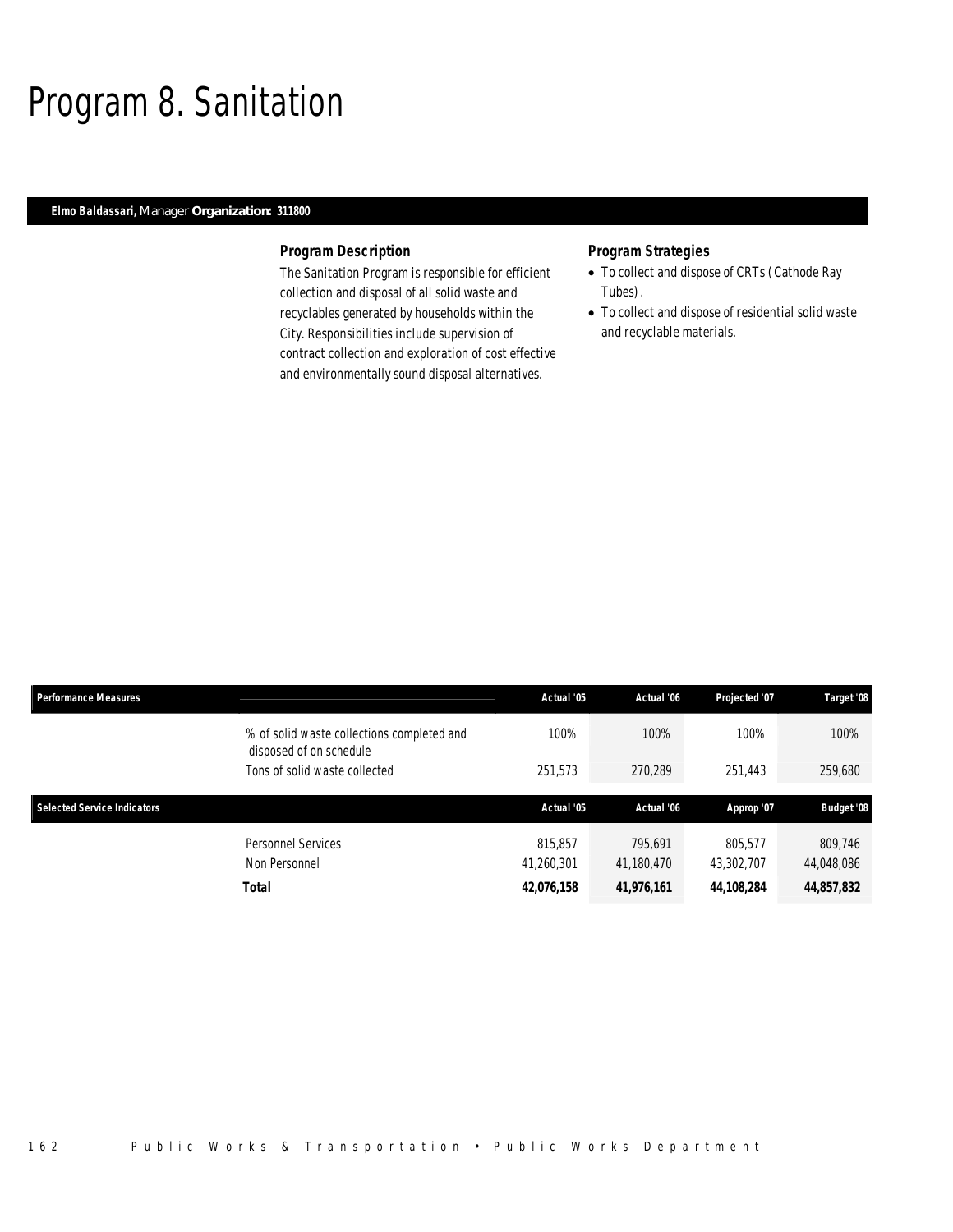## Program 9. Recycling

### *Susan Cascino, Manager Organization: 311900*

#### *Program Description*

The Recycling Program is responsible for planning, implementing, and managing the recycling activities of the City. Responsibilities include program design, public education, monitoring contractor work, and analyzing and reporting program results.

### *Program Strategies*

• To increase the diversion rate of recycling through the Recycling Program.

| Performance Measures               |                                                                                                                                                  | Actual '05         | Actual '06         | Projected '07      | Target '08         |
|------------------------------------|--------------------------------------------------------------------------------------------------------------------------------------------------|--------------------|--------------------|--------------------|--------------------|
|                                    | % of households receiving educational materials<br>% of total residential solid waste diverted<br>Recycling education programs at Boston schools | 100%<br>7%         | 100%<br>8.7%<br>16 | 100%<br>17%<br>b   | 100%<br>13%<br>20  |
| <b>Selected Service Indicators</b> |                                                                                                                                                  | Actual '05         | Actual '06         | Approp '07         | <b>Budget '08</b>  |
|                                    | Personnel Services<br>Non Personnel                                                                                                              | 231.645<br>543.643 | 241.881<br>712,628 | 245.352<br>484,543 | 255,517<br>609,805 |
|                                    | <b>Total</b>                                                                                                                                     | 775,288            | 954,509            | 729,895            | 865,322            |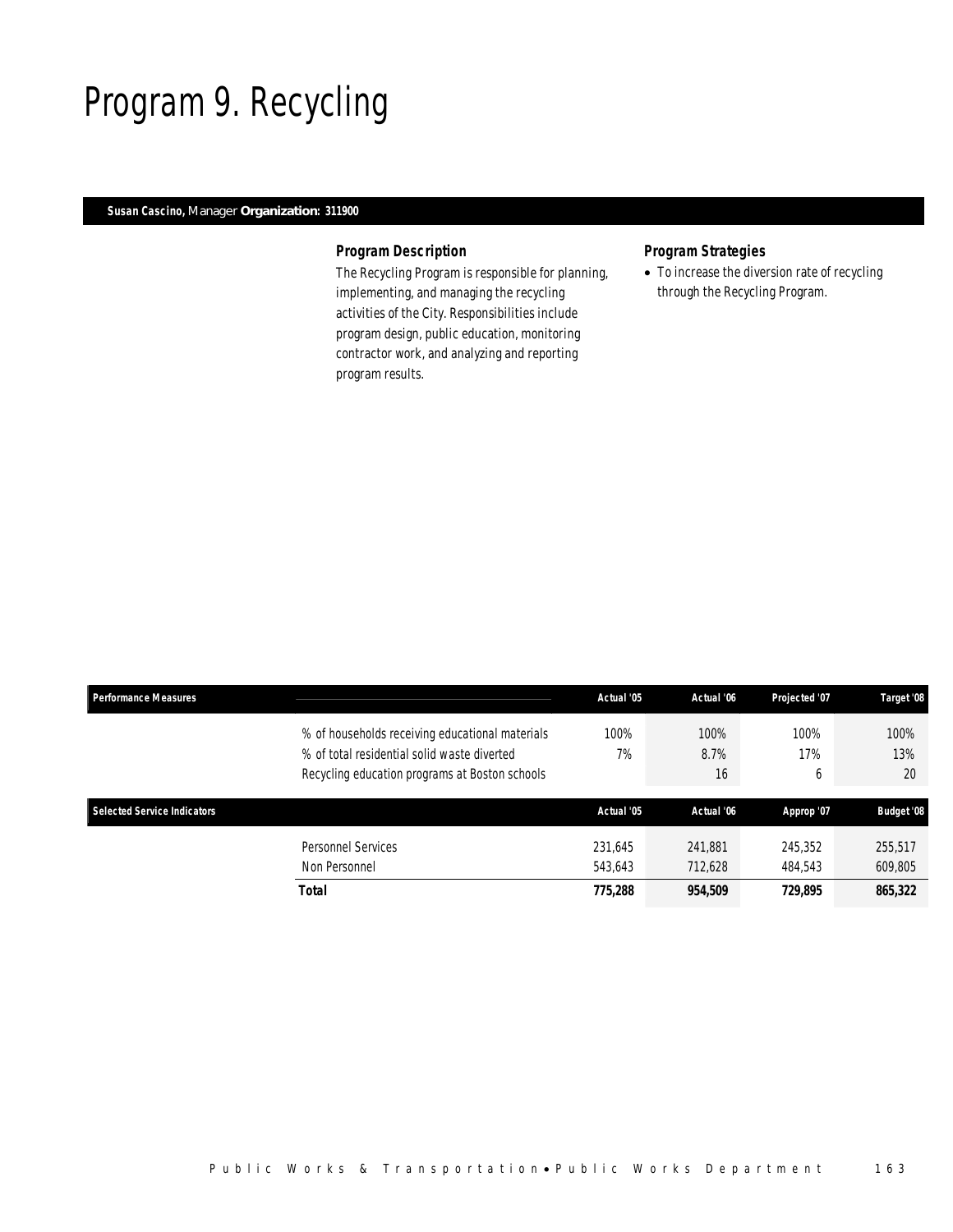## External Funds Projects

*Recycling, Public Education* 

#### *Project Mission*

To better inform Boston residents about the available opportunities to recycle. Because the Boston recycling program is a voluntary one, the challenge is to motivate a diverse population to want to recycle, and to be sure they know how to do it properly.

### *MRIP (Municipal Recycling Incentive Program)*

#### *Project Mission*

MRIP is a program of the DEP. The goal of the program is to increase municipal recycling, safely dispose of universal wastes (such as CRT's, mercury, paint and auto supplies) and develop a way to recover and reuse materials such as paper, cardboard and leaf and yard waste. The ultimate goal of MRIP is to assist in the reduction of waste transported to the landfills by 70% by the year 2010.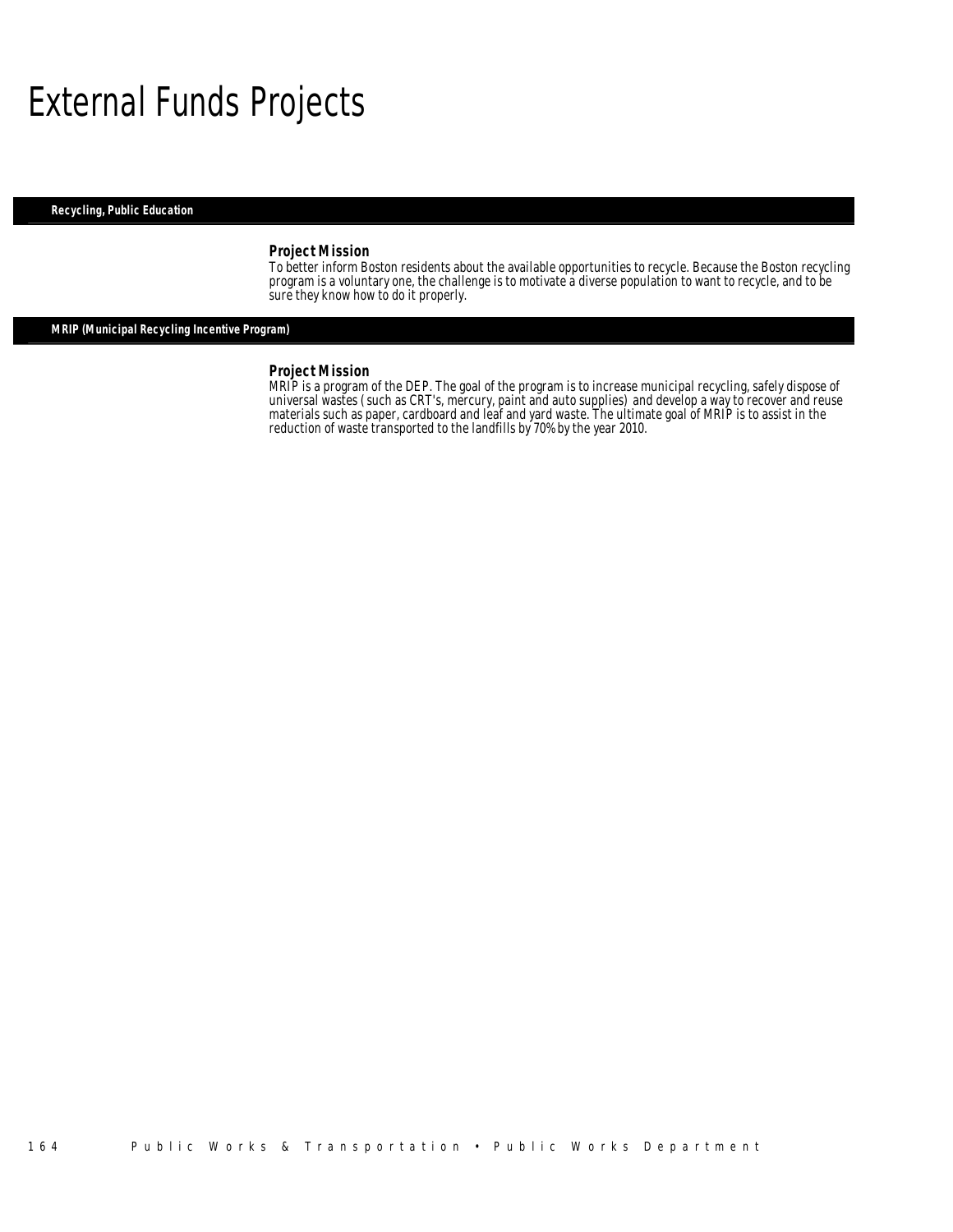## Public Works Department Capital Budget

#### *Overview*

Public Works is committed to implementing capital projects that will result in safe, well functioning and attractive roadways, sidewalks, bridges and streetlights.

#### *FY08 Major Initiatives*

- The engineering work necessary to select the final alignment of Sullivan Square will be completed this year.
- American Legion Phase I will be reconstructed this year by NSTAR with, an emphasis on reconstructing the infrastructure and the median, as part of the mitigation plan for the installation of a power transmission line. Phase II construction by the City will begin next spring and will include a new surface, sidewalks, lighting and trees.
- Edward Everett Square construction in Dorchester will be completed this year
- The installation of pedestrian ramps at crosswalks throughout the City continues as a high priority this construction season.
- Improvements to the roadway dimensions, lighting and pedestrian accommodations for the Four Corners section of Dorchester will be constructed this summer.
- Design for the realignment of Melnea Cass Boulevard in Roxbury will begin this fall.
- New roadways to support the Boston Housing Authority's redevelopment plan for Franklin Hill in Dorchester will be constructed this summer.

| Capital Budget Expenditures |                         | Total Actual '05 | Total Actual '06 |            | Estimated '07 Total Projected '08 |
|-----------------------------|-------------------------|------------------|------------------|------------|-----------------------------------|
|                             |                         |                  |                  |            |                                   |
|                             | <b>Total Department</b> | 21,836,936       | 30,450,230       | 37,747,329 | 36,552,527                        |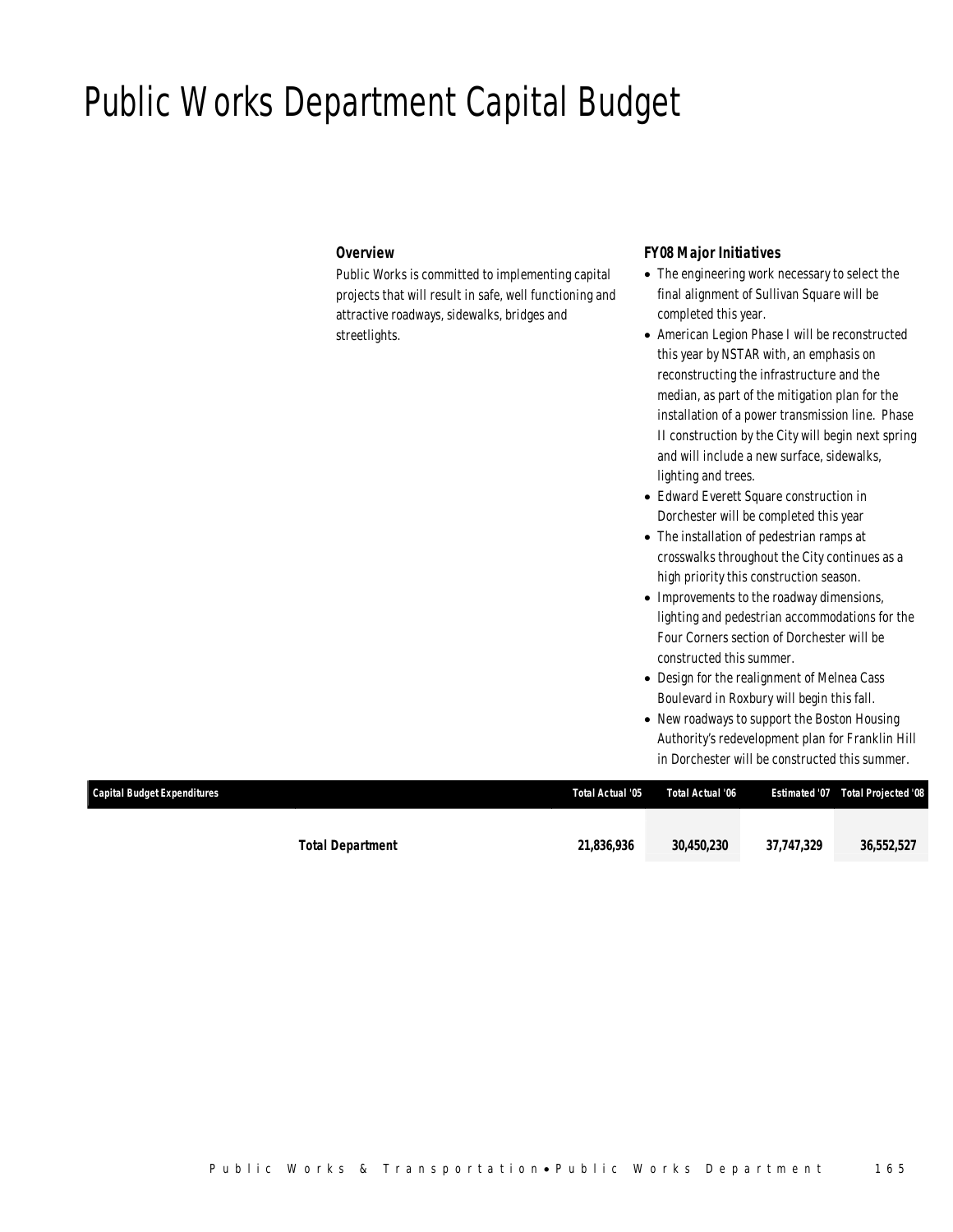## Public Works Department Project Profiles

*Authorizations*

#### *ADA/AAB PEDESTRIAN RAMPS*

#### *Project Mission*

Install or reconstruct pedestrian ramps to conform to current ADA/AAB regulations. *Managing Department,* Public Works Department *Status,* To Be Scheduled *Location,* Citywide

| Authorizations                           |          |                  |             |                |           |
|------------------------------------------|----------|------------------|-------------|----------------|-----------|
|                                          |          |                  |             | Non Capital    |           |
| Source                                   | Existing | FY08             | Future      | Fund           | Total     |
| City Capital                             | 0        | 1,000,000        | 3,000,000   | $\overline{0}$ | 4,000,000 |
| Grants/Other                             | 0        |                  | 0           | 0              | 0         |
| Total                                    | 0        | 1,000,000        | 3,000,000   | 0              | 4,000,000 |
| <b>Expenditures (Actual and Planned)</b> |          |                  |             |                |           |
|                                          | Thru     |                  |             |                |           |
| Source                                   | 6/30/06  | FY <sub>07</sub> | <b>FY08</b> | FY09-12        | Total     |
| City Capital                             | 0        | 0                | 0           | 4.000.000      | 4.000.000 |
| Grants/Other                             | 0        | 0                | 0           |                | $\Omega$  |
| Total                                    | 0        | 0                | 0           | 4.000.000      | 4,000,000 |
|                                          |          |                  |             |                |           |

#### *ADA/AAB PEDESTRIAN RAMPS FY 2007*

*Project Mission* 

Install or reconstruct pedestrian ramps to conform to current ADA/AAB regulations. *Managing Department,* Public Works Department *Status,* Ongoing Program *Location,* Citywide

| <b>Authorizations</b> |          |                  |        |             |         |
|-----------------------|----------|------------------|--------|-------------|---------|
|                       |          |                  |        | Non Capital |         |
| Source                | Existing | FY <sub>08</sub> | Future | Fund        | Total   |
| City Capital          | 500,000  |                  |        |             | 500,000 |
| Grants/Other          |          |                  |        |             |         |
| Total                 | 500,000  |                  |        |             | 500,000 |

#### *Expenditures (Actual and Planned)*

|              | Thru    |        |                  |         |         |
|--------------|---------|--------|------------------|---------|---------|
| Source       | 6/30/06 | FY07   | FY <sub>08</sub> | FY09-12 | Total   |
| City Capital |         | 50,000 | 450,000          |         | 500,000 |
| Grants/Other |         |        |                  |         |         |
| Total        | 0       | 50,000 | 450,000          |         | 500,000 |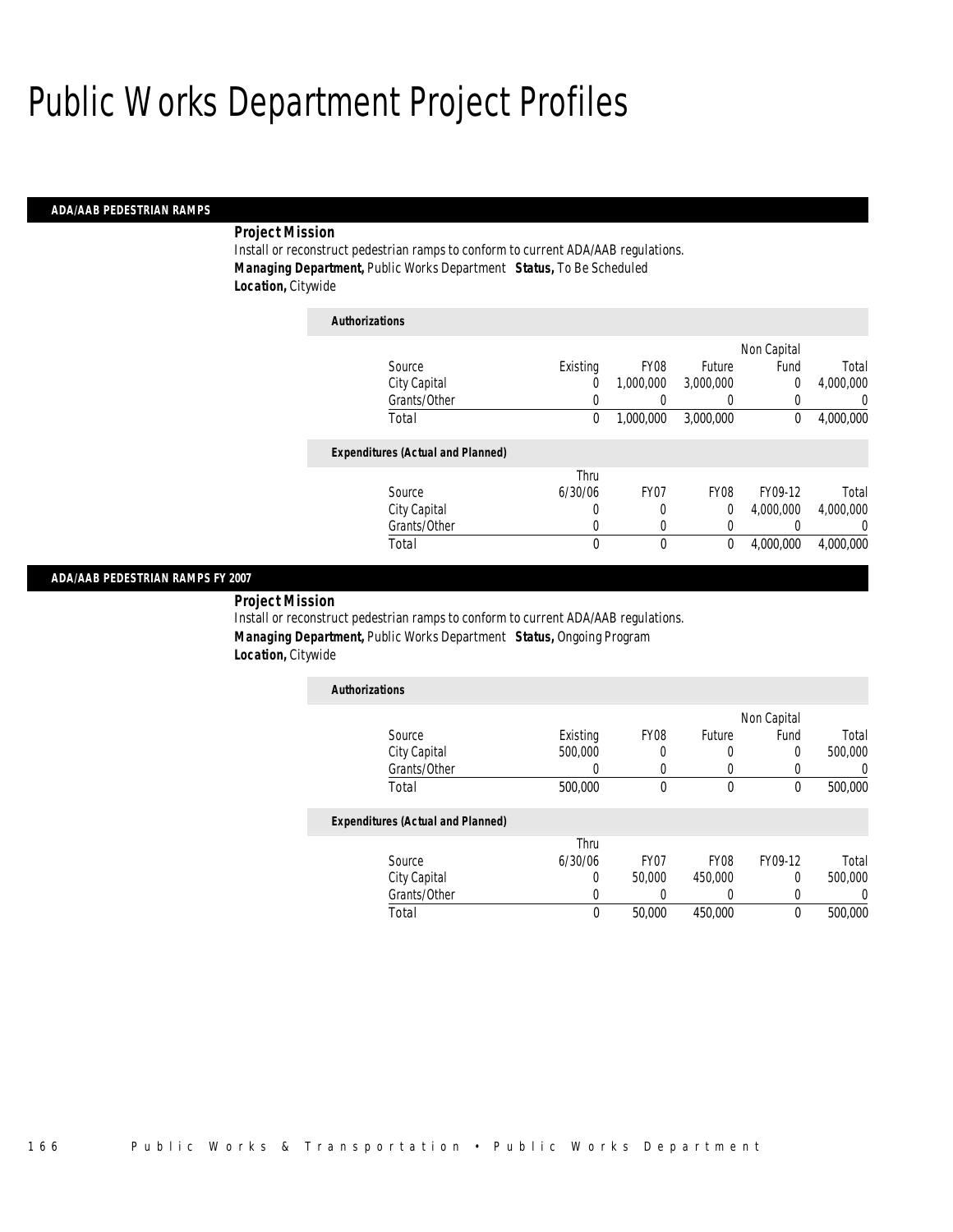## Public Works Department Project Profiles

#### *ADA/AAB PEDESTRIAN RAMPS FY 2008*

*Project Mission* 

Install or reconstruct pedestrian ramps to conform to current ADA/AAB regulations. *Managing Department,* Public Works Department *Status,* Ongoing Program *Location,* Citywide

| <b>Authorizations</b> |                                          |              |             |             |             |         |
|-----------------------|------------------------------------------|--------------|-------------|-------------|-------------|---------|
|                       |                                          |              |             |             | Non Capital |         |
|                       | Source                                   | Existing     | <b>FY08</b> | Future      | Fund        | Total   |
|                       | City Capital                             | 0            | 500,000     | $\left($    | 0           | 500,000 |
|                       | Grants/Other                             | 0            |             | $\left($    |             | 0       |
|                       | Total                                    | $\mathbf 0$  | 500,000     | $\mathbf 0$ | $\mathbf 0$ | 500,000 |
|                       | <b>Expenditures (Actual and Planned)</b> |              |             |             |             |         |
|                       |                                          | Thru         |             |             |             |         |
|                       | Source                                   | 6/30/06      | FY07        | FY08        | FY09-12     | Total   |
|                       | City Capital                             | 0            | $\Omega$    | 250,000     | 250,000     | 500,000 |
|                       | Grants/Other                             | 0            | $\left($    |             |             | 0       |
|                       | Total                                    | $\mathbf{0}$ | $\mathbf 0$ | 250,000     | 250,000     | 500,000 |

#### *ALFORD STREET BRIDGE*

*Project Mission* 

Rehabilitation of bridge. State and Federal construction funding anticipated. *Managing Department,* Public Works Department *Status,* In Design *Location,* Charlestown

| <b>Authorizations</b>                    |           |                  |                  |             |            |
|------------------------------------------|-----------|------------------|------------------|-------------|------------|
|                                          |           |                  |                  | Non Capital |            |
| Source                                   | Existing  | FY <sub>08</sub> | Future           | Fund        | Total      |
| City Capital                             | 2,132,000 | 1,000,000        | 0                | 0           | 3.132.000  |
| Grants/Other                             |           |                  | $\Omega$         | 24,493,000  | 24,493,000 |
| Total                                    | 2,132,000 | 1,000,000        | 0                | 24,493,000  | 27.625.000 |
| <b>Expenditures (Actual and Planned)</b> |           |                  |                  |             |            |
|                                          | Thru      |                  |                  |             |            |
| Source                                   | 6/30/06   | FY07             | FY <sub>08</sub> | FY09-12     | Total      |
| City Canital                             | 1 290 320 | 175 000          | 200,000          | 1 466 680   | 3 132 000  |

| Grants/Other                                          |           |
|-------------------------------------------------------|-----------|
| 175,000<br>1.290.320<br>1.466.680<br>Total<br>200,000 | 3,132,000 |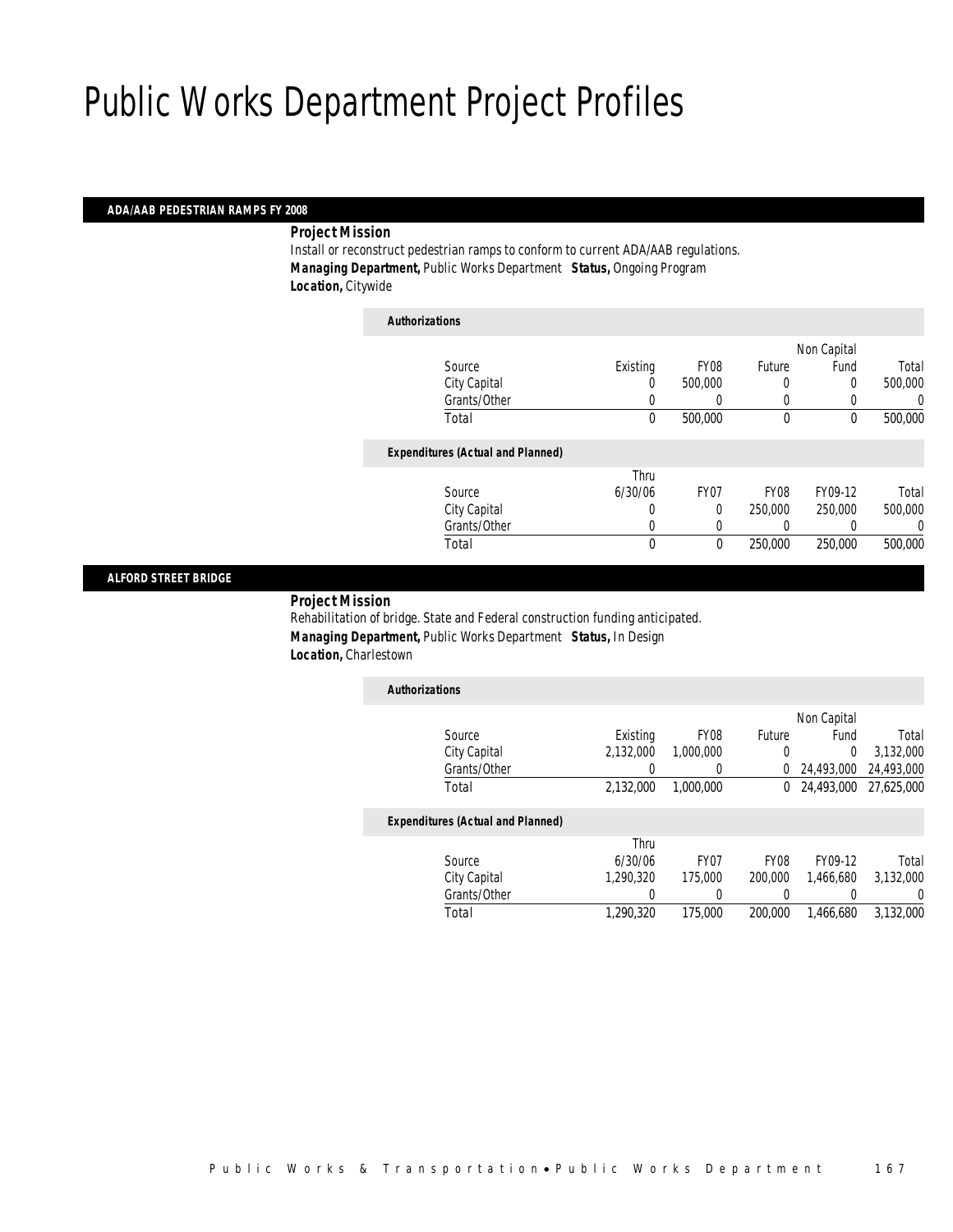## Public Works Department Project Profiles

#### *ALLSTON MAINTENANCE YARD*

#### *Project Mission*

Site improvements including paving, fencing, and landscaping. ADA improvements. Replace garage roof windows and doors. Upgrade site lighting and replace fuel tank. Replace furnace.

## *Managing Department,* Construction Management *Status,* To Be Scheduled

### *Location,* Allston/Brighton

| <b>Authorizations</b>                    |           |                  |             |             |           |
|------------------------------------------|-----------|------------------|-------------|-------------|-----------|
|                                          |           |                  |             | Non Capital |           |
| Source                                   | Existing  | FY08             | Future      | Fund        | Total     |
| City Capital                             | 1,330,000 | 0                | $\theta$    | 0           | 1,330,000 |
| Grants/Other                             |           | 0                | 0           | 0           |           |
| Total                                    | 1,330,000 | $\Omega$         | $\theta$    | 0           | 1,330,000 |
| <b>Expenditures (Actual and Planned)</b> |           |                  |             |             |           |
|                                          | Thru      |                  |             |             |           |
| Source                                   | 6/30/06   | FY <sub>07</sub> | <b>FY08</b> | FY09-12     | Total     |
| City Capital                             |           | 0                | $\Omega$    | 1,330,000   | 1,330,000 |
| Grants/Other                             |           | 0                | 0           |             |           |
| Total                                    | 0         | 0                | 0           | 1,330,000   | 1,330,000 |

#### *AMERICAN LEGION BRIDGE*

*Project Mission* 

Rehabilitation of bridge. State construction funding anticipated. *Managing Department,* Public Works Department *Status,* In Design *Location,* Mattapan

| <b>Authorizations</b>                    |          |                  |             |             |           |
|------------------------------------------|----------|------------------|-------------|-------------|-----------|
|                                          |          |                  |             | Non Capital |           |
| Source                                   | Existing | <b>FY08</b>      | Future      | Fund        | Total     |
| City Capital                             | 350,000  | 0                | 0           | $\Omega$    | 350,000   |
| Grants/Other                             | 0        | 0                | 0           | 3,000,000   | 3,000,000 |
| Total                                    | 350,000  | $\theta$         | 0           | 3,000,000   | 3,350,000 |
| <b>Expenditures (Actual and Planned)</b> |          |                  |             |             |           |
|                                          | Thru     |                  |             |             |           |
| Source                                   | 6/30/06  | FY <sub>07</sub> | <b>FY08</b> | FY09-12     | Total     |
| City Capital                             | 59.486   | 40,000           | 75,000      | 175.514     | 350,000   |
| Grants/Other                             | 0        | 0                |             |             | 0         |
| Total                                    | 59.486   | 40,000           | 75,000      | 175,514     | 350,000   |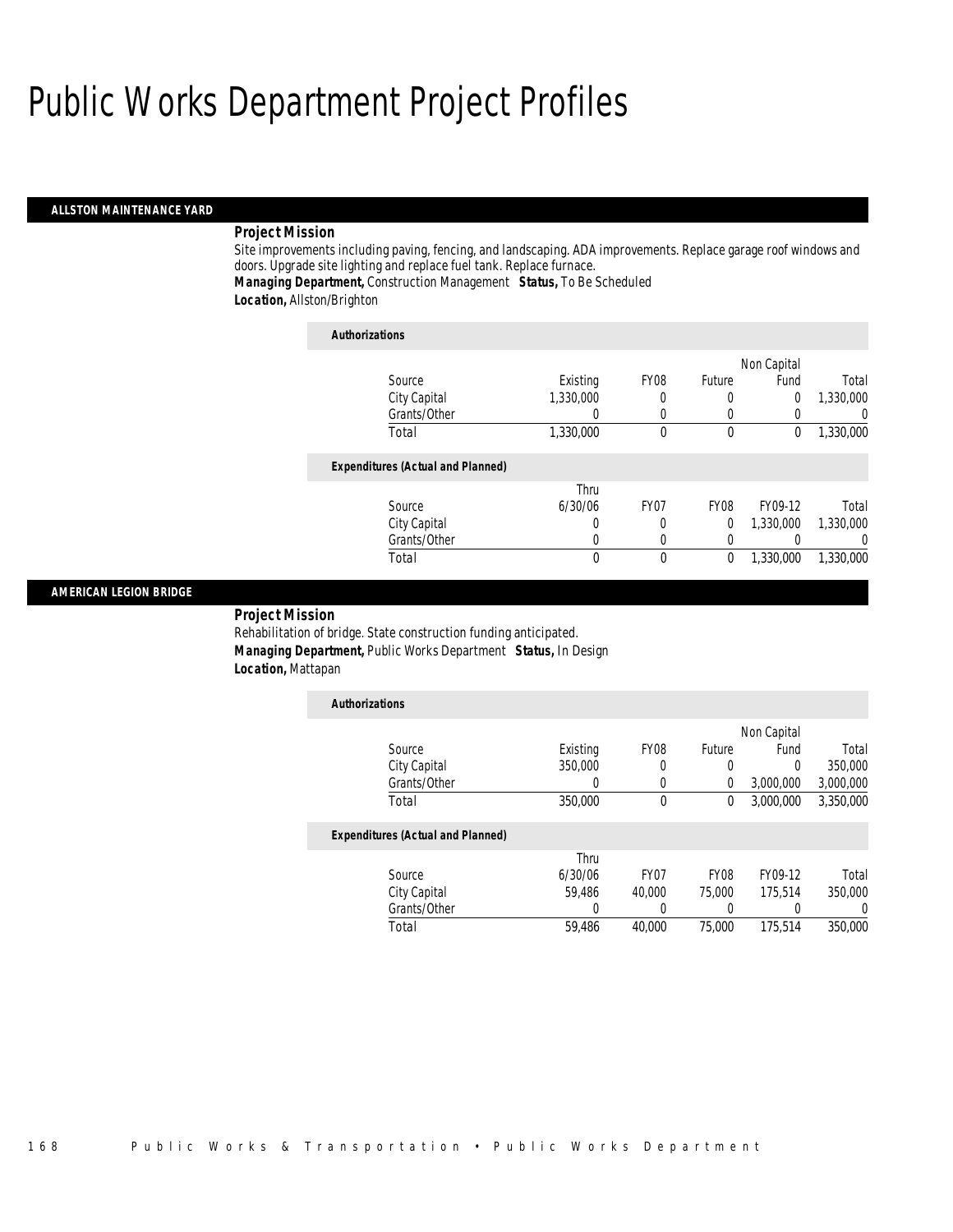### *AMERICAN LEGION HIGHWAY*

#### *Project Mission*

Reconstruction of roadway including landscaping from Blue Hill Avenue to Cummins Highway. Project to be completed as part of a NSTAR transmission line project.

*Managing Department,* Public Works Department *Status,* In Construction *Location,* Mattapan

| <b>Authorizations</b>                    |           |                  |                  |             |            |
|------------------------------------------|-----------|------------------|------------------|-------------|------------|
|                                          |           |                  |                  | Non Capital |            |
| Source                                   | Existing  | <b>FY08</b>      | Future           | Fund        | Total      |
| City Capital                             | 1.654.000 | 0                | 0                | 0           | 1,654,000  |
| Grants/Other                             | 0         | 0                | 0                | 9.700.000   | 9,700,000  |
| Total                                    | 1.654.000 | 0                | 0                | 9.700.000   | 11,354,000 |
| <b>Expenditures (Actual and Planned)</b> |           |                  |                  |             |            |
|                                          | Thru      |                  |                  |             |            |
| Source                                   | 6/30/06   | FY <sub>07</sub> | FY <sub>08</sub> | FY09-12     | Total      |
| City Capital                             | 796,756   | 100,000          | 757,244          | 0           | 1.654.000  |
| Grants/Other                             | 0         | 0                | 0                | 0           | 0          |
| Total                                    | 796.756   | 100,000          | 757.244          | 0           | 1.654.000  |

#### *AMERICAN LEGION HIGHWAY PHASE II*

## *Project Mission*

Roadway improvements including street lighting on American Legion Highway from Hyde Park Avenue to Cummins Highway/Canterbury Street intersection.

*Managing Department,* Public Works Department *Status,* To Be Scheduled *Location,* Hyde Park

| <b>Authorizations</b>                    |                  |                  |                  |                |                  |
|------------------------------------------|------------------|------------------|------------------|----------------|------------------|
|                                          |                  |                  |                  | Non Capital    |                  |
| Source                                   | Existing         | FY <sub>08</sub> | <b>Future</b>    | Fund           | Total            |
| City Capital                             | 0                | 3.500.000        | 0                | $\overline{0}$ | 3,500,000        |
| Grants/Other                             | 0                | $\left( \right)$ | 0                |                | $\left( \right)$ |
| Total                                    | 0                | 3,500,000        | $\mathbf 0$      | 0              | 3,500,000        |
| <b>Expenditures (Actual and Planned)</b> |                  |                  |                  |                |                  |
|                                          | Thru             |                  |                  |                |                  |
| Source                                   | 6/30/06          | FY <sub>07</sub> | FY <sub>08</sub> | FY09-12        | Total            |
| City Capital                             | 0                | 0                | 500,000          | 3,000,000      | 3,500,000        |
| Grants/Other                             | $\left( \right)$ | 0                |                  |                | 0                |
| Total                                    | 0                | 0                | 500,000          | 3.000.000      | 3.500.000        |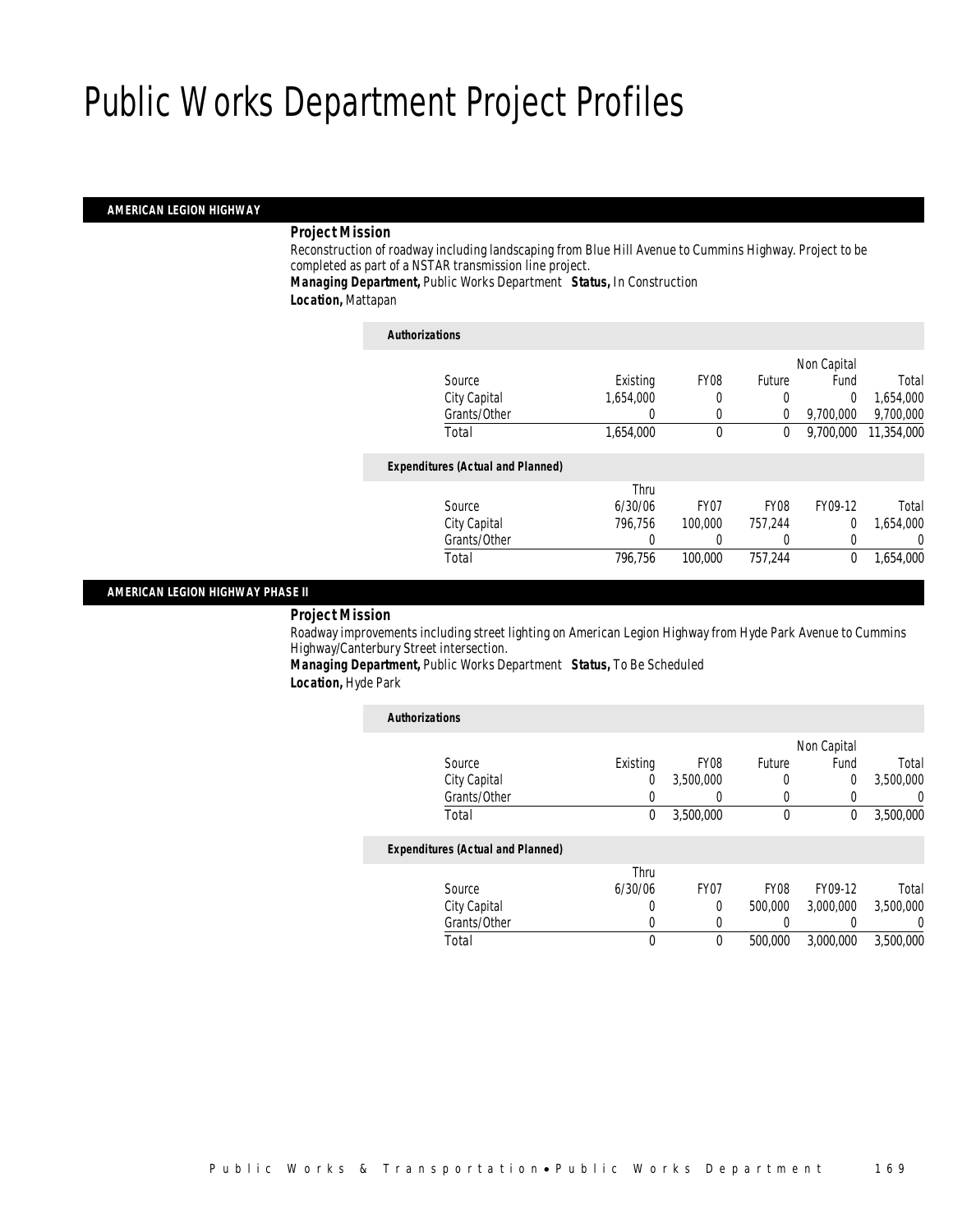## *BEACON STREET PHASE II*

#### *Project Mission*

Install new street light system and related roadway improvements fom Gloucester Street to Kenmore Square. *Managing Department,* Public Works Department *Status,* In Construction *Location,* Back Bay/Beacon Hill

| <b>Authorizations</b>                    |           |                  |             |             |           |
|------------------------------------------|-----------|------------------|-------------|-------------|-----------|
|                                          |           |                  |             | Non Capital |           |
| Source                                   | Existing  | <b>FY08</b>      | Future      | Fund        | Total     |
| City Capital                             | 2.000.000 | 0                | 0           | 0           | 2,000,000 |
| Grants/Other                             | 0         | 0                | 0           |             | 0         |
| Total                                    | 2,000,000 | 0                | 0           | 0           | 2,000,000 |
| <b>Expenditures (Actual and Planned)</b> |           |                  |             |             |           |
|                                          | Thru      |                  |             |             |           |
| Source                                   | 6/30/06   | FY <sub>07</sub> | <b>FY08</b> | FY09-12     | Total     |
| City Capital                             | 0         | 900,000          | 500,000     | 600,000     | 2,000,000 |
| Grants/Other                             | 0         | 0                | 0           |             | 0         |
| Total                                    | 0         | 900.000          | 500,000     | 600,000     | 2.000.000 |

### *BEACON STREET PHASE III*

*Project Mission* 

Install new street lighting system and related roadway improvements from Kenmore Square to Boston City limit at Brookline.

*Managing Department,* Public Works Department *Status,* To Be Scheduled *Location,* Fenway/Kenmore

| <b>Authorizations</b>                    |          |                  |             |             |           |
|------------------------------------------|----------|------------------|-------------|-------------|-----------|
|                                          |          |                  |             | Non Capital |           |
| Source                                   | Existing | FY <sub>08</sub> | Future      | Fund        | Total     |
| City Capital                             | 0        | 2,500,000        |             | 0           | 2,500,000 |
| Grants/Other                             |          |                  |             | 0           | 0         |
| Total                                    | 0        | 2,500,000        | 0           | 0           | 2,500,000 |
| <b>Expenditures (Actual and Planned)</b> |          |                  |             |             |           |
|                                          | Thru     |                  |             |             |           |
| Source                                   | 6/30/06  | FY <sub>07</sub> | <b>FY08</b> | FY09-12     | Total     |
| City Capital                             | 0        | 0                | 500,000     | 2.000.000   | 2.500.000 |
| Grants/Other                             | 0        | 0                |             |             | 0         |
| Total                                    | 0        | 0                | 500,000     | 2.000.000   | 2.500.000 |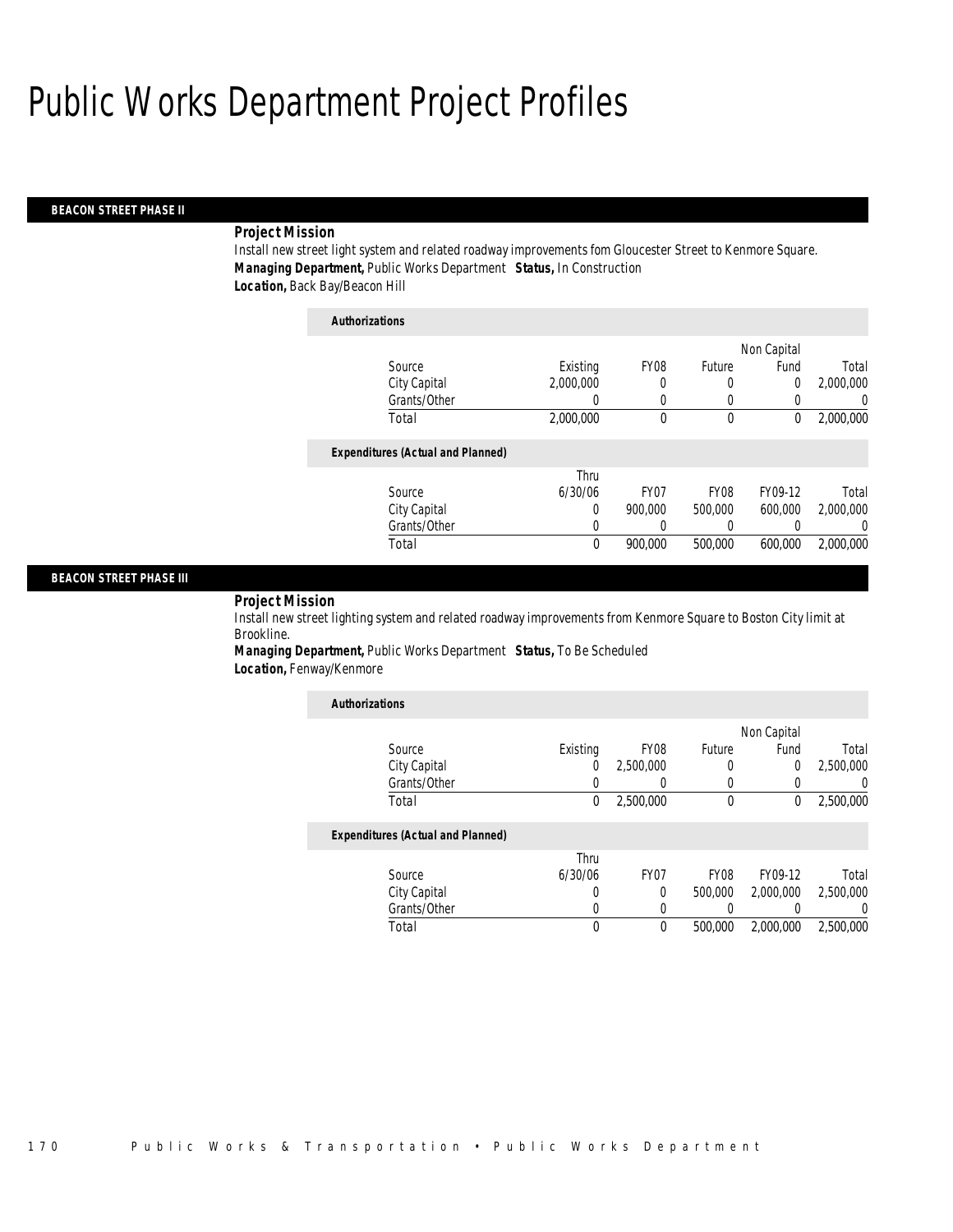#### *BENNINGTON STREET*

#### *Project Mission*

Install new street lighting system and related roadway improvements from Saratoga Street to Harmony Street. *Managing Department,* Public Works Department *Status,* In Construction *Location,* East Boston

| <b>Authorizations</b>                    |                |                  |             |                |           |
|------------------------------------------|----------------|------------------|-------------|----------------|-----------|
|                                          |                |                  |             | Non Capital    |           |
| Source                                   | Existing       | FY <sub>08</sub> | Future      | Fund           | Total     |
| City Capital                             | 2,500,000      |                  |             | $\overline{0}$ | 2,500,000 |
| Grants/Other                             | $\Omega$       | $\left($         | $\left($    | 0              | 0         |
| Total                                    | 2,500,000      | $\theta$         | $\mathbf 0$ | 0              | 2,500,000 |
| <b>Expenditures (Actual and Planned)</b> |                |                  |             |                |           |
|                                          | Thru           |                  |             |                |           |
| Source                                   | 6/30/06        | FY <sub>07</sub> | <b>FY08</b> | FY09-12        | Total     |
| City Capital                             | $\overline{0}$ | 1.000.000        | 1,300,000   | 200,000        | 2,500,000 |
| Grants/Other                             | 0              | 0                |             |                | 0         |
| Total                                    | 0              | 1.000.000        | 1,300,000   | 200,000        | 2,500,000 |

*BHA ROADWAYS* 

## *Project Mission*

Engineering services for new public roadways to be built in conjunction with various proposed BHA HOPE VI housing development projects including Maverick Gardens development.

*Managing Department,* Public Works Department *Status,* In Design *Location,* Various neighborhoods

| <b>Authorizations</b>                    |          |                  |             |             |         |
|------------------------------------------|----------|------------------|-------------|-------------|---------|
|                                          |          |                  |             | Non Capital |         |
| Source                                   | Existing | FY <sub>08</sub> | Future      | Fund        | Total   |
| City Capital                             | 600,000  | 0                | 0           | 0           | 600,000 |
| Grants/Other                             | 0        | 0                | 0           |             | 0       |
| Total                                    | 600,000  | 0                | 0           | 0           | 600,000 |
| <b>Expenditures (Actual and Planned)</b> |          |                  |             |             |         |
|                                          | Thru     |                  |             |             |         |
| Source                                   | 6/30/06  | FY <sub>07</sub> | <b>FY08</b> | FY09-12     | Total   |
| City Capital                             | 148,340  | 129,000          | $\theta$    | 322.660     | 600,000 |
| Grants/Other                             | 0        | 0                | 0           |             | 0       |
| Total                                    | 148,340  | 129,000          | 0           | 322.660     | 600.000 |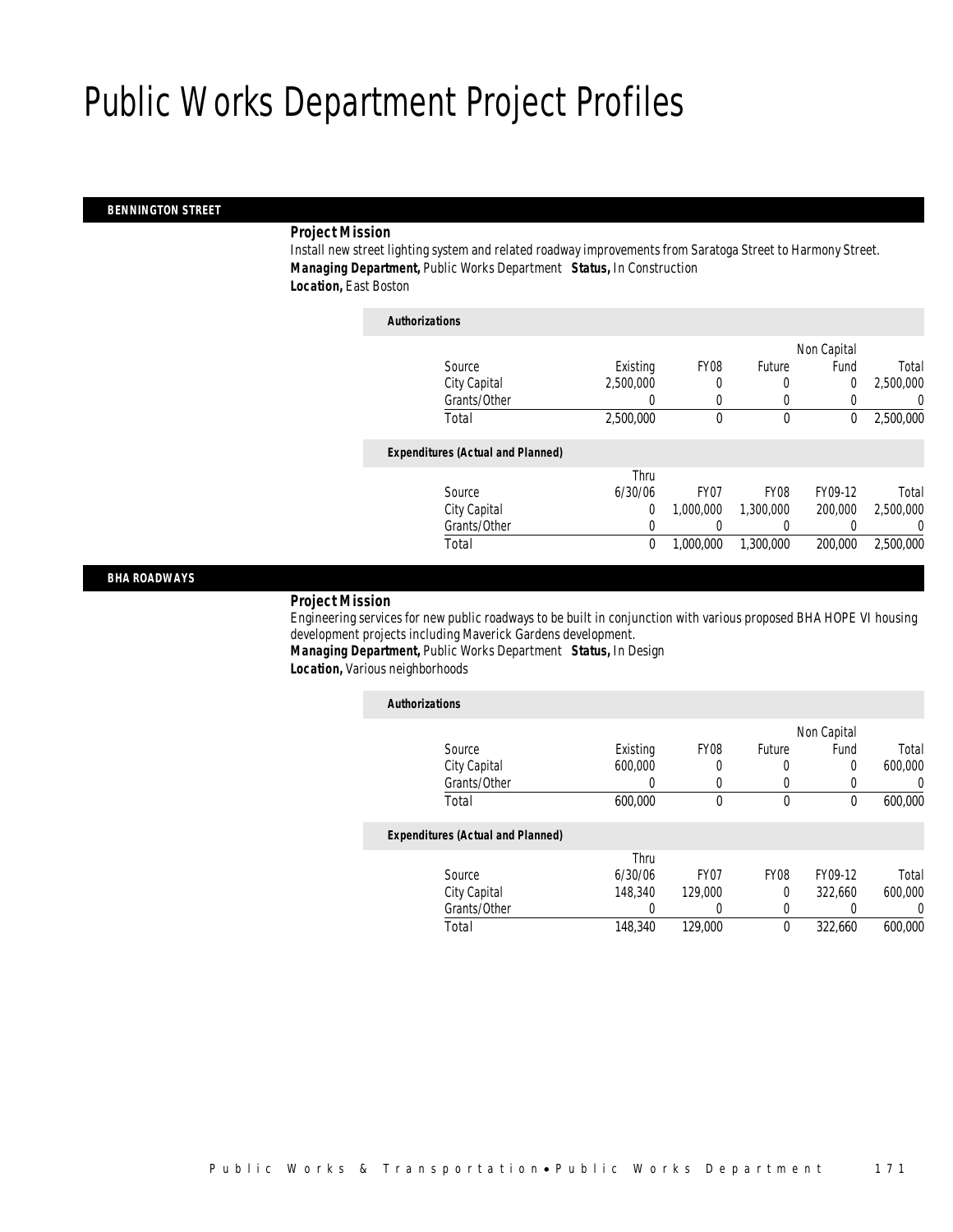#### *BRIDGE REPAIRS*

### *Project Mission*

Ongoing repairs at various City-owned bridges as needed. *Managing Department,* Public Works Department *Status,* Ongoing Program *Location,* Citywide

| <b>Authorizations</b>                    |           |                  |             |             |            |
|------------------------------------------|-----------|------------------|-------------|-------------|------------|
|                                          |           |                  |             | Non Capital |            |
| Source                                   | Existing  | FY <sub>08</sub> | Future      | Fund        | Total      |
| City Capital                             | 6.763.000 | 6.900.000        | 29,800,000  | $\Omega$    | 43.463.000 |
| Grants/Other                             | 0         | 0                | 0           | 0           | U          |
| Total                                    | 6,763,000 | 6,900,000        | 29,800,000  | $^{0}$      | 43,463,000 |
| <b>Expenditures (Actual and Planned)</b> |           |                  |             |             |            |
|                                          | Thru      |                  |             |             |            |
| Source                                   | 6/30/06   | FY <sub>07</sub> | <b>FY08</b> | FY09-12     | Total      |
| City Capital                             | 0         | 700,000          | 4.600.000   | 38.163.000  | 43.463.000 |
| Grants/Other                             | 0         | 0                |             | 0           | $\left($   |
| Total                                    | 0         | 700,000          | 4.600.000   | 38,163,000  | 43,463,000 |
|                                          |           |                  |             |             |            |

### *CAMBRIDGE STREET*

*Project Mission* 

Reconstruction of roadway. State and Federal construction funding. *Managing Department,* Public Works Department *Status,* In Construction *Location,* Back Bay/Beacon Hill

| <b>Authorizations</b> |           |                  |        |             |           |
|-----------------------|-----------|------------------|--------|-------------|-----------|
|                       |           |                  |        | Non Capital |           |
| Source                | Existing  | FY <sub>08</sub> | Future | Fund        | Total     |
| City Capital          | 1,923,800 |                  |        |             | 1,923,800 |
| Grants/Other          |           |                  |        | 6,300,000   | 6,300,000 |
| Total                 | 1,923,800 |                  |        | 6.300.000   | 8,223,800 |

|              | Thru      |         |      |         |           |
|--------------|-----------|---------|------|---------|-----------|
| Source       | 6/30/06   | FY07    | FY08 | FY09-12 | Total     |
| City Capital | 1.334.257 | 330,000 |      | 259.543 | 1,923,800 |
| Grants/Other |           |         |      |         |           |
| Total        | 1,334,257 | 330,000 |      | 259.543 | 1.923.800 |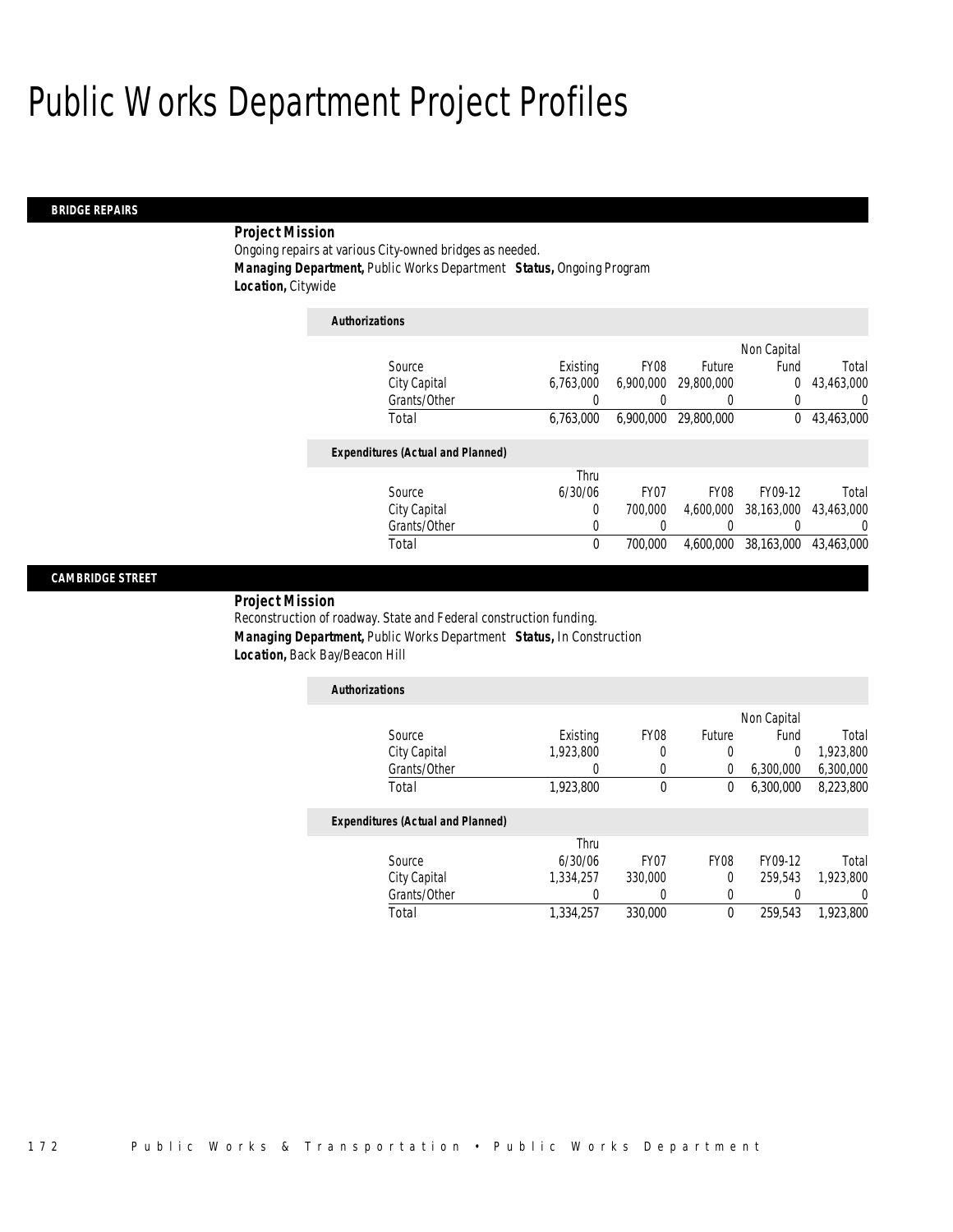### *CAMBRIDGE STREET BRIDGE*

 *Project Mission* Perform various repairs. *Managing Department,* Public Works Department *Status,* To Be Scheduled *Location,* Charlestown

| <b>Authorizations</b>                    |          |                  |             |             |         |
|------------------------------------------|----------|------------------|-------------|-------------|---------|
|                                          |          |                  |             | Non Capital |         |
| Source                                   | Existing | FY <sub>08</sub> | Future      | Fund        | Total   |
| City Capital                             | 253,000  |                  | 0           | 0           | 253,000 |
| Grants/Other                             | 0        | $\Omega$         | 0           |             | 0       |
| Total                                    | 253,000  | 0                | $\mathbf 0$ | 0           | 253,000 |
| <b>Expenditures (Actual and Planned)</b> |          |                  |             |             |         |
|                                          | Thru     |                  |             |             |         |
| Source                                   | 6/30/06  | FY <sub>07</sub> | <b>FY08</b> | FY09-12     | Total   |
| City Capital                             | 0        | 0                | $\Omega$    | 253,000     | 253,000 |
| Grants/Other                             | 0        | 0                | 0           |             | 0       |
| Total                                    | 0        | $\theta$         | 0           | 253,000     | 253,000 |
|                                          |          |                  |             |             |         |

## *CENTRAL MAINTENANCE FACILITY ELEVATOR*

*Project Mission* 

Upgrade north and south passenger elevators to provide access to persons with disabilities. *Managing Department,* Construction Management *Status,* To Be Scheduled *Location,* South End

| <b>Authorizations</b>                    |          |                  |               |             |         |
|------------------------------------------|----------|------------------|---------------|-------------|---------|
|                                          |          |                  |               | Non Capital |         |
| Source                                   | Existing | <b>FY08</b>      | <b>Future</b> | Fund        | Total   |
| City Capital                             | 600,000  | 0                | 0             | 0           | 600,000 |
| Grants/Other                             | 0        |                  |               | 0           | 0       |
| Total                                    | 600,000  | $\theta$         | $\Omega$      | 0           | 600.000 |
| <b>Expenditures (Actual and Planned)</b> |          |                  |               |             |         |
|                                          | Thru     |                  |               |             |         |
| Source                                   | 6/30/06  | FY <sub>07</sub> | <b>FY08</b>   | FY09-12     | Total   |
| City Capital                             | 0        |                  | $\Omega$      | 600,000     | 600,000 |
| Grants/Other                             | 0        |                  |               | 0           |         |
| Total                                    | 0        | $\theta$         | $\theta$      | 600,000     | 600,000 |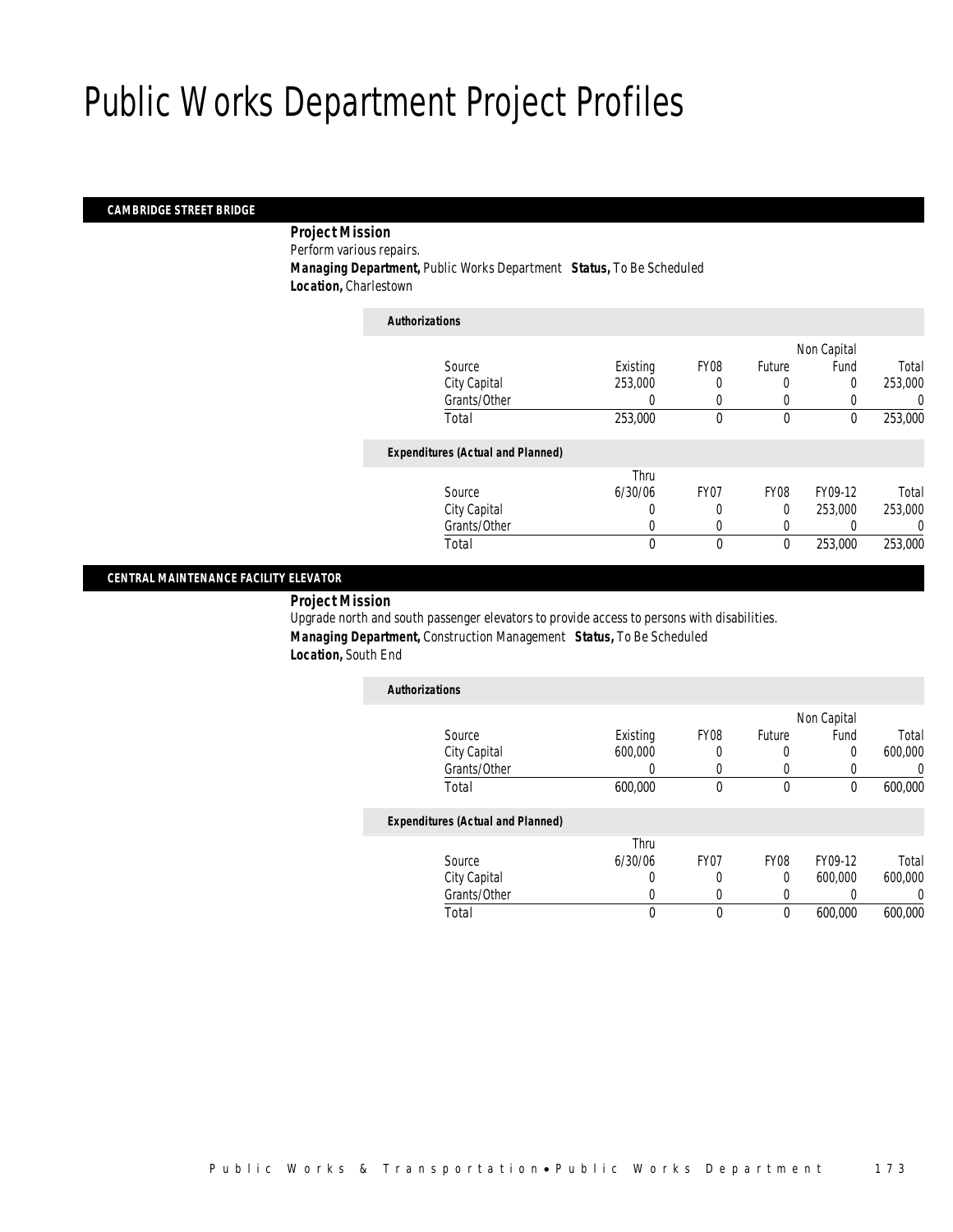#### *CENTRAL MAINTENANCE FACILITY FIRE ALARM*

#### *Project Mission*

Uprade fire alarm system. Evaluate the installation of sprinkler system in parts of the building. *Managing Department,* Construction Management *Status,* In Construction *Location,* South End

| <b>Authorizations</b>                    |          |                  |               |             |          |
|------------------------------------------|----------|------------------|---------------|-------------|----------|
|                                          |          |                  |               | Non Capital |          |
| Source                                   | Existing | <b>FY08</b>      | <b>Future</b> | Fund        | Total    |
| City Capital                             | 466,000  | 0                | 0             | 0           | 466,000  |
| Grants/Other                             | 0        | 0                | 0             |             | 0        |
| Total                                    | 466,000  | 0                | $\mathbf 0$   | 0           | 466,000  |
| <b>Expenditures (Actual and Planned)</b> |          |                  |               |             |          |
|                                          | Thru     |                  |               |             |          |
| Source                                   | 6/30/06  | FY <sub>07</sub> | <b>FY08</b>   | FY09-12     | Total    |
| City Capital                             | 0        | 200,000          | 162,000       | 104.000     | 466,000  |
| Grants/Other                             | 0        | 0                | 0             | 0           | $\left($ |
| Total                                    | 0        | 200,000          | 162,000       | 104,000     | 466,000  |

## *CENTRAL MAINTENANCE FACILITY FLOOR REPAIRS*

*Project Mission* 

Repair or replace concrete floors in the heavy and light maintenance areas including the floor drains with gas and oil separators.

*Managing Department,* Construction Management *Status,* To Be Scheduled *Location,* South End

| <b>Authorizations</b>                    |          |                  |             |             |           |
|------------------------------------------|----------|------------------|-------------|-------------|-----------|
|                                          |          |                  |             | Non Capital |           |
| Source                                   | Existing | <b>FY08</b>      | Future      | Fund        | Total     |
| City Capital                             | 165,000  | 0                | 1,650,000   | 0           | 1,815,000 |
| Grants/Other                             | 0        | 0                |             | 0           | 0         |
| Total                                    | 165,000  | $\theta$         | 1,650,000   | 0           | 1,815,000 |
| <b>Expenditures (Actual and Planned)</b> |          |                  |             |             |           |
|                                          | Thru     |                  |             |             |           |
| Source                                   | 6/30/06  | FY <sub>07</sub> | <b>FY08</b> | FY09-12     | Total     |
| City Capital                             | 0        | 0                | 25,000      | 1.790.000   | 1,815,000 |
| Grants/Other                             | 0        | 0                |             |             | 0         |
| Total                                    | 0        | $\Omega$         | 25,000      | 1.790.000   | 1.815.000 |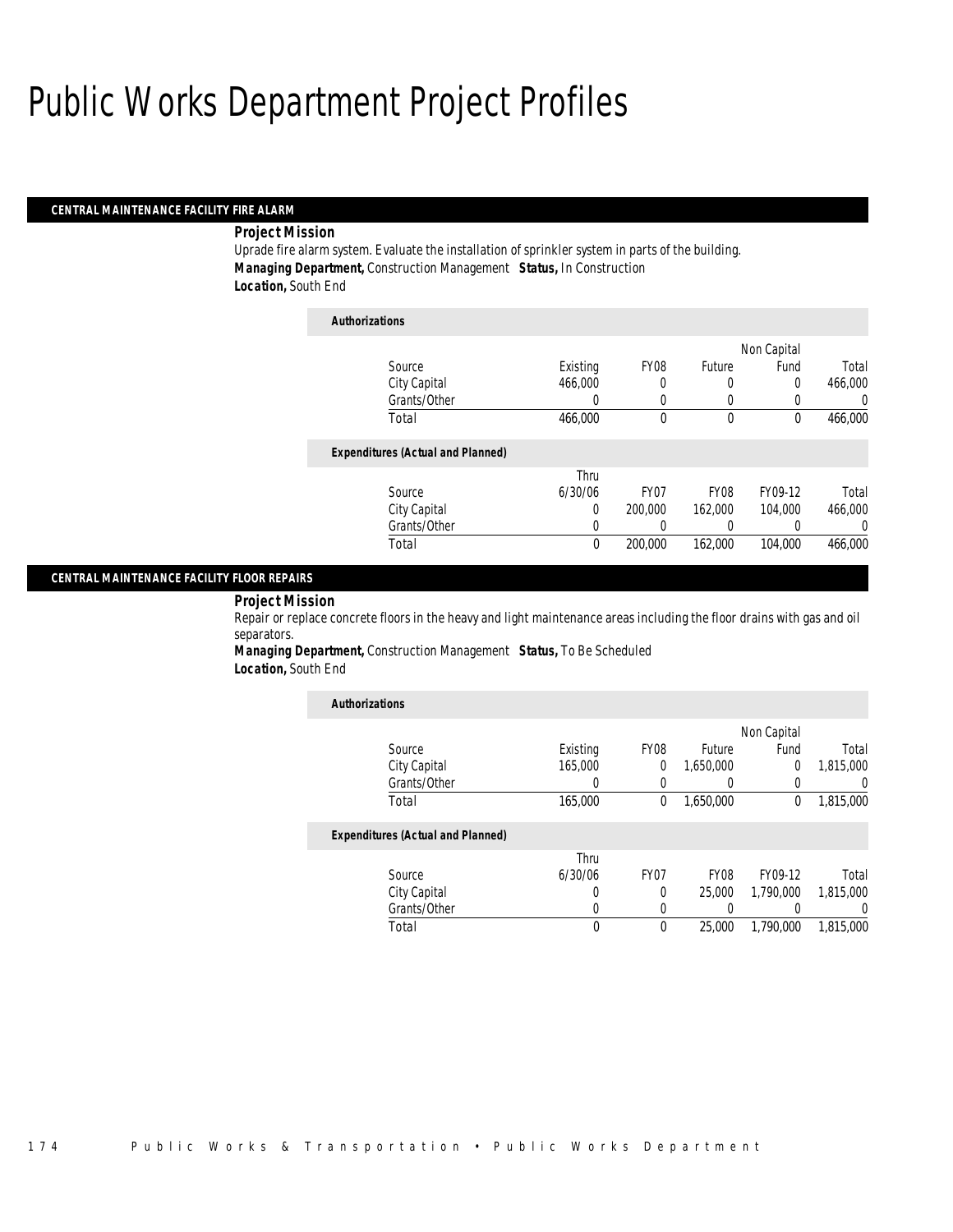### *CENTRAL SALT STORAGE YARD*

#### *Project Mission*

Design and construct a new salt storage facility. *Managing Department,* Construction Management *Status,* To Be Scheduled *Location,* Central Business District

| <b>Authorizations</b>                    |          |                  |               |                |           |
|------------------------------------------|----------|------------------|---------------|----------------|-----------|
|                                          |          |                  |               | Non Capital    |           |
| Source                                   | Existing | FY08             | <b>Future</b> | Fund           | Total     |
| City Capital                             | 300,000  | 0                | 2,687,500     | $\overline{0}$ | 2,987,500 |
| Grants/Other                             | 0        | $\left( \right)$ | 0             | 0              | U         |
| Total                                    | 300,000  | 0                | 2,687,500     | 0              | 2,987,500 |
| <b>Expenditures (Actual and Planned)</b> |          |                  |               |                |           |
|                                          | Thru     |                  |               |                |           |
| Source                                   | 6/30/06  | FY07             | FY08          | FY09-12        | Total     |
| City Capital                             | $\Omega$ | 0                | 0             | 2.987.500      | 2,987,500 |
| Grants/Other                             | 0        | 0                | 0             | 0              | 0         |
| Total                                    | 0        | $\theta$         | 0             | 2,987,500      | 2,987,500 |

*CENTRAL SQUARE* 

## *Project Mission*

Urban redesign and improvements for Central Square including the intersections at Meridian St. and Saratoga St. as well as Porter St. and Bennington St.

*Managing Department,* Public Works Department *Status,* New Project *Location,* East Boston

| <b>Authorizations</b>                    |          |                  |             |                |           |
|------------------------------------------|----------|------------------|-------------|----------------|-----------|
|                                          |          |                  |             | Non Capital    |           |
| Source                                   | Existing | <b>FY08</b>      | Future      | Fund           | Total     |
| City Capital                             | 0        | 350,000          | 3,500,000   | $\overline{0}$ | 3,850,000 |
| Grants/Other                             |          |                  |             |                | 0         |
| Total                                    | 0        | 350,000          | 3,500,000   | 0              | 3,850,000 |
| <b>Expenditures (Actual and Planned)</b> |          |                  |             |                |           |
|                                          | Thru     |                  |             |                |           |
| Source                                   | 6/30/06  | FY <sub>07</sub> | <b>FY08</b> | FY09-12        | Total     |
| City Capital                             |          | 0                | 50,000      | 3.800.000      | 3,850,000 |
| Grants/Other                             |          |                  |             |                | 0         |
| Total                                    | 0        | 0                | 50,000      | 3.800.000      | 3.850.000 |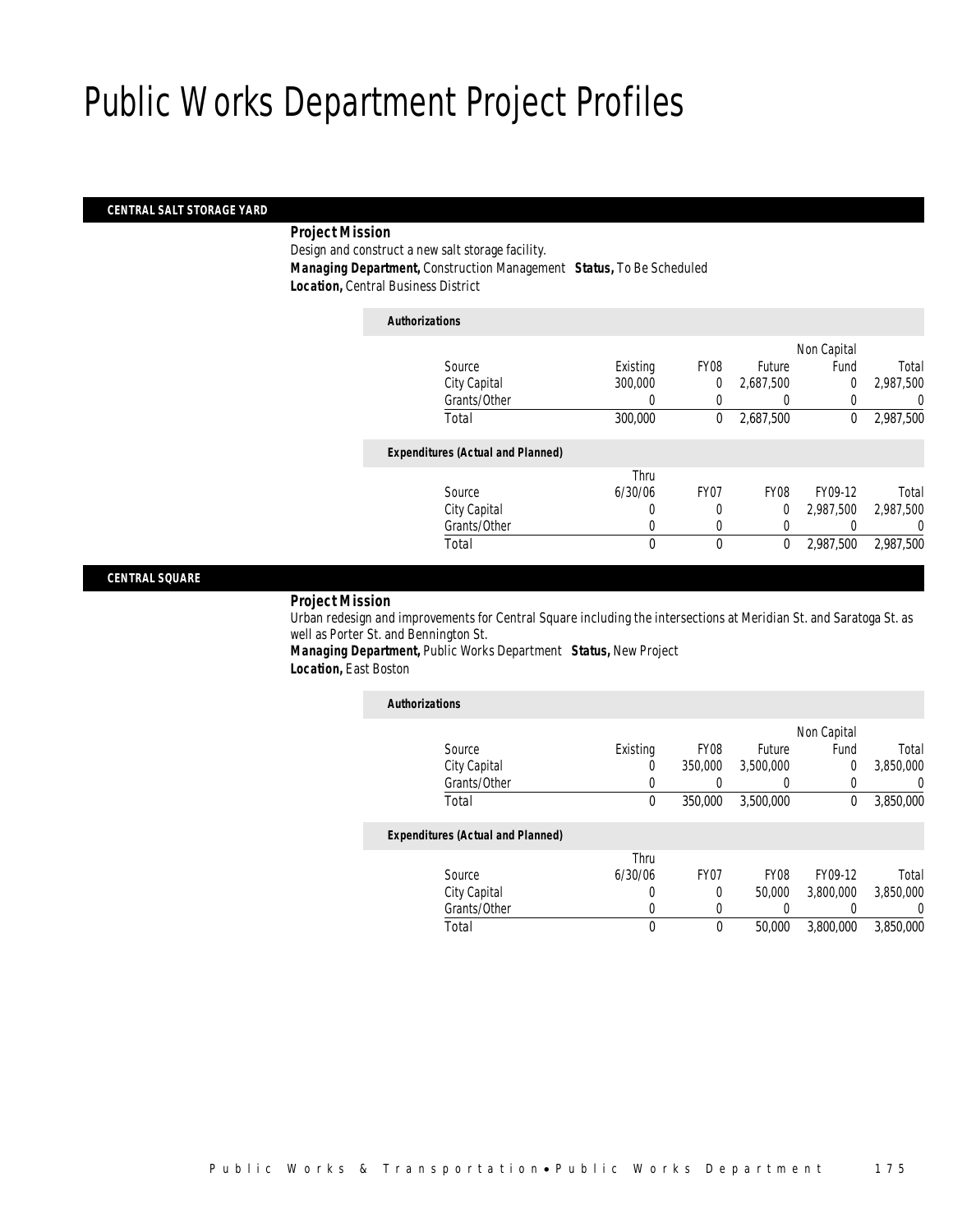## *CITYWALKS*

### *Project Mission*

Repair and replace sidewalks and roads in conjunction with the City's annual sidewalk and roadway reconstruction programs.

*Managing Department,* Public Works Department *Status,* In Construction

*Location,* Citywide

| <b>Authorizations</b>                    |            |                  |              |             |                  |
|------------------------------------------|------------|------------------|--------------|-------------|------------------|
|                                          |            |                  |              | Non Capital |                  |
| Source                                   | Existing   | FY <sub>08</sub> | Future       | Fund        | Total            |
| City Capital                             | 12,000,000 | 0                | 0            | 0           | 12,000,000       |
| Grants/Other                             |            | $\left($         | 0            | 0           | 0                |
| Total                                    | 12,000,000 | $\theta$         | $\mathbf{0}$ | 0           | 12,000,000       |
| <b>Expenditures (Actual and Planned)</b> |            |                  |              |             |                  |
|                                          | Thru       |                  |              |             |                  |
| Source                                   | 6/30/06    | FY <sub>07</sub> | <b>FY08</b>  | FY09-12     | Total            |
| City Capital                             | 7.331.880  | 3,800,000        | $\Omega$     | 868.120     | 12,000,000       |
| Grants/Other                             |            | $\left( \right)$ | 0            |             | $\left( \right)$ |
| Total                                    | 7.331.880  | 3,800,000        | 0            | 868,120     | 12,000,000       |

#### *COLUMBIA ROAD MEDIAN REMOVAL*

### *Project Mission*

Removal of concrete median and replace with a grass mixture on Columbia Street between Hamilton Street and Hancock Street.

*Managing Department,* Public Works Department *Status,* To Be Scheduled *Location,* Dorchester

| <b>Authorizations</b>                    |          |                  |             |             |                  |
|------------------------------------------|----------|------------------|-------------|-------------|------------------|
|                                          |          |                  |             | Non Capital |                  |
| Source                                   | Existing | <b>FY08</b>      | Future      | Fund        | Total            |
| City Capital                             | 150,000  | 0                |             | $\Omega$    | 150,000          |
| Grants/Other                             | 0        | 0                |             |             | $\left( \right)$ |
| Total                                    | 150,000  | 0                | $\mathbf 0$ | 0           | 150,000          |
| <b>Expenditures (Actual and Planned)</b> |          |                  |             |             |                  |
|                                          | Thru     |                  |             |             |                  |
| Source                                   | 6/30/06  | FY <sub>07</sub> | <b>FY08</b> | FY09-12     | Total            |
| City Capital                             | 0        | 0                | $\Omega$    | 150,000     | 150,000          |
| Grants/Other                             | O        | 0                |             |             | 0                |
| Total                                    | 0        | 0                | 0           | 150,000     | 150,000          |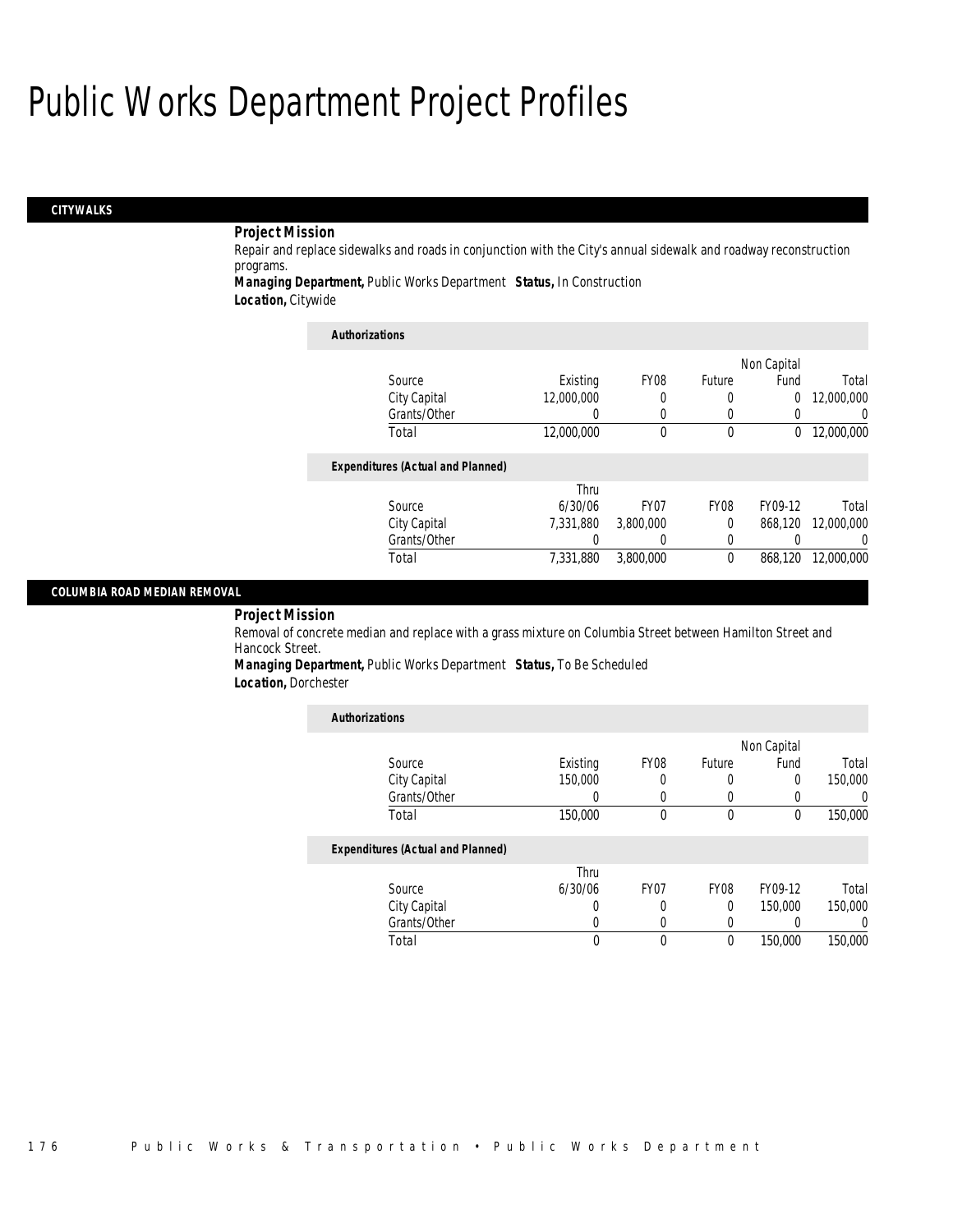### *COMMONWEALTH AVE SEGMENT A*

#### *Project Mission*

Reconstruction of roadway from Boston University to Packards Corner. Construction funding provide by the State and Boston University.

*Managing Department,* Public Works Department *Status,* In Construction *Location,* Allston/Brighton

| <b>Authorizations</b>                    |           |                  |             |             |            |
|------------------------------------------|-----------|------------------|-------------|-------------|------------|
|                                          |           |                  |             | Non Capital |            |
| Source                                   | Existing  | FY <sub>08</sub> | Future      | Fund        | Total      |
| City Capital                             | 1,255,000 | 0                | 0           | 0           | 1.255.000  |
| Grants/Other                             | 0         | 0                | 0           | 12,000,000  | 12,000,000 |
| Total                                    | 1,255,000 | $\theta$         | $\Omega$    | 12,000,000  | 13,255,000 |
| <b>Expenditures (Actual and Planned)</b> |           |                  |             |             |            |
|                                          | Thru      |                  |             |             |            |
| Source                                   | 6/30/06   | FY <sub>07</sub> | <b>FY08</b> | FY09-12     | Total      |
| City Capital                             | 980,718   | 50,000           | 75,000      | 149.282     | 1,255,000  |
| Grants/Other                             | 0         | 0                |             |             | 0          |
| Total                                    | 980,718   | 50,000           | 75,000      | 149.282     | 1.255.000  |
|                                          |           |                  |             |             |            |

### *COMMONWEALTH AVENUE MALL LIGHTING*

## *Project Mission*

Reconstruct the lighting system in the Commonwealth Avenue Mall from Arlington Street to Kenmore Square. *Managing Department,* Public Works Department *Status,* New Project *Location,* Back Bay/Beacon Hill

| <b>Authorizations</b>                    |          |                  |             |                |             |
|------------------------------------------|----------|------------------|-------------|----------------|-------------|
|                                          |          |                  |             |                |             |
| Source                                   | Existing | FY <sub>08</sub> | Future      | Fund           | Total       |
| City Capital                             |          | 0                | 2,500,000   | $\overline{0}$ | 2,500,000   |
| Grants/Other                             |          |                  |             |                | 0           |
| Total                                    | $\theta$ | 0                | 2,500,000   | $^{0}$         | 2,500,000   |
| <b>Expenditures (Actual and Planned)</b> |          |                  |             |                |             |
|                                          | Thru     |                  |             |                |             |
| Source                                   | 6/30/06  | FY <sub>07</sub> | <b>FY08</b> | FY09-12        | Total       |
| City Capital                             | 0        |                  | 0           | 2.500.000      | 2,500,000   |
| Grants/Other                             | 0        | $\Omega$         | 0           |                | 0           |
| Total                                    | 0        | $\theta$         | 0           | 2,500,000      | 2,500,000   |
|                                          |          |                  |             |                | Non Capital |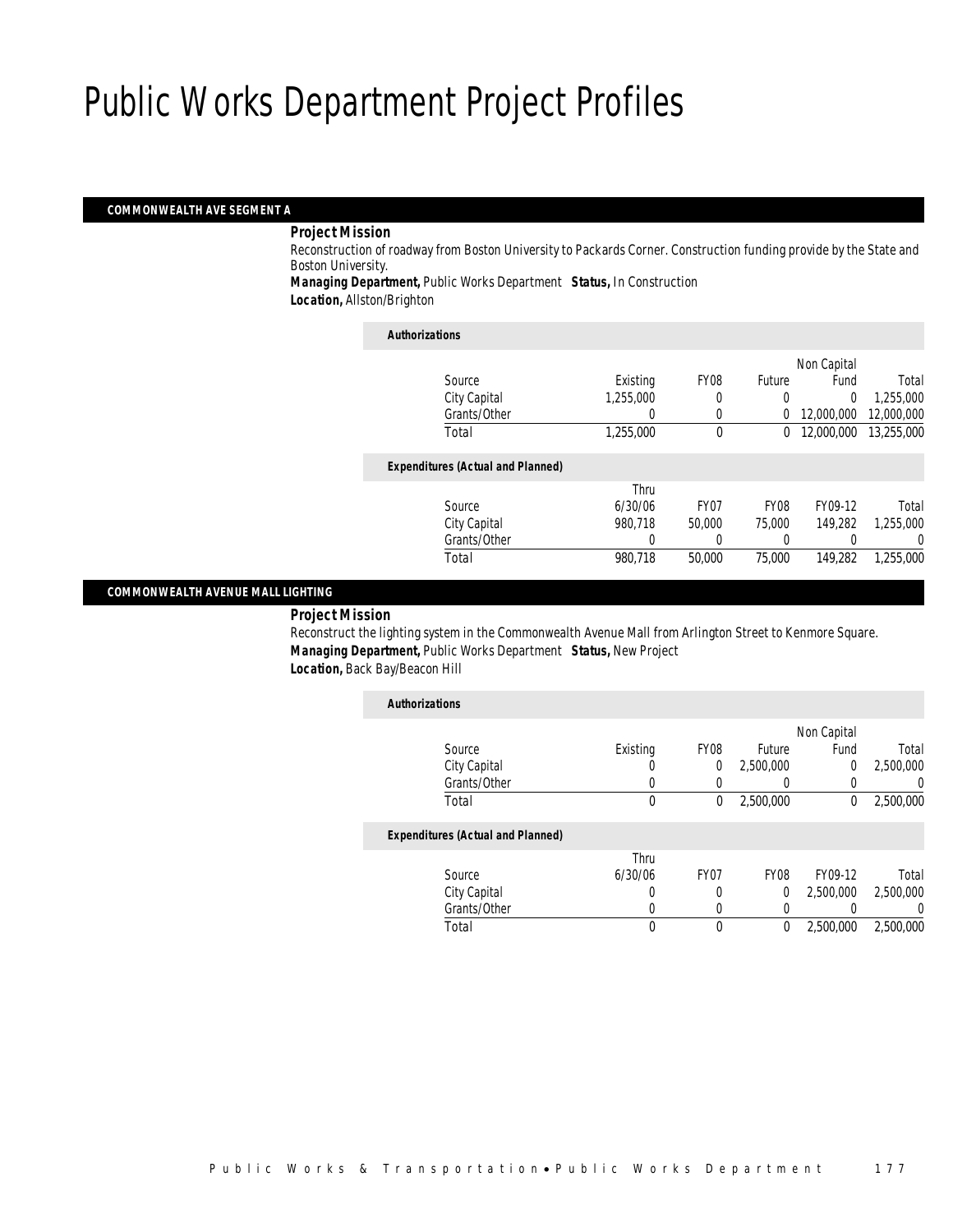#### *COMMONWEALTH AVENUE SEGMENT C, D*

#### *Project Mission*

Reconstruction of roadway from Kelton Street to Lake Street. State and Federal construction funding anticipated. *Managing Department,* Public Works Department *Status,* In Design *Location,* Allston/Brighton

| <b>Authorizations</b>                    |           |                  |             |             |            |
|------------------------------------------|-----------|------------------|-------------|-------------|------------|
|                                          |           |                  |             | Non Capital |            |
| Source                                   | Existing  | FY <sub>08</sub> | Future      | Fund        | Total      |
| City Capital                             | 1.097.200 | 150,000          | 0           | 0           | 1.247.200  |
| Grants/Other                             | 210,000   | 0                | 0           | 9.000.000   | 9,210,000  |
| Total                                    | 1,307,200 | 150,000          | 0           | 9.000.000   | 10,457,200 |
| <b>Expenditures (Actual and Planned)</b> |           |                  |             |             |            |
|                                          | Thru      |                  |             |             |            |
| Source                                   | 6/30/06   | FY <sub>07</sub> | <b>FY08</b> | FY09-12     | Total      |
| City Capital                             | 812.023   | 0                | 150,000     | 285.177     | 1.247.200  |
| Grants/Other                             | 175,081   | 19,000           | 0           | 15,919      | 210,000    |
| Total                                    | 987.105   | 19,000           | 150,000     | 301.095     | 1.457.200  |
|                                          |           |                  |             |             |            |

## *CONGRESS STREET BRIDGE*

*Project Mission* 

Rehabilitation of bridge. State and Federal construction funding. *Managing Department,* Public Works Department *Status,* In Construction *Location,* Central Business District

| <b>Authorizations</b> |           |                  |        |                         |            |
|-----------------------|-----------|------------------|--------|-------------------------|------------|
|                       |           |                  |        | Non Capital             |            |
| Source                | Existing  | FY <sub>08</sub> | Future | Fund                    | Total      |
| City Capital          | 2,023,990 |                  |        |                         | 2.023.990  |
| Grants/Other          |           |                  |        | 0 16,285,903            | 16,285,903 |
| Total                 | 2,023,990 |                  |        | 0 16,285,903 18,309,893 |            |

| Total        | 1,497,450 | 150,000 | 50,000           | 326,540 | 2.023.990 |
|--------------|-----------|---------|------------------|---------|-----------|
| Grants/Other |           |         |                  |         |           |
| City Capital | 1.497.450 | 150.000 | 50,000           | 326.540 | 2.023.990 |
| Source       | 6/30/06   | FY07    | FY <sub>08</sub> | FY09-12 | Total     |
|              | Thru      |         |                  |         |           |
|              |           |         |                  |         |           |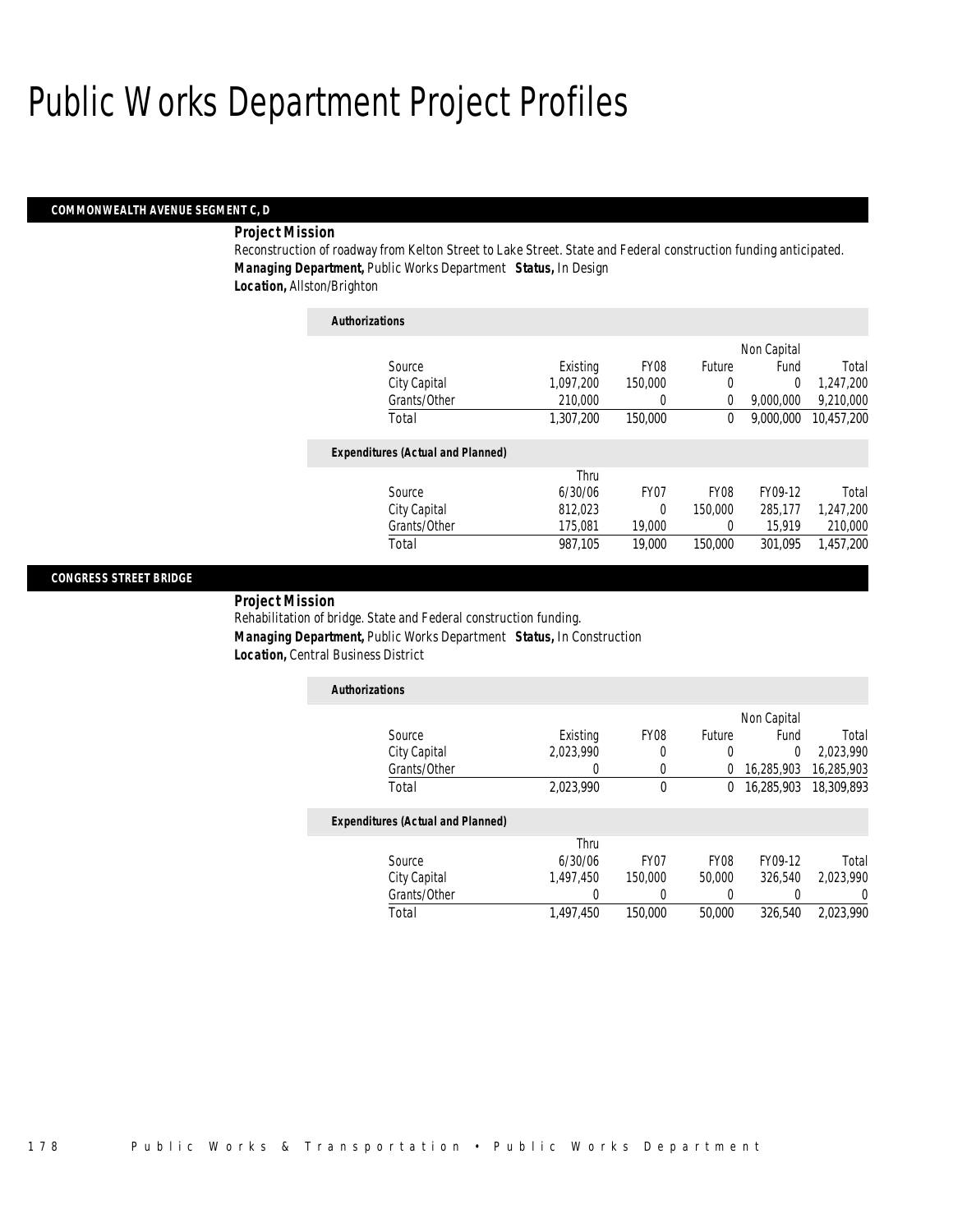### *CROSSROADS INITIATIVE*

#### *Project Mission*

The Initiative is a program of street improvements surrounding and adjacent to the Rose Kennedy Greenway. Broad Street, Summer St. and Congress St. (east of Fort Point Channel) and Causeway Street are the first streets scheduled for reconstruction.

*Managing Department,* Public Works Department *Status,* In Design *Location,* Central Business District

| <b>Authorizations</b>                    |           |                  |             |             |            |
|------------------------------------------|-----------|------------------|-------------|-------------|------------|
|                                          |           |                  |             | Non Capital |            |
| Source                                   | Existing  | FY <sub>08</sub> | Future      | Fund        | Total      |
| City Capital                             | 4.000.000 | 6.000.000        | 17,500,000  | $\Omega$    | 27,500,000 |
| Grants/Other                             | 0         |                  | 0           | 27.500.000  | 27,500,000 |
| Total                                    | 4.000.000 | 6.000.000        | 17,500,000  | 27,500,000  | 55,000,000 |
| <b>Expenditures (Actual and Planned)</b> |           |                  |             |             |            |
|                                          | Thru      |                  |             |             |            |
| Source                                   | 6/30/06   | <b>FY07</b>      | <b>FY08</b> | FY09-12     | Total      |
| City Capital                             | 79.958    | 600,000          | 1,900,000   | 24,920,042  | 27.500.000 |
| Grants/Other                             | 0         | 0                |             |             | $\Omega$   |
| Total                                    | 79.958    | 600.000          | 1.900.000   | 24.920.042  | 27,500,000 |

### *DANA AVENUE BRIDGE*

### *Project Mission*

Complete design and engineering analysis for bridge rehabilitation. State and Federal construction funding anticipated.

*Managing Department,* Public Works Department *Status,* To Be Scheduled *Location,* Hyde Park

| <b>Authorizations</b>                    |          |                  |             |             |         |
|------------------------------------------|----------|------------------|-------------|-------------|---------|
|                                          |          |                  |             | Non Capital |         |
| Source                                   | Existing | <b>FY08</b>      | Future      | Fund        | Total   |
| City Capital                             | 160,000  | 0                | 0           | 0           | 160,000 |
| Grants/Other                             |          |                  | 0           |             | 0       |
| Total                                    | 160,000  | 0                | 0           | 0           | 160,000 |
| <b>Expenditures (Actual and Planned)</b> |          |                  |             |             |         |
|                                          | Thru     |                  |             |             |         |
| Source                                   | 6/30/06  | FY <sub>07</sub> | <b>FY08</b> | FY09-12     | Total   |
| City Capital                             | 0        | 0                | 0           | 160,000     | 160,000 |
| Grants/Other                             | 0        |                  | 0           |             | 0       |
| Total                                    | 0        |                  | 0           | 160,000     | 160,000 |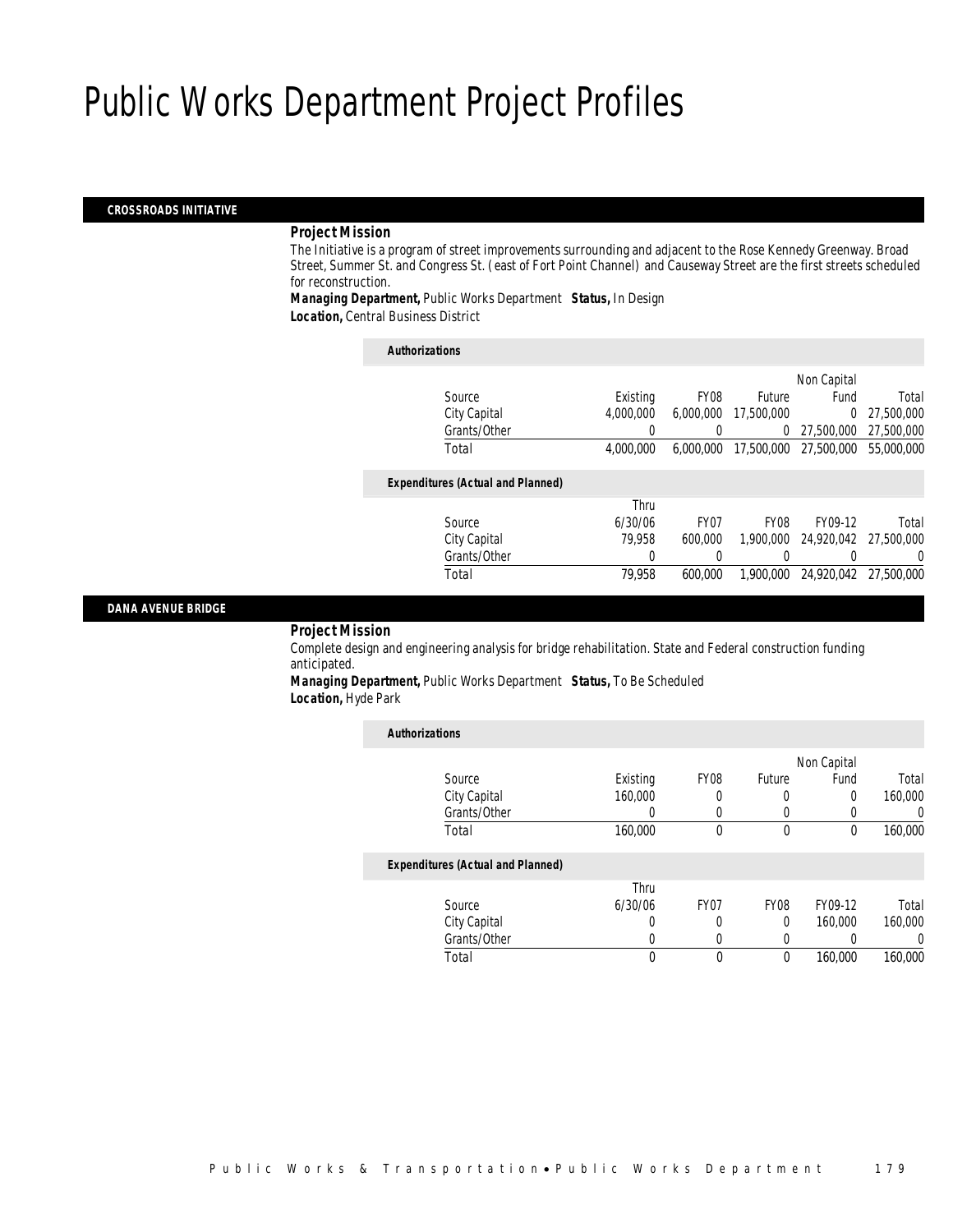#### *DORCHESTER AVENUE*

## *Project Mission*

Revitalize Dorchester Avenue with roadway improvements. *Managing Department,* Public Works Department *Status,* Study Underway *Location,* Dorchester

| <b>Authorizations</b>                    |             |             |                  |                  |           |
|------------------------------------------|-------------|-------------|------------------|------------------|-----------|
|                                          |             |             |                  | Non Capital      |           |
| Source                                   | Existing    | <b>FY08</b> | Future           | Fund             | Total     |
| City Capital                             | 1.000.000   | 0           | 4.000.000        | $\Omega$         | 5.000.000 |
| Grants/Other                             | 0           | $\left($    | $\left( \right)$ | $\left($         | $\Omega$  |
| Total                                    | 1,000,000   | 0           | 4,000,000        | 0                | 5,000,000 |
| <b>Expenditures (Actual and Planned)</b> |             |             |                  |                  |           |
|                                          | Thru        |             |                  |                  |           |
| Source                                   | 6/30/06     | <b>FY07</b> | <b>FY08</b>      | FY09-12          | Total     |
| City Capital                             | 0           | 175,000     | 300,000          | 4.525.000        | 5,000,000 |
| Grants/Other                             | 0           | 0           | 0                | $\left( \right)$ | $\Omega$  |
| Total                                    | $\mathbf 0$ | 175,000     | 300,000          | 4,525,000        | 5,000,000 |

## *DOWNTOWN CROSSING*

*Project Mission* 

Roadway, sidewalk and streetlighting improvements in the Downtown Crossing shopping district. *Managing Department,* Public Works Department *Status,* In Construction *Location,* Central Business District

| <b>Authorizations</b>                    |          |      |        |             |         |
|------------------------------------------|----------|------|--------|-------------|---------|
|                                          |          |      |        | Non Capital |         |
| Source                                   | Existing | FY08 | Future | Fund        | Total   |
| City Capital                             | 500,000  | 0    |        | 0           | 500,000 |
| Grants/Other                             |          |      |        |             |         |
| Total                                    | 500,000  | 0    | 0      | 0           | 500,000 |
| <b>Expenditures (Actual and Planned)</b> |          |      |        |             |         |
|                                          | Thru     |      |        |             |         |

|              | Thru    |      |                  |         |         |
|--------------|---------|------|------------------|---------|---------|
| Source       | 6/30/06 | FY07 | FY <sub>08</sub> | FY09-12 | Total   |
| City Capital |         |      |                  | 500,000 | 500,000 |
| Grants/Other |         |      |                  |         |         |
| Total        |         |      |                  | 500,000 | 500,000 |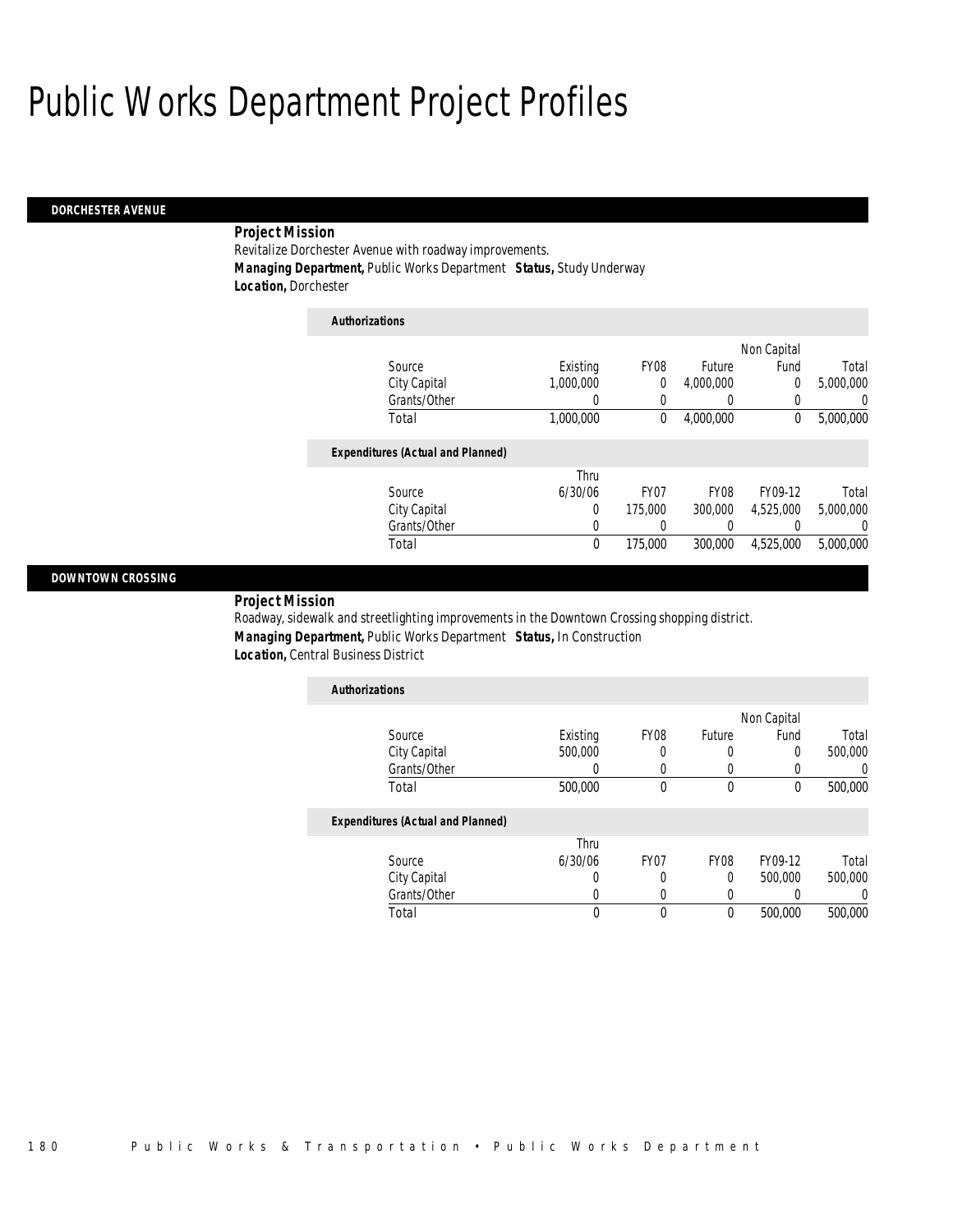#### *DUDLEY STREET*

#### *Project Mission*

Streetscape Improvements inclusive of street lights, street furniture, roadway, sidewalk and intersections on Dudley Street from Dudley Square to Columbia Road, including.

*Managing Department,* Public Works Department *Status,* New Project *Location,* Roxbury

| <b>Authorizations</b>                    |          |                  |             |                |           |
|------------------------------------------|----------|------------------|-------------|----------------|-----------|
|                                          |          |                  |             | Non Capital    |           |
| Source                                   | Existing | FY <sub>08</sub> | Future      | Fund           | Total     |
| City Capital                             | 0        | 200,000          | 2,000,000   | $\overline{0}$ | 2,200,000 |
| Grants/Other                             |          |                  | $\left($    | 0              | 0         |
| Total                                    | $\theta$ | 200,000          | 2.000.000   | 0              | 2,200,000 |
| <b>Expenditures (Actual and Planned)</b> |          |                  |             |                |           |
|                                          | Thru     |                  |             |                |           |
| Source                                   | 6/30/06  | FY07             | <b>FY08</b> | FY09-12        | Total     |
| City Capital                             | 0        | 0                | 50,000      | 2.150.000      | 2,200,000 |
| Grants/Other                             | 0        | $\Omega$         |             |                | 0         |
| Total                                    | 0        | $\theta$         | 50,000      | 2.150.000      | 2.200.000 |
|                                          |          |                  |             |                |           |

## *EDWARD EVERETT SQUARE*

### *Project Mission*

Reconstruction of Edward Everett Square. Browne Fund grant anticipated. *Managing Department,* Public Works Department *Status,* In Construction *Location,* Dorchester

| <b>Authorizations</b> |                                          |           |                  |             |                |           |
|-----------------------|------------------------------------------|-----------|------------------|-------------|----------------|-----------|
|                       |                                          |           |                  |             | Non Capital    |           |
|                       | Source                                   | Existing  | FY <sub>08</sub> | Future      | Fund           | Total     |
|                       | City Capital                             | 2,670,000 |                  |             | $\overline{0}$ | 2,670,000 |
|                       | Grants/Other                             | 0         |                  |             |                | 0         |
|                       | Total                                    | 2,670,000 | $\Omega$         | $\theta$    | 0              | 2,670,000 |
|                       | <b>Expenditures (Actual and Planned)</b> |           |                  |             |                |           |
|                       |                                          | Thru      |                  |             |                |           |
|                       | Source                                   | 6/30/06   | FY <sub>07</sub> | <b>FY08</b> | FY09-12        | Total     |
|                       | City Capital                             | 97.000    | 1.793.854        | 779,145     | $\Omega$       | 2,670,000 |
|                       | Grants/Other                             |           |                  | $\Omega$    |                | 0         |
|                       | Total                                    | 97.000    | 1.793.854        | 779.145     | 0              | 2,670,000 |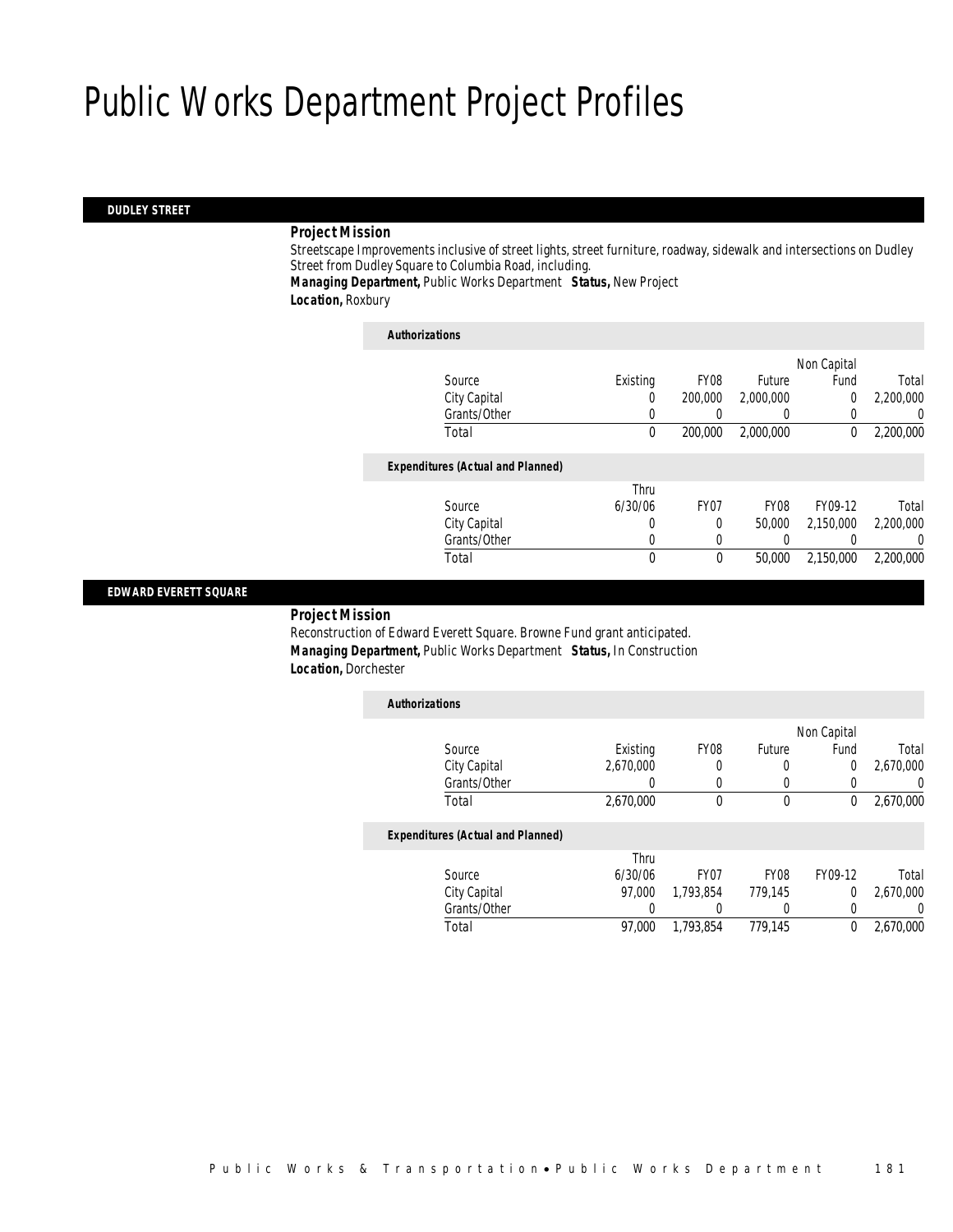#### *FINANCIAL DISTRICT ROADWAYS*

#### *Project Mission*

Design reconstruction of roadways. State and Federal construction funding anticipated. *Managing Department,* Public Works Department *Status,* To Be Scheduled *Location,* Central Business District

| <b>Authorizations</b>                    |          |                  |             |             |           |
|------------------------------------------|----------|------------------|-------------|-------------|-----------|
|                                          |          |                  |             | Non Capital |           |
| Source                                   | Existing | FY <sub>08</sub> | Future      | Fund        | Total     |
| City Capital                             | 768,000  | 0                | 0           | 0           | 768,000   |
| Grants/Other                             | 0        | 0                | 0           | 3,200,000   | 3,200,000 |
| Total                                    | 768,000  | 0                | 0           | 3,200,000   | 3,968,000 |
| <b>Expenditures (Actual and Planned)</b> |          |                  |             |             |           |
|                                          | Thru     |                  |             |             |           |
| Source                                   | 6/30/06  | FY07             | <b>FY08</b> | FY09-12     | Total     |
| City Capital                             | 0        | 0                | 0           | 768,000     | 768,000   |
| Grants/Other                             | 0        | 0                | 0           |             | 0         |
| Total                                    | 0        | 0                | 0           | 768,000     | 768,000   |

## *FOUR CORNERS*

## *Project Mission*

Reconstruct the intersection at Washington Street, Harvard Street, Bowdoin Street and Bowdoin Avenue in Dorchester including new traffic and pedestrian signalization, new sidewalks and street trees. *Managing Department,* Public Works Department *Status,* In Construction *Location,* Dorchester

| <b>Authorizations</b>                    |                  |                  |               |             |                |
|------------------------------------------|------------------|------------------|---------------|-------------|----------------|
|                                          |                  |                  |               | Non Capital |                |
| Source                                   | Existing         | <b>FY08</b>      | <b>Future</b> | Fund        | Total          |
| City Capital                             | 600,000          | 0                | 0             | 0           | 600,000        |
| Grants/Other                             | 0                | 0                | U             | O           | $\overline{0}$ |
| Total                                    | 600,000          | 0                | $\mathbf 0$   | $\Omega$    | 600,000        |
| <b>Expenditures (Actual and Planned)</b> |                  |                  |               |             |                |
|                                          | Thru             |                  |               |             |                |
| Source                                   | 6/30/06          | FY <sub>07</sub> | <b>FY08</b>   | FY09-12     | Total          |
| City Capital                             | $\left( \right)$ | 0                | 600,000       | $\Omega$    | 600,000        |
| Grants/Other                             | 0                | 0                | 0             | 0           |                |
| Total                                    | 0                | 0                | 600.000       | 0           | 600,000        |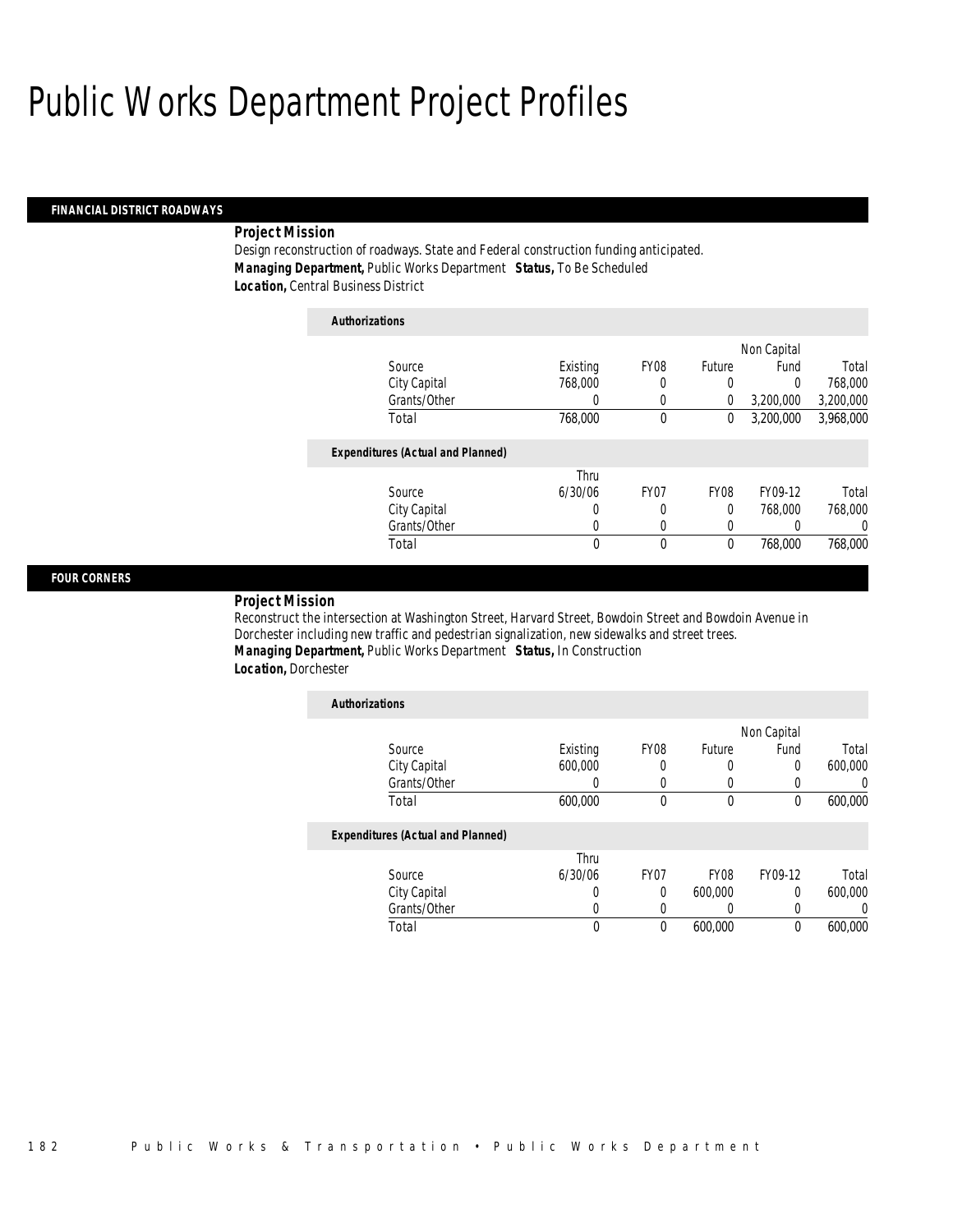#### *FRANKLIN HILL ROADWAYS*

#### *Project Mission*

Construct new city roadways in conjunction with the redevelopment of the Franklin Hill BHA housing development. *Managing Department,* Public Works Department *Status,* In Construction *Location,* Dorchester

| <b>Authorizations</b>                    |                  |                  |                  |             |           |
|------------------------------------------|------------------|------------------|------------------|-------------|-----------|
|                                          |                  |                  |                  | Non Capital |           |
| Source                                   | Existing         | FY <sub>08</sub> | Future           | Fund        | Total     |
| City Capital                             | 1.800.000        | 0                | 5,000,000        | $\mathbf 0$ | 6,800,000 |
| Grants/Other                             | $\left( \right)$ | 0                | $\left( \right)$ | 0           | 0         |
| Total                                    | 1,800,000        | 0                | 5,000,000        | 0           | 6,800,000 |
| <b>Expenditures (Actual and Planned)</b> |                  |                  |                  |             |           |
|                                          | Thru             |                  |                  |             |           |
| Source                                   | 6/30/06          | FY <sub>07</sub> | <b>FY08</b>      | FY09-12     | Total     |
| City Capital                             | 0                | 50,000           | 700.000          | 6.050.000   | 6,800,000 |
| Grants/Other                             | 0                | $\Omega$         | $\left($         |             | 0         |
| Total                                    | 0                | 50,000           | 700,000          | 6.050.000   | 6,800,000 |
|                                          |                  |                  |                  |             |           |

### *GARDNER STREET LANDFILL PHASE IA*

*Project Mission* 

Design and cap landfill areas at ballfields.

*Managing Department,* Public Works Department *Status,* In Design

*Location,* West Roxbury

| <b>Authorizations</b>                    |           |                  |                  |             |            |
|------------------------------------------|-----------|------------------|------------------|-------------|------------|
|                                          |           |                  |                  | Non Capital |            |
| Source                                   | Existing  | <b>FY08</b>      | <b>Future</b>    | Fund        | Total      |
| City Capital                             | 5,550,000 | 0                | 7,000,000        | 0           | 12,550,000 |
| Grants/Other                             |           |                  |                  | 0           | 0          |
| Total                                    | 5,550,000 | 0                | 7,000,000        | 0           | 12,550,000 |
| <b>Expenditures (Actual and Planned)</b> |           |                  |                  |             |            |
|                                          | Thru      |                  |                  |             |            |
| Source                                   | 6/30/06   | FY <sub>07</sub> | FY <sub>08</sub> | FY09-12     | Total      |
| City Capital                             | 71.060    | 150,000          | 150,000          | 12.178.940  | 12,550,000 |

Grants/Other 0 0 0 0 0 0 Total 71,060 150,000 150,000 12,178,940 12,550,000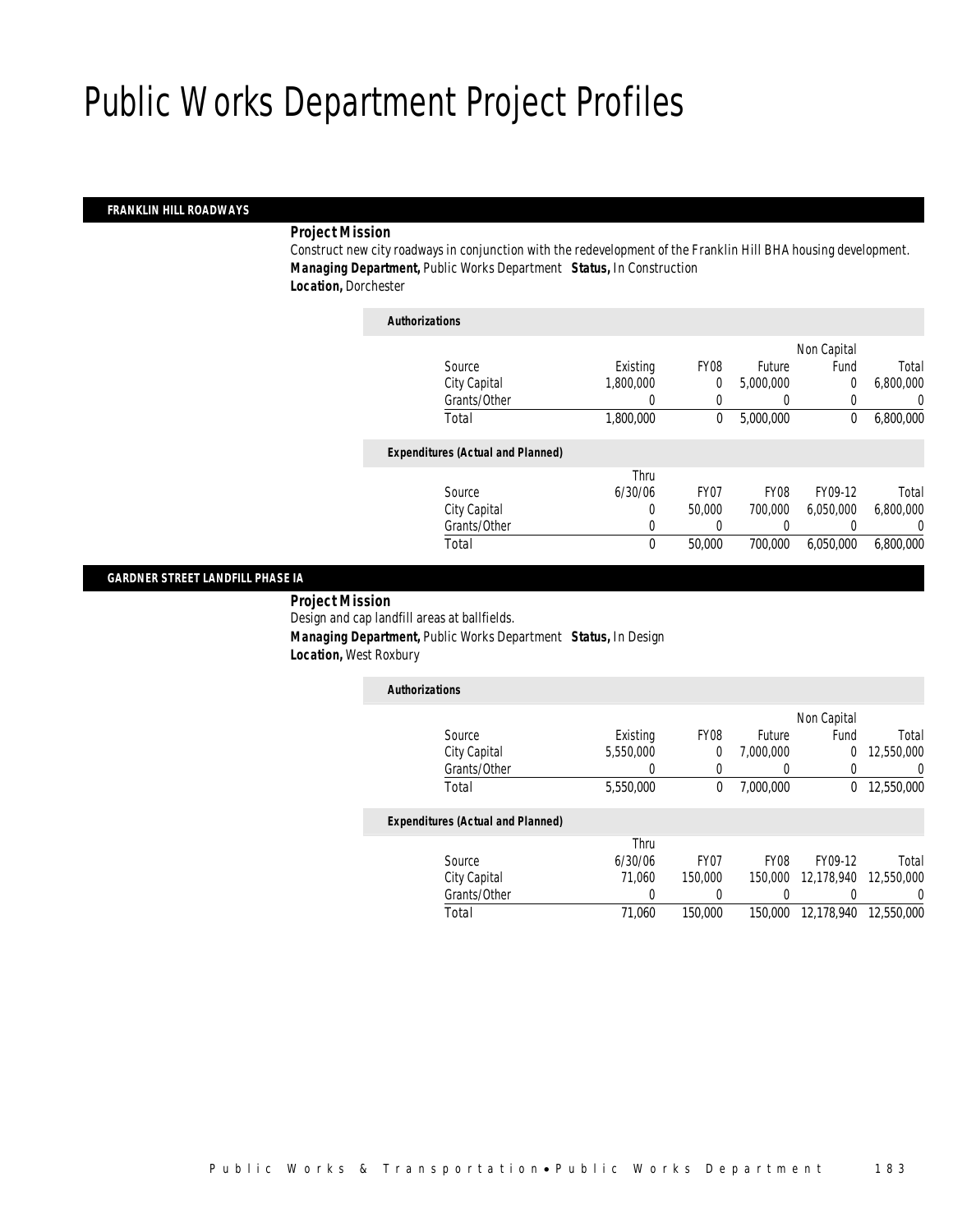#### *HARVARD AVENUE*

### *Project Mission*

Design services for business district improvements. Construction to be funded with Trust funds. *Managing Department,* Public Works Department *Status,* To Be Scheduled *Location,* Allston/Brighton

| <b>Authorizations</b>                    |          |                  |               |             |          |
|------------------------------------------|----------|------------------|---------------|-------------|----------|
|                                          |          |                  |               | Non Capital |          |
| Source                                   | Existing | <b>FY08</b>      | <b>Future</b> | Fund        | Total    |
| City Capital                             | 345,000  | 0                | 0             | 0           | 345,000  |
| Grants/Other                             | 0        | 0                | 0             |             | $\Omega$ |
| Total                                    | 345,000  | 0                | $\mathbf 0$   | $\Omega$    | 345,000  |
| <b>Expenditures (Actual and Planned)</b> |          |                  |               |             |          |
|                                          | Thru     |                  |               |             |          |
| Source                                   | 6/30/06  | FY <sub>07</sub> | <b>FY08</b>   | FY09-12     | Total    |
| City Capital                             | 0        | 0                | 0             | 345,000     | 345,000  |
| Grants/Other                             | 0        | $\left($         | 0             |             | $\Omega$ |
| Total                                    | 0        | $\Omega$         | $\mathbf 0$   | 345,000     | 345,000  |

## *HUNTINGTON URBAN ARTS*

*Project Mission* 

Construct street amenities on Huntington Avenue to support the concept of the Avenue of the Arts. *Managing Department,* Public Works Department *Status,* To Be Scheduled *Location,* Fenway/Kenmore

| <b>Authorizations</b> |          |                  |         |             |         |
|-----------------------|----------|------------------|---------|-------------|---------|
|                       |          |                  |         | Non Capital |         |
| Source                | Existing | FY <sub>08</sub> | Future  | Fund        | Total   |
| City Capital          |          |                  | 650,000 |             | 650,000 |
| Grants/Other          | 306.990  |                  |         |             | 306,990 |
| Total                 | 306,990  |                  | 650,000 |             | 956,990 |

|              | Thru    |        |      |         |         |
|--------------|---------|--------|------|---------|---------|
| Source       | 6/30/06 | FY07   | FY08 | FY09-12 | Total   |
| City Capital |         |        |      | 650,000 | 650,000 |
| Grants/Other | 19.023  | 56.990 |      | 230.977 | 306,990 |
| Total        | 19,023  | 56.990 |      | 880,977 | 956,990 |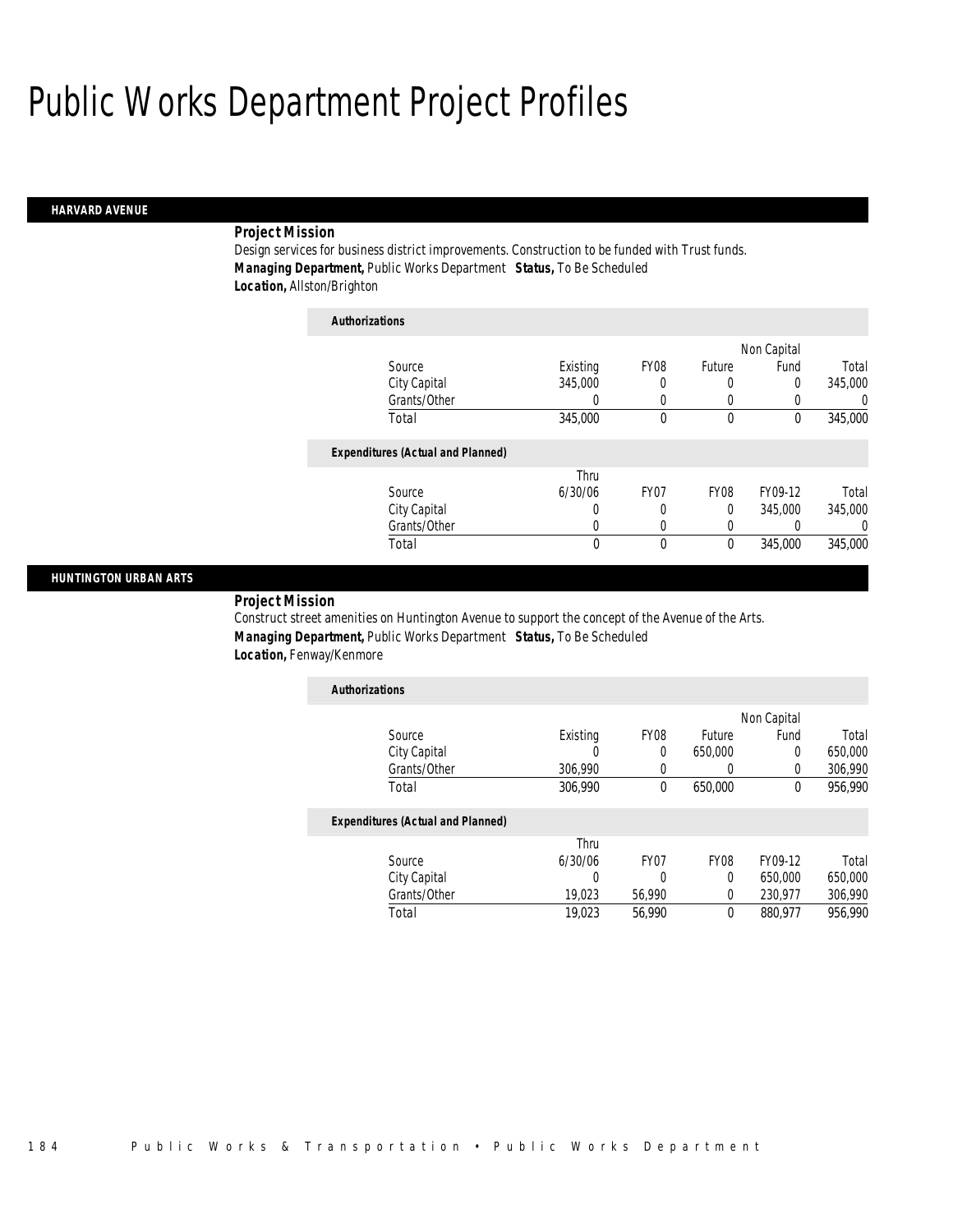#### *HYDE PARK AVENUE II*

### *Project Mission*

Design reconstruction of roadway from Winthrop Street to Dana Avenue. Construction funding to be determined. *Managing Department,* Public Works Department *Status,* To Be Scheduled *Location,* Hyde Park

| <b>Authorizations</b>                    |          |                  |             |             |         |
|------------------------------------------|----------|------------------|-------------|-------------|---------|
|                                          |          |                  |             | Non Capital |         |
| Source                                   | Existing | FY <sub>08</sub> | Future      | Fund        | Total   |
| City Capital                             | 250,000  |                  | 0           | 0           | 250,000 |
| Grants/Other                             | 0        | $\Omega$         | $\left($    |             | 0       |
| Total                                    | 250,000  | 0                | $\mathbf 0$ | 0           | 250,000 |
| <b>Expenditures (Actual and Planned)</b> |          |                  |             |             |         |
|                                          | Thru     |                  |             |             |         |
| Source                                   | 6/30/06  | FY <sub>07</sub> | <b>FY08</b> | FY09-12     | Total   |
| City Capital                             | 0        | 0                | $\theta$    | 250,000     | 250,000 |
| Grants/Other                             | 0        | 0                | 0           |             | 0       |
| Total                                    | 0        | $\theta$         | 0           | 250,000     | 250,000 |
|                                          |          |                  |             |             |         |

#### *IPSWICH STREET BRIDGE*

*Project Mission* 

Design bridge rehabilitation. State and Federal construction funding. *Managing Department,* Public Works Department *Status,* In Construction *Location,* Fenway/Kenmore

| <b>Authorizations</b>                    |          |                  |               |             |           |
|------------------------------------------|----------|------------------|---------------|-------------|-----------|
|                                          |          |                  |               | Non Capital |           |
| Source                                   | Existing | <b>FY08</b>      | <b>Future</b> | Fund        | Total     |
| City Capital                             | 592,500  | 0                | 0             | 0           | 592.500   |
| Grants/Other                             |          | 0                | 0             | 1.140.000   | 1,140,000 |
| Total                                    | 592.500  | $\theta$         | 0             | 1,140,000   | 1,732,500 |
| <b>Expenditures (Actual and Planned)</b> |          |                  |               |             |           |
|                                          | Thru     |                  |               |             |           |
| Source                                   | 6/30/06  | FY <sub>07</sub> | <b>FY08</b>   | FY09-12     | Total     |
| City Capital                             | 190.079  | 50,000           | 25,000        | 327.421     | 592,500   |
| Grants/Other                             | 0        |                  | 0             | 0           |           |
| Total                                    | 190.079  | 50,000           | 25,000        | 327.421     | 592.500   |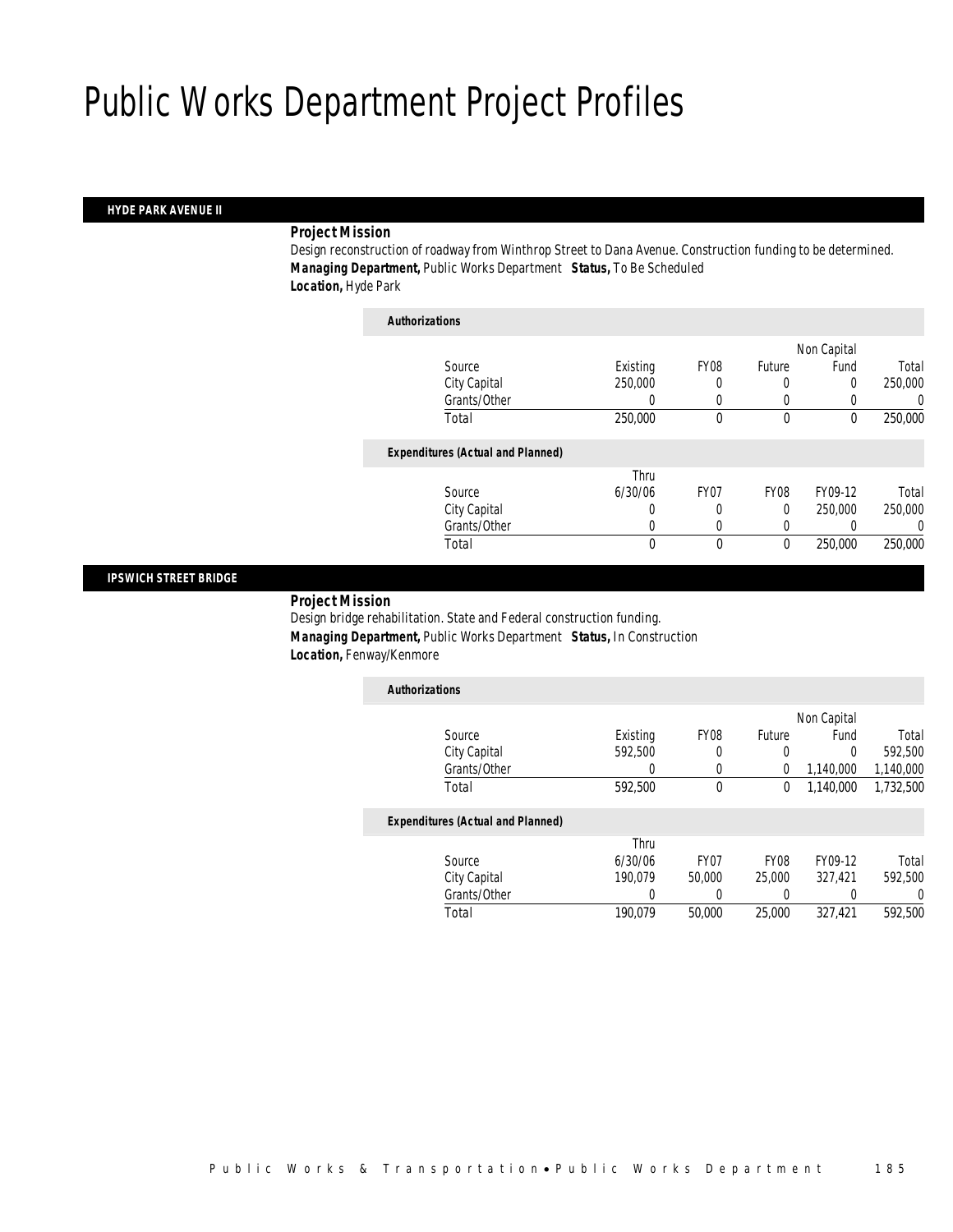### *LEATHER DISTRICT STREETS*

## *Project Mission*

Design several streets in the Leather District. *Managing Department,* Public Works Department *Status,* To Be Scheduled *Location,* Central Business District

| <b>Authorizations</b>                    |          |                  |             |             |          |
|------------------------------------------|----------|------------------|-------------|-------------|----------|
|                                          |          |                  |             | Non Capital |          |
| Source                                   | Existing | FY08             | Future      | Fund        | Total    |
| City Capital                             | 450,000  | 0                | 0           | 0           | 450,000  |
| Grants/Other                             | 0        | 0                | 0           | 0           | 0        |
| Total                                    | 450,000  | 0                | $\mathbf 0$ | 0           | 450,000  |
| <b>Expenditures (Actual and Planned)</b> |          |                  |             |             |          |
|                                          | Thru     |                  |             |             |          |
| Source                                   | 6/30/06  | FY <sub>07</sub> | <b>FY08</b> | FY09-12     | Total    |
| City Capital                             | 0        | 0                | 0           | 450,000     | 450,000  |
| Grants/Other                             | 0        | 0                | 0           |             | $\left($ |
| Total                                    | 0        | 0                | 0           | 450,000     | 450,000  |

### *LONG ISLAND BRIDGE CRITICAL REPAIRS*

*Project Mission* 

Complete critical repairs to Long Island Bridge as needed.

*Managing Department,* Public Works Department *Status,* In Construction

*Location,* Long Island

| <b>Authorizations</b> |           |                  |        |             |           |
|-----------------------|-----------|------------------|--------|-------------|-----------|
|                       |           |                  |        | Non Capital |           |
| Source                | Existing  | FY <sub>08</sub> | Future | Fund        | Total     |
| City Capital          | 4,000,000 |                  |        |             | 4,000,000 |
| Grants/Other          |           |                  |        |             |           |
| Total                 | 4,000,000 |                  |        |             | 4,000,000 |

| Source       | Thru<br>6/30/06 | FY <sub>07</sub> | FY <sub>08</sub> | FY09-12   | Total     |
|--------------|-----------------|------------------|------------------|-----------|-----------|
| City Capital | 562.841         | 1,300,000        | 1,000,000        | 1.137.159 | 4.000.000 |
| Grants/Other |                 |                  |                  |           |           |
| Total        | 562.841         | 1,300,000        | 1,000,000        | 1.137.159 | 4.000.000 |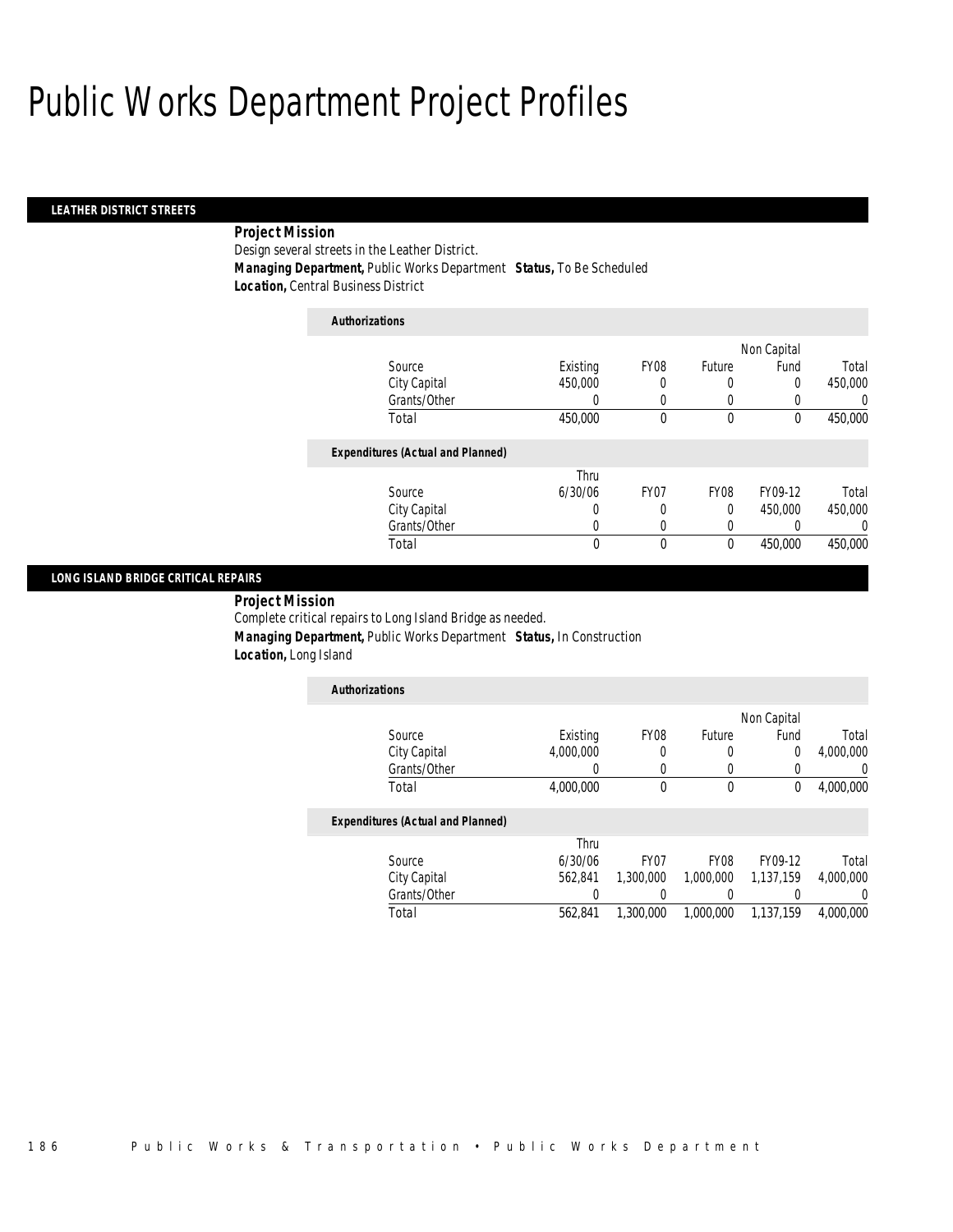### *LONG ISLAND BRIDGE REHABILITATION*

*Project Mission* 

Rehabilitate bridge. State and/or Federal construction funding anticipated. *Managing Department,* Public Works Department *Status,* In Design *Location,* Long Island

| <b>Authorizations</b>                    |           |                  |             |             |            |
|------------------------------------------|-----------|------------------|-------------|-------------|------------|
|                                          |           |                  |             | Non Capital |            |
| Source                                   | Existing  | FY <sub>08</sub> | Future      | Fund        | Total      |
| City Capital                             | 3,160,000 | 0                | 0           | $\Omega$    | 3,160,000  |
| Grants/Other                             | 0         | 0                | $\Omega$    | 29,363,000  | 29,363,000 |
| Total                                    | 3,160,000 | $\theta$         | $^{0}$      | 29,363,000  | 32.523.000 |
| <b>Expenditures (Actual and Planned)</b> |           |                  |             |             |            |
|                                          | Thru      |                  |             |             |            |
| Source                                   | 6/30/06   | FY <sub>07</sub> | <b>FY08</b> | FY09-12     | Total      |
| City Capital                             | 2.454.160 | 100,000          | 50,000      | 555,840     | 3,160,000  |
| Grants/Other                             | 0         | $\left($         | $\left($    |             | 0          |
| Total                                    | 2,454,160 | 100,000          | 50,000      | 555,840     | 3.160.000  |
|                                          |           |                  |             |             |            |

## *MASS AVE. BRIDGE OVER HUNTINGTON AVENUE*

*Project Mission* 

Design rehabilitation of bridge. State and Federal construction funding anticipated. *Managing Department,* Public Works Department *Status,* To Be Scheduled *Location,* Back Bay/Beacon Hill

| <b>Authorizations</b>                    |          |             |             |             |         |
|------------------------------------------|----------|-------------|-------------|-------------|---------|
|                                          |          |             |             | Non Capital |         |
| Source                                   | Existing | <b>FY08</b> | Future      | Fund        | Total   |
| City Capital                             | 253,218  | 0           | 0           | $\Omega$    | 253,218 |
| Grants/Other                             | O        | 0           | 0           | 330,000     | 330,000 |
| Total                                    | 253,218  | $\theta$    | 0           | 330,000     | 583,218 |
| <b>Expenditures (Actual and Planned)</b> |          |             |             |             |         |
|                                          | Thru     |             |             |             |         |
| Source                                   | 6/30/06  | <b>FY07</b> | <b>FY08</b> | FY09-12     | Total   |
| City Capital                             | 102.036  |             | 0           | 151.182     | 253,218 |
| Grants/Other                             | 0        | $\Omega$    | 0           | 0           | 0       |
| Total                                    | 102.036  | $\theta$    | 0           | 151,182     | 253,218 |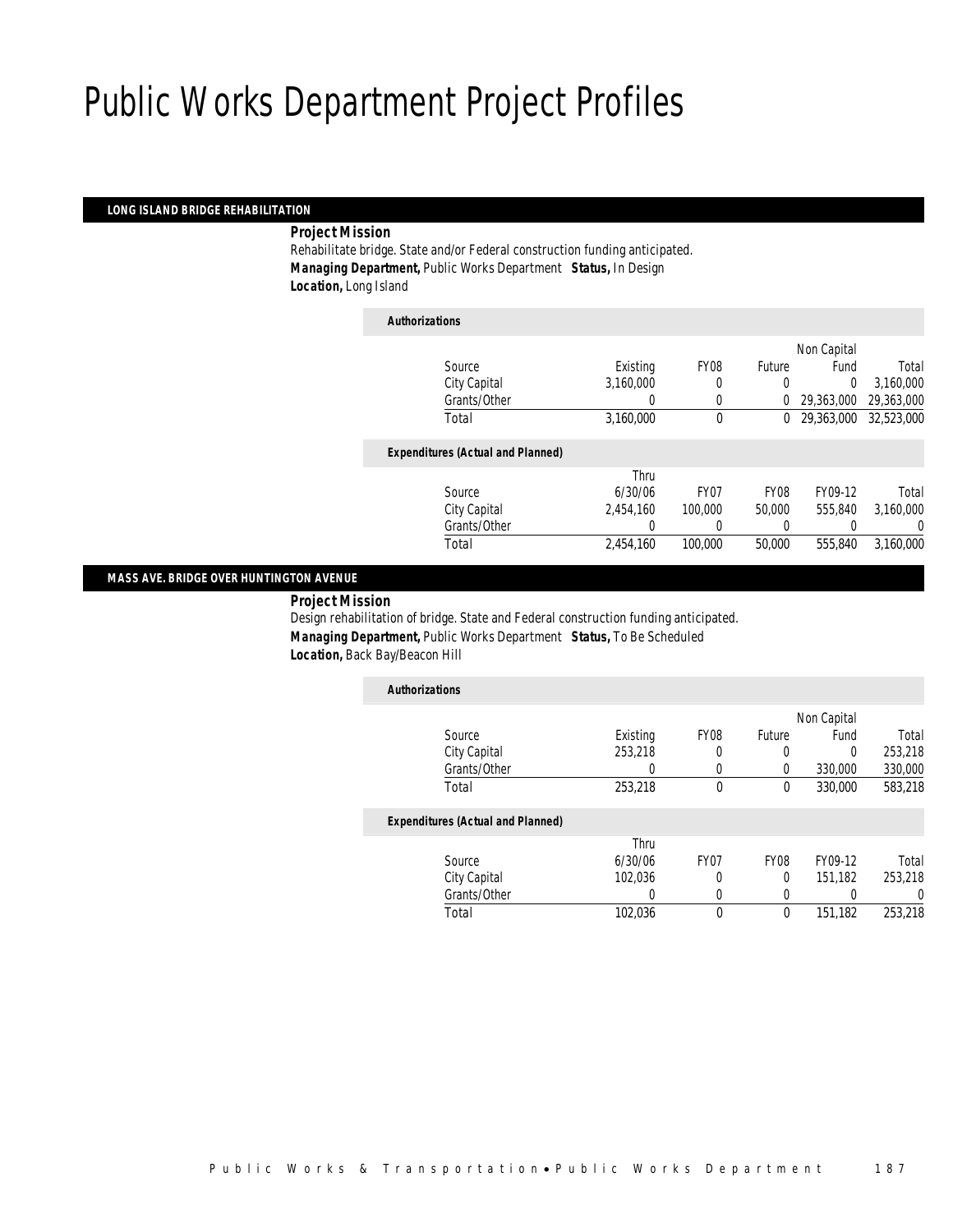#### *MASSACHUSETTS AVENUE*

## *Project Mission*

Reconstruction of roadway from Huntington Avenue to Albany Street. State and Federal construction funding anticipated.

*Managing Department,* Public Works Department *Status,* In Design

*Location,* South End

| <b>Authorizations</b>                    |           |                  |               |             |            |
|------------------------------------------|-----------|------------------|---------------|-------------|------------|
|                                          |           |                  |               | Non Capital |            |
| Source                                   | Existing  | FY <sub>08</sub> | <b>Future</b> | Fund        | Total      |
| City Capital                             | 1,200,000 | 200,000          | $\Omega$      | 0           | 1,400,000  |
| Grants/Other                             | 0         | 0                | 0             | 14,400,000  | 14,400,000 |
| Total                                    | 1,200,000 | 200,000          | 0             | 14,400,000  | 15,800,000 |
| <b>Expenditures (Actual and Planned)</b> |           |                  |               |             |            |
|                                          | Thru      |                  |               |             |            |
| Source                                   | 6/30/06   | FY <sub>07</sub> | <b>FY08</b>   | FY09-12     | Total      |
| City Capital                             | 899.897   | 50,000           | 300,000       | 150.103     | 1.400.000  |
| Grants/Other                             | 0         |                  | 0             | 0           | $\left($   |
| Total                                    | 899.897   | 50,000           | 300,000       | 150,103     | 1.400.000  |

### *MASSACHUSETTS AVENUE BRIDGE AT COMM AVE.*

*Project Mission* 

Design bridge repairs. State and Federal construction funding anticipated. *Managing Department,* Public Works Department *Status,* In Design *Location,* Back Bay/Beacon Hill

| <b>Authorizations</b> |                                          |          |                  |             |             |            |
|-----------------------|------------------------------------------|----------|------------------|-------------|-------------|------------|
|                       |                                          |          |                  |             | Non Capital |            |
| Source                |                                          | Existing | FY <sub>08</sub> | Future      | Fund        | Total      |
|                       | City Capital                             | 752,000  | 0                | 0           | $\Omega$    | 752,000    |
|                       | Grants/Other                             | 0        | $\left( \right)$ | 0           | 12,000,000  | 12,000,000 |
| Total                 |                                          | 752,000  | 0                | 0           | 12,000,000  | 12,752,000 |
|                       | <b>Expenditures (Actual and Planned)</b> |          |                  |             |             |            |
|                       |                                          | Thru     |                  |             |             |            |
| Source                |                                          | 6/30/06  | FY <sub>07</sub> | <b>FY08</b> | FY09-12     | Total      |
|                       | City Capital                             | 372,212  | 0                | 0           | 379.788     | 752,000    |
|                       | Grants/Other                             | 0        | 0                |             |             | 0          |
| Total                 |                                          | 372.212  | 0                | $\mathbf 0$ | 379.788     | 752,000    |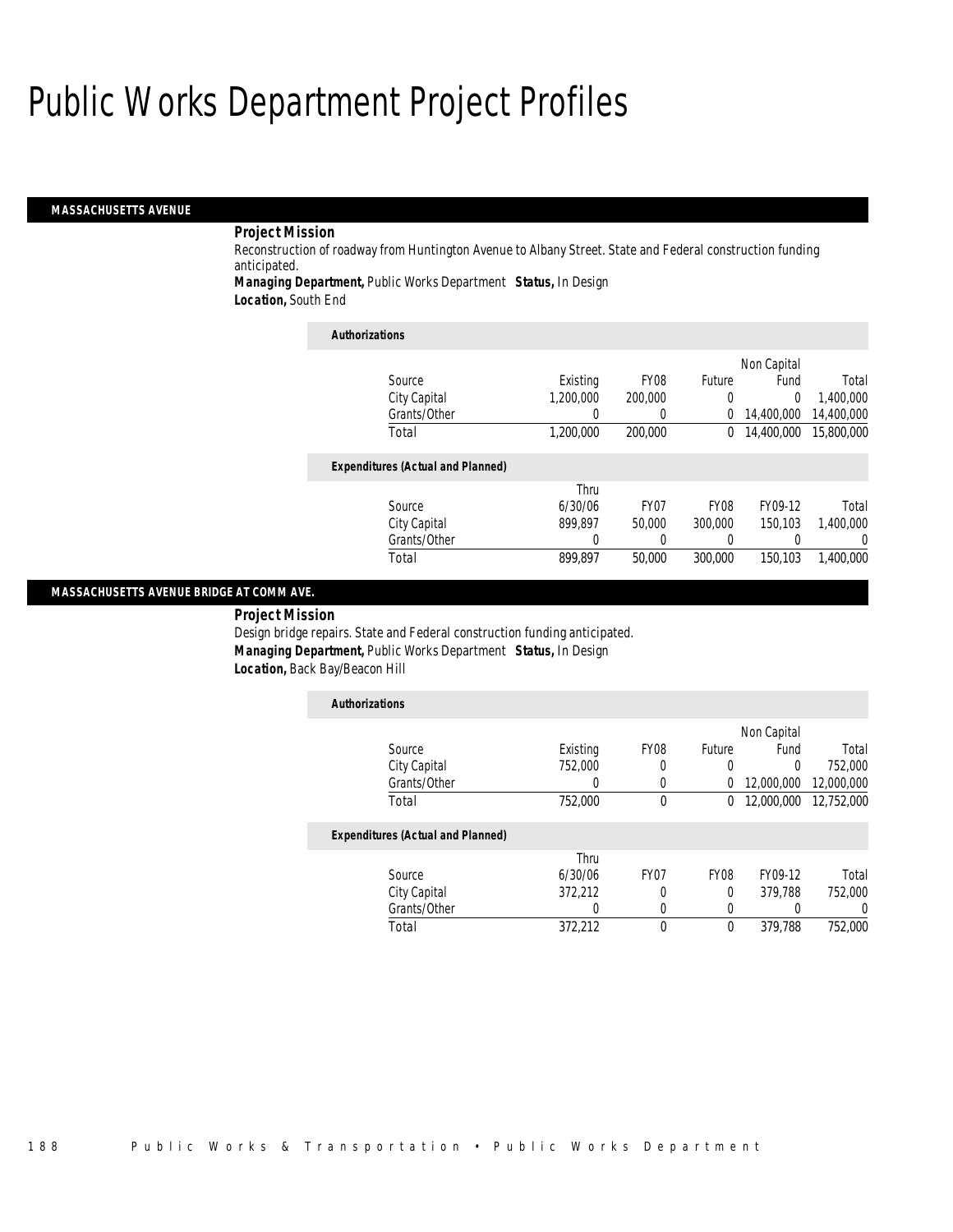### *MATTAHUNT HOUSING ROADWAYS*

*Project Mission* 

Preliminary engineering services to construct roadways in new housing area. *Managing Department,* Public Works Department *Status,* To Be Scheduled *Location,* Mattapan

| <b>Authorizations</b>                    |              |                  |             |             |         |
|------------------------------------------|--------------|------------------|-------------|-------------|---------|
|                                          |              |                  |             | Non Capital |         |
| Source                                   | Existing     | FY <sub>08</sub> | Future      | Fund        | Total   |
| City Capital                             | 250,000      |                  | $\left($    | 0           | 250,000 |
| Grants/Other                             |              | $\Omega$         | $\Omega$    |             | 0       |
| Total                                    | 250,000      | $\theta$         | $\mathbf 0$ | 0           | 250,000 |
| <b>Expenditures (Actual and Planned)</b> |              |                  |             |             |         |
|                                          | Thru         |                  |             |             |         |
| Source                                   | 6/30/06      | FY07             | <b>FY08</b> | FY09-12     | Total   |
| City Capital                             | 0            | 0                | 0           | 250,000     | 250,000 |
| Grants/Other                             | 0            | 0                | $\left($    |             | 0       |
| Total                                    | $\mathbf{0}$ | $\theta$         | 0           | 250,000     | 250,000 |
|                                          |              |                  |             |             |         |

## *MAVERICK GARDENS PHASE II*

*Project Mission* 

Construct new roadways at Maverick Gardens BHA Hope VI project. *Managing Department,* Public Works Department *Status,* In Construction *Location,* East Boston

| <b>Authorizations</b>                    |           |      |               |             |           |
|------------------------------------------|-----------|------|---------------|-------------|-----------|
|                                          |           |      |               | Non Capital |           |
| Source                                   | Existing  | FY08 | <b>Future</b> | Fund        | Total     |
| City Capital                             | 4,430,000 | 0    |               | $\Omega$    | 4,430,000 |
| Grants/Other                             |           |      |               |             |           |
| Total                                    | 4,430,000 | 0    | 0             |             | 4,430,000 |
| <b>Expenditures (Actual and Planned)</b> |           |      |               |             |           |
|                                          | Thru      |      |               |             |           |

| Total        | 1,566,739 | 2.000.000        | 863.261          |         | 4,430,000 |
|--------------|-----------|------------------|------------------|---------|-----------|
| Grants/Other |           |                  |                  |         |           |
| City Capital | 1.566.739 | 2.000.000        | 863.261          |         | 4,430,000 |
| Source       | 6/30/06   | FY <sub>07</sub> | FY <sub>08</sub> | FY09-12 | Total     |
|              | 11 II U   |                  |                  |         |           |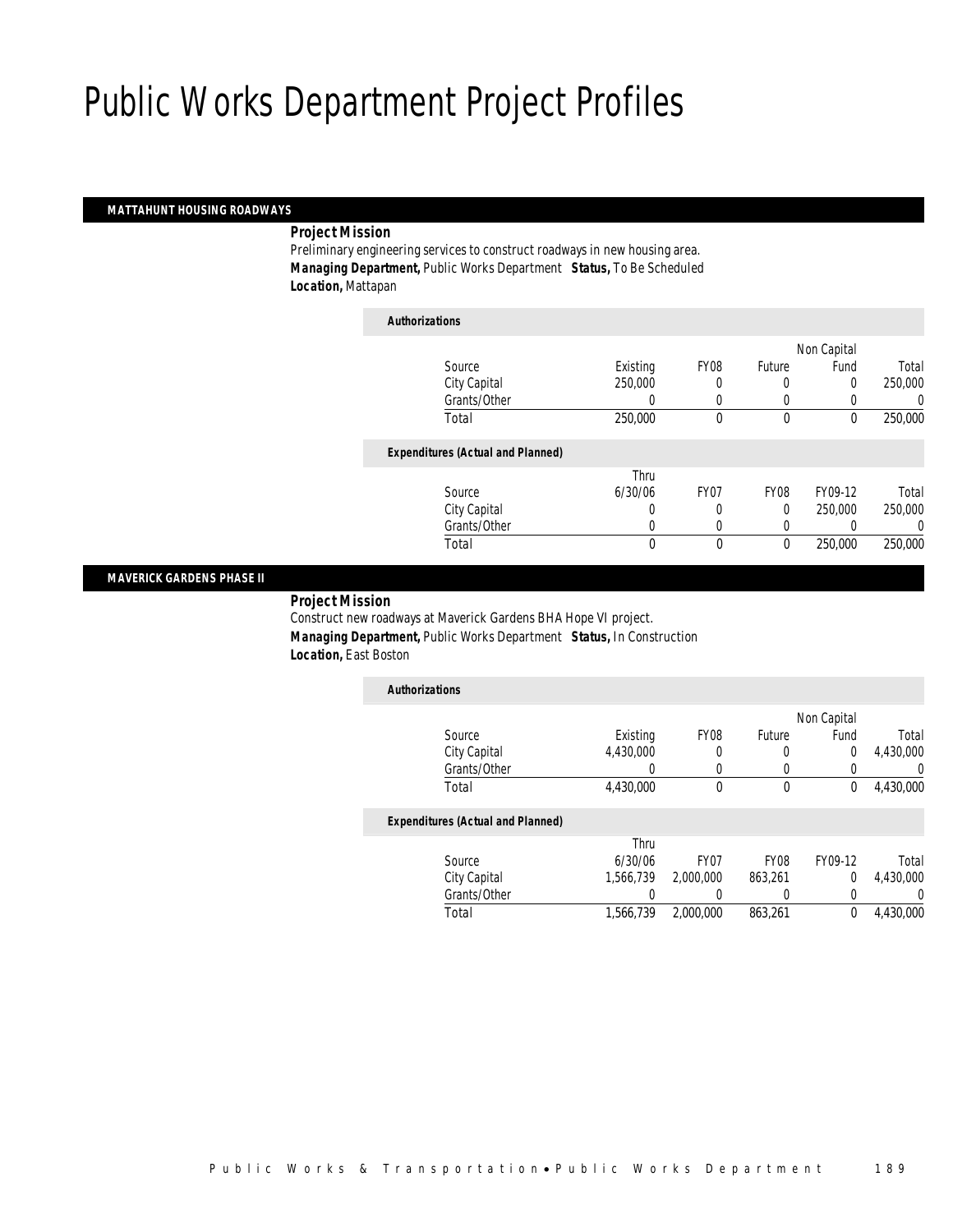#### *MAVERICK SQUARE*

## *Project Mission*

Reconstruct roads, sidewalk and street lighting in conjunction with the MBTA's redevelopment of the Maverick Square T station.

*Managing Department,* Public Works Department *Status,* To Be Scheduled

*Location,* East Boston

| <b>Authorizations</b>                    |           |                  |                  |           |                  |
|------------------------------------------|-----------|------------------|------------------|-----------|------------------|
| Non Capital                              |           |                  |                  |           |                  |
| Source                                   | Existing  | FY08             | <b>Future</b>    | Fund      | Total            |
| City Capital                             | 1,100,000 |                  | 0                | 0         | 1,100,000        |
| Grants/Other                             | 0         | $\left($         | 0                |           | $\left( \right)$ |
| Total                                    | 1,100,000 | $\theta$         | $\mathbf 0$      | 0         | 1,100,000        |
| <b>Expenditures (Actual and Planned)</b> |           |                  |                  |           |                  |
|                                          | Thru      |                  |                  |           |                  |
| Source                                   | 6/30/06   | FY <sub>07</sub> | FY <sub>08</sub> | FY09-12   | Total            |
| City Capital                             | 0         | 0                | 100,000          | 1.000.000 | 1.100.000        |
| Grants/Other                             | 0         | 0                |                  |           | $\Omega$         |
| Total                                    | 0         | 0                | 100,000          | 1,000,000 | 1.100.000        |

### *MELNEA CASS BOULEVARD*

### *Project Mission*

Reconstruction of Melnea Cass Blvd., in conjunction with the Urban Ring and South Bay Harbor Trail projects. State and Federal construction funding anticipated.

*Managing Department,* Public Works Department *Status,* New Project *Location,* South End

| <b>Authorizations</b>                    |          |                  |               |             |           |
|------------------------------------------|----------|------------------|---------------|-------------|-----------|
|                                          |          |                  |               | Non Capital |           |
| Source                                   | Existing | FY <sub>08</sub> | <b>Future</b> | Fund        | Total     |
| City Capital                             | 0        | 600,000          | 0             | 0           | 600,000   |
| Grants/Other                             | 0        | 0                | 0             | 3,850,000   | 3,850,000 |
| Total                                    | 0        | 600,000          | 0             | 3.850.000   | 4,450,000 |
| <b>Expenditures (Actual and Planned)</b> |          |                  |               |             |           |
|                                          | Thru     |                  |               |             |           |
| Source                                   | 6/30/06  | FY <sub>07</sub> | <b>FY08</b>   | FY09-12     | Total     |
| City Capital                             | 0        | $\Omega$         | 200,000       | 400,000     | 600,000   |
| Grants/Other                             | 0        | 0                | 0             | 0           | 0         |
| Total                                    | 0        | $\theta$         | 200,000       | 400.000     | 600.000   |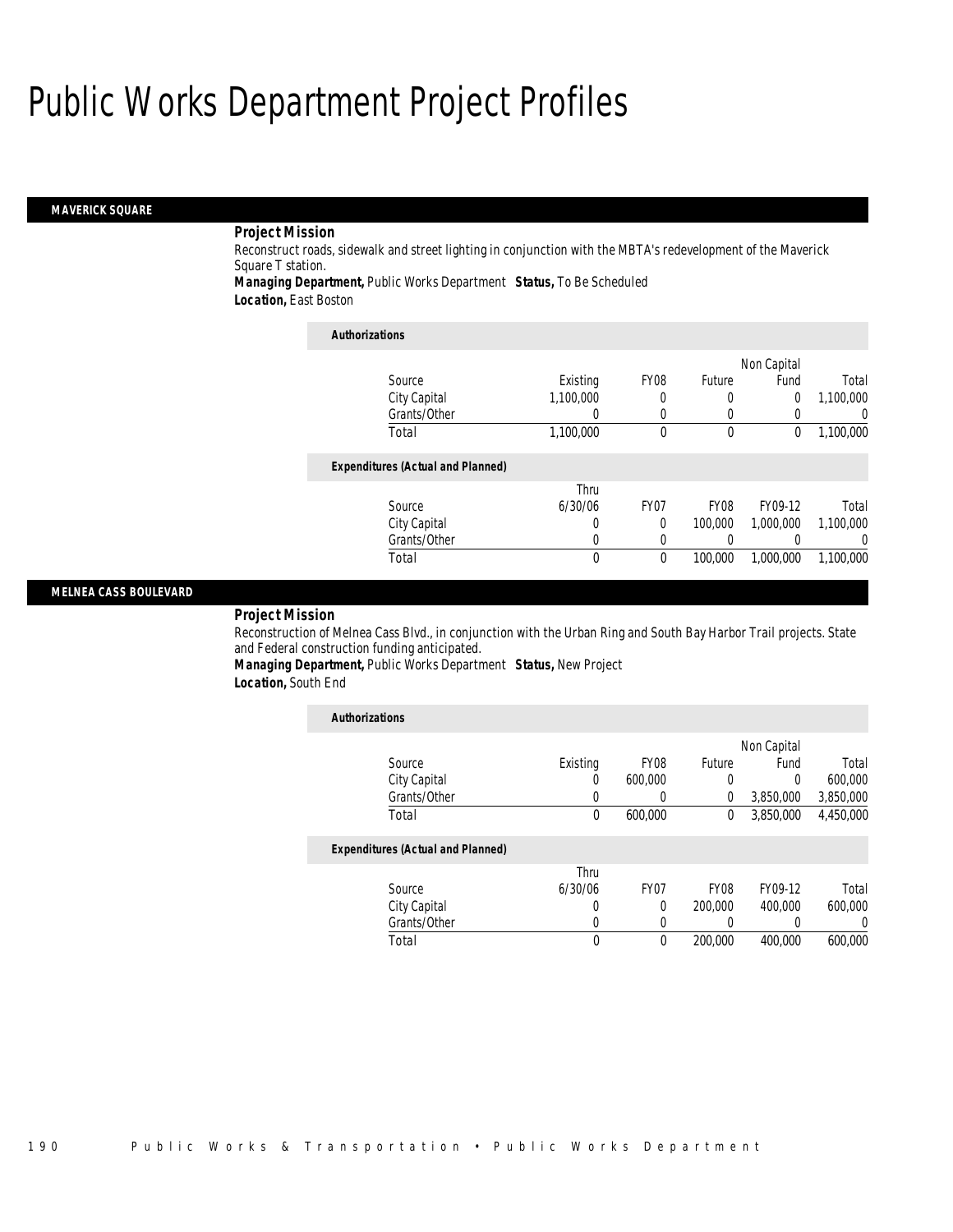### *NEIGHBORHOOD BUSINESS DISTRICTS*

#### *Project Mission*

Resurfacing, sidewalk repairs, and street lighting improvements in various neighborhood business districts including the Main Streets districts.

*Managing Department,* Public Works Department *Status,* Ongoing Program *Location,* Citywide

| <b>Authorizations</b>                    |          |                  |             |             |         |
|------------------------------------------|----------|------------------|-------------|-------------|---------|
|                                          |          |                  |             | Non Capital |         |
| Source                                   | Existing | FY <sub>08</sub> | Future      | Fund        | Total   |
| City Capital                             |          |                  |             |             | 0       |
| Grants/Other                             | 500,000  | 0                | $\left($    | 0           | 500,000 |
| Total                                    | 500,000  | $\theta$         | $\theta$    | 0           | 500,000 |
| <b>Expenditures (Actual and Planned)</b> |          |                  |             |             |         |
|                                          | Thru     |                  |             |             |         |
| Source                                   | 6/30/06  | FY <sub>07</sub> | <b>FY08</b> | FY09-12     | Total   |
| City Capital                             | 0        | 0                | 0           | 0           | 0       |
| Grants/Other                             | 0        |                  | $\theta$    | 500,000     | 500,000 |
| Total                                    | 0        | $\theta$         | 0           | 500,000     | 500,000 |

## *NEW CHELSEA STREET BRIDGE*

#### *Project Mission*

Develop design and engineering plans for the construction of new Chelsea Street bridge. Design funding provided by United States Coast Guard. State and Federal construction funding anticipated. *Managing Department,* Public Works Department *Status,* In Design

*Location,* East Boston

| <b>Authorizations</b> |                                          |           |                  |                  |                                   |           |
|-----------------------|------------------------------------------|-----------|------------------|------------------|-----------------------------------|-----------|
|                       |                                          |           |                  |                  | Non Capital                       |           |
|                       | Source                                   | Existing  | <b>FY08</b>      | <b>Future</b>    | Fund                              | Total     |
|                       | City Capital                             | 1,895,000 | 0                | 2.962.208        | $\Omega$                          | 4,857,208 |
|                       | Grants/Other                             | 3.250.000 | 0                |                  | 0 116.840.000 120.090.000         |           |
|                       | Total                                    | 5.145.000 | 0                |                  | 2.962.208 116.840.000 124.947.208 |           |
|                       | <b>Expenditures (Actual and Planned)</b> |           |                  |                  |                                   |           |
|                       |                                          | Thru      |                  |                  |                                   |           |
|                       | Source                                   | 6/30/06   | FY <sub>07</sub> | FY <sub>08</sub> | FY09-12                           | Total     |
|                       | City Capital                             | 117.994   | 35,000           | 75,000           | 4.629.214                         | 4,857,208 |
|                       | Grants/Other                             | 1.017.355 | 300,000          | 1.100.000        | 832.645                           | 3,250,000 |
|                       | Total                                    | 1.135.349 | 335,000          | 1.175.000        | 5.461.859                         | 8.107.208 |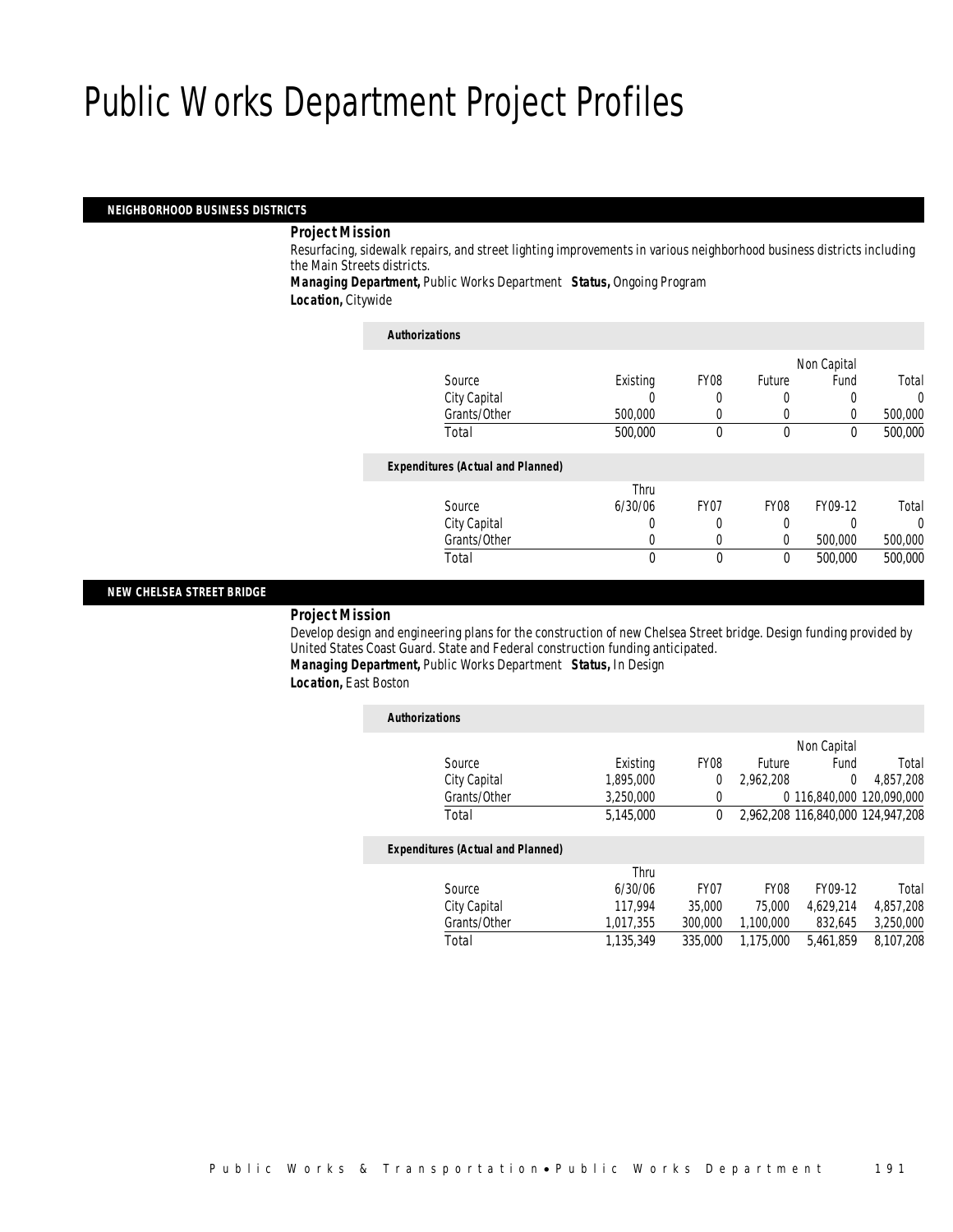#### *NON-PARTICIPATING FUND*

#### *Project Mission*

Funding to pay for non-participating items in Federal/State roadway projects in the City of Boston. *Managing Department,* Public Works Department *Status,* Ongoing Program *Location,* NA

| <b>Authorizations</b>                    |            |                  |             |             |            |
|------------------------------------------|------------|------------------|-------------|-------------|------------|
|                                          |            |                  |             | Non Capital |            |
| Source                                   | Existing   | FY <sub>08</sub> | Future      | Fund        | Total      |
| City Capital                             | 10.000.000 | 0                | 0           | 0           | 10,000,000 |
| Grants/Other                             | 0          | 0                | 0           | 0           | U          |
| Total                                    | 10,000,000 | 0                | 0           | 0           | 10,000,000 |
| <b>Expenditures (Actual and Planned)</b> |            |                  |             |             |            |
|                                          | Thru       |                  |             |             |            |
| Source                                   | 6/30/06    | FY <sub>07</sub> | <b>FY08</b> | FY09-12     | Total      |
| City Capital                             | 2,558,497  | 600,000          | 300,000     | 6,541,503   | 10,000,000 |
| Grants/Other                             | 0          | 0                | 0           |             | 0          |
| Total                                    | 2.558.497  | 600.000          | 300,000     | 6.541.503   | 10,000,000 |

#### *NORTH WASHINGTON STREET BRIDGE*

*Project Mission* 

Design rehabilitation of bridge. State and Federal construction funds anticipated. *Managing Department,* Public Works Department *Status,* In Design *Location,* Central Business District

| <b>Authorizations</b> |          |                  |        |                         |         |
|-----------------------|----------|------------------|--------|-------------------------|---------|
|                       |          |                  |        | Non Capital             |         |
| Source                | Existing | FY <sub>08</sub> | Future | Fund                    | Total   |
| City Capital          | 650,000  |                  |        |                         | 650,000 |
| Grants/Other          |          |                  |        | 0 21,000,000 21,000,000 |         |
| Total                 | 650,000  |                  |        | 0 21,000,000 21,650,000 |         |
|                       |          |                  |        |                         |         |

| Grants/Other<br>Total | 264.689 | 100,000 | 50,000           | 235,311 | 650,000 |
|-----------------------|---------|---------|------------------|---------|---------|
| City Capital          | 264.689 | 100,000 | 50,000           | 235.311 | 650,000 |
| Source                | 6/30/06 | FY07    | FY <sub>08</sub> | FY09-12 | Total   |
|                       | Thru    |         |                  |         |         |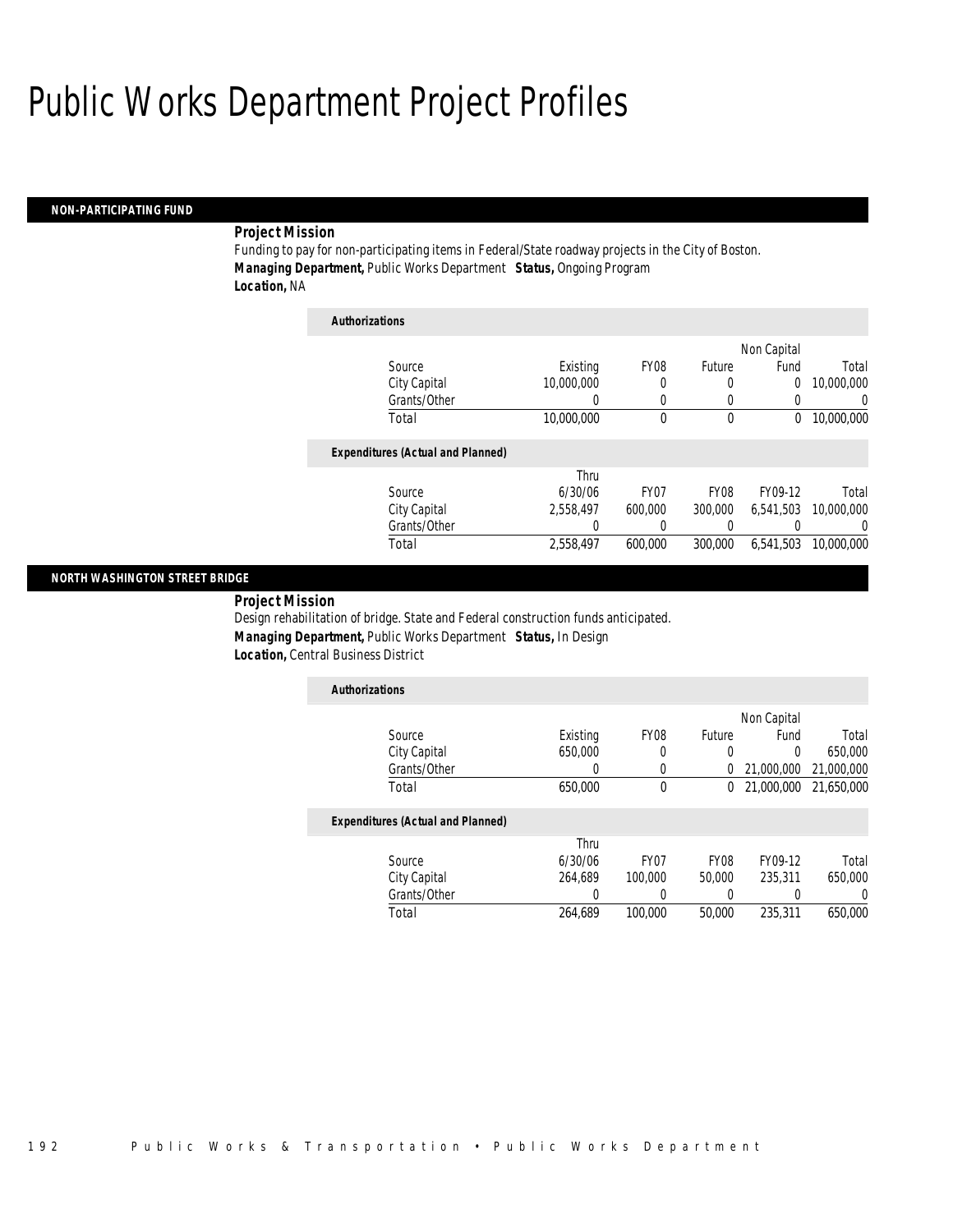### *OLD NORTHERN AVENUE BRIDGE*

#### *Project Mission*

Planning, design and ongoing repairs to bridge. *Managing Department,* Public Works Department *Status,* Ongoing Program

*Location,* South Boston

| <b>Authorizations</b>                    |           |                  |             |             |            |
|------------------------------------------|-----------|------------------|-------------|-------------|------------|
|                                          |           |                  |             | Non Capital |            |
| Source                                   | Existing  | FY <sub>08</sub> | Future      | Fund        | Total      |
| City Capital                             | 5.000.000 |                  | 0           | $\Omega$    | 5,000,000  |
| Grants/Other                             | 0         | 0                | 0           | 6,400,000   | 6,400,000  |
| Total                                    | 5,000,000 | 0                | 0           | 6.400.000   | 11,400,000 |
| <b>Expenditures (Actual and Planned)</b> |           |                  |             |             |            |
|                                          | Thru      |                  |             |             |            |
| Source                                   | 6/30/06   | FY <sub>07</sub> | <b>FY08</b> | FY09-12     | Total      |
| City Capital                             | 2.204.275 | 0                | 150,000     | 2.645.725   | 5,000,000  |
| Grants/Other                             | 0         | $\left($         |             |             | 0          |
| Total                                    | 2,204,275 | $\theta$         | 150,000     | 2.645.725   | 5,000,000  |
|                                          |           |                  |             |             |            |

### *PEABODY SQUARE*

*Project Mission* 

Design and engineering services for the reconstuction of Peabody Square. *Managing Department,* Public Works Department *Status,* In Design *Location,* Dorchester

| <b>Authorizations</b>                    |                  |                  |                  |             |           |
|------------------------------------------|------------------|------------------|------------------|-------------|-----------|
|                                          |                  |                  |                  | Non Capital |           |
| Source                                   | Existing         | FY <sub>08</sub> | Future           | Fund        | Total     |
| City Capital                             | 2.800.000        | 0                | 0                | 0           | 2.800.000 |
| Grants/Other                             | $\left( \right)$ |                  | 0                | 0           | $\cup$    |
| Total                                    | 2,800,000        | $\theta$         | 0                | 0           | 2,800,000 |
| <b>Expenditures (Actual and Planned)</b> |                  |                  |                  |             |           |
|                                          | Thru             |                  |                  |             |           |
| Source                                   | 6/30/06          | FY <sub>07</sub> | FY <sub>08</sub> | FY09-12     | Total     |
| City Capital                             | 63.516           | 70,000           | 300,000          | 2,366,484   | 2,800,000 |
| Grants/Other                             | 0                |                  |                  | 0           |           |
| Total                                    | 63.516           | 70,000           | 300,000          | 2.366.484   | 2.800.000 |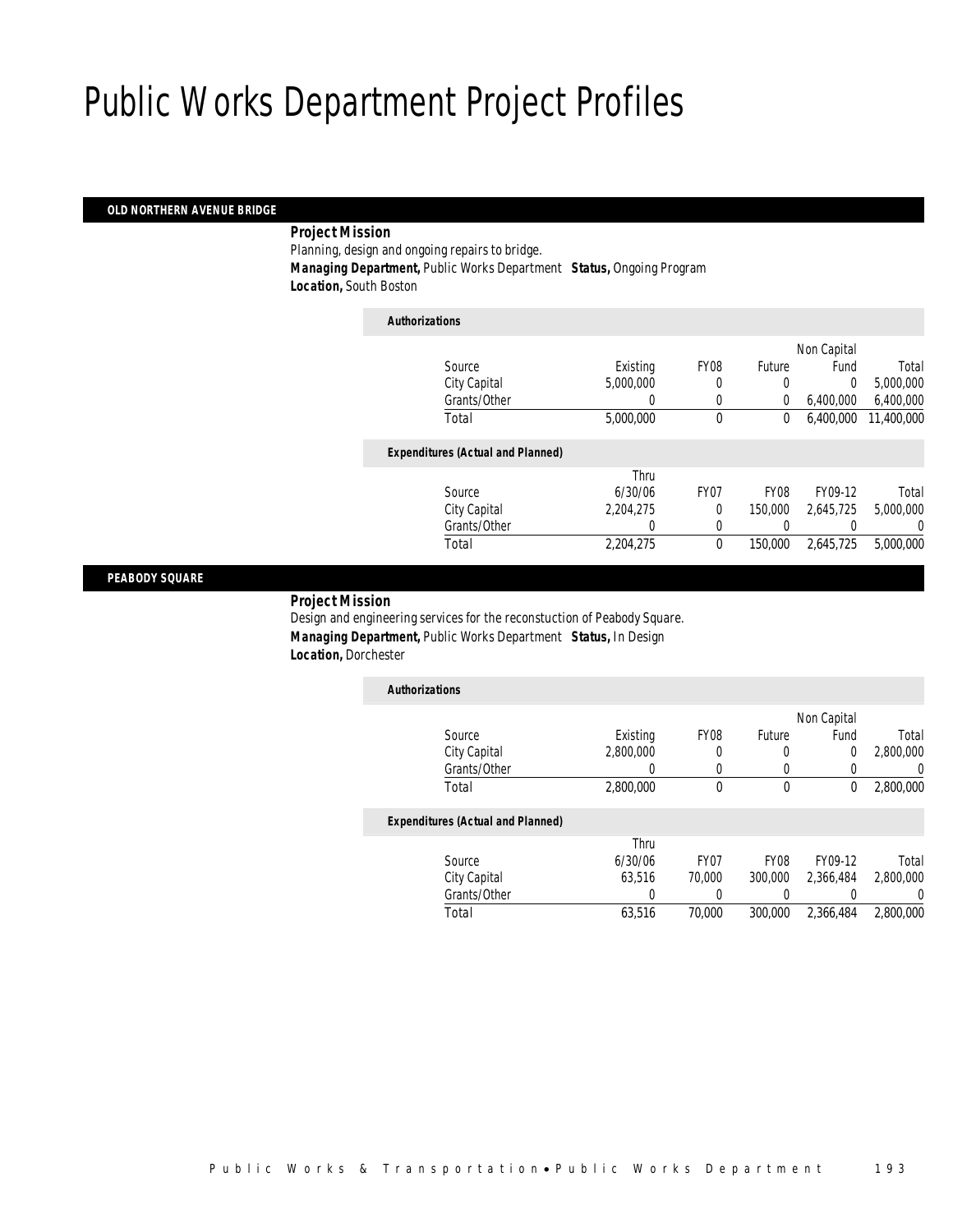#### *ROADWAY RECONSTRUCTION*

*Project Mission* 

Various roadway reconstructions.

*Managing Department,* Public Works Department *Status,* To Be Scheduled

*Location,* Citywide

| <b>Authorizations</b>                    |           |                  |             |                |            |
|------------------------------------------|-----------|------------------|-------------|----------------|------------|
|                                          |           |                  |             | Non Capital    |            |
| Source                                   | Existing  | FY <sub>08</sub> | Future      | Fund           | Total      |
| City Capital                             | 3.400.000 | 0                | 15,300,000  | $\overline{0}$ | 18,700,000 |
| Grants/Other                             | 0         | 0                | 18,800,000  | 0              | 18,800,000 |
| Total                                    | 3,400,000 | 0                | 34,100,000  | 0              | 37,500,000 |
| <b>Expenditures (Actual and Planned)</b> |           |                  |             |                |            |
|                                          | Thru      |                  |             |                |            |
| Source                                   | 6/30/06   | FY <sub>07</sub> | <b>FY08</b> | FY09-12        | Total      |
| City Capital                             | 0         | 0                | 0           | 18,700,000     | 18,700,000 |
| Grants/Other                             | 0         | 0                | 0           | 18,800,000     | 18,800,000 |
| Total                                    | 0         | 0                | 0           | 37,500,000     | 37,500,000 |

#### *ROADWAY RECONSTRUCTION FY2005*

*Project Mission* 

Various roadway reconstructions.

*Managing Department,* Public Works Department *Status,* Ongoing Program

*Location,* Citywide

| <b>Authorizations</b> |           |                  |        |             |           |
|-----------------------|-----------|------------------|--------|-------------|-----------|
|                       |           |                  |        | Non Capital |           |
| Source                | Existing  | FY <sub>08</sub> | Future | Fund        | Total     |
| City Capital          | 5,023,018 |                  |        |             | 5,023,018 |
| Grants/Other          | 4,540,284 |                  |        |             | 4,540,284 |
| Total                 | 9,563,302 |                  |        |             | 9,563,302 |

|              | Thru      |           |                  |         |           |
|--------------|-----------|-----------|------------------|---------|-----------|
| Source       | 6/30/06   | FY07      | FY <sub>08</sub> | FY09-12 | Total     |
| City Capital | 3.884.086 | 800,000   | 338,932          |         | 5.023.018 |
| Grants/Other | 3.444.636 | 700.000   |                  | 395.648 | 4.540.284 |
| Total        | 7.328.722 | 1,500,000 | 338,932          | 395,648 | 9.563.302 |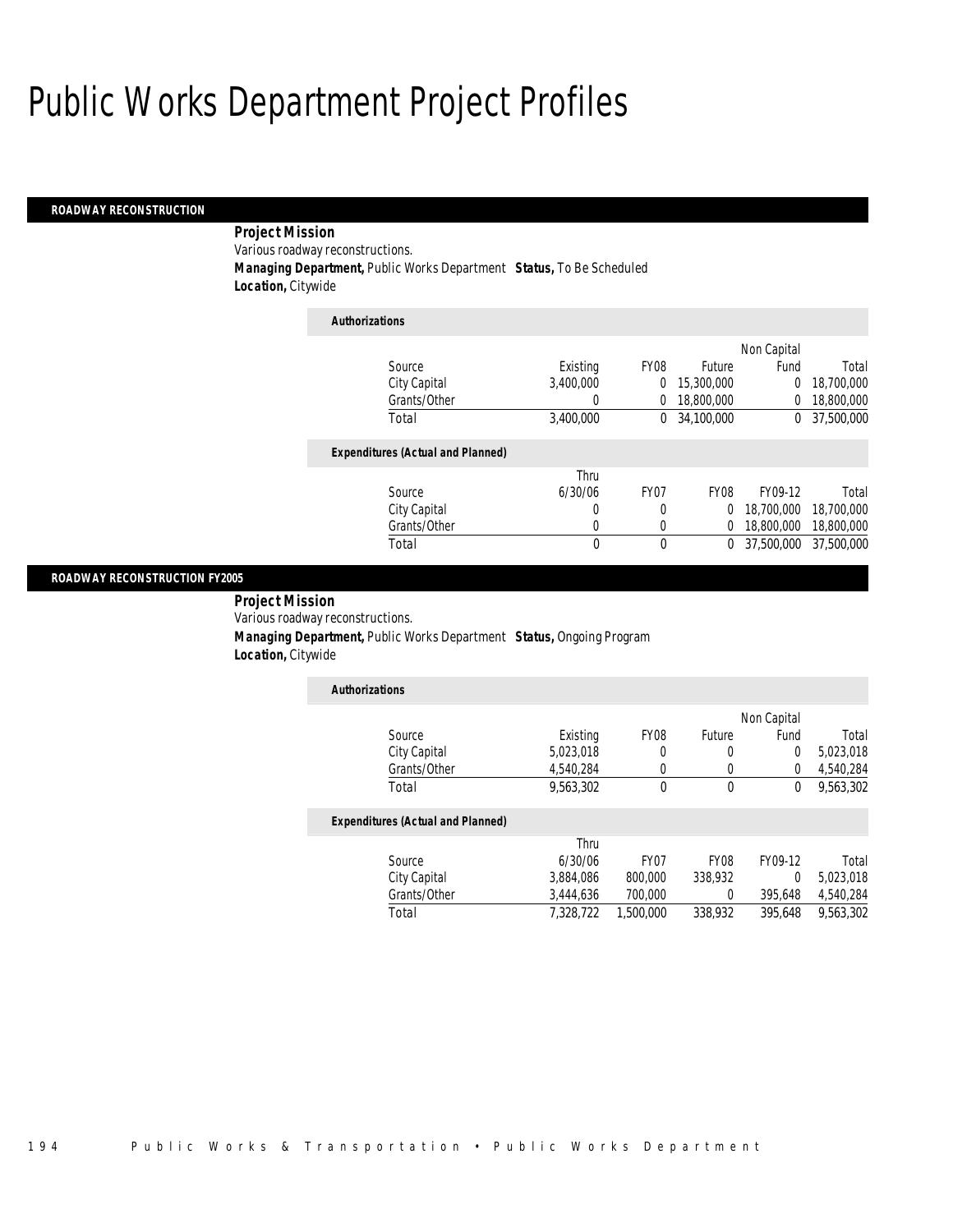### *ROADWAY RECONSTRUCTION FY2006*

#### *Project Mission*

Various roadway reconstructions.

*Managing Department,* Public Works Department *Status,* Ongoing Program

*Location,* Citywide

| <b>Authorizations</b>                    |           |                  |             |                |           |
|------------------------------------------|-----------|------------------|-------------|----------------|-----------|
|                                          |           |                  |             | Non Capital    |           |
| Source                                   | Existing  | FY <sub>08</sub> | Future      | Fund           | Total     |
| City Capital                             | 4,968,325 | 0                | 0           | $\overline{0}$ | 4,968,325 |
| Grants/Other                             | 4.031.675 | 0                | 0           | $\Omega$       | 4,031,675 |
| Total                                    | 9.000.000 | 0                | $\mathbf 0$ | 0              | 9,000,000 |
| <b>Expenditures (Actual and Planned)</b> |           |                  |             |                |           |
|                                          | Thru      |                  |             |                |           |
| Source                                   | 6/30/06   | FY <sub>07</sub> | <b>FY08</b> | FY09-12        | Total     |
| City Capital                             | 2,253,235 | 2,000,000        | 651.997     | 63.093         | 4,968,325 |
| Grants/Other                             | 650,893   | 2,531,675        | 0           | 849.107        | 4,031,675 |
| Total                                    | 2.904.127 | 4.531.675        | 651.997     | 912.201        | 9,000,000 |
|                                          |           |                  |             |                |           |

### *ROADWAY RECONSTRUCTION FY2007*

*Project Mission* 

Various roadway reconstructions.

 *Managing Department,* Public Works Department *Status,* Ongoing Program *Location,* Citywide

| <b>Authorizations</b> |            |      |        |             |            |
|-----------------------|------------|------|--------|-------------|------------|
|                       |            |      |        | Non Capital |            |
| Source                | Existing   | FY08 | Future | Fund        | Total      |
| City Capital          | 7,270,052  | 0    | 0      |             | 7,270,052  |
| Grants/Other          | 3,319,948  | Ω    | 0      |             | 3,319,948  |
| Total                 | 10,590,000 | 0    | 0      | 0           | 10,590,000 |

|              | Thru    |           |                                |           |           |
|--------------|---------|-----------|--------------------------------|-----------|-----------|
| Source       | 6/30/06 | FY07      | FY08                           | FY09-12   | Total     |
| City Capital |         | 2.000.000 | 2.880.000                      | 2,390,052 | 7,270,052 |
| Grants/Other |         | 600,000   | 2.719.948                      |           | 3,319,948 |
| Total        |         | 2.600.000 | 5,599,948 2,390,052 10,590,000 |           |           |
|              |         |           |                                |           |           |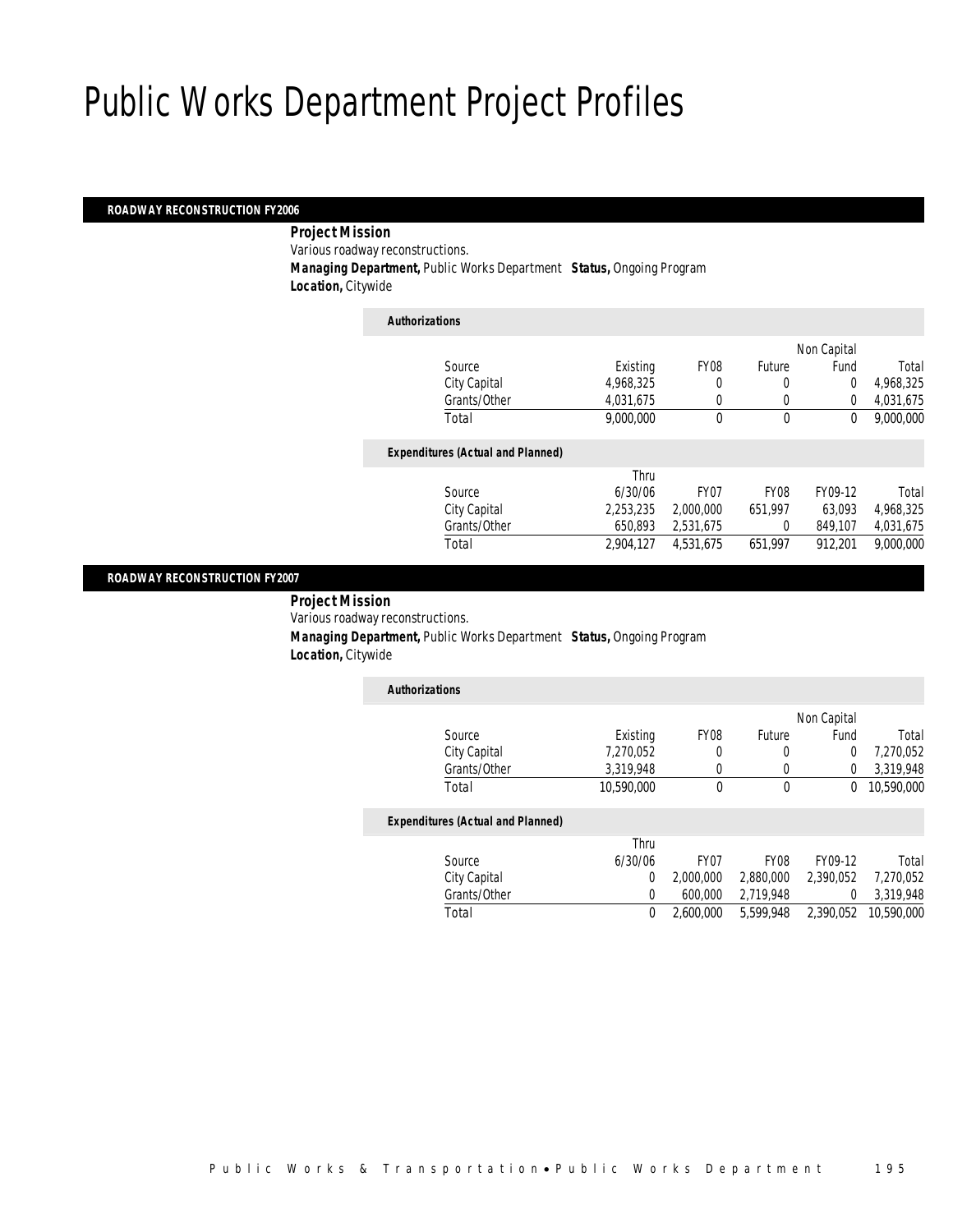### *ROADWAY RECONSTRUCTION FY2008*

 *Project Mission* Various roadway reconstructions. *Managing Department,* Public Works Department *Status,* Ongoing Program

*Location,* Citywide

| Existing  | FY <sub>08</sub> | Future       | Fund      | Total       |
|-----------|------------------|--------------|-----------|-------------|
| 5.600.000 | 0                | 0            | 0         | 5,600,000   |
| 0         | 5.400.000        | 0            | 0         | 5,400,000   |
| 5,600,000 | 5,400,000        | $\mathbf{0}$ | 0         | 11.000.000  |
|           |                  |              |           |             |
| Thru      |                  |              |           |             |
| 6/30/06   | FY <sub>07</sub> | <b>FY08</b>  | FY09-12   | Total       |
| 0         | 500,000          | 2,000,000    | 3.100.000 | 5.600.000   |
| 0         | 0                | 1.400.000    | 4,000,000 | 5,400,000   |
| 0         | 500,000          | 3.400.000    | 7.100.000 | 11.000.000  |
|           |                  |              |           | Non Capital |

## *ROADWAY RESURFACING*

*Project Mission* 

Various roadway resurfacings.

 *Managing Department,* Public Works Department *Status,* To Be Scheduled *Location,* Citywide

| <b>Authorizations</b> |          |                  |            |             |            |
|-----------------------|----------|------------------|------------|-------------|------------|
|                       |          |                  |            | Non Capital |            |
| Source                | Existing | FY <sub>08</sub> | Future     | Fund        | Total      |
| City Capital          |          |                  | 1,000,000  |             | 1,000,000  |
| Grants/Other          | 0        |                  | 12,000,000 |             | 12,000,000 |
| Total                 | 0        |                  | 13,000,000 |             | 13,000,000 |

|              | Thru    |      |                  |            |            |
|--------------|---------|------|------------------|------------|------------|
| Source       | 6/30/06 | FY07 | FY <sub>08</sub> | FY09-12    | Total      |
| City Capital |         |      |                  | 1.000.000  | 1.000.000  |
| Grants/Other |         |      | ∩.               | 12,000,000 | 12,000,000 |
| Total        |         |      | 0                | 13,000,000 | 13,000,000 |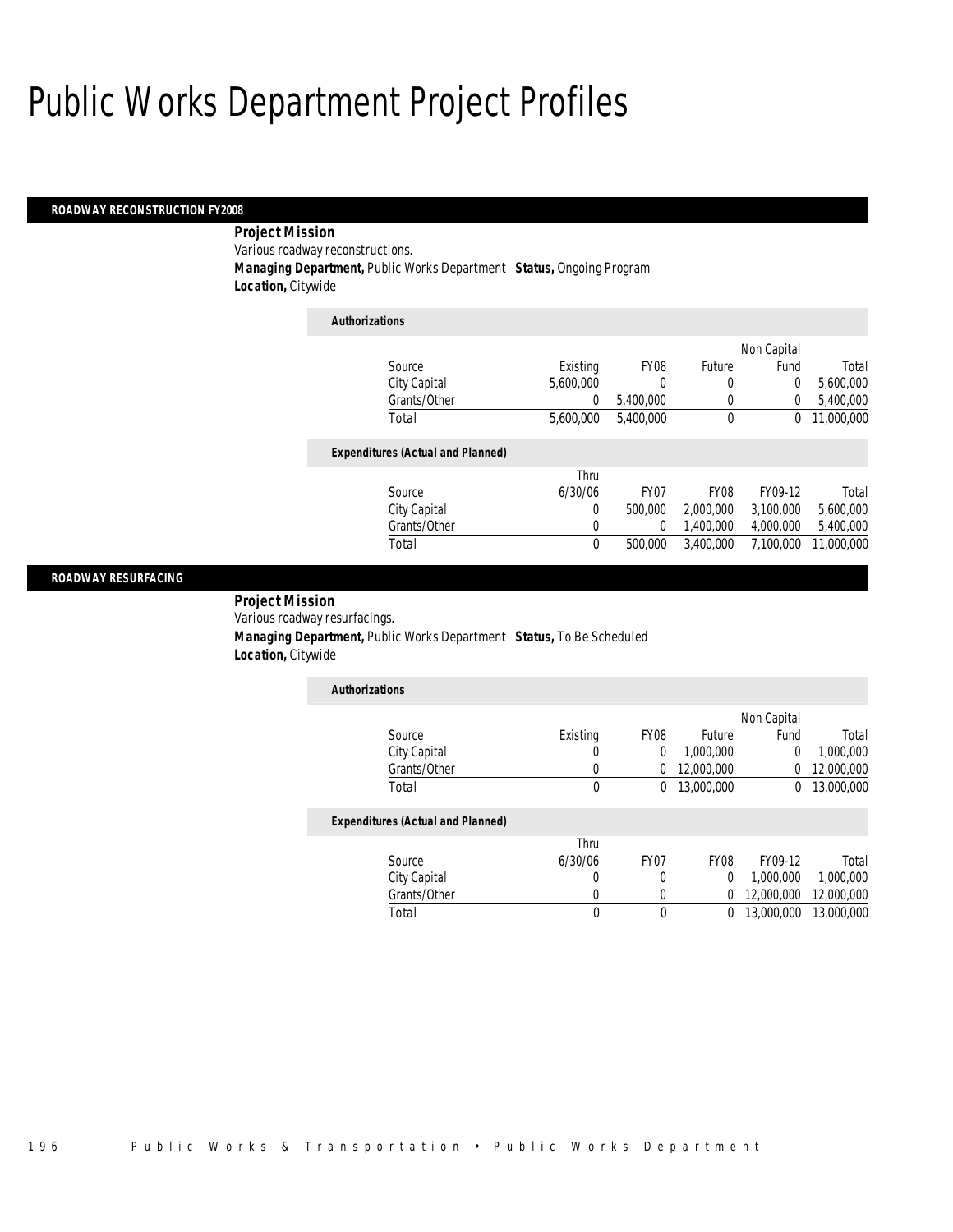#### *ROADWAY RESURFACING FY2007*

 *Project Mission* Various roadway resurfacings. *Managing Department,* Public Works Department *Status,* Ongoing Program *Location,* Citywide

| <b>Authorizations</b>                    |           |                  |             |             |           |
|------------------------------------------|-----------|------------------|-------------|-------------|-----------|
|                                          |           |                  |             | Non Capital |           |
| Source                                   | Existing  | FY <sub>08</sub> | Future      | Fund        | Total     |
| City Capital                             | 250,000   | 0                | 0           | $\Omega$    | 250,000   |
| Grants/Other                             | 3.000.000 | $\Omega$         | $\left($    | $\Omega$    | 3,000,000 |
| Total                                    | 3,250,000 | $\theta$         | $\mathbf 0$ | 0           | 3,250,000 |
| <b>Expenditures (Actual and Planned)</b> |           |                  |             |             |           |
|                                          | Thru      |                  |             |             |           |
| Source                                   | 6/30/06   | FY <sub>07</sub> | <b>FY08</b> | FY09-12     | Total     |
| City Capital                             | 0         | 250,000          | 0           | $\Omega$    | 250,000   |
| Grants/Other                             | 382,712   | 2,500,000        | 0           | 117,288     | 3,000,000 |
| Total                                    | 382.712   | 2.750.000        | $\theta$    | 117,288     | 3.250.000 |
|                                          |           |                  |             |             |           |

### *ROADWAY RESURFACING FY2008*

 *Project Mission* Various roadway resurfacings. *Managing Department,* Public Works Department *Status,* Ongoing Program *Location,* Citywide

| <b>Authorizations</b>                                                                                                               |          |                  |        |             |           |
|-------------------------------------------------------------------------------------------------------------------------------------|----------|------------------|--------|-------------|-----------|
|                                                                                                                                     |          |                  |        | Non Capital |           |
| Source                                                                                                                              | Existing | FY <sub>08</sub> | Future | Fund        | Total     |
| City Capital                                                                                                                        | 0        | 250,000          | 0      |             | 250,000   |
| Grants/Other                                                                                                                        |          | 3,000,000        |        |             | 3,000,000 |
| Total                                                                                                                               | 0        | 3,250,000        | 0      |             | 3,250,000 |
| $\mathbf{F}$ and $\mathbf{F}$ and $\mathbf{F}$ and $\mathbf{F}$ and $\mathbf{F}$ and $\mathbf{F}$ and $\mathbf{F}$ and $\mathbf{F}$ |          |                  |        |             |           |

| Thru    |      |                  |         |           |
|---------|------|------------------|---------|-----------|
| 6/30/06 | FY07 | FY <sub>08</sub> | FY09-12 | Total     |
|         |      | 250,000          |         | 250,000   |
|         |      | 3.000.000        |         | 3,000,000 |
|         |      | 3.250.000        |         | 3,250,000 |
|         |      |                  |         |           |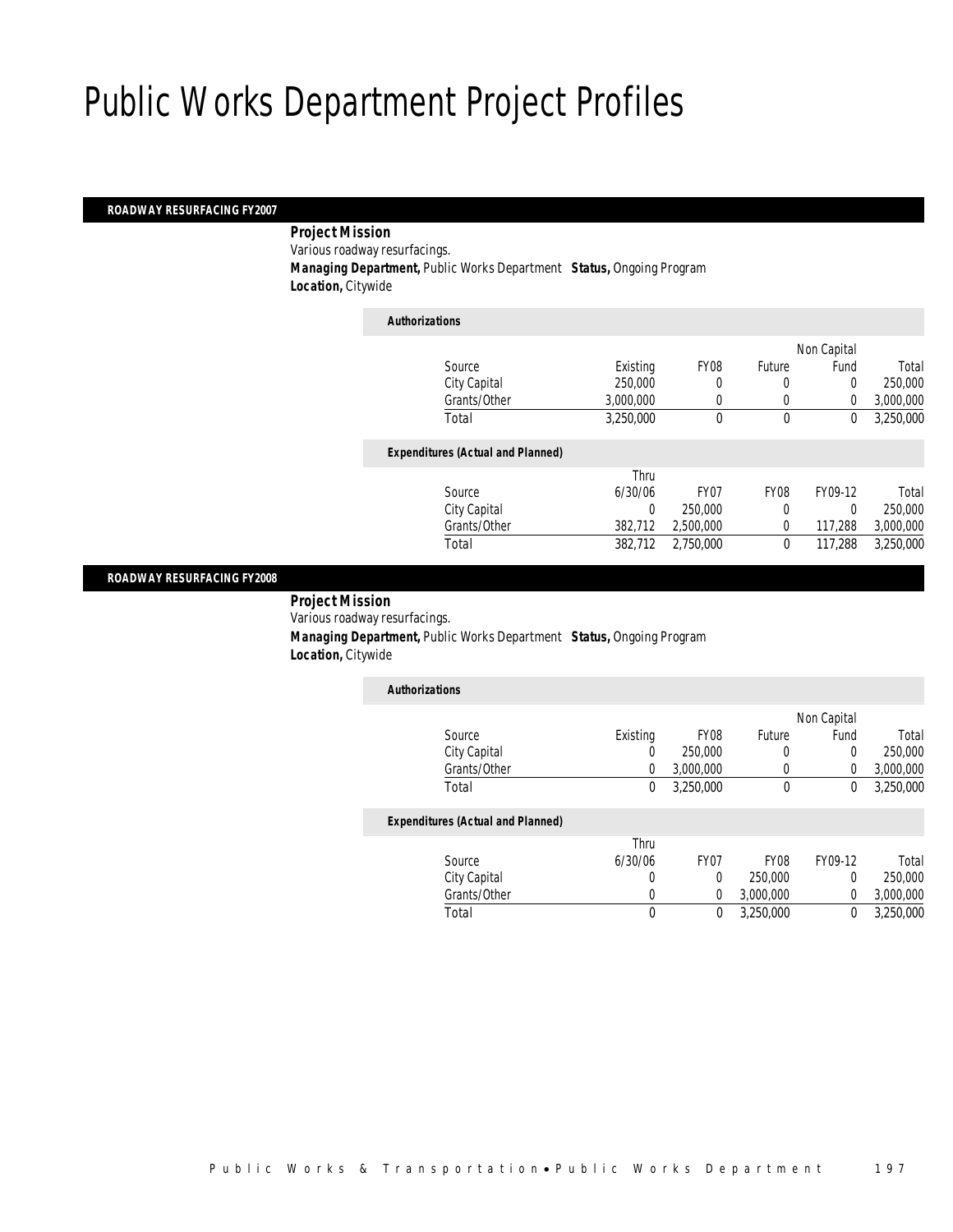#### *ROADWAY UTILITY RESTORATION*

## *Project Mission*

Repair and pave roadway damaged by utility companies. *Managing Department,* Public Works Department *Status,* To Be Scheduled *Location,* Citywide

| <b>Authorizations</b>                    |          |                  |               |             |            |
|------------------------------------------|----------|------------------|---------------|-------------|------------|
|                                          |          |                  |               | Non Capital |            |
| Source                                   | Existing | FY08             | <b>Future</b> | Fund        | Total      |
| City Capital                             |          | 0                | 0             |             | $\Omega$   |
| Grants/Other                             | 0        | 0                | 2,000,000     | 24,000,000  | 26,000,000 |
| Total                                    | 0        | 0                | 2,000,000     | 24,000,000  | 26,000,000 |
| <b>Expenditures (Actual and Planned)</b> |          |                  |               |             |            |
|                                          | Thru     |                  |               |             |            |
| Source                                   | 6/30/06  | FY <sub>07</sub> | <b>FY08</b>   | FY09-12     | Total      |
| City Capital                             | 0        | 0                | 0             |             | 0          |
| Grants/Other                             | 0        | 0                | 0             | 2,000,000   | 2,000,000  |
| Total                                    | 0        | 0                | 0             | 2,000,000   | 2,000,000  |

## *ROADWAY UTILITY RESTORATION FY2007*

*Project Mission* 

Repair and pave roadway damaged by utility companies.

*Managing Department,* Public Works Department *Status,* Ongoing Program

*Location,* Citywide

| <b>Authorizations</b> |          |                  |        |             |           |
|-----------------------|----------|------------------|--------|-------------|-----------|
|                       |          |                  |        | Non Capital |           |
| Source                | Existing | FY <sub>08</sub> | Future | Fund        | Total     |
| City Capital          |          |                  |        |             |           |
| Grants/Other          | 500,000  |                  |        | 6,000,000   | 6,500,000 |
| Total                 | 500,000  |                  |        | 6,000,000   | 6,500,000 |

|              | Thru    |         |      |         |         |
|--------------|---------|---------|------|---------|---------|
| Source       | 6/30/06 | FY07    | FY08 | FY09-12 | Total   |
| City Capital |         |         |      |         |         |
| Grants/Other |         | 500,000 |      |         | 500,000 |
| Total        |         | 500,000 |      |         | 500,000 |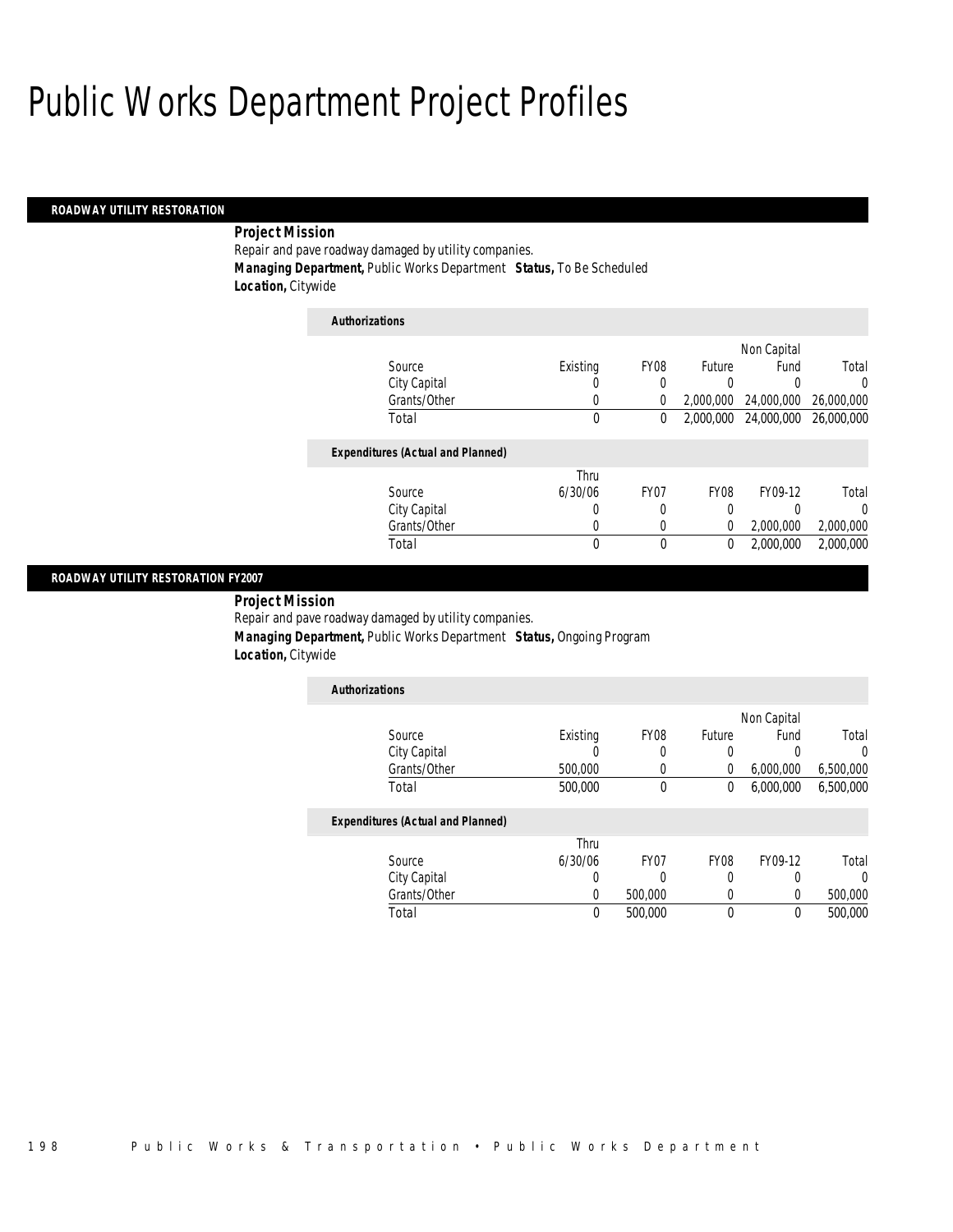## *ROADWAY UTILITY RESTORATION FY2008*

#### *Project Mission*

Repair and pave roadway damaged by utility companies. *Managing Department,* Public Works Department *Status,* Ongoing Program *Location,* Citywide

| <b>Authorizations</b>                    |              |                  |           |             |            |
|------------------------------------------|--------------|------------------|-----------|-------------|------------|
|                                          |              |                  |           | Non Capital |            |
| Source                                   | Existing     | FY <sub>08</sub> | Future    | Fund        | Total      |
| City Capital                             | 0            | 0                | 0         |             | 0          |
| Grants/Other                             | 1,100,000    |                  | 0         | 12,000,000  | 13,100,000 |
| Total                                    | 1,100,000    | 0                | 0         | 12,000,000  | 13,100,000 |
| <b>Expenditures (Actual and Planned)</b> |              |                  |           |             |            |
|                                          | Thru         |                  |           |             |            |
| Source                                   | 6/30/06      | FY07             | FY08      | FY09-12     | Total      |
| City Capital                             | 0            | 0                | 0         | 0           | 0          |
| Grants/Other                             | 0            | 0                | 1,100,000 | $\Omega$    | 1,100,000  |
| Total                                    | $\mathbf{0}$ | 0                | 1,100,000 | 0           | 1,100,000  |
|                                          |              |                  |           |             |            |

## *SARATOGA STREET BRIDGE*

*Project Mission* 

Complete design and engineering analysis for bridge rehabilitation. The Town of Winthrop will share is the design costs. State and Federal construction Funding anticipated.

*Managing Department,* Public Works Department *Status,* In Design *Location,* East Boston

| <b>Authorizations</b>                    |          |                  |             |             |           |
|------------------------------------------|----------|------------------|-------------|-------------|-----------|
|                                          |          |                  |             | Non Capital |           |
| Source                                   | Existing | FY <sub>08</sub> | Future      | Fund        | Total     |
| City Capital                             | 235,000  | 0                | 0           | 0           | 235,000   |
| Grants/Other                             | 70,000   | 0                | 0           | 4,000,000   | 4,070,000 |
| Total                                    | 305,000  | $\mathbf{0}$     | $\mathbf 0$ | 4.000.000   | 4,305,000 |
| <b>Expenditures (Actual and Planned)</b> |          |                  |             |             |           |
|                                          | Thru     |                  |             |             |           |
| Source                                   | 6/30/06  | FY <sub>07</sub> | <b>FY08</b> | FY09-12     | Total     |
| City Capital                             | 101.962  | 40.000           | $\Omega$    | 93.038      | 235,000   |
| Grants/Other                             | 0        | 70,000           | 0           | 0           | 70,000    |
| Total                                    | 101,962  | 110,000          | $\theta$    | 93.038      | 305,000   |
|                                          |          |                  |             |             |           |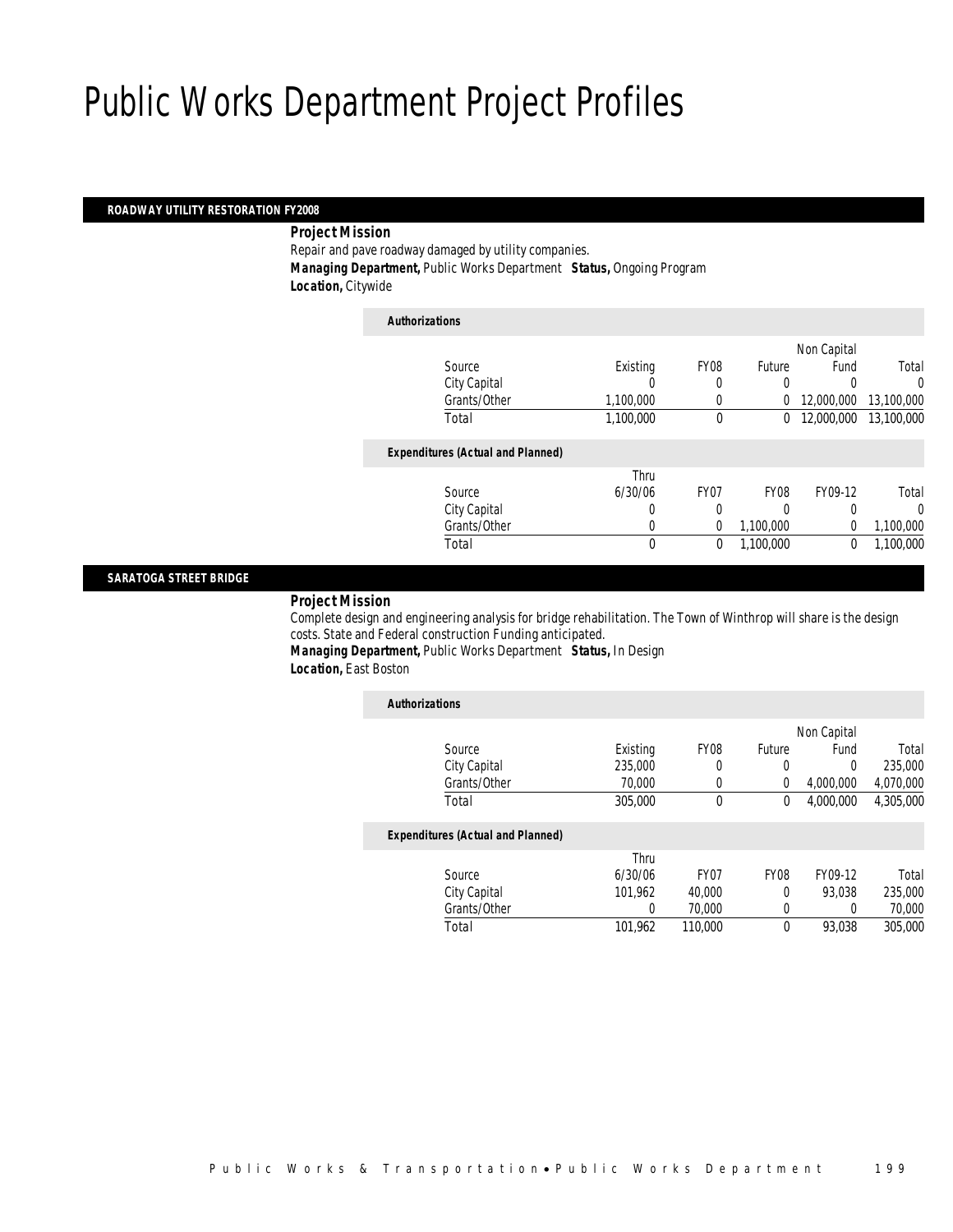#### *SIDEWALK RECONSTRUCTION*

## *Project Mission*

Various sidewalk repairs and reconstruction. *Managing Department,* Public Works Department *Status,* To Be Scheduled

*Location,* Citywide

| <b>Authorizations</b>                    |                  |                  |             |             |           |
|------------------------------------------|------------------|------------------|-------------|-------------|-----------|
|                                          |                  |                  |             | Non Capital |           |
| Source                                   | Existing         | FY <sub>08</sub> | Future      | Fund        | Total     |
| City Capital                             | O                | 0                | 0           |             | 0         |
| Grants/Other                             | 0                | $\Omega$         | 8,400,000   | 0           | 8,400,000 |
| Total                                    | 0                | 0                | 8,400,000   | 0           | 8,400,000 |
| <b>Expenditures (Actual and Planned)</b> |                  |                  |             |             |           |
|                                          | Thru             |                  |             |             |           |
| Source                                   | 6/30/06          | FY <sub>07</sub> | <b>FY08</b> | FY09-12     | Total     |
| City Capital                             | $\left( \right)$ | 0                | 0           |             | $\Omega$  |
| Grants/Other                             | 0                | 0                | 0           | 8,400,000   | 8,400,000 |
| Total                                    | 0                | $\theta$         | 0           | 8.400.000   | 8,400,000 |

## *SIDEWALK RECONSTRUCTION FY2007*

*Project Mission* 

Various sidewalk repairs and reconstruction.

*Managing Department,* Public Works Department *Status,* Ongoing Program

*Location,* Citywide

| <b>Authorizations</b> |           |                  |        |             |           |
|-----------------------|-----------|------------------|--------|-------------|-----------|
|                       |           |                  |        | Non Capital |           |
| Source                | Existing  | FY <sub>08</sub> | Future | Fund        | Total     |
| City Capital          |           |                  |        |             |           |
| Grants/Other          | 2,100,000 |                  |        |             | 2,100,000 |
| Total                 | 2,100,000 |                  |        |             | 2,100,000 |

|              | Thru    |           |                  |         |           |
|--------------|---------|-----------|------------------|---------|-----------|
| Source       | 6/30/06 | FY07      | FY <sub>08</sub> | FY09-12 | Total     |
| City Capital |         |           |                  |         |           |
| Grants/Other | 619.785 | 1.480.215 |                  |         | 2,100,000 |
| Total        | 619.785 | 1.480.215 |                  |         | 2,100,000 |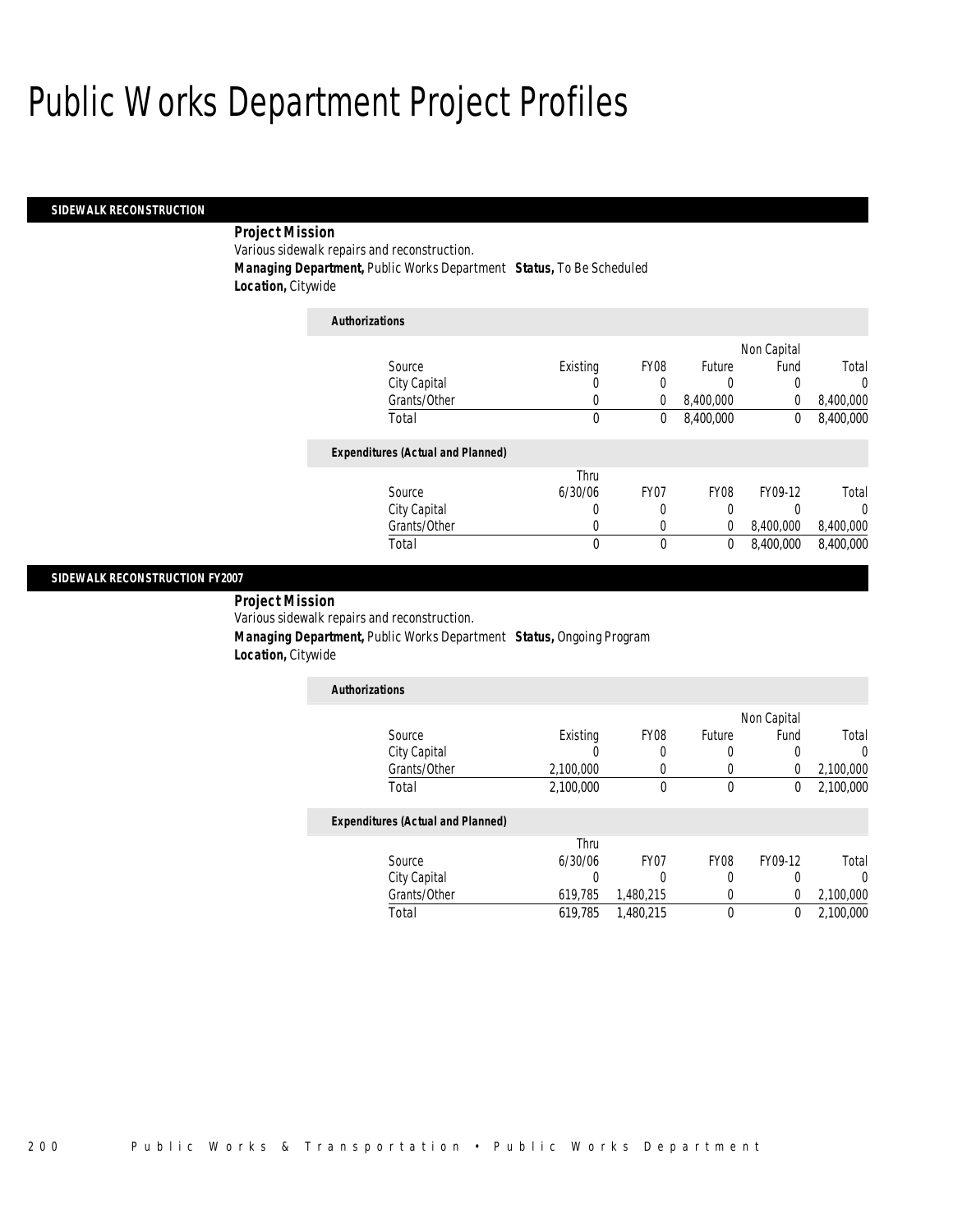### *SIDEWALK RECONSTRUCTION FY2008*

### *Project Mission*

Various sidewalk repairs and reconstruction.

*Managing Department,* Public Works Department *Status,* Ongoing Program

*Location,* Citywide

| <b>Authorizations</b>                    |          |                  |             |             |           |
|------------------------------------------|----------|------------------|-------------|-------------|-----------|
|                                          |          |                  |             | Non Capital |           |
| Source                                   | Existing | FY <sub>08</sub> | Future      | Fund        | Total     |
| City Capital                             | 0        |                  | 0           |             | 0         |
| Grants/Other                             | 0        | 2,100,000        |             | 0           | 2,100,000 |
| Total                                    | 0        | 2,100,000        | $\mathbf 0$ | 0           | 2,100,000 |
| <b>Expenditures (Actual and Planned)</b> |          |                  |             |             |           |
|                                          | Thru     |                  |             |             |           |
| Source                                   | 6/30/06  | FY <sub>07</sub> | <b>FY08</b> | FY09-12     | Total     |
| City Capital                             | 0        | 0                | 0           | 0           | 0         |
| Grants/Other                             | 0        | 0                | 2,100,000   | $\Omega$    | 2,100,000 |
| Total                                    | 0        | 0                | 2,100,000   | 0           | 2,100,000 |
|                                          |          |                  |             |             |           |

## *STREET LIGHTING INSTALLATION*

*Project Mission* 

Installation of street lights in various locations.

*Managing Department,* Public Works Department *Status,* Ongoing Program

*Location,* Citywide

| <b>Authorizations</b>                    |           |           |           |             |            |
|------------------------------------------|-----------|-----------|-----------|-------------|------------|
|                                          |           |           |           | Non Capital |            |
| Source                                   | Existing  | FY08      | Future    | Fund        | Total      |
| City Capital                             | 2,689,728 | 1,800,000 | 8,300,000 | 0           | 12,789,728 |
| Grants/Other                             |           |           |           |             | 0          |
| Total                                    | 2.689.728 | 1,800,000 | 8.300.000 | 0           | 12,789,728 |
| <b>Expenditures (Actual and Planned)</b> |           |           |           |             |            |

|              | Thru    |                  |      |                                 |       |
|--------------|---------|------------------|------|---------------------------------|-------|
| Source       | 6/30/06 | FY <sub>07</sub> | FY08 | FY09-12                         | Total |
| City Capital |         | 1.000.000        |      | 1,000,000 10,789,728 12,789,728 |       |
| Grants/Other |         |                  |      |                                 |       |
| Total        |         | 1.000.000        |      | 1,000,000 10,789,728 12,789,728 |       |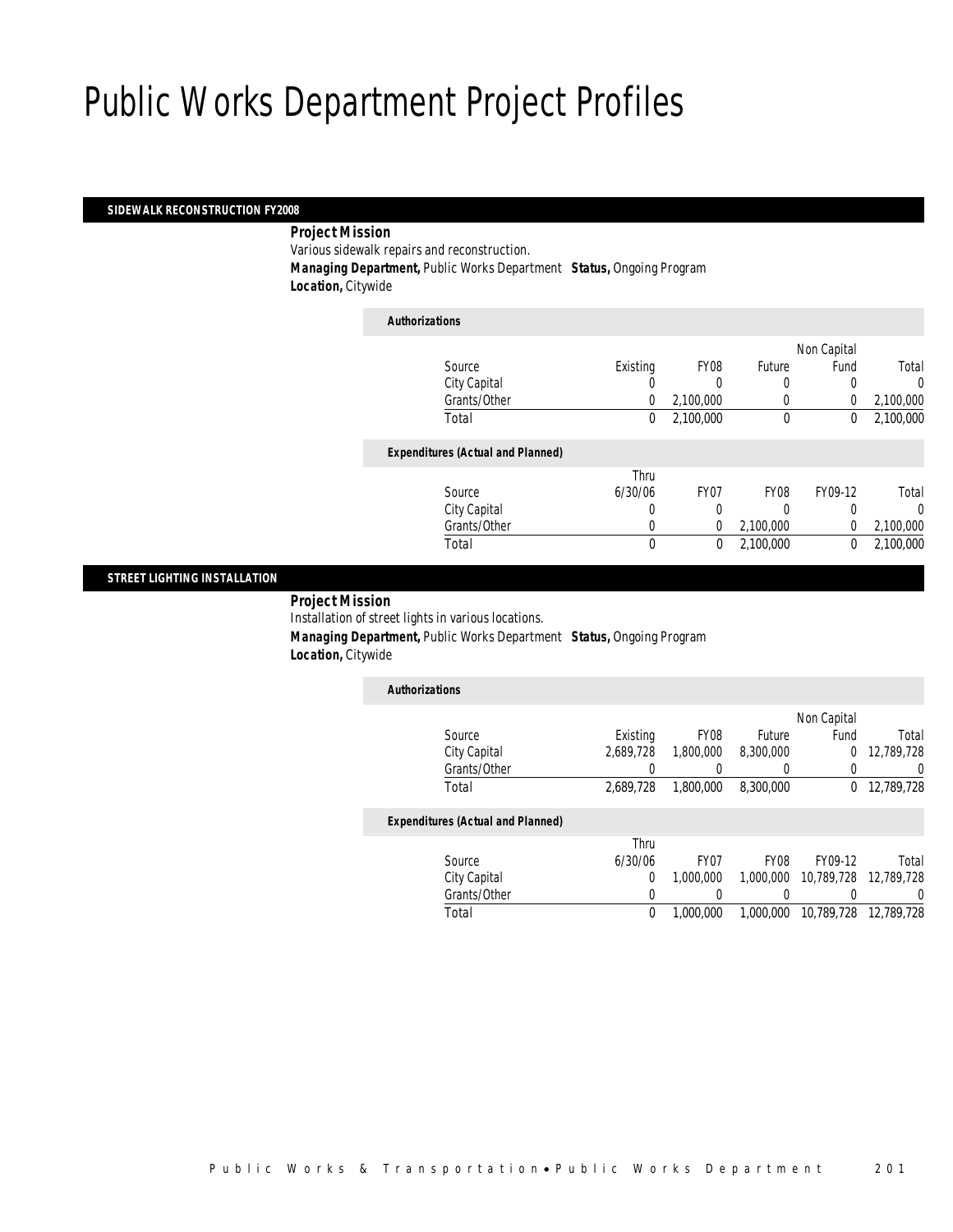### *STREET LIGHTING INSTALLATION FY2006*

## *Project Mission*

Installation of street lights in various locations.

*Managing Department,* Public Works Department *Status,* Ongoing Program

*Location,* Citywide

| <b>Authorizations</b>                    |          |                  |             |             |         |
|------------------------------------------|----------|------------------|-------------|-------------|---------|
|                                          |          |                  |             | Non Capital |         |
| Source                                   | Existing | FY08             | Future      | Fund        | Total   |
| City Capital                             | 910,272  | 0                | 0           | 0           | 910,272 |
| Grants/Other                             | 0        | 0                | 0           |             | 0       |
| Total                                    | 910,272  | 0                | $\theta$    | $\theta$    | 910,272 |
| <b>Expenditures (Actual and Planned)</b> |          |                  |             |             |         |
|                                          | Thru     |                  |             |             |         |
| Source                                   | 6/30/06  | FY <sub>07</sub> | <b>FY08</b> | FY09-12     | Total   |
| City Capital                             | 306,197  | 604.075          | 0           | 0           | 910,272 |
| Grants/Other                             | 0        |                  | 0           |             | 0       |
| Total                                    | 306,197  | 604.075          | $\theta$    | 0           | 910.272 |

## *SULLIVAN SQUARE*

*Project Mission* 

Engineering and design services to provide for other transportation alternatives with the demolition of the overpass. State and Federal funding anticipated.

*Managing Department,* Public Works Department *Status,* In Design *Location,* Charlestown

| <b>Authorizations</b>                    |           |             |               |                |            |
|------------------------------------------|-----------|-------------|---------------|----------------|------------|
|                                          |           |             |               | Non Capital    |            |
| Source                                   | Existing  | <b>FY08</b> | <b>Future</b> | Fund           | Total      |
| City Capital                             | 1.100.000 | 0           | 0             | $\overline{0}$ | 1.100.000  |
| Grants/Other                             |           | 0           | 0             | 13,000,000     | 13,000,000 |
| Total                                    | 1,100,000 | $\mathbf 0$ | 0             | 13,000,000     | 14,100,000 |
| <b>Expenditures (Actual and Planned)</b> |           |             |               |                |            |
|                                          | Thru      |             |               |                |            |
| Source                                   | 6/30/06   | <b>FY07</b> | <b>FY08</b>   | FY09-12        | Total      |
| City Capital                             | 105.780   | 0           | 150,000       | 844.220        | 1.100.000  |
| Grants/Other                             | 0         | 0           | 0             | 0              |            |
| Total                                    | 105,780   | $\theta$    | 150,000       | 844,220        | 1.100.000  |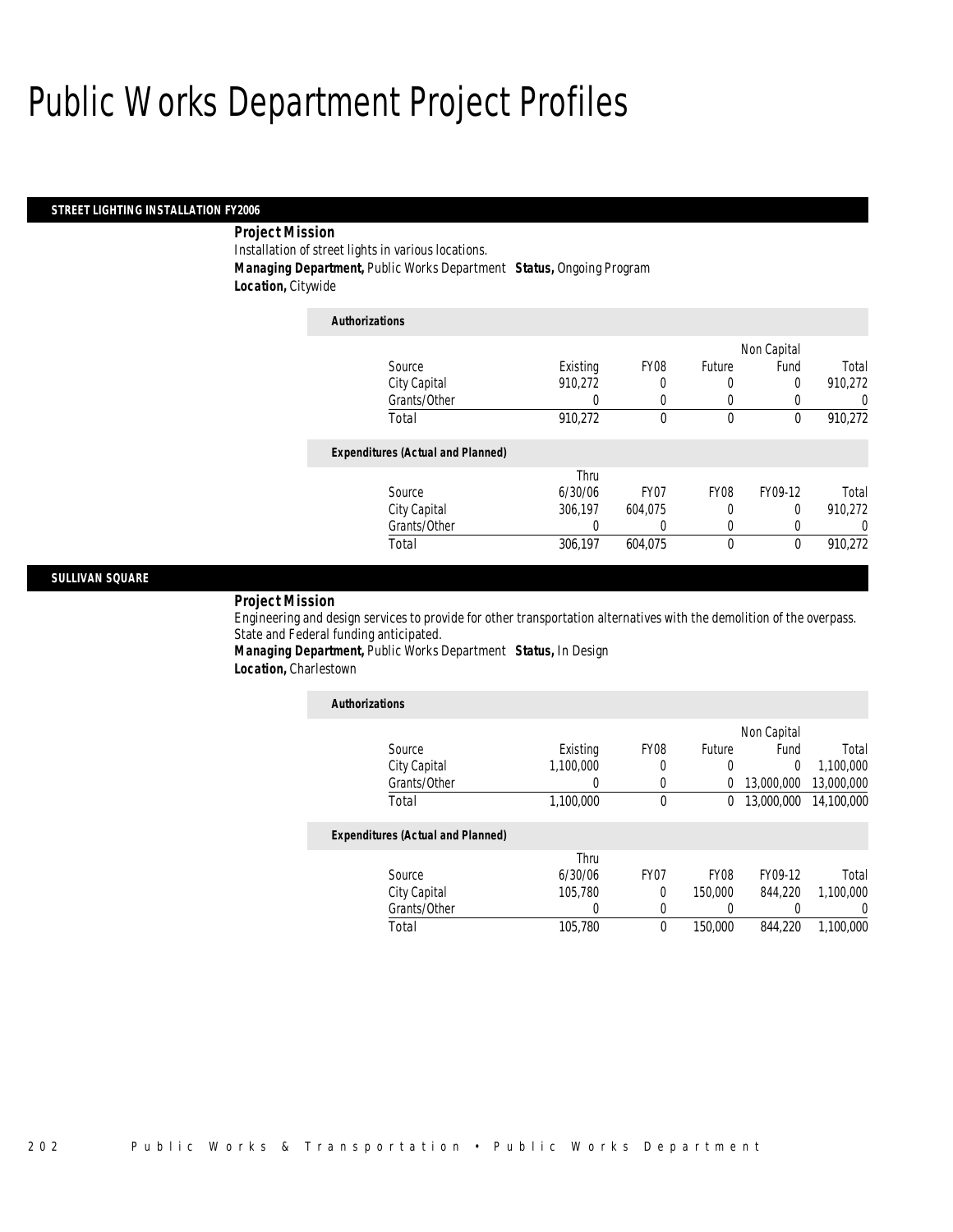### *SYMPHONY AREA STREETSCAPE*

#### *Project Mission*

Roadway and sidewalk improvements adjacent to Symphony Hall. State and Federal Construction Funding anticipated.

*Managing Department,* Public Works Department *Status,* To Be Scheduled *Location,* Back Bay/Beacon Hill

| <b>Authorizations</b>                    |          |                  |             |             |           |
|------------------------------------------|----------|------------------|-------------|-------------|-----------|
|                                          |          |                  |             | Non Capital |           |
| Source                                   | Existing | FY08             | Future      | Fund        | Total     |
| City Capital                             | 0        | 0                | 0           |             | 0         |
| Grants/Other                             | 275,000  | 0                | 0           | 3,600,000   | 3,875,000 |
| Total                                    | 275,000  | 0                | 0           | 3,600,000   | 3,875,000 |
| <b>Expenditures (Actual and Planned)</b> |          |                  |             |             |           |
|                                          | Thru     |                  |             |             |           |
| Source                                   | 6/30/06  | FY <sub>07</sub> | <b>FY08</b> | FY09-12     | Total     |
| City Capital                             | 0        | 0                | 0           | 0           | 0         |
| Grants/Other                             | 0        | 75,000           | 200,000     | 0           | 275,000   |
| Total                                    | 0        | 75,000           | 200,000     | 0           | 275,000   |

## *TREMONT STREET PHASE I*

### *Project Mission*

Develop design and engineering plans for roadway reconstruction. Improvements include sidewalks and lighting that will be implemented in conjunction with MBTA project. State and Federal construction funding anticipated. *Managing Department,* Public Works Department *Status,* In Design

*Location,* Central Business District

| <b>Authorizations</b> |                                          |          |                  |             |           |           |
|-----------------------|------------------------------------------|----------|------------------|-------------|-----------|-----------|
|                       |                                          |          |                  |             |           |           |
|                       | Source                                   | Existing | FY <sub>08</sub> | Future      | Fund      | Total     |
|                       | City Capital                             | 775,000  | 0                | 0           | 0         | 775,000   |
|                       | Grants/Other                             | 0        | $\left($         | 0           | 2,200,000 | 2,200,000 |
|                       | Total                                    | 775,000  | 0                | 0           | 2.200.000 | 2,975,000 |
|                       | <b>Expenditures (Actual and Planned)</b> |          |                  |             |           |           |
|                       |                                          | Thru     |                  |             |           |           |
|                       | Source                                   | 6/30/06  | FY <sub>07</sub> | <b>FY08</b> | FY09-12   | Total     |
|                       | City Capital                             | 605.679  | 1.517            | 0           | 167.804   | 775,000   |
|                       | Grants/Other                             | 0        | 0                | 0           | 0         | 0         |
|                       | Total                                    | 605.679  | 1.517            | 0           | 167.804   | 775,000   |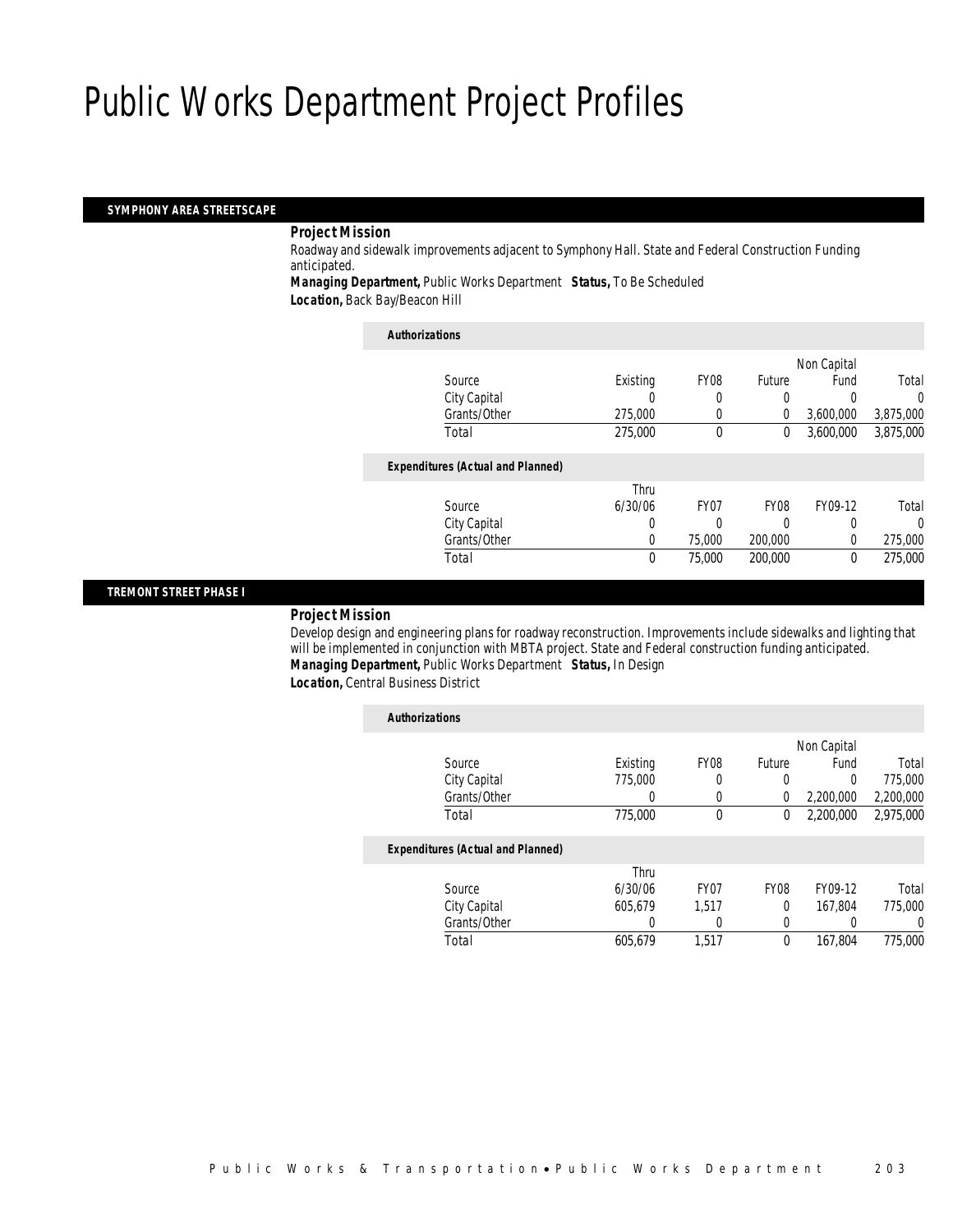### *TREMONT STREET PHASE II*

#### *Project Mission*

Develop urban design and engineering plans for the reconstruction of Tremont and Boylston Streets in the Theatre District. State and Federal construction funding anticipated.

*Managing Department,* Public Works Department *Status,* In Design

*Location,* Central Business District

| <b>Authorizations</b>                    |             |                  |             |           |           |  |
|------------------------------------------|-------------|------------------|-------------|-----------|-----------|--|
|                                          | Non Capital |                  |             |           |           |  |
| Source                                   | Existing    | <b>FY08</b>      | Future      | Fund      | Total     |  |
| City Capital                             | 1.200.000   | 0                | 0           | 0         | 1,200,000 |  |
| Grants/Other                             | 0           | 0                | 0           | 4.000.000 | 4,000,000 |  |
| Total                                    | 1,200,000   | $\theta$         | 0           | 4.000.000 | 5,200,000 |  |
| <b>Expenditures (Actual and Planned)</b> |             |                  |             |           |           |  |
|                                          | Thru        |                  |             |           |           |  |
| Source                                   | 6/30/06     | FY <sub>07</sub> | <b>FY08</b> | FY09-12   | Total     |  |
| City Capital                             | 90.356      | 0                | $\theta$    | 1.109.644 | 1,200,000 |  |
| Grants/Other                             | 0           | 0                | $\mathbf 0$ | 0         | 0         |  |
| Total                                    | 90.356      | $\theta$         | 0           | 1.109.644 | 1.200.000 |  |

### *WARREN STREET AND BLUE HILL AVENUE*

*Project Mission* 

Reconstruciton of Warren Street and Blue Hill Avenue (Dudley Square to Talbot Avenue) to improve connections to Grove Hall. State and Federal construction funding anticipated.

*Managing Department,* Public Works Department *Status,* New Project

*Location,* Roxbury

| <b>Authorizations</b>                    |          |                  |                  |           |           |  |  |
|------------------------------------------|----------|------------------|------------------|-----------|-----------|--|--|
|                                          |          |                  |                  |           |           |  |  |
| Source                                   | Existing | FY <sub>08</sub> | Future           | Fund      | Total     |  |  |
| City Capital                             | 0        | 300,000          | 0                | 0         | 300,000   |  |  |
| Grants/Other                             |          | O                | $\Omega$         | 2,400,000 | 2,400,000 |  |  |
| Total                                    | 0        | 300,000          | 0                | 2,400,000 | 2,700,000 |  |  |
| <b>Expenditures (Actual and Planned)</b> |          |                  |                  |           |           |  |  |
|                                          | Thru     |                  |                  |           |           |  |  |
| Source                                   | 6/30/06  | FY <sub>07</sub> | FY <sub>08</sub> | FY09-12   | Total     |  |  |
| City Capital                             | 0        | 0                | 50,000           | 250,000   | 300,000   |  |  |
| Grants/Other                             | 0        | 0                |                  |           | 0         |  |  |
| Total                                    | 0        | $\Omega$         | 50,000           | 250,000   | 300,000   |  |  |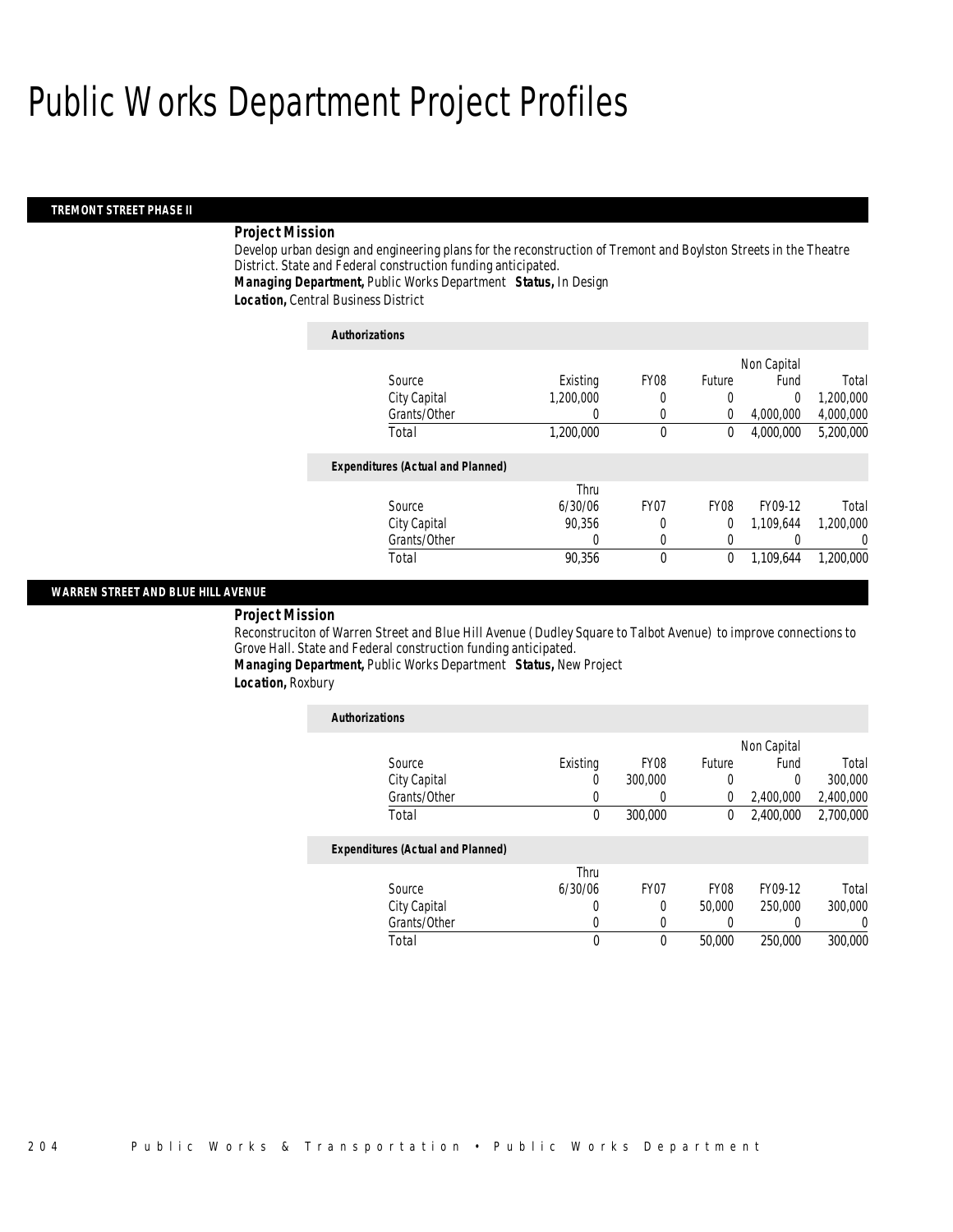# Snow Removal Operating Budget

## *Appropriation: 331*

## *Department Mission*

The Snow Removal appropriation supports the Public Works Department's efforts to clear ice and snow from Boston streets. Snow removal is done by Public Works Department district yard personnel supplemented and assisted by private contractors.

| <b>Operating Budget</b>            | Program Name       | <b>Total Actual '05</b> | Total Actual '06 | Total Approp '07 | <b>Total Budget '08</b> |
|------------------------------------|--------------------|-------------------------|------------------|------------------|-------------------------|
|                                    | Removal of Snow    | 21,970,447              | 11,931,886       | 12,241,753       | 12,292,072              |
|                                    | <b>Total</b>       | 21,970,447              | 11,931,886       | 12,241,753       | 12,292,072              |
|                                    |                    |                         |                  |                  |                         |
| <b>Selected Service Indicators</b> |                    | Actual '05              | Actual '06       |                  | <b>Budget '08</b>       |
|                                    |                    |                         |                  | Approp '07       |                         |
|                                    | Personnel Services | 0                       | 2,347            |                  | $\Omega$                |
|                                    | Non Personnel      | 21.970.447              | 11,929,539       | 12,241,753       | 12,292,072              |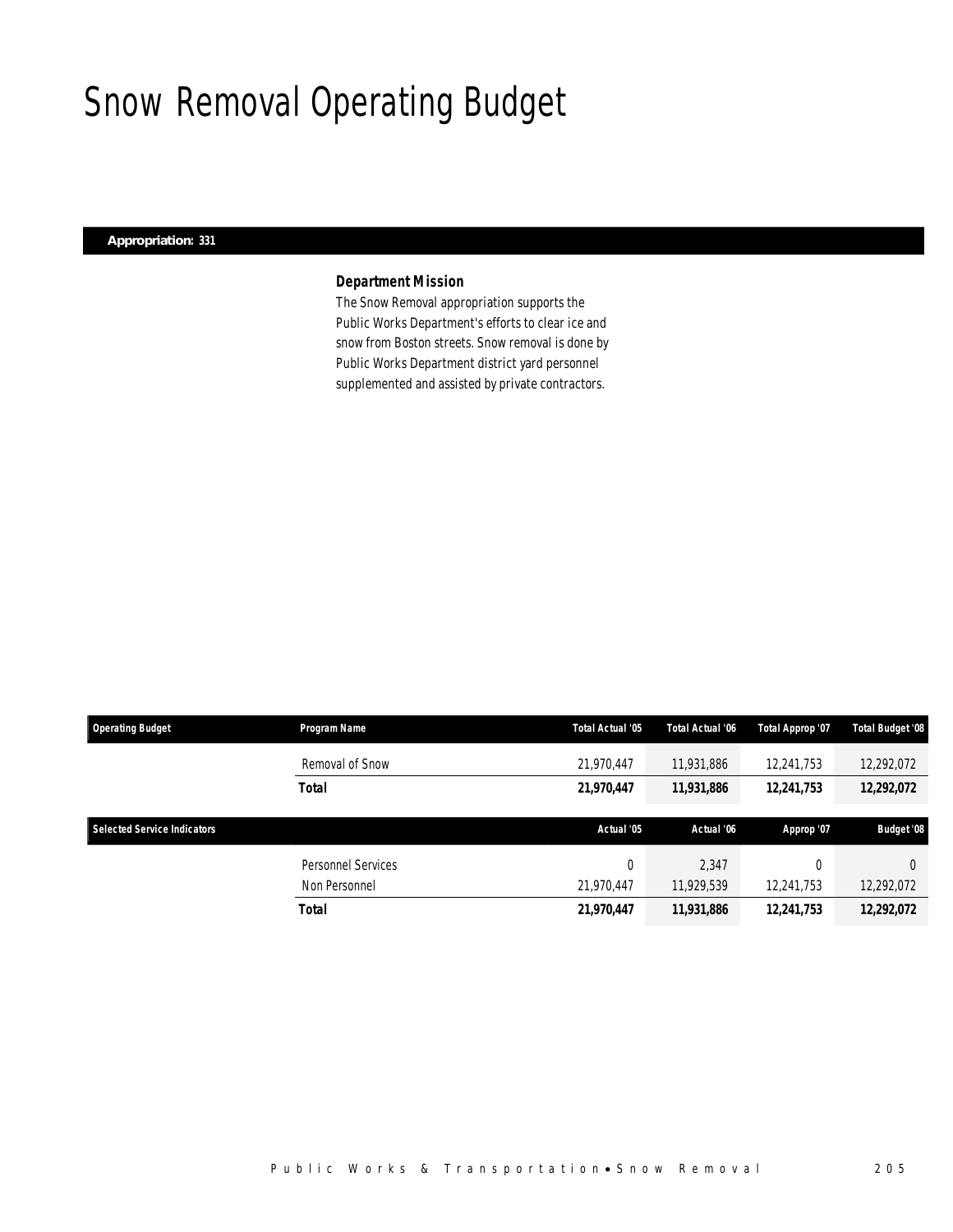# Snow Removal Operating Budget

## *Authorizing Statutes*

• Vehicles Interfering with the Removal of Snow, CBC Ord. 11, s. 185.

## *Description of Services*

The appropriation provides for the purchase of salt and sand, plowing and hauling of snow by contractors, purchase and repair of snow removal equipment, and financing for regular City personnel engaged in snow removal operations after normal working hours.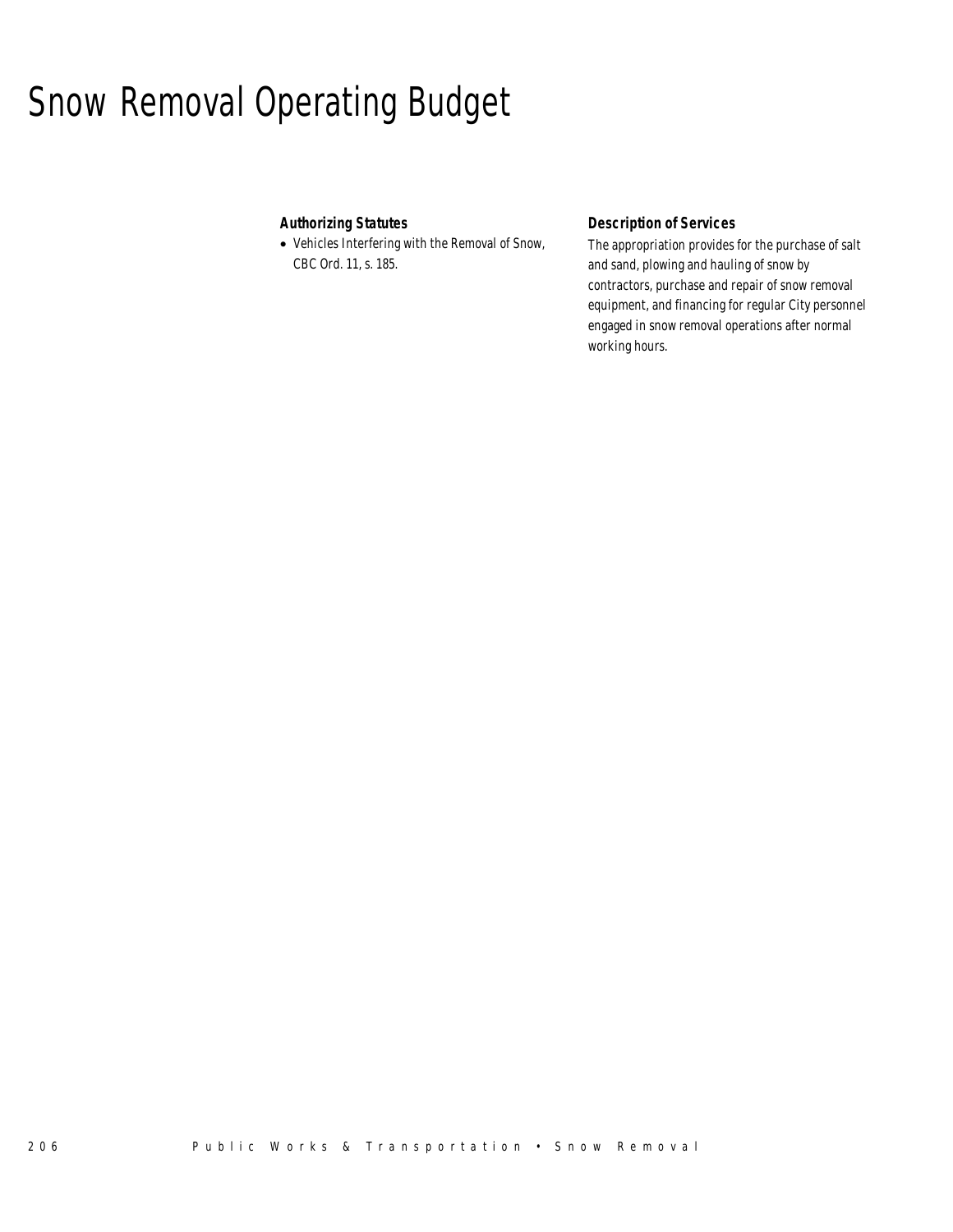# Department History

| <b>Personnel Services</b>       |                                                                                                                                                                                                                                                                                                                   | FY05 Expenditure                                                                                                                                      | FY06 Expenditure                                                                                                              | FY07 Appropriation                                                                                                             | FY08 Adopted                                                                                                                                      | Inc/Dec 07 vs 08                                                                                                       |
|---------------------------------|-------------------------------------------------------------------------------------------------------------------------------------------------------------------------------------------------------------------------------------------------------------------------------------------------------------------|-------------------------------------------------------------------------------------------------------------------------------------------------------|-------------------------------------------------------------------------------------------------------------------------------|--------------------------------------------------------------------------------------------------------------------------------|---------------------------------------------------------------------------------------------------------------------------------------------------|------------------------------------------------------------------------------------------------------------------------|
|                                 | 51000 Permanent Employees<br>51100 Emergency Employees<br>51200 Overtime<br>51600 Unemployment Compensation<br>51700 Workers' Compensation<br><b>Total Personnel Services</b>                                                                                                                                     | $\boldsymbol{0}$<br>$\mathbf{0}$<br>$\mathbf{0}$<br>$\theta$<br>$\mathbf{0}$<br>$\mathbf{0}$                                                          | $\mathbf 0$<br>$\mathbf{0}$<br>2,347<br>$\mathbf{0}$<br>$\Omega$<br>2,347                                                     | $\boldsymbol{0}$<br>$\mathbf 0$<br>$\mathbf 0$<br>0<br>$\overline{0}$<br>0                                                     | $\mathbf 0$<br>$\mathbf 0$<br>$\mathbf 0$<br>0<br>$\mathbf{0}$<br>0                                                                               | 0<br>0<br>0<br>0<br>0<br>0                                                                                             |
| <b>Contractual Services</b>     |                                                                                                                                                                                                                                                                                                                   | FY05 Expenditure                                                                                                                                      | FY06 Expenditure                                                                                                              | FY07 Appropriation                                                                                                             | FY08 Adopted                                                                                                                                      | Inc/Dec 07 vs 08                                                                                                       |
|                                 | 52100 Communications<br>52200 Utilities<br>52300 Contracted Ed Services<br>52400 Snow Removal<br>52500 Garbage/Waste Removal<br>52600 Repairs Buildings & Structures<br>52700 Repairs & Service of Equipment<br>52800 Transportation of Persons<br>52900 Contracted Services<br><b>Total Contractual Services</b> | $\boldsymbol{0}$<br>$\boldsymbol{0}$<br>$\mathbf{0}$<br>21,722,701<br>$\mathbf{0}$<br>$\mathbf{0}$<br>$\mathbf{0}$<br>$\Omega$<br>1,230<br>21,723,931 | 120,473<br>$\mathbf{0}$<br>$\mathbf{0}$<br>11,556,657<br>0<br>$\mathbf{0}$<br>$\mathbf{0}$<br>$\theta$<br>9,346<br>11,686,476 | 127,526<br>0<br>$\overline{0}$<br>11,869,749<br>0<br>$\mathbf 0$<br>$\overline{0}$<br>$\Omega$<br>$\overline{0}$<br>11,997,275 | 132,122<br>$\mathbf 0$<br>$\overline{0}$<br>11,884,483<br>$\mathbf{0}$<br>$\mathbf 0$<br>$\mathbf{0}$<br>$\Omega$<br>$\overline{0}$<br>12,016,605 | 4,596<br>$\mathbf{0}$<br>$\Omega$<br>14,734<br>0<br>$\overline{0}$<br>$\overline{0}$<br>$\Omega$<br>$\Omega$<br>19,330 |
| <b>Supplies &amp; Materials</b> |                                                                                                                                                                                                                                                                                                                   | FY05 Expenditure                                                                                                                                      | FY06 Expenditure                                                                                                              | FY07 Appropriation                                                                                                             | FY08 Adopted                                                                                                                                      | Inc/Dec 07 vs 08                                                                                                       |
|                                 | 53000 Auto Energy Supplies<br>53200 Food Supplies<br>53400 Custodial Supplies<br>53500 Med, Dental, & Hosp Supply<br>53600 Office Supplies and Materials<br>53700 Clothing Allowance<br>53800 Educational Supplies & Mat<br>53900 Misc Supplies & Materials<br><b>Total Supplies &amp; Materials</b>              | 40,000<br>$\theta$<br>$\mathbf{0}$<br>$\mathbf{0}$<br>$\mathbf{0}$<br>$\mathbf{0}$<br>$\mathbf{0}$<br>$\mathbf{0}$<br>40,000                          | 37,055<br>$\mathbf{0}$<br>$\mathbf{0}$<br>0<br>$\theta$<br>$\mathbf{0}$<br>$\theta$<br>$\overline{0}$<br>37,055               | $\mathbf 0$<br>$\theta$<br>$\overline{0}$<br>0<br>0<br>0<br>$\overline{0}$<br>$\overline{0}$<br>0                              | $\mathbf 0$<br>$\mathbf{0}$<br>$\mathbf 0$<br>$\mathbf{0}$<br>$\mathbf{0}$<br>$\mathbf{0}$<br>$\mathbf{0}$<br>$\mathbf 0$<br>0                    | 0<br>0<br>0<br>0<br>0<br>0<br>$\Omega$<br>0<br>0                                                                       |
| <b>Current Chgs &amp; Oblig</b> |                                                                                                                                                                                                                                                                                                                   | FY05 Expenditure                                                                                                                                      | FY06 Expenditure                                                                                                              | FY07 Appropriation                                                                                                             | FY08 Adopted                                                                                                                                      | Inc/Dec 07 vs 08                                                                                                       |
|                                 | 54300 Workers' Comp Medical<br>54400 Legal Liabilities<br>54500 Aid To Veterans<br>54600 Current Charges H&I<br>54700 Indemnification<br>54900 Other Current Charges<br>Total Current Chgs & Oblig                                                                                                                | $\boldsymbol{0}$<br>$\mathbf{0}$<br>$\mathbf{0}$<br>$\theta$<br>$\theta$<br>$\mathbf{0}$<br>$\mathbf{0}$                                              | $\mathbf 0$<br>$\mathbf{0}$<br>0<br>$\mathbf{0}$<br>$\mathbf{0}$<br>$\mathbf{0}$<br>0                                         | $\boldsymbol{0}$<br>0<br>$\mathbf 0$<br>$\overline{0}$<br>0<br>0<br>0                                                          | $\mathbf 0$<br>$\mathbf{0}$<br>$\mathbf 0$<br>$\mathbf{0}$<br>$\mathbf 0$<br>$\mathbf 0$<br>0                                                     | 0<br>0<br>0<br>0<br>0<br>0<br>0                                                                                        |
| Equipment                       |                                                                                                                                                                                                                                                                                                                   | FY05 Expenditure                                                                                                                                      | FY06 Expenditure                                                                                                              | FY07 Appropriation                                                                                                             | FY08 Adopted                                                                                                                                      | Inc/Dec 07 vs 08                                                                                                       |
|                                 | 55000 Automotive Equipment<br>55400 Lease/Purchase<br>55600 Office Furniture & Equipment<br>55900 Misc Equipment<br><b>Total Equipment</b>                                                                                                                                                                        | $\mathbf{0}$<br>206,516<br>$\Omega$<br>$\mathbf{0}$<br>206,516                                                                                        | $\mathbf{0}$<br>206,008<br>0<br>0<br>206,008                                                                                  | $\mathbf{0}$<br>244,478<br>0<br>0<br>244,478                                                                                   | $\mathbf{0}$<br>275,467<br>0<br>0<br>275,467                                                                                                      | 30,989<br>0<br>0<br>30,989                                                                                             |
| Other                           |                                                                                                                                                                                                                                                                                                                   | FY05 Expenditure                                                                                                                                      | FY06 Expenditure                                                                                                              | FY07 Appropriation                                                                                                             | FY08 Adopted                                                                                                                                      | Inc/Dec 07 vs 08                                                                                                       |
|                                 | 56200 Special Appropriation<br>57200 Structures & Improvements<br>58000 Land & Non-Structure<br><b>Total Other</b>                                                                                                                                                                                                | $\mathbf 0$<br>$\mathbf{0}$<br>$\mathbf{0}$<br>$\mathbf{0}$                                                                                           | $\boldsymbol{0}$<br>$\mathbf{0}$<br>0<br>0                                                                                    | $\boldsymbol{0}$<br>0<br>0<br>0                                                                                                | $\boldsymbol{0}$<br>$\boldsymbol{0}$<br>0<br>0                                                                                                    | 0<br>0<br>0<br>0                                                                                                       |
|                                 | <b>Grand Total</b>                                                                                                                                                                                                                                                                                                | 21,970,447                                                                                                                                            | 11,931,886                                                                                                                    | 12,241,753                                                                                                                     | 12,292,072                                                                                                                                        | 50,319                                                                                                                 |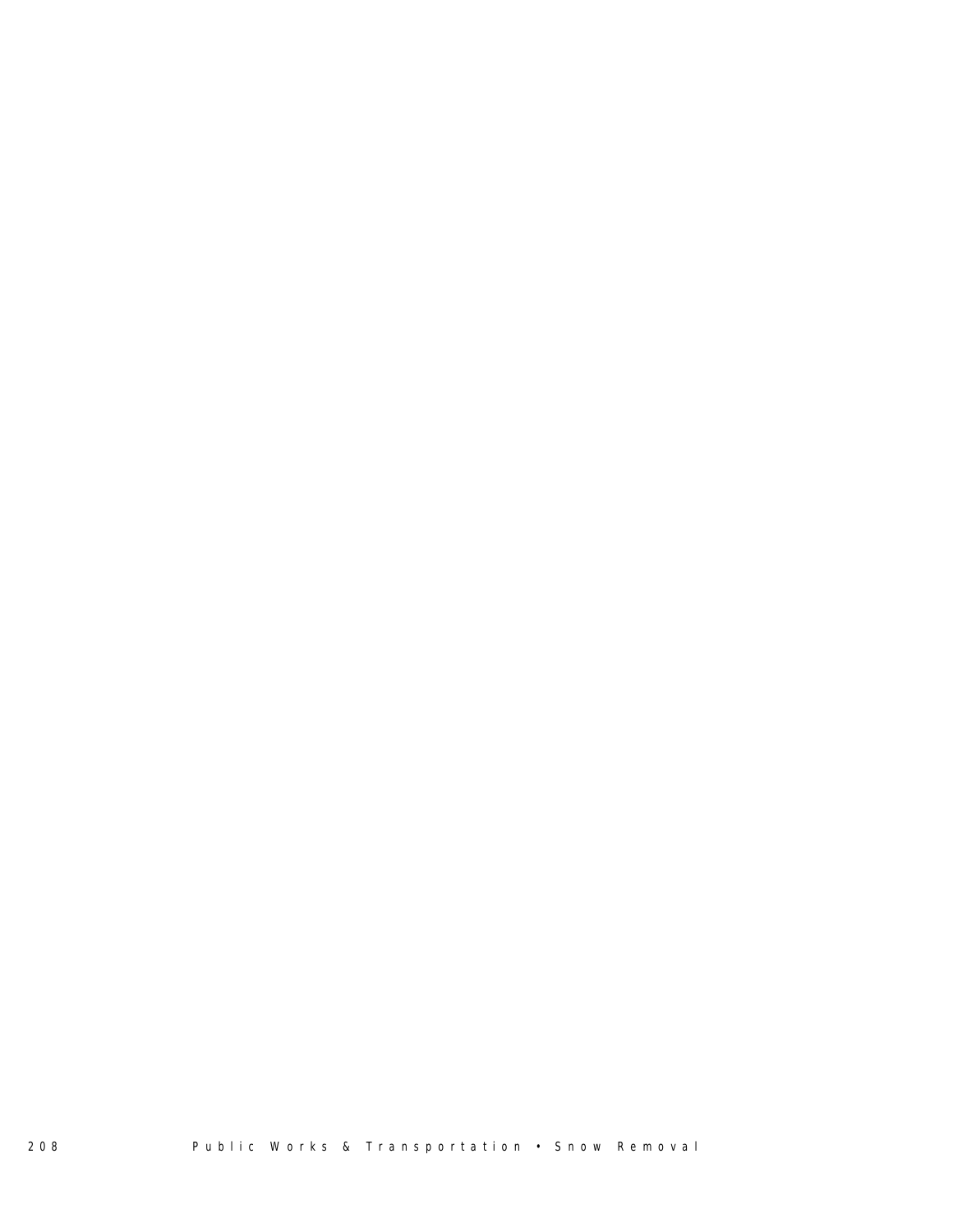# Transportation Department Operating Budget

## *Thomas Tinlin, Commissioner Appropriation: 251*

## *Department Mission*

The mission of the Boston Transportation Department is to promote public safety, manage the City's transportation network, and enhance the quality of life for residents of our City neighborhoods. Accomplishment of our mission is ensured through the use of planning, coordinated engineering, education and enforcement. The Transportation Department strives to improve circulation in and around the City, enhance public transportation services, gain efficiencies in the management of parking resources, adjudicate and collect fines, collaborate with relevant agencies and encourage the use of alternate transportation modes.

### *FY08 Performance Strategies*

- To issue and renew resident parking permits in a timely and convenient manner.
- To respond to customer inquiries in the most efficient and effective manner.
- To efficiently maintain traffic signs and parking meters throughout the city.
- To improve vehicle flow and public safety within the city by ensuring compliance with parking, meter, residential parking and street cleaning regulations.
- To improve vehicle, pedestrian and school zone safety on neighborhood streets.
- Conduct transportation action plans and design projects for neighborhoods and corridors to improve traffic flow and pedestrian safety.

| <b>Operating Budget</b>            | <b>Division Name</b>             | Total Actual '05        | <b>Total Actual '06</b> | Total Approp '07 | Total Budget '08  |
|------------------------------------|----------------------------------|-------------------------|-------------------------|------------------|-------------------|
|                                    | Parking Clerk                    | 8,773,781               | 9,144,440               | 9,539,526        | 9,470,718         |
|                                    | <b>Traffic Division</b>          | 17,385,942              | 18,667,187              | 17,810,571       | 18,148,040        |
|                                    | Total                            | 26, 159, 723            | 27,811,627              | 27,350,097       | 27,618,758        |
| <b>External Funds Budget</b>       | <b>Fund Name</b>                 | <b>Total Actual '05</b> | <b>Total Actual '06</b> | Total Approp '07 | Total Budget '08  |
|                                    | Central Artery                   | 1,056,431               | 387,780                 | $\theta$         | 694,726           |
|                                    | East Boston Traffic Study        | 0                       | 11,853                  | $\Omega$         | $\Omega$          |
|                                    | NSTAR 345kV                      | 0                       | 188,668                 | 184,553          | 96,860            |
|                                    | Parking Facilities               | 430,590                 | 372,474                 | 430,000          | $\Omega$          |
|                                    | <b>Traffic Management Center</b> | $\overline{0}$          | $\Omega$                | 318,911          | 419,061           |
|                                    | <b>Total</b>                     | 1,487,021               | 960,775                 | 933,464          | 1,210,647         |
| <b>Selected Service Indicators</b> |                                  | Actual '05              | Actual '06              | Approp '07       | <b>Budget '08</b> |
|                                    | Personnel Services               | 17,364,328              | 18,005,612              | 17,874,079       | 18,351,347        |
|                                    | Non Personnel                    | 8,795,395               | 9,806,015               | 9,476,018        | 9,267,411         |
|                                    | <b>Total</b>                     | 26, 159, 723            | 27,811,627              | 27,350,097       | 27,618,758        |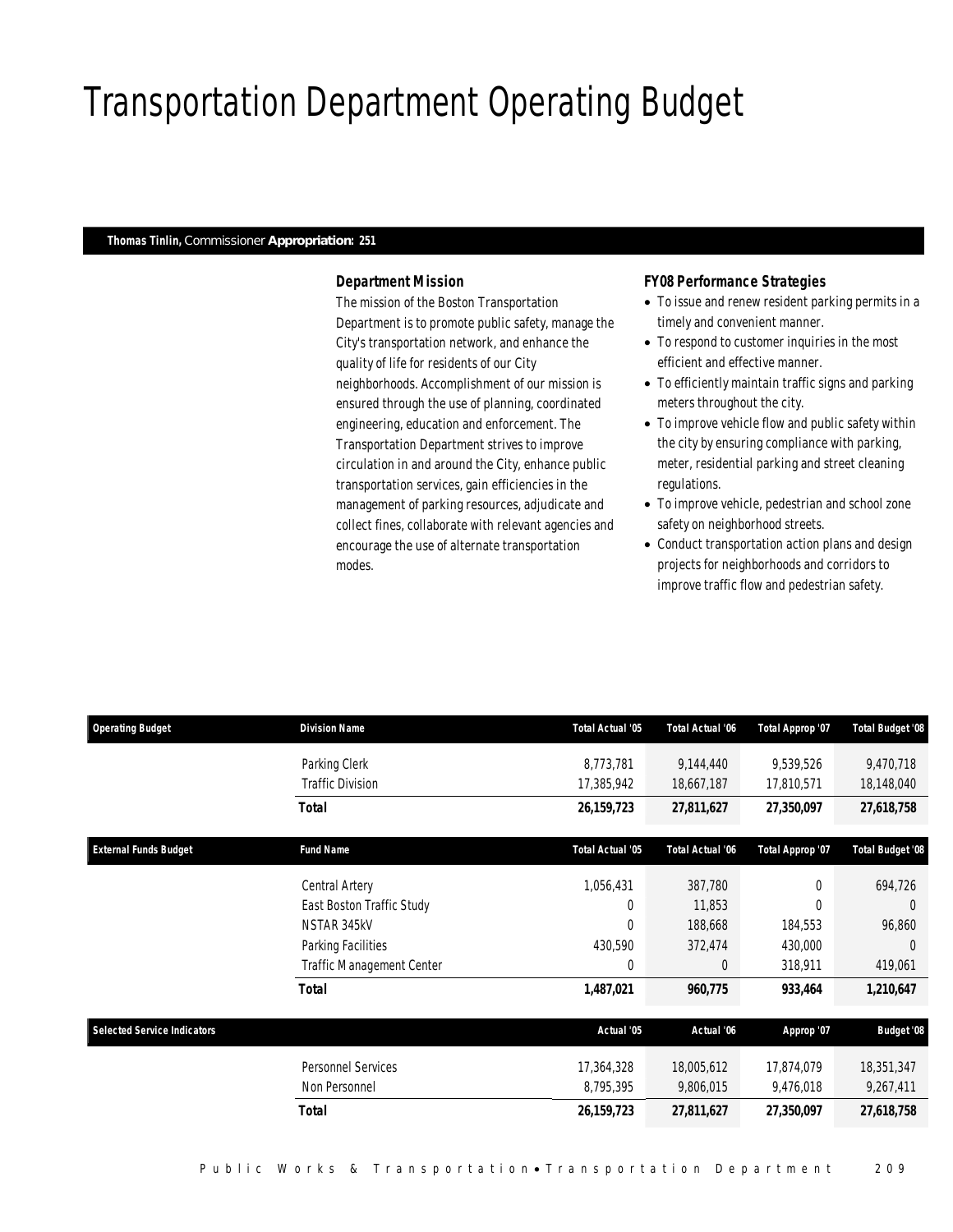## Transportation Department Operating Budget

## *Authorizing Statutes*

- Establishing Boston Traffic Commission: Power and Duties, Ch.263, s. 1-2, Acts of 1929 as amended by Ch. 253, s. 1, Acts of 1957.
- Powers and Duties of Commissioner of Traffic and Parking, CBC St. 7, s.201.
- Off-Street Parking, Parades, Loading Zones, CBC St.7, s. 206, 207, 214.
- Violation of Parking Rules in the City of Boston, MGLA c. 90, s. 20A 1/2.
- Abandoned Motor Vehicles, MGLA c. 90, s. 22C, Ch. 212, Acts of 1988.

## *Description of Services*

The Transportation Department regulates traffic and parking for 785 miles of roadway and 3,708 public streets. In order to ensure an efficient yet safe flow of traffic and to balance competing demands for parking resources, the Department enforces 42 parking regulations, maintains and collects from the City's 6,900 parking meters, and annually replaces or repairs several thousand of the City's 300,000 street and traffic signs. The Department also continually responds to the changing transportation needs of the City and its neighborhoods by re-evaluating traffic patterns, increasing parking enforcement in response to neighborhood requests, incorporating the City's interests into state and federal roadway developments, and working to promote alternative modes of transportation for commuters.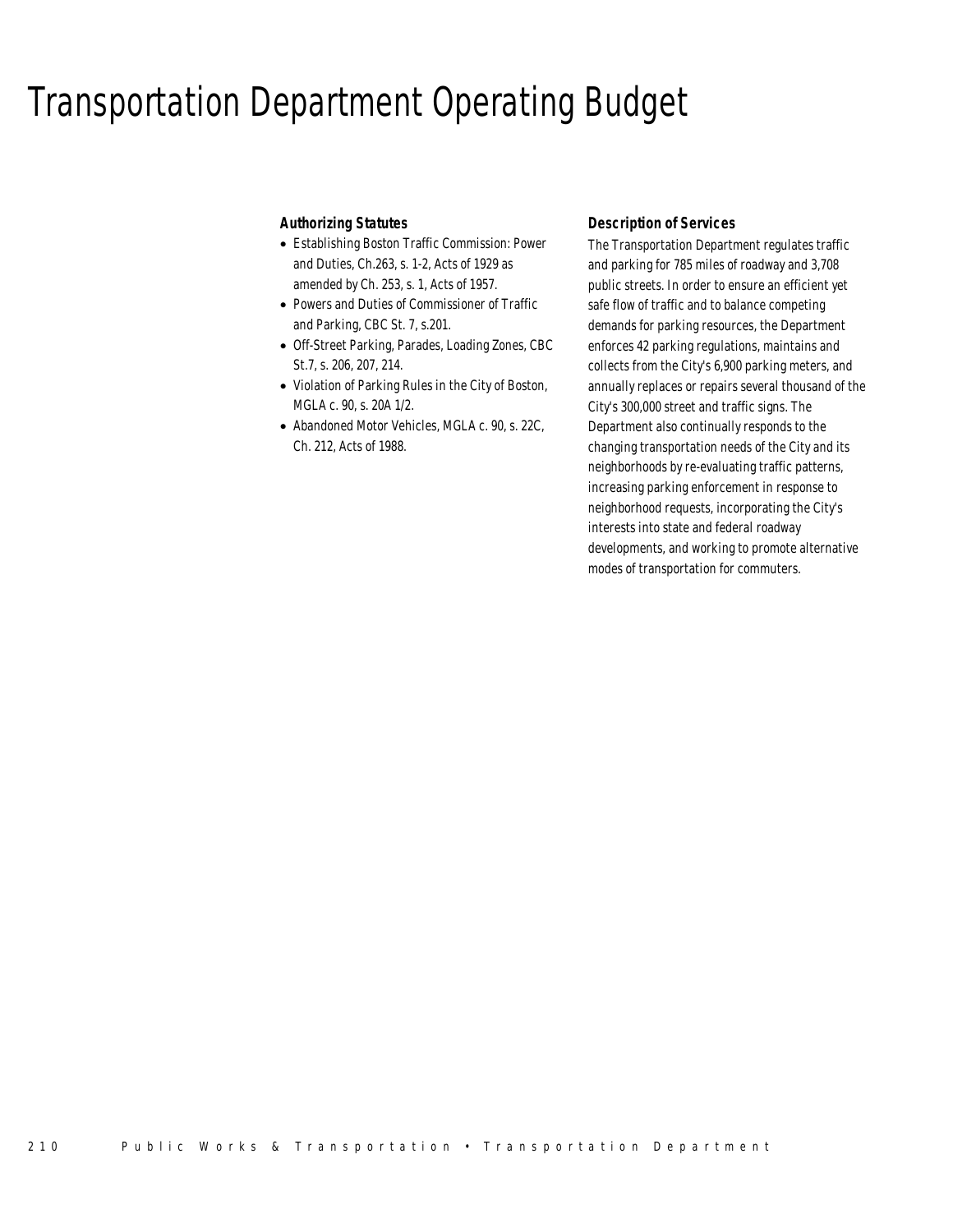# Department History

| <b>Personnel Services</b>       |                                                                                                                                                                                                                                                                                                                   | FY05 Expenditure                                                                                                             | FY06 Expenditure                                                                                                        | FY07 Appropriation                                                                                                         | FY08 Adopted                                                                                                                 | Inc/Dec 07 vs 08                                                                                                                     |
|---------------------------------|-------------------------------------------------------------------------------------------------------------------------------------------------------------------------------------------------------------------------------------------------------------------------------------------------------------------|------------------------------------------------------------------------------------------------------------------------------|-------------------------------------------------------------------------------------------------------------------------|----------------------------------------------------------------------------------------------------------------------------|------------------------------------------------------------------------------------------------------------------------------|--------------------------------------------------------------------------------------------------------------------------------------|
|                                 | 51000 Permanent Employees<br>51100 Emergency Employees<br>51200 Overtime<br>51600 Unemployment Compensation<br>51700 Workers' Compensation<br><b>Total Personnel Services</b>                                                                                                                                     | 16,039,234<br>$\boldsymbol{0}$<br>670,515<br>49,931<br>604.648<br>17,364,328                                                 | 16,807,298<br>$\mathbf 0$<br>650,963<br>38,233<br>509,118<br>18,005,612                                                 | 17,263,779<br>$\overline{0}$<br>198,300<br>52,000<br>360.000<br>17,874,079                                                 | 17,712,347<br>$\mathbf 0$<br>201,500<br>60,000<br>377,500<br>18,351,347                                                      | 448,568<br>$\Omega$<br>3,200<br>8,000<br>17,500<br>477,268                                                                           |
| <b>Contractual Services</b>     |                                                                                                                                                                                                                                                                                                                   | FY05 Expenditure                                                                                                             | FY06 Expenditure                                                                                                        | FY07 Appropriation                                                                                                         | FY08 Adopted                                                                                                                 | Inc/Dec 07 vs 08                                                                                                                     |
|                                 | 52100 Communications<br>52200 Utilities<br>52300 Contracted Ed Services<br>52400 Snow Removal<br>52500 Garbage/Waste Removal<br>52600 Repairs Buildings & Structures<br>52700 Repairs & Service of Equipment<br>52800 Transportation of Persons<br>52900 Contracted Services<br><b>Total Contractual Services</b> | 154,759<br>100,503<br>$\mathbf{0}$<br>$\overline{0}$<br>$\mathbf{0}$<br>30,380<br>484,255<br>1,700<br>6,289,195<br>7,060,792 | 151,031<br>154,970<br>$\boldsymbol{0}$<br>$\mathbf 0$<br>$\theta$<br>13,842<br>526,639<br>441<br>7,315,246<br>8,162,169 | 153,100<br>188,996<br>$\overline{0}$<br>$\overline{0}$<br>$\Omega$<br>20,000<br>380,427<br>1,900<br>7,125,746<br>7,870,169 | 222,416<br>151,683<br>$\boldsymbol{0}$<br>$\boldsymbol{0}$<br>$\theta$<br>30,000<br>409,227<br>500<br>6,910,219<br>7,724,045 | 69,316<br>$-37,313$<br>$\mathbf{0}$<br>$\overline{0}$<br>$\overline{0}$<br>10,000<br>28,800<br>$-1,400$<br>$-215,527$<br>$-146, 124$ |
| <b>Supplies &amp; Materials</b> |                                                                                                                                                                                                                                                                                                                   | FY05 Expenditure                                                                                                             | FY06 Expenditure                                                                                                        | FY07 Appropriation                                                                                                         | FY08 Adopted                                                                                                                 | Inc/Dec 07 vs 08                                                                                                                     |
|                                 | 53000 Auto Energy Supplies<br>53200 Food Supplies<br>53400 Custodial Supplies<br>53500 Med, Dental, & Hosp Supply<br>53600 Office Supplies and Materials<br>53700 Clothing Allowance<br>53800 Educational Supplies & Mat<br>53900 Misc Supplies & Materials<br><b>Total Supplies &amp; Materials</b>              | 253,410<br>$\Omega$<br>1,928<br>$\overline{0}$<br>288,404<br>13,093<br>$\theta$<br>595,065<br>1,151,900                      | 325,039<br>$\Omega$<br>1,599<br>0<br>213,419<br>12,121<br>$\mathbf 0$<br>502,566<br>1,054,744                           | 220,000<br>$\Omega$<br>3,500<br>$\overline{0}$<br>285,300<br>22,000<br>$\overline{0}$<br>586,400<br>1,117,200              | 258,180<br>$\Omega$<br>4,000<br>0<br>285.700<br>22,000<br>$\Omega$<br>540,400<br>1,110,280                                   | 38,180<br>500<br>$\mathbf{0}$<br>400<br>$\mathbf 0$<br>$\Omega$<br>$-46,000$<br>$-6,920$                                             |
| <b>Current Chgs &amp; Oblig</b> |                                                                                                                                                                                                                                                                                                                   | FY05 Expenditure                                                                                                             | FY06 Expenditure                                                                                                        | FY07 Appropriation                                                                                                         | FY08 Adopted                                                                                                                 | Inc/Dec 07 vs 08                                                                                                                     |
|                                 | 54300 Workers' Comp Medical<br>54400 Legal Liabilities<br>54500 Aid To Veterans<br>54600 Current Charges H&I<br>54700 Indemnification<br>54900 Other Current Charges<br>Total Current Chgs & Oblig                                                                                                                | 298,564<br>124,832<br>$\mathbf 0$<br>$\overline{0}$<br>$\mathbf{0}$<br>11,014<br>434,410                                     | 218,352<br>106,044<br>$\mathbf 0$<br>$\mathbf{0}$<br>$\theta$<br>14,618<br>339,014                                      | $\overline{0}$<br>120,335<br>$\overline{0}$<br>$\overline{0}$<br>$\Omega$<br>17,800<br>138,135                             | $\boldsymbol{0}$<br>125,133<br>0<br>$\mathbf 0$<br>$\Omega$<br>17,900<br>143,033                                             | $\mathbf 0$<br>4,798<br>$\mathbf{0}$<br>$\mathbf{0}$<br>$\mathbf{0}$<br>100<br>4,898                                                 |
| Equipment                       |                                                                                                                                                                                                                                                                                                                   | FY05 Expenditure                                                                                                             | FY06 Expenditure                                                                                                        | FY07 Appropriation                                                                                                         | FY08 Adopted                                                                                                                 | Inc/Dec 07 vs 08                                                                                                                     |
|                                 | 55000 Automotive Equipment<br>55400 Lease/Purchase<br>55600 Office Furniture & Equipment<br>55900 Misc Equipment<br><b>Total Equipment</b>                                                                                                                                                                        | $\Omega$<br>115,953<br>$\mathbf{0}$<br>32,340<br>148,293                                                                     | $\mathbf{0}$<br>217,366<br>2,850<br>29,872<br>250,088                                                                   | $\overline{0}$<br>305,741<br>$\mathbf{0}$<br>44,773<br>350,514                                                             | $\Omega$<br>280,053<br>$\Omega$<br>10,000<br>290,053                                                                         | $\Omega$<br>$-25,688$<br>$\theta$<br>$-34,773$<br>$-60,461$                                                                          |
| <b>Other</b>                    |                                                                                                                                                                                                                                                                                                                   | FY05 Expenditure                                                                                                             | FY06 Expenditure                                                                                                        | FY07 Appropriation                                                                                                         | FY08 Adopted                                                                                                                 | Inc/Dec 07 vs 08                                                                                                                     |
|                                 | 56200 Special Appropriation<br>57200 Structures & Improvements<br>58000 Land & Non-Structure<br><b>Total Other</b>                                                                                                                                                                                                | $\boldsymbol{0}$<br>$\mathbf 0$<br>$\mathbf{0}$<br>$\mathbf{0}$                                                              | $\boldsymbol{0}$<br>0<br>0<br>0                                                                                         | $\boldsymbol{0}$<br>0<br>0<br>0                                                                                            | 0<br>0<br>0<br>0                                                                                                             | 0<br>0<br>0<br>0                                                                                                                     |
|                                 | <b>Grand Total</b>                                                                                                                                                                                                                                                                                                | 26,159,723                                                                                                                   | 27,811,627                                                                                                              | 27,350,097                                                                                                                 | 27,618,758                                                                                                                   | 268,661                                                                                                                              |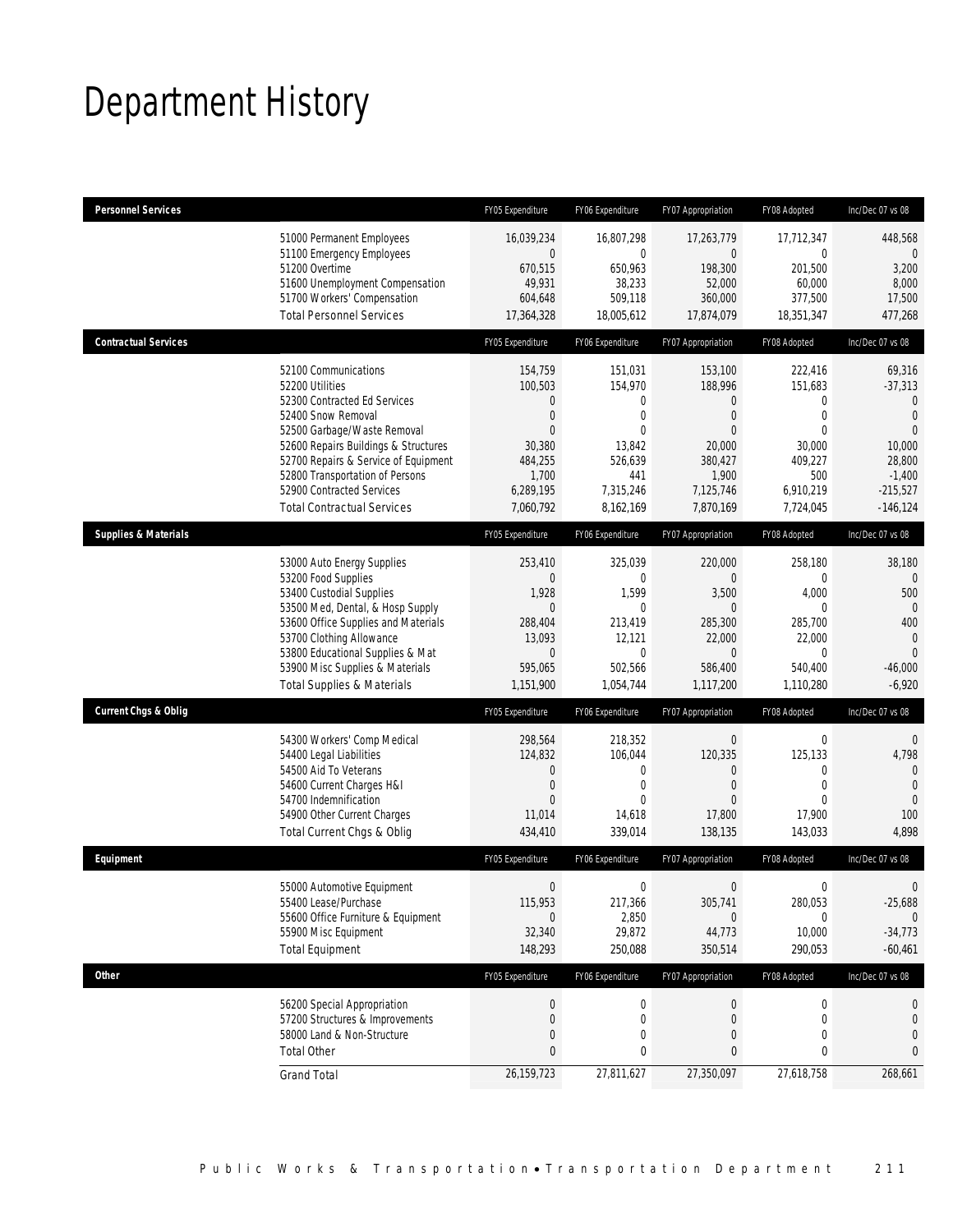# Department Personnel

| Title                               | Union<br>Code   | Grade     | Position | FY08 Salary | Title                             | Union<br>Code   | Grade      | Position | FY08 Salary |
|-------------------------------------|-----------------|-----------|----------|-------------|-----------------------------------|-----------------|------------|----------|-------------|
|                                     |                 |           |          |             |                                   |                 |            |          |             |
| Commissioner (T&P)                  | CDH             | <b>NG</b> | 1.00     | 110,605     | Parking Meter Operations Prs      | AFM             | <b>10L</b> | 8.00     | 291,323     |
| Sr Traffic Engineer                 | AFJ             | 19A       | 4.00     | 301,591     | Sr Traffic Maint Person           | AFM             | 10L        | 17.00    | 595,070     |
| Chief Traffic Invest(Cat)           | AFG             | 18        | 1.00     | 68,004      | Exec Asst (T & P)                 | EXM             | 10         | 1.00     | 92,885      |
| Admin Asst (Btd)                    | AFG             | 18        | 1.00     | 68,004      | <b>Supvising Traffic Engineer</b> | SE1             | 10         | 2.00     | 182,127     |
| Sr Parking Meter Supervisor II      | AFG             | 17A       | 5.00     | 315,724     | Prin Admin Asst(Btd)              | SE <sub>1</sub> | 09         | 1.00     | 84,171      |
| Asst Supv-Parking Enforcement       | AFG             | 17A       | 9.00     | 563,135     | Assoc Traffic Engineer(Btd)       | SE1             | 09         | 1.00     | 84,171      |
| Jr Traffic Engr                     | AFJ             | 16A       | 5.00     | 284,712     | Disp                              | AFM             | 08         | 5.00     | 159,530     |
| Traffic Signal Inspector            | AFG             | 16        | 2.00     | 104,326     | Supv-Parking Meter Operations     | SE <sub>1</sub> | 08         | 2.00     | 156,715     |
| Wkg Fpr Mnt Mech(Painter)(T&P       | AFM             | 15        | 1.00     | 52,225      | Supv-Parking Enforcement          | SE1             | 08         | 3.00     | 235,072     |
| Parking Meter Operations Frprs      | AFG             | 15        | 2.00     | 103,903     | <b>Trf SignI Supv</b>             | SE1             | 08         | 1.00     | 78,357      |
| Sr Parking Meter Supervisor I       | AFG             | 15        | 20.00    | 1,038,277   | Prin_Admin_Assistant              | SE <sub>1</sub> | $08\,$     | 1.00     | 78,357      |
| Administrative Assistant            | AFG             | 15        | 4.00     | 205,535     | Trans Program Planner Iv          | SE <sub>1</sub> | $08\,$     | 3.00     | 235,072     |
| Admin Analyst (Btd/Pers)            | AFM             | 15        | 2.00     | 103,357     | Coord Of Parking Enforcement      | SE <sub>1</sub> | 07         | 1.00     | 71,682      |
| Sr Traffic Main Prs(Sign Fab)       | <b>AFM</b>      | 14A       | 1.00     | 47,778      | Admin Asst (Pkg.Facility Bd)      | SE <sub>1</sub> | 07         | 1.00     | 71,682      |
| Head Admin Clerk                    | AFM             | 14        | 3.00     | 125,438     | Trans Program Planner III         | SE <sub>1</sub> | 06         | 2.00     | 109,820     |
| Prin Traffic Investigator           | AFG             | 14        | 2.00     | 91,883      | Prin Research Analyst(T&P)        | SE <sub>1</sub> | 06         | 1.00     | 65,222      |
| Dep Comr (Policy&Planning/Btd)      | EXM             | 14        | 1.00     | 112,849     | Admin_Asst                        | SE1             | 05         | 1.00     | 59,839      |
| Dep Comm-Cen-Art/3Rd Har Tun        | EXM             | 14        | 1.00     | 112,849     | Sr_Adm_Asst                       | SE1             | 05         | 1.00     | 59,839      |
| Exec Off (Pkg Fac Bd)               | EXM             | 14        | 1.00     | 112,849     | Chief Claims Investigator I       | AFG             | 17A        | 3.00     | 188,623     |
| Parking Meter Supervisor            | AFK             | 13A       | 162.00   | 6,638,838   | Chief Claims Investigator         | AFG             | 15A        | 11.00    | 590,667     |
| Sr Claims Investigator              | AFG             | 13A       | 1.00     | 44,175      | <b>Head Cashier</b>               | AFM             | 15         | 1.00     | 51,678      |
| Pr_Strkeeper                        | AFM             | 13        | 1.00     | 42,476      | <b>Hearing Officer</b>            | AFM             | 14         | 3.00     | 124,390     |
| Maint Mech (Painter) (T & P)        | AFM             | 13        | 1.00     | 43,022      | Sr Claims Investigator            | AFG             | 13A        | 3.00     | 132,525     |
| Maint Mech (Welder)                 | AFM             | 12L       | 1.00     | 41,388      | Teller                            | AFM             | 13         | 4.00     | 152,956     |
| Hd Clk                              | AFM             | 12        | 2.00     | 81,684      | Claims Investigator(Opc)          | AFM             | 12         | 8.00     | 306,056     |
| Sr Traffic Investigator             | AFG             | 12        | 6.00     | 245,053     | Asst Parking Clerk                | <b>EXM</b>      | 11         | 1.00     | 98,593      |
| Parking Meter Operat Person I       | AFM             | 12        | 9.00     | 347,407     | Prin Data Proc Systems Analyst    | SE1             | 10         | 1.00     | 65,106      |
| Dep Comm(Field Operations)          | EXM             | 12        | 1.00     | 102,326     | Prin Admin Asst(Public Inq T&P    | SE1             | 10         | 1.00     | 91,063      |
| Claims Investigator(Opc)            | AFM             | 12        | 6.00     | 229,306     | Prin Admin Asst(Adjud T&P)        | SE1             | 10         | 1.00     | 91,063      |
| Exec.Assistant                      | SE <sub>1</sub> | 12        | 1.00     | 100,320     | Prin Admin Asst(Planningt&P)      | SE <sub>1</sub> | 10         | 1.00     | 91,063      |
| <b>Traffic Engineering Director</b> | EXM             | 12        | 1.00     | 102,326     | Prin Admin Asst Customer Svrtp    | SE1             | 10         | 1.00     | 91,063      |
| Trans Prog Planner V(Transp)        | SE <sub>1</sub> | 12        | 1.00     | 100,320     | Sr Data Proc Sys Analyst          | SE1             | 08         | 6.00     | 470,145     |
| Hvy Mtr Equip Oper & Lbr (T&P)      | AFM             | 11L       | 33.00    | 1,239,529   | DP Sys Anl                        | SE <sub>1</sub> | 06         | 1.00     | 65,222      |
| Dir-Operations (T&P)                | EXM             | 11        | 1.00     | 98,593      | Prin Research Analyst             | SE1             | 06         | 1.00     | 65,222      |
| Res/Analyst                         | AFM             | 11        | 1.00     | 39,271      | DataProcCoordinator               | SE <sub>1</sub> | 04         | 1.00     | 54,455      |
|                                     |                 |           |          |             | <b>Total</b>                      |                 |            | 394      | 18,859,904  |
|                                     |                 |           |          |             |                                   |                 |            |          |             |
|                                     |                 |           |          |             | <b>Adjustments</b>                |                 |            |          |             |
|                                     |                 |           |          |             | <b>Differential Payments</b>      |                 |            |          | 48.500      |

| <b>FY08 Total Request</b>      | 17,712,348   |
|--------------------------------|--------------|
| <b>Salary Savings</b>          | $-1,165,939$ |
| Chargebacks                    | $-112,849$   |
| Other                          | 82,732       |
| <b>DITOLOGICAL LA GILLOITO</b> | 10,000       |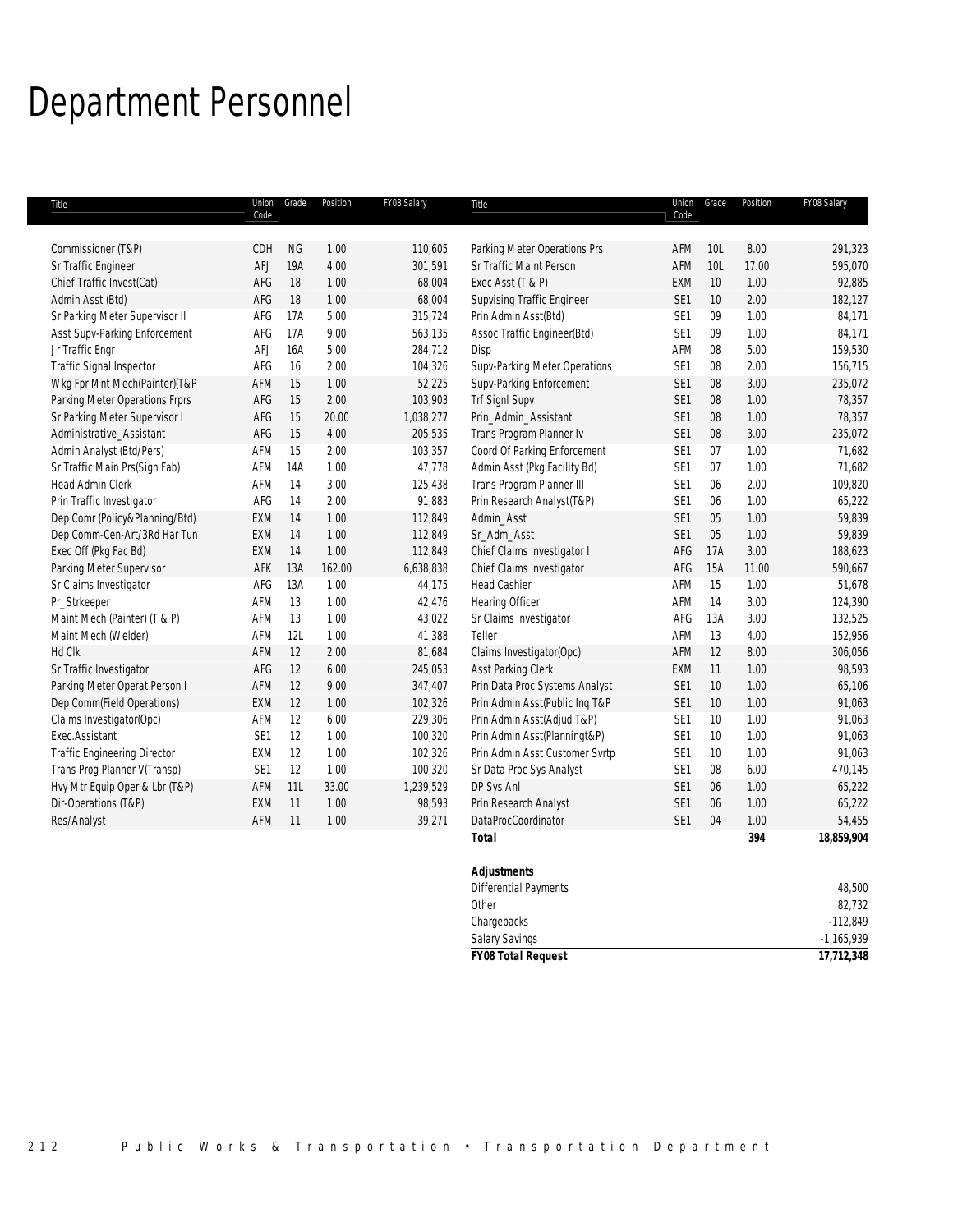# External Funds History

| 712,448<br>22<br>1,744<br>$\mathbf{0}$<br>89,082<br>19,622<br>$\theta$<br>$\theta$<br>220.707<br>9,418<br>1,053,043 | 539,970<br>$\mathbf{0}$<br>42,760<br>$\mathbf{0}$<br>26,518<br>6,418<br>$\mathbf{0}$<br>$\theta$<br>$\overline{0}$<br>1,872<br>617,538 | 369,638<br>$\overline{0}$<br>10,826<br>$\overline{0}$<br>44,542<br>49,125<br>$\overline{0}$<br>$\Omega$<br>23,974<br>5,359<br>503,464                 | 367,287<br>$\mathbf 0$<br>30,826<br>0<br>80,838<br>31,840<br>$\mathbf 0$<br>0<br>39,324<br>5,130<br>555,245 | $-2,351$<br>$\theta$<br>20,000<br>$\theta$<br>36,296<br>$-17,285$<br>$\mathbf{0}$<br>$\mathbf{0}$<br>15,350<br>$-229$<br>51,781                |
|---------------------------------------------------------------------------------------------------------------------|----------------------------------------------------------------------------------------------------------------------------------------|-------------------------------------------------------------------------------------------------------------------------------------------------------|-------------------------------------------------------------------------------------------------------------|------------------------------------------------------------------------------------------------------------------------------------------------|
| FY05 Expenditure                                                                                                    | FY06 Expenditure                                                                                                                       | FY07 Appropriation                                                                                                                                    | FY08 Adopted                                                                                                | Inc/Dec 07 vs 08                                                                                                                               |
| $\theta$<br>5,202<br>0<br>$\mathbf{0}$<br>$\Omega$<br>4,600<br>2,596<br>$\theta$<br>419,914<br>432,312              | $\mathbf 0$<br>6,680<br>$\theta$<br>$\mathbf{0}$<br>$\mathbf{0}$<br>$\theta$<br>644<br>$\mathbf{0}$<br>329,687<br>337,011              | $\mathbf 0$<br>$\boldsymbol{0}$<br>$\mathbf{0}$<br>$\boldsymbol{0}$<br>$\overline{0}$<br>$\Omega$<br>$\overline{0}$<br>$\Omega$<br>430,000<br>430,000 | 0<br>$\mathbf 0$<br>0<br>$\overline{0}$<br>$\overline{0}$<br>0<br>0<br>$\Omega$<br>655,402<br>655,402       | 0<br>$\mathbf{0}$<br>$\mathbf 0$<br>$\overline{0}$<br>$\mathbf{0}$<br>$\overline{0}$<br>$\overline{0}$<br>$\overline{0}$<br>225,402<br>225,402 |
| FY05 Expenditure                                                                                                    | FY06 Expenditure                                                                                                                       | FY07 Appropriation                                                                                                                                    | FY08 Adopted                                                                                                | Inc/Dec 07 vs 08                                                                                                                               |
| $\mathbf{0}$<br>$\theta$<br>$\theta$<br>$\Omega$<br>$\Omega$<br>$\Omega$<br>1,495<br>1,495                          | $\mathbf 0$<br>$\mathbf{0}$<br>$\mathbf{0}$<br>$\overline{0}$<br>$\Omega$<br>$\Omega$<br>1,251<br>1,251                                | $\boldsymbol{0}$<br>$\overline{0}$<br>$\mathbf{0}$<br>$\overline{0}$<br>$\Omega$<br>$\overline{0}$<br>$\overline{0}$<br>$\mathbf{0}$                  | $\mathbf 0$<br>$\mathbf 0$<br>0<br>$\overline{0}$<br>0<br>$\mathbf 0$<br>0<br>0                             | $\mathbf{0}$<br>$\mathbf 0$<br>$\mathbf{0}$<br>$\mathbf{0}$<br>$\overline{0}$<br>$\overline{0}$<br>$\mathbf 0$<br>$\mathbf{0}$                 |
| FY05 Expenditure                                                                                                    | FY06 Expenditure                                                                                                                       | FY07 Appropriation                                                                                                                                    | FY08 Adopted                                                                                                | Inc/Dec 07 vs 08                                                                                                                               |
| $\theta$<br>$\mathbf{0}$<br>$\theta$<br>$\mathbf 0$<br>171<br>171                                                   | $\mathbf 0$<br>$\mathbf 0$<br>$\mathbf{0}$<br>$\mathbf{0}$<br>124<br>124                                                               | $\boldsymbol{0}$<br>$\boldsymbol{0}$<br>$\overline{0}$<br>$\mathbf 0$<br>$\mathbf 0$<br>$\mathbf{0}$                                                  | 0<br>$\mathbf 0$<br>0<br>0<br>0<br>0                                                                        | 0<br>$\mathbf{0}$<br>$\mathbf 0$<br>$\mathbf{0}$<br>$\mathbf 0$<br>0                                                                           |
| FY05 Expenditure                                                                                                    | FY06 Expenditure                                                                                                                       | FY07 Appropriation                                                                                                                                    | FY08 Adopted                                                                                                | Inc/Dec 07 vs 08                                                                                                                               |
| $\theta$<br>$\mathbf 0$<br>$\mathbf{0}$<br>$\mathbf 0$<br>$\mathbf{0}$                                              | $\boldsymbol{0}$<br>$\mathbf 0$<br>$\mathbf{0}$<br>4,851<br>4,851                                                                      | $\boldsymbol{0}$<br>$\boldsymbol{0}$<br>$\mathbf 0$<br>0<br>$\mathbf{0}$                                                                              | 0<br>$\mathbf 0$<br>$\mathbf 0$<br>0<br>0                                                                   | 0<br>$\mathbf{0}$<br>$\mathbf{0}$<br>$\mathbf{0}$<br>0                                                                                         |
| FY05 Expenditure                                                                                                    | FY06 Expenditure                                                                                                                       | FY07 Appropriation                                                                                                                                    | FY08 Adopted                                                                                                | Inc/Dec 07 vs 08                                                                                                                               |
| $\boldsymbol{0}$<br>$\mathbf{0}$<br>$\mathbf{0}$<br>0<br>1,487,021                                                  | $\mathbf 0$<br>$\mathbf 0$<br>0<br>0<br>960,775                                                                                        | $\boldsymbol{0}$<br>$\boldsymbol{0}$<br>$\mathbf 0$<br>0<br>933,464                                                                                   | $\boldsymbol{0}$<br>$\mathbf 0$<br>$\mathbf 0$<br>0<br>1,210,647                                            | 0<br>$\mathbf 0$<br>$\overline{0}$<br>$\mathbf{0}$<br>277,183                                                                                  |
|                                                                                                                     |                                                                                                                                        |                                                                                                                                                       |                                                                                                             |                                                                                                                                                |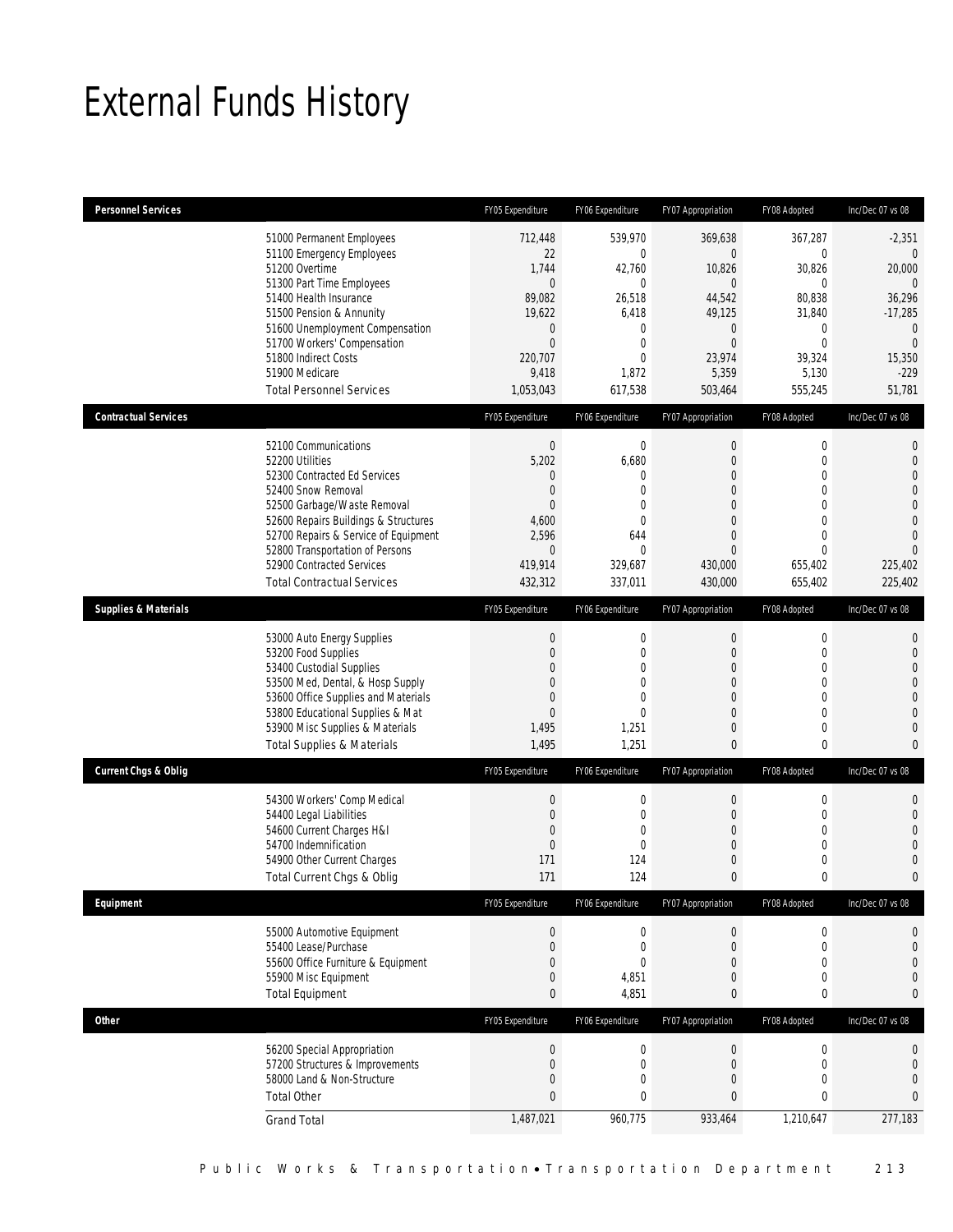# External Funds Personnel

| Title               | Union<br>Code | Grade | Position | FY08 Salary | Title                     | Union<br>Code   | Grade | Position | FY08 Salary  |
|---------------------|---------------|-------|----------|-------------|---------------------------|-----------------|-------|----------|--------------|
|                     |               |       |          |             |                           |                 |       |          |              |
| Sr Traffic Engineer | AFB           | 19A   | 1.00     | 73,286      | Jr Traffic Engr           | AFJ             | 16A   | 1.00     | 42,459       |
| Sr Radio Com Tech   | AFB           | 19    | 1.00     | 74,033      | Traffic_Signal_Supervisor | SE <sub>1</sub> | 08    | 1.00     | 54,156       |
| Jr Traffic Engr     | AFB           | 16A   | 1.00     | 58,132      | Sr Adm Anl                | SE <sub>1</sub> | 06    | 1.00     | 65,222       |
|                     |               |       |          |             | <b>Total</b>              |                 |       | 6        | 367,288      |
|                     |               |       |          |             | <b>Adjustments</b>        |                 |       |          |              |
|                     |               |       |          |             | Differential Payments     |                 |       |          | $\mathbf{0}$ |
|                     |               |       |          |             | Other                     |                 |       |          | 0            |
|                     |               |       |          |             | Chargebacks               |                 |       |          | $\mathbf 0$  |
|                     |               |       |          |             | Salary Savings            |                 |       |          | $\mathbf 0$  |
|                     |               |       |          |             | <b>FY08 Total Request</b> |                 |       |          | 367,288      |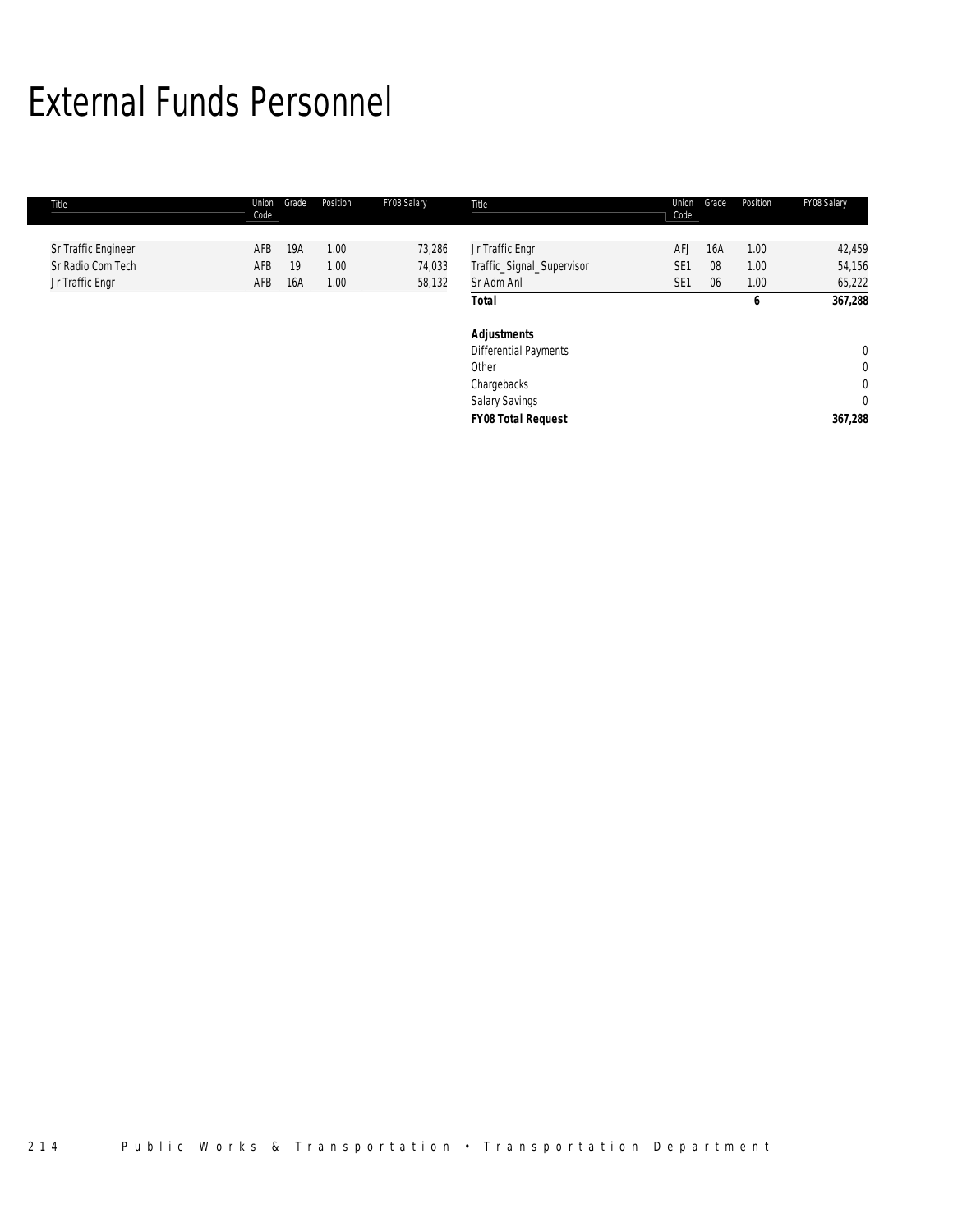# Traffic Division Operating Budget

## *Thomas Tinlin, Commissioner Appropriation: 251*

## *Division Mission*

The Traffic Division's mission is to develop, implement, support, and manage all transportation programs and projects undertaken by the Department. These programs and projects emphasize the smooth and safe flow of vehicular traffic through the streets of the City, cooperative work efforts with the MBTA to enhance mass transit, maximum utilization of the City's limited parking resources, and pedestrian safety.

| <b>Operating Budget</b>            | Program Name                     | Total Actual '05 | Total Actual '06 | Total Approp '07 | <b>Total Budget '08</b> |
|------------------------------------|----------------------------------|------------------|------------------|------------------|-------------------------|
|                                    | Traffic Commissioner's Office    | 2.364.369        | 2.096.575        | 1,363,202        | 1,393,343               |
|                                    | Traffic Management & Engineering | 1,189,588        | 1,999,129        | 1,465,941        | 1,503,704               |
|                                    | Policy & Planning                | 464,579          | 498.284          | 485,116          | 470,312                 |
|                                    | <b>Traffic Enforcement</b>       | 10,036,376       | 10,597,504       | 11.040.574       | 11,318,861              |
|                                    | Traffic Operations               | 3,331,030        | 3,475,695        | 3,455,738        | 3,461,820               |
|                                    | <b>Total</b>                     | 17,385,942       | 18,667,187       | 17,810,571       | 18,148,040              |
| <b>Selected Service Indicators</b> |                                  | Actual '05       | Actual '06       | Approp '07       | <b>Budget '08</b>       |
|                                    | <b>Personnel Services</b>        | 14.837.740       | 15,370,269       | 15.192.918       | 15,637,873              |
|                                    | Non Personnel                    | 2,548,202        | 3,296,918        | 2,617,653        | 2,510,167               |
|                                    | Total                            | 17,385,942       | 18,667,187       | 17,810,571       | 18,148,040              |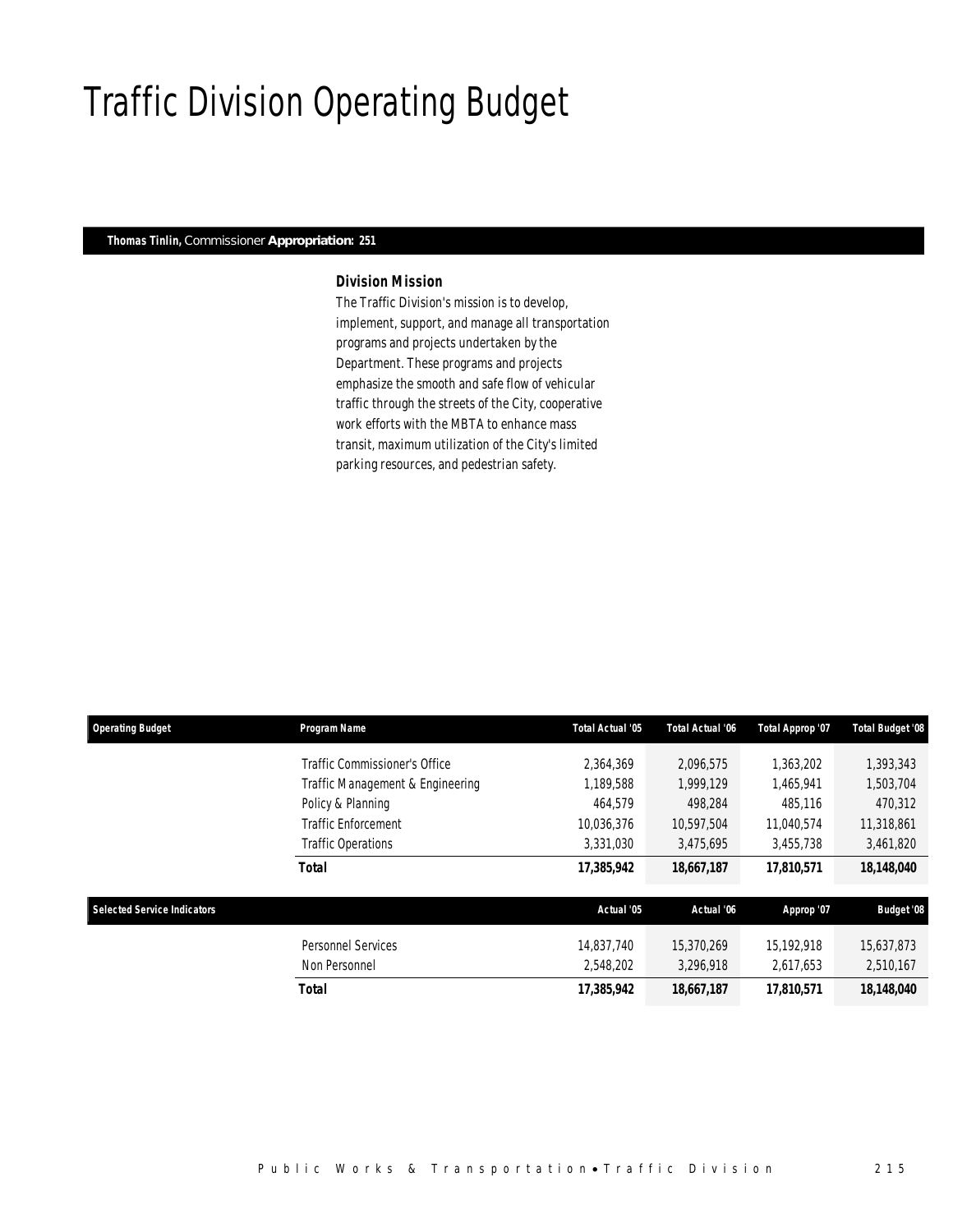# Traffic Division Operating Budget



## *Description of Services*

The Traffic Division establishes and maintains a wide variety of programs to enhance transportation throughout Boston. The Division delivers such services as increased loading zone access for the delivery of goods and services, increased short-term parking opportunities and resident restricted parking spaces, efficient flow of vehicular traffic during peak periods, removal and disposal of abandoned vehicles, computerization of traffic signals, and traffic planning and engineering for the design or redesign of streets and intersections. The Division also provides clean, safe, and convenient parking facilities downtown and in neighborhood business districts. Provision of this service includes inspections, cleaning and renovations of facilities and enforcing existing parking leases.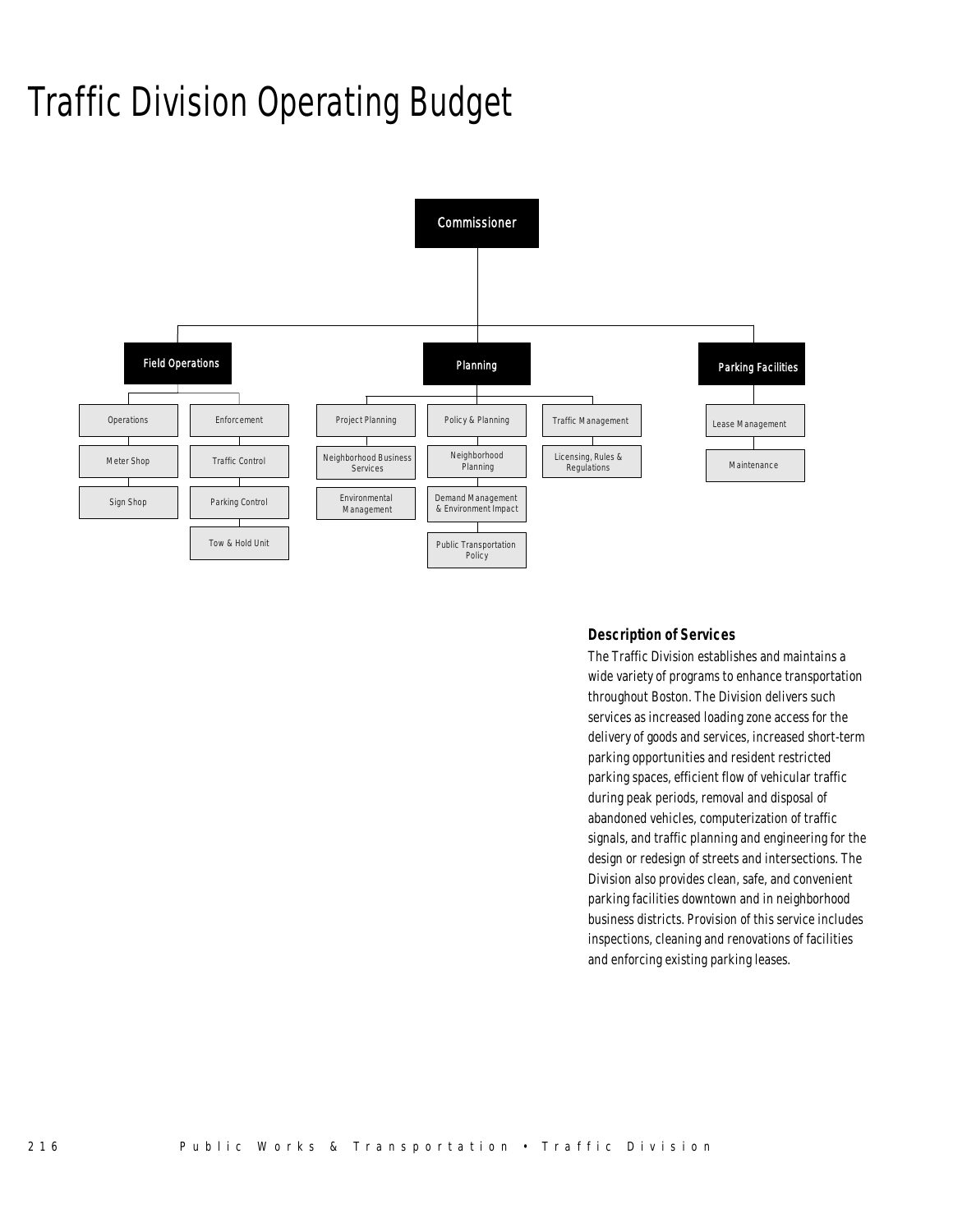# Division History

| <b>Personnel Services</b>       |                                                                                                                                                                                                                                                                                                                   | FY05 Expenditure                                                                                                 | FY06 Expenditure                                                                                            | FY07 Appropriation                                                                                                         | FY08 Adopted                                                                                       | Inc/Dec 07 vs 08                                                                                                                   |
|---------------------------------|-------------------------------------------------------------------------------------------------------------------------------------------------------------------------------------------------------------------------------------------------------------------------------------------------------------------|------------------------------------------------------------------------------------------------------------------|-------------------------------------------------------------------------------------------------------------|----------------------------------------------------------------------------------------------------------------------------|----------------------------------------------------------------------------------------------------|------------------------------------------------------------------------------------------------------------------------------------|
|                                 | 51000 Permanent Employees<br>51100 Emergency Employees<br>51200 Overtime<br>51600 Unemployment Compensation<br>51700 Workers' Compensation<br><b>Total Personnel Services</b>                                                                                                                                     | 13,518,189<br>$\theta$<br>664,972<br>49,931<br>604,648<br>14,837,740                                             | 14,172,022<br>$\mathbf{0}$<br>650,896<br>38,233<br>509,118<br>15,370,269                                    | 14,582,618<br>$\overline{0}$<br>198,300<br>52,000<br>360,000<br>15,192,918                                                 | 14,998,873<br>$\mathbf 0$<br>201,500<br>60,000<br>377,500<br>15,637,873                            | 416,255<br>$\theta$<br>3,200<br>8,000<br>17,500<br>444,955                                                                         |
| <b>Contractual Services</b>     |                                                                                                                                                                                                                                                                                                                   | FY05 Expenditure                                                                                                 | FY06 Expenditure                                                                                            | FY07 Appropriation                                                                                                         | FY08 Adopted                                                                                       | Inc/Dec 07 vs 08                                                                                                                   |
|                                 | 52100 Communications<br>52200 Utilities<br>52300 Contracted Ed Services<br>52400 Snow Removal<br>52500 Garbage/Waste Removal<br>52600 Repairs Buildings & Structures<br>52700 Repairs & Service of Equipment<br>52800 Transportation of Persons<br>52900 Contracted Services<br><b>Total Contractual Services</b> | 117,600<br>100,503<br>$\theta$<br>$\mathbf{0}$<br>$\Omega$<br>30,380<br>469,985<br>1,700<br>390,792<br>1,110,960 | 113,946<br>154,970<br>0<br>$\overline{0}$<br>$\theta$<br>13,842<br>512,692<br>441<br>1,079,149<br>1,875,040 | 112,000<br>188,996<br>$\overline{0}$<br>$\boldsymbol{0}$<br>$\Omega$<br>20,000<br>365,427<br>1,900<br>607,540<br>1,295,863 | 181,316<br>151,683<br>0<br>$\overline{0}$<br>0<br>30,000<br>394,227<br>500<br>496,980<br>1,254,706 | 69,316<br>$-37,313$<br>$\mathbf{0}$<br>$\overline{0}$<br>$\overline{0}$<br>10,000<br>28,800<br>$-1,400$<br>$-110,560$<br>$-41,157$ |
| <b>Supplies &amp; Materials</b> |                                                                                                                                                                                                                                                                                                                   | FY05 Expenditure                                                                                                 | FY06 Expenditure                                                                                            | FY07 Appropriation                                                                                                         | FY08 Adopted                                                                                       | Inc/Dec 07 vs 08                                                                                                                   |
|                                 | 53000 Auto Energy Supplies<br>53200 Food Supplies<br>53400 Custodial Supplies<br>53500 Med, Dental, & Hosp Supply<br>53600 Office Supplies and Materials<br>53700 Clothing Allowance<br>53800 Educational Supplies & Mat<br>53900 Misc Supplies & Materials<br><b>Total Supplies &amp; Materials</b>              | 253.410<br>$\Omega$<br>1,928<br>0<br>8,333<br>13,093<br>$\Omega$<br>589,184<br>865,948                           | 325.039<br>$\Omega$<br>1,599<br>$\mathbf{0}$<br>11,586<br>12,121<br>$\Omega$<br>496,925<br>847,270          | 220,000<br>$\Omega$<br>3,500<br>$\Omega$<br>16,400<br>22,000<br>$\Omega$<br>579,900<br>841,800                             | 258,180<br>0<br>4,000<br>$\Omega$<br>16,800<br>22,000<br>0<br>533,900<br>834,880                   | 38,180<br>500<br>$\mathbf{0}$<br>400<br>$\mathbf{0}$<br>$\Omega$<br>$-46,000$<br>$-6,920$                                          |
| <b>Current Chgs &amp; Oblig</b> |                                                                                                                                                                                                                                                                                                                   | FY05 Expenditure                                                                                                 | FY06 Expenditure                                                                                            | FY07 Appropriation                                                                                                         | FY08 Adopted                                                                                       | Inc/Dec 07 vs 08                                                                                                                   |
|                                 | 54300 Workers' Comp Medical<br>54400 Legal Liabilities<br>54500 Aid To Veterans<br>54600 Current Charges H&I<br>54900 Other Current Charges<br>Total Current Chgs & Oblig                                                                                                                                         | 298,564<br>124,832<br>$\mathbf 0$<br>$\theta$<br>4,562<br>427,958                                                | 209,285<br>106,044<br>$\mathbf{0}$<br>$\mathbf{0}$<br>12,041<br>327,370                                     | $\boldsymbol{0}$<br>120,335<br>$\mathbf 0$<br>$\Omega$<br>13,400<br>133,735                                                | $\mathbf 0$<br>125,133<br>$\mathbf 0$<br>$\Omega$<br>13,500<br>138,633                             | $\mathbf 0$<br>4,798<br>$\mathbf{0}$<br>$\mathbf{0}$<br>100<br>4,898                                                               |
| Equipment                       |                                                                                                                                                                                                                                                                                                                   | FY05 Expenditure                                                                                                 | FY06 Expenditure                                                                                            | FY07 Appropriation                                                                                                         | FY08 Adopted                                                                                       | Inc/Dec 07 vs 08                                                                                                                   |
|                                 | 55000 Automotive Equipment<br>55400 Lease/Purchase<br>55600 Office Furniture & Equipment<br>55900 Misc Equipment<br><b>Total Equipment</b>                                                                                                                                                                        | $\mathbf{0}$<br>115,953<br>$\theta$<br>27,383<br>143,336                                                         | $\mathbf{0}$<br>217,366<br>$\mathbf 0$<br>29,872<br>247,238                                                 | $\boldsymbol{0}$<br>301,482<br>$\mathbf 0$<br>44,773<br>346,255                                                            | $\mathbf 0$<br>271,948<br>0<br>10,000<br>281,948                                                   | $\mathbf 0$<br>$-29,534$<br>$\theta$<br>$-34,773$<br>$-64,307$                                                                     |
| <b>Other</b>                    |                                                                                                                                                                                                                                                                                                                   | FY05 Expenditure                                                                                                 | FY06 Expenditure                                                                                            | FY07 Appropriation                                                                                                         | FY08 Adopted                                                                                       | Inc/Dec 07 vs 08                                                                                                                   |
|                                 | 56200 Special Appropriation<br>57200 Structures & Improvements<br>58000 Land & Non-Structure<br><b>Total Other</b>                                                                                                                                                                                                | $\theta$<br>$\mathbf 0$<br>0<br>0                                                                                | $\boldsymbol{0}$<br>$\mathbf 0$<br>0<br>0                                                                   | 0<br>0<br>0<br>$\mathbf{0}$                                                                                                | $\boldsymbol{0}$<br>0<br>0<br>0                                                                    | 0<br>0<br>0<br>0                                                                                                                   |
|                                 | <b>Grand Total</b>                                                                                                                                                                                                                                                                                                | 17,385,942                                                                                                       | 18,667,187                                                                                                  | 17,810,571                                                                                                                 | 18,148,040                                                                                         | 337,469                                                                                                                            |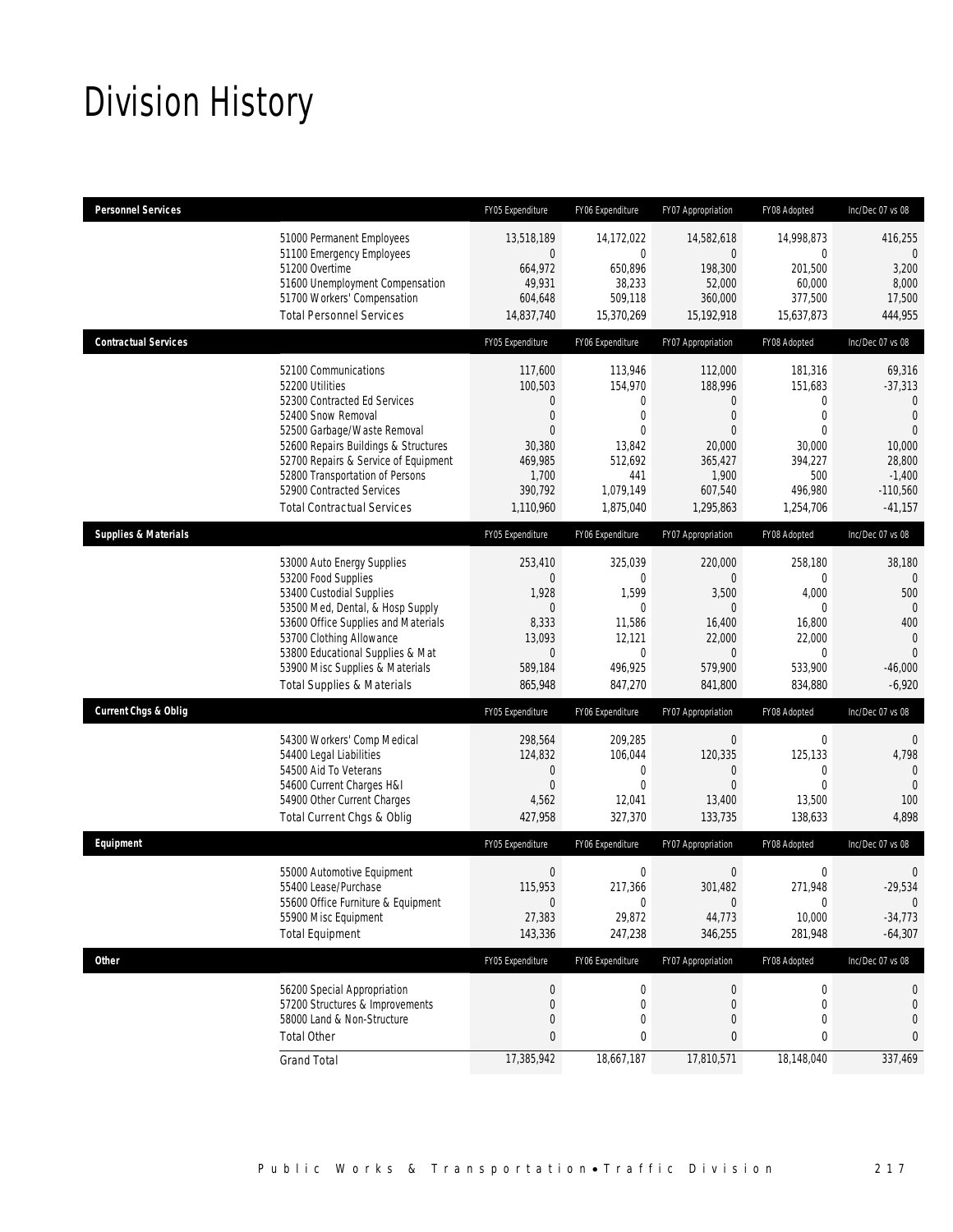# Division Personnel

| Title                          | Union<br>Code | Grade     | Position | FY08 Salary | Title                               | Union<br>Code   | Grade      | Position | FY08 Salary |
|--------------------------------|---------------|-----------|----------|-------------|-------------------------------------|-----------------|------------|----------|-------------|
|                                |               |           |          |             |                                     |                 |            |          |             |
| Commissioner (T&P)             | CDH           | <b>NG</b> | 1.00     | 110,605     | Parking Meter Operat Person I       | AFM             | 12         | 9.00     | 347,407     |
| Sr Traffic Engineer            | AFJ           | 19A       | 4.00     | 301,591     | Dep Comm(Field Operations)          | EXM             | 12         | 1.00     | 102,326     |
| Chief Traffic Invest(Cat)      | AFG           | 18        | 1.00     | 68,004      | Claims Investigator(Opc)            | AFM             | 12         | 6.00     | 229,306     |
| Admin Asst (Btd)               | AFG           | 18        | 1.00     | 68,004      | Exec.Assistant                      | SE <sub>1</sub> | 12         | 1.00     | 100,320     |
| Sr Parking Meter Supervisor II | AFG           | 17A       | 5.00     | 315,724     | <b>Traffic Engineering Director</b> | EXM             | 12         | 1.00     | 102,326     |
| Asst Supv-Parking Enforcement  | AFG           | 17A       | 9.00     | 563,135     | Trans Prog Planner V(Transp)        | SE1             | 12         | 1.00     | 100,320     |
| Jr Traffic Engr                | AFJ           | 16A       | 5.00     | 284,712     | Hvy Mtr Equip Oper & Lbr (T&P)      | AFM             | 11L        | 33.00    | 1,239,529   |
| Traffic Signal Inspector       | AFG           | 16        | 2.00     | 104,326     | Dir-Operations (T&P)                | EXM             | 11         | 1.00     | 98,593      |
| Wkg Fpr Mnt Mech(Painter)(T&P  | AFM           | 15        | 1.00     | 52,225      | Res/Analyst                         | AFM             | 11         | 1.00     | 39,271      |
| Parking Meter Operations Frprs | AFG           | 15        | 2.00     | 103,903     | Parking Meter Operations Prs        | <b>AFM</b>      | <b>10L</b> | 8.00     | 291,323     |
| Sr Parking Meter Supervisor I  | AFG           | 15        | 20.00    | 1,038,277   | Sr Traffic Maint Person             | <b>AFM</b>      | <b>10L</b> | 17.00    | 595,070     |
| Administrative Assistant       | AFG           | 15        | 4.00     | 205,535     | Exec Asst (T & P)                   | <b>EXM</b>      | 10         | 1.00     | 92,885      |
| Admin Analyst (Btd/Pers)       | <b>AFM</b>    | 15        | 2.00     | 103,357     | <b>Supvising Traffic Engineer</b>   | SE <sub>1</sub> | 10         | 2.00     | 182,127     |
| Sr Traffic Main Prs(Sign Fab)  | <b>AFM</b>    | 14A       | 1.00     | 47,778      | Prin Admin Asst(Btd)                | SE <sub>1</sub> | 09         | 1.00     | 84,171      |
| <b>Head Admin Clerk</b>        | AFM           | 14        | 3.00     | 125,438     | Assoc Traffic Engineer(Btd)         | SE <sub>1</sub> | 09         | 1.00     | 84,171      |
| Prin Traffic Investigator      | AFG           | 14        | 2.00     | 91,883      | Disp                                | <b>AFM</b>      | 08         | 5.00     | 159,530     |
| Dep Comr (Policy&Planning/Btd) | <b>EXM</b>    | 14        | 1.00     | 112,849     | Supv-Parking Meter Operations       | SE1             | 08         | 2.00     | 156,715     |
| Dep Comm-Cen-Art/3Rd Har Tun   | EXM           | 14        | 1.00     | 112,849     | Supv-Parking Enforcement            | SE1             | 08         | 3.00     | 235,072     |
| Exec Off (Pkg Fac Bd)          | EXM           | 14        | 1.00     | 112,849     | <b>Trf SignI Supv</b>               | SE1             | 08         | 1.00     | 78,357      |
| Parking Meter Supervisor       | AFK           | 13A       | 162.00   | 6,638,838   | Prin_Admin_Assistant                | SE <sub>1</sub> | 08         | 1.00     | 78,357      |
| Sr Claims Investigator         | AFG           | 13A       | 1.00     | 44,175      | Trans Program Planner Iv            | SE1             | 08         | 3.00     | 235,072     |
| Pr_Strkeeper                   | <b>AFM</b>    | 13        | 1.00     | 42.476      | Coord Of Parking Enforcement        | SE <sub>1</sub> | 07         | 1.00     | 71.682      |
| Maint Mech (Painter) (T & P)   | <b>AFM</b>    | 13        | 1.00     | 43,022      | Admin Asst (Pkg.Facility Bd)        | SE1             | 07         | 1.00     | 71,682      |
| Maint Mech (Welder)            | AFM           | 12L       | 1.00     | 41,388      | Trans Program Planner III           | SE <sub>1</sub> | 06         | 2.00     | 109,820     |
| Hd Clk                         | AFM           | 12        | 2.00     | 81,684      | Prin Research Analyst(T&P)          | SE <sub>1</sub> | 06         | 1.00     | 65,222      |
| Sr Traffic Investigator        | AFG           | 12        | 6.00     | 245,053     | Admin Asst                          | SE <sub>1</sub> | 05         | 1.00     | 59,839      |
|                                |               |           |          |             | Sr_Adm_Asst                         | SE1             | 05         | 1.00     | 59,839      |
|                                |               |           |          |             | <b>Total</b>                        |                 |            | 346      | 16,130,011  |

| $-1,117,562$ |
|--------------|
|              |
| $-112,849$   |
| 50,774       |
| 48,500       |
|              |
|              |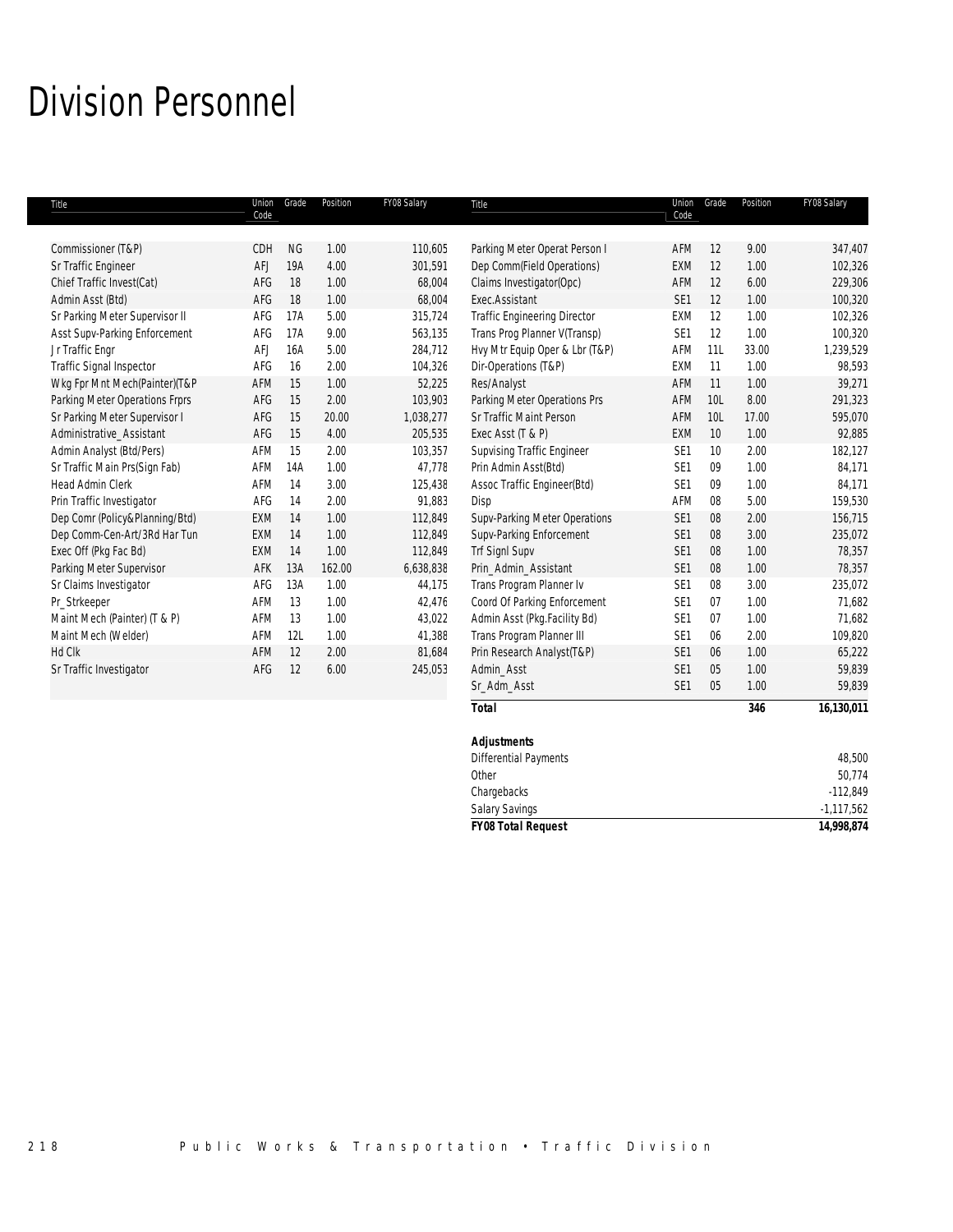# External Funds History

| <b>Personnel Services</b>       |                                                                                                                                                                                                                                                                                                                   | FY05 Expenditure                                                                                                         | FY06 Expenditure                                                                                                                           | FY07 Appropriation                                                                                                                                    | FY08 Adopted                                                                                                                        | Inc/Dec 07 vs 08                                                                                                                                  |
|---------------------------------|-------------------------------------------------------------------------------------------------------------------------------------------------------------------------------------------------------------------------------------------------------------------------------------------------------------------|--------------------------------------------------------------------------------------------------------------------------|--------------------------------------------------------------------------------------------------------------------------------------------|-------------------------------------------------------------------------------------------------------------------------------------------------------|-------------------------------------------------------------------------------------------------------------------------------------|---------------------------------------------------------------------------------------------------------------------------------------------------|
|                                 | 51000 Permanent Employees<br>51100 Emergency Employees<br>51200 Overtime<br>51300 Part Time Employees<br>51400 Health Insurance<br>51500 Pension & Annunity<br>51600 Unemployment Compensation<br>51700 Workers' Compensation<br>51800 Indirect Costs<br>51900 Medicare<br><b>Total Personnel Services</b>        | 712,448<br>22<br>1,744<br>$\mathbf{0}$<br>89,082<br>19,622<br>$\theta$<br>$\mathbf{0}$<br>220,707<br>9,418<br>1,053,043  | 539,970<br>$\mathbf{0}$<br>42,760<br>$\mathbf{0}$<br>26,518<br>6,418<br>$\mathbf{0}$<br>$\mathbf{0}$<br>$\overline{0}$<br>1,872<br>617,538 | 369,638<br>$\overline{0}$<br>10,826<br>$\overline{0}$<br>44,542<br>49,125<br>$\overline{0}$<br>$\Omega$<br>23,974<br>5,359<br>503,464                 | 367,287<br>$\mathbf 0$<br>30,826<br>$\mathbf{0}$<br>80.838<br>31,840<br>$\mathbf 0$<br>$\overline{0}$<br>39,324<br>5,130<br>555,245 | $-2,351$<br>$\theta$<br>20,000<br>$\theta$<br>36,296<br>$-17,285$<br>$\mathbf{0}$<br>$\mathbf{0}$<br>15,350<br>$-229$<br>51,781                   |
| <b>Contractual Services</b>     |                                                                                                                                                                                                                                                                                                                   | FY05 Expenditure                                                                                                         | FY06 Expenditure                                                                                                                           | FY07 Appropriation                                                                                                                                    | FY08 Adopted                                                                                                                        | Inc/Dec 07 vs 08                                                                                                                                  |
|                                 | 52100 Communications<br>52200 Utilities<br>52300 Contracted Ed Services<br>52400 Snow Removal<br>52500 Garbage/Waste Removal<br>52600 Repairs Buildings & Structures<br>52700 Repairs & Service of Equipment<br>52800 Transportation of Persons<br>52900 Contracted Services<br><b>Total Contractual Services</b> | $\mathbf 0$<br>5,202<br>$\theta$<br>$\mathbf{0}$<br>$\mathbf{0}$<br>4,600<br>2,596<br>$\theta$<br>419,914<br>432,312     | $\mathbf 0$<br>6,680<br>$\Omega$<br>$\mathbf{0}$<br>$\overline{0}$<br>$\Omega$<br>644<br>$\mathbf{0}$<br>329,687<br>337,011                | 0<br>$\boldsymbol{0}$<br>$\overline{0}$<br>$\boldsymbol{0}$<br>$\overline{0}$<br>$\Omega$<br>$\overline{0}$<br>$\Omega$<br>430,000<br>430,000         | 0<br>$\mathbf 0$<br>0<br>$\mathbf 0$<br>$\overline{0}$<br>$\Omega$<br>$\overline{0}$<br>$\Omega$<br>655,402<br>655,402              | 0<br>$\mathbf{0}$<br>$\mathbf 0$<br>$\overline{0}$<br>$\overline{0}$<br>$\overline{0}$<br>$\overline{0}$<br>$\overline{0}$<br>225,402<br>225,402  |
| <b>Supplies &amp; Materials</b> |                                                                                                                                                                                                                                                                                                                   | FY05 Expenditure                                                                                                         | FY06 Expenditure                                                                                                                           | FY07 Appropriation                                                                                                                                    | FY08 Adopted                                                                                                                        | Inc/Dec 07 vs 08                                                                                                                                  |
|                                 | 53000 Auto Energy Supplies<br>53200 Food Supplies<br>53400 Custodial Supplies<br>53500 Med, Dental, & Hosp Supply<br>53600 Office Supplies and Materials<br>53700 Clothing Allowance<br>53800 Educational Supplies & Mat<br>53900 Misc Supplies & Materials<br><b>Total Supplies &amp; Materials</b>              | $\mathbf{0}$<br>$\theta$<br>$\mathbf{0}$<br>$\overline{0}$<br>$\Omega$<br>$\mathbf{0}$<br>$\mathbf{0}$<br>1,495<br>1,495 | $\mathbf 0$<br>$\mathbf{0}$<br>$\mathbf{0}$<br>$\overline{0}$<br>$\Omega$<br>$\overline{0}$<br>$\Omega$<br>1,251<br>1,251                  | $\mathbf 0$<br>$\overline{0}$<br>$\mathbf 0$<br>$\overline{0}$<br>$\mathbf{0}$<br>$\overline{0}$<br>$\overline{0}$<br>$\boldsymbol{0}$<br>$\mathbf 0$ | $\mathbf 0$<br>0<br>0<br>$\overline{0}$<br>$\overline{0}$<br>$\overline{0}$<br>$\mathbf 0$<br>$\mathbf 0$<br>0                      | $\mathbf{0}$<br>$\mathbf 0$<br>$\mathbf{0}$<br>$\mathbf{0}$<br>$\overline{0}$<br>$\overline{0}$<br>$\overline{0}$<br>$\mathbf{0}$<br>$\mathbf{0}$ |
| Current Chgs & Oblig            |                                                                                                                                                                                                                                                                                                                   | FY05 Expenditure                                                                                                         | FY06 Expenditure                                                                                                                           | FY07 Appropriation                                                                                                                                    | FY08 Adopted                                                                                                                        | Inc/Dec 07 vs 08                                                                                                                                  |
|                                 | 54300 Workers' Comp Medical<br>54400 Legal Liabilities<br>54600 Current Charges H&I<br>54900 Other Current Charges<br>Total Current Chgs & Oblig                                                                                                                                                                  | $\mathbf{0}$<br>$\mathbf 0$<br>$\mathbf 0$<br>171<br>171                                                                 | $\mathbf 0$<br>$\mathbf{0}$<br>$\mathbf{0}$<br>124<br>124                                                                                  | $\mathbf 0$<br>$\mathbf 0$<br>$\mathbf 0$<br>$\mathbf 0$<br>$\mathbf{0}$                                                                              | $\mathbf 0$<br>0<br>0<br>$\mathbf 0$<br>0                                                                                           | $\mathbf{0}$<br>$\mathbf 0$<br>$\overline{0}$<br>$\mathbf 0$<br>0                                                                                 |
| Equipment                       |                                                                                                                                                                                                                                                                                                                   | FY05 Expenditure                                                                                                         | FY06 Expenditure                                                                                                                           | FY07 Appropriation                                                                                                                                    | FY08 Adopted                                                                                                                        | Inc/Dec 07 vs 08                                                                                                                                  |
|                                 | 55000 Automotive Equipment<br>55400 Lease/Purchase<br>55600 Office Furniture & Equipment<br>55900 Misc Equipment<br><b>Total Equipment</b>                                                                                                                                                                        | $\theta$<br>$\mathbf{0}$<br>$\mathbf 0$<br>$\mathbf 0$<br>$\mathbf{0}$                                                   | $\boldsymbol{0}$<br>$\mathbf 0$<br>$\overline{0}$<br>4,851<br>4,851                                                                        | 0<br>$\boldsymbol{0}$<br>$\mathbf 0$<br>$\mathbf 0$<br>$\mathbf{0}$                                                                                   | 0<br>$\mathbf 0$<br>$\mathbf 0$<br>0<br>0                                                                                           | 0<br>$\mathbf{0}$<br>$\mathbf{0}$<br>$\mathbf{0}$<br>0                                                                                            |
| Other                           |                                                                                                                                                                                                                                                                                                                   | FY05 Expenditure                                                                                                         | FY06 Expenditure                                                                                                                           | FY07 Appropriation                                                                                                                                    | FY08 Adopted                                                                                                                        | Inc/Dec 07 vs 08                                                                                                                                  |
|                                 | 56200 Special Appropriation<br>57200 Structures & Improvements<br>58000 Land & Non-Structure<br><b>Total Other</b><br><b>Grand Total</b>                                                                                                                                                                          | $\boldsymbol{0}$<br>$\mathbf{0}$<br>$\mathbf{0}$<br>$\mathbf{0}$<br>1,487,021                                            | $\mathbf 0$<br>$\mathbf 0$<br>$\overline{0}$<br>0<br>960,775                                                                               | $\boldsymbol{0}$<br>$\boldsymbol{0}$<br>$\mathbf 0$<br>$\mathbf{0}$<br>933,464                                                                        | $\boldsymbol{0}$<br>$\mathbf 0$<br>$\mathbf 0$<br>0<br>1,210,647                                                                    | 0<br>$\mathbf{0}$<br>$\overline{0}$<br>$\mathbf{0}$<br>277,183                                                                                    |
|                                 |                                                                                                                                                                                                                                                                                                                   |                                                                                                                          |                                                                                                                                            |                                                                                                                                                       |                                                                                                                                     |                                                                                                                                                   |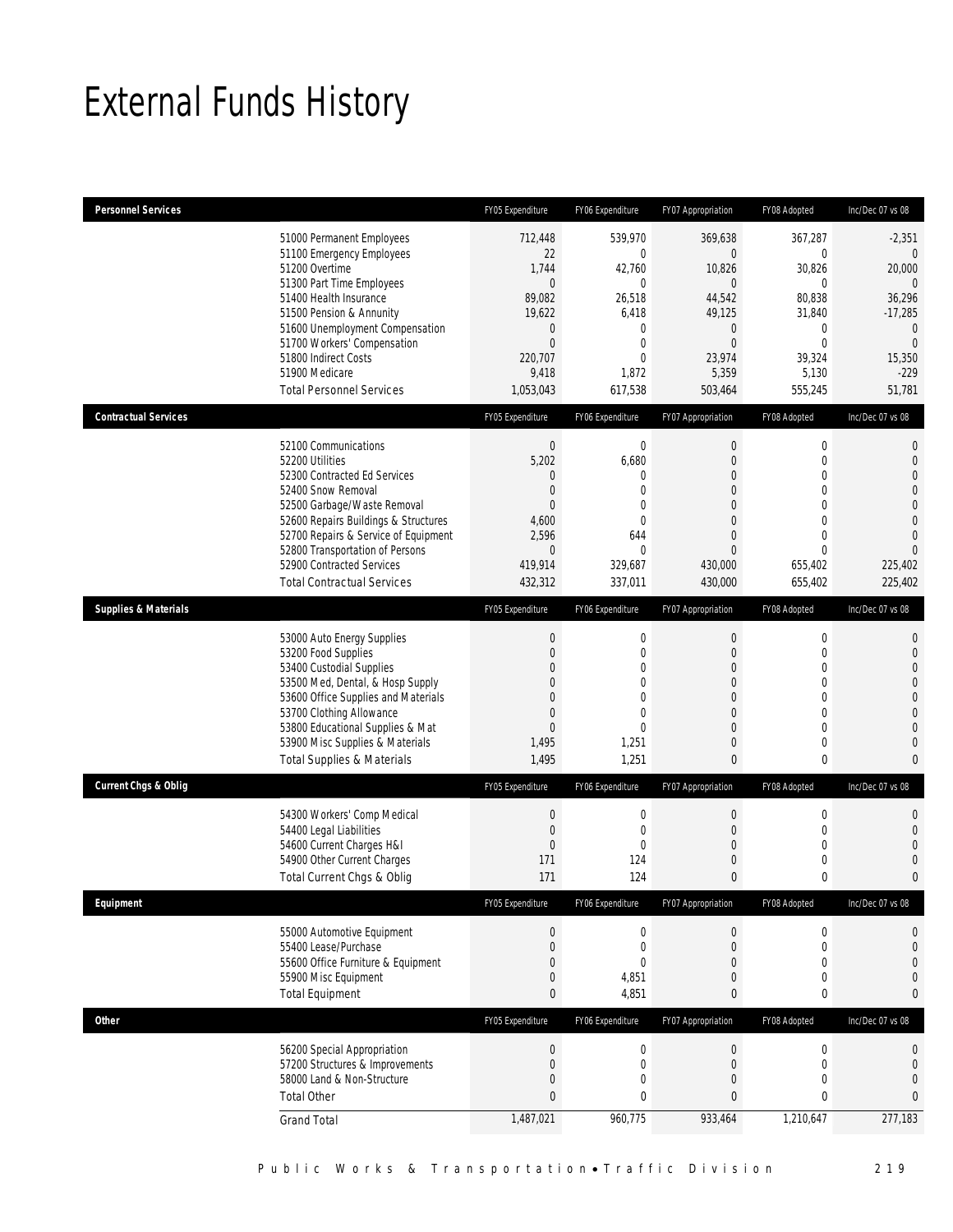# External Funds Personnel

| Title               | Union<br>Code | Grade | Position | FY08 Salary | Title                     | Union<br>Code   | Grade | Position | FY08 Salary  |
|---------------------|---------------|-------|----------|-------------|---------------------------|-----------------|-------|----------|--------------|
|                     |               |       |          |             |                           |                 |       |          |              |
| Sr Traffic Engineer | AFB           | 19A   | 1.00     | 73,286      | Jr Traffic Engr           | <b>AFJ</b>      | 16A   | 1.00     | 42,459       |
| Sr Radio Com Tech   | AFB           | 19    | 1.00     | 74,033      | Traffic_Signal_Supervisor | SE <sub>1</sub> | 08    | 1.00     | 54,156       |
| Jr Traffic Engr     | AFB           | 16A   | 1.00     | 58,132      | Sr Adm Anl                | SE <sub>1</sub> | 06    | 1.00     | 65,222       |
|                     |               |       |          |             | <b>Total</b>              |                 |       | 6        | 367,288      |
|                     |               |       |          |             | <b>Adjustments</b>        |                 |       |          |              |
|                     |               |       |          |             | Differential Payments     |                 |       |          | $\mathbf{0}$ |
|                     |               |       |          |             | Other                     |                 |       |          | 0            |
|                     |               |       |          |             | Chargebacks               |                 |       |          | $\mathbf 0$  |
|                     |               |       |          |             | Salary Savings            |                 |       |          | $\mathbf 0$  |
|                     |               |       |          |             | <b>FY08 Total Request</b> |                 |       |          | 367,288      |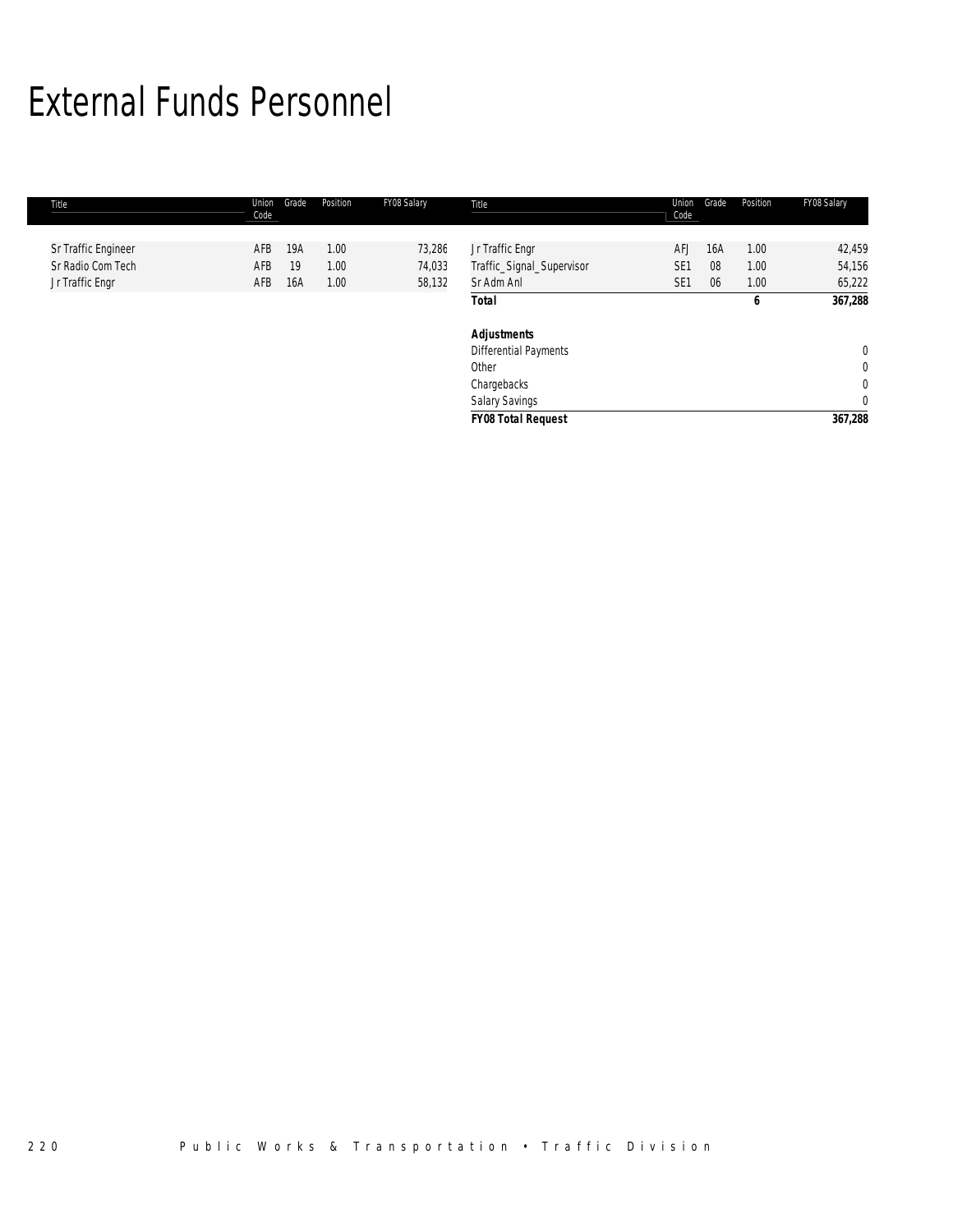# Program 1. Traffic Commissioner's Office

## *Thomas Tinlin, Commissioner Organization: 251100*

### *Program Description*

The Commissioner's Office is responsible for establishing and managing a wide variety of programs to enhance transportation throughout Boston. The office advocates for alternative financing for the administration of transportation programs including federal and state grants as well as public/private partnerships.

| <b>Performance Measures</b>        |                                       | Actual '05 | Actual '06 | Approp '07 | Target '08        |
|------------------------------------|---------------------------------------|------------|------------|------------|-------------------|
|                                    | Number of community meetings attended |            |            |            | 250               |
|                                    |                                       |            |            |            |                   |
| <b>Selected Service Indicators</b> |                                       | Actual '05 | Actual '06 | Approp '07 | <b>Budget '08</b> |
|                                    | Personnel Services                    | 2,025,568  | 1,837,376  | 1.094.114  | 1,128,955         |
|                                    | Non Personnel                         | 338,801    | 259.199    | 269.088    | 264,388           |
|                                    | Total                                 | 2,364,369  | 2,096,575  | 1,363,202  | 1,393,343         |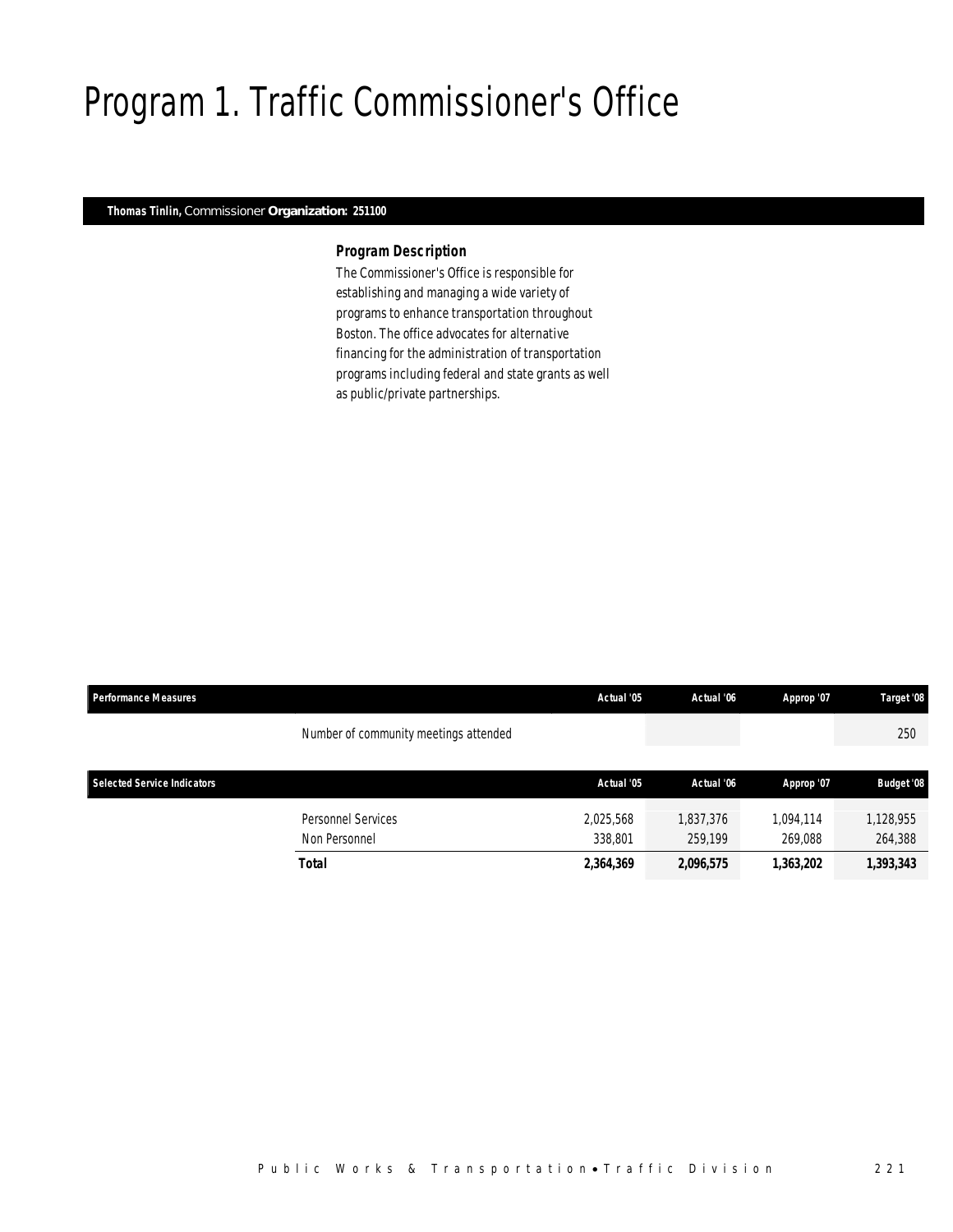# Program 2. Traffic Management & Engineering

### *John DeBenedictis, Manager Organization: 251200*

### *Program Description*

The Traffic Management and Engineering Program manages Boston's transportation network to provide safe, efficient travel throughout the City. This is accomplished through maintenance of traffic signal timings using the City's computerized traffic signal system; design and review of new/upgraded traffic signal installations; review of proposed roadway and transit projects, review and approval of private development plans; licensing of on-street construction; permitting of special events; review and modification of existing parking rules and regulations; and working with neighborhood groups to improve traffic and pedestrian safety on residential streets.

## *Program Strategies*

- To improve vehicle, pedestrian and school zone safety on neighborhood streets.
- To minimize the transportation impacts of major construction projects by cooperatively developing effective Construction Management plans, site plans and construction mitigation strategies.
- To improve the flow of vehicles and pedestrians on arterial streets by making traffic signal timing adjustments to our computerized signal system.

| <b>Performance Measures</b>        |                                                                                                                         | Actual '05 | Actual '06 | Projected '07 | Target '08        |
|------------------------------------|-------------------------------------------------------------------------------------------------------------------------|------------|------------|---------------|-------------------|
|                                    | # of on-site traffic signal inspections performed<br># of work orders issued for traffic signal<br>improvements/repairs |            |            |               | 900<br>60         |
|                                    | % of development project impact reports,<br>construction management plans and site plans<br>reviewed on time            | 80%        | 80%        | 82%           | 90%               |
|                                    | % of engineering analysis requests responded to<br>within 30 days                                                       | 71%        | 59%        | 70%           |                   |
|                                    | % of engineering service requests completed<br>and responded to within 30 days                                          |            |            |               | 75%               |
|                                    | Number of traffic monitoring cameras<br>operational                                                                     |            |            | 45            | 45                |
|                                    | Pct. of traffic signals on-line                                                                                         | 71%        | 72%        | 81%           | 85%               |
| <b>Selected Service Indicators</b> |                                                                                                                         | Actual '05 | Actual '06 | Approp '07    | <b>Budget '08</b> |

| 1,189,588<br>1,999,129<br>1,465,941<br>Total          | 1,503,704 |
|-------------------------------------------------------|-----------|
| 76,062<br>729.727<br>172,500<br>Non Personnel         | 172,900   |
| .269,402<br>.293.441<br>113,526<br>Personnel Services | ,330,804  |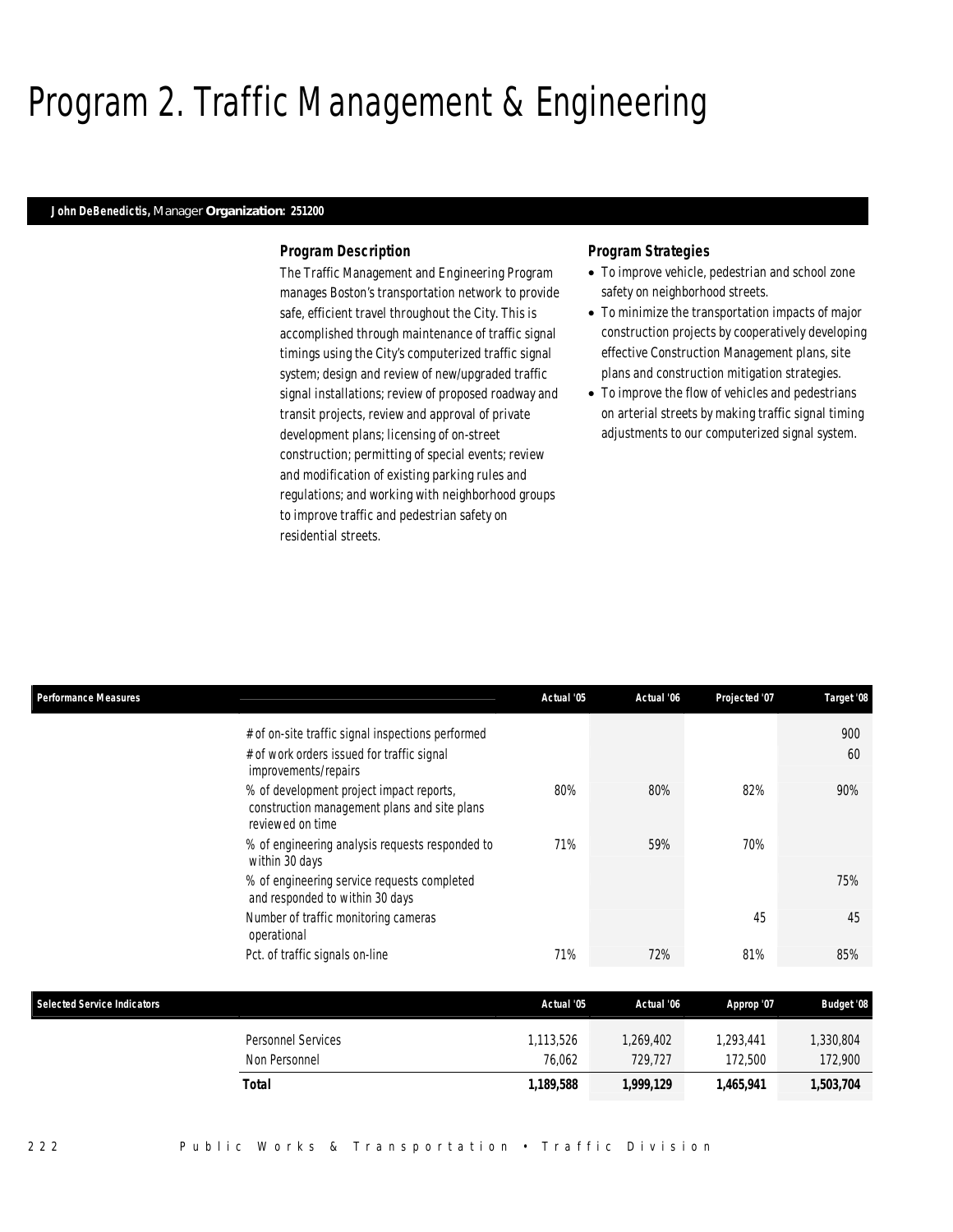# Program 3. Policy & Planning

## *Vineet Gupta, Manager Organization: 251300*

### *Program Description*

The Policy and Planning Division provides planning services leading to more effective engineering, construction and management of the city's transportation networks and initiates new projects to support the department's mission. Through extensive community process and coordination with city and state agencies, the division encourages the use of alternative modes, enhances pedestrian safety, addresses neighborhood traffic and parking concerns, reviews new development projects and proposes long-term strategies.

## *Program Strategies*

- Review new development projects leading to Transportation Access Plan Agreements (TAPAs) to manage impacts on transportation infrastructure and neighborhood quality of life.
- Conduct transportation action plans and design projects for neighborhoods and corridors to improve traffic flow and pedestrian safety.
- Serve as the City's liaison and coordinate/manage projects with the MBTA and other state agencies.

| <b>Performance Measures</b>        |                                              | Actual '05 | Actual '06 | Projected '07 | Target '08        |
|------------------------------------|----------------------------------------------|------------|------------|---------------|-------------------|
|                                    | Environmental documents reviewed             | 35         | 46         | 29            | 30                |
|                                    | Project designs managed                      |            |            |               | 6                 |
|                                    | Public transportation coordination meetings  | 51         | 48         | 43            | 40                |
|                                    | Regional transportation projects             | 17         | 19         | 10            | 8                 |
|                                    | Scopes prepared                              | 23         | 27         | 24            | 20                |
|                                    | Transportation Access Plan Agreements signed | 27         | 23         | 24            | 20                |
|                                    |                                              |            |            |               |                   |
| <b>Selected Service Indicators</b> |                                              | Actual '05 | Actual '06 | Approp '07    | <b>Budget '08</b> |
|                                    | <b>Personnel Services</b>                    | 463.229    | 492.193    | 480.616       | 462,312           |
|                                    | Non Personnel                                | 1,350      | 6,091      | 4,500         | 8,000             |

*Total 464,579 498,284 485,116 470,312*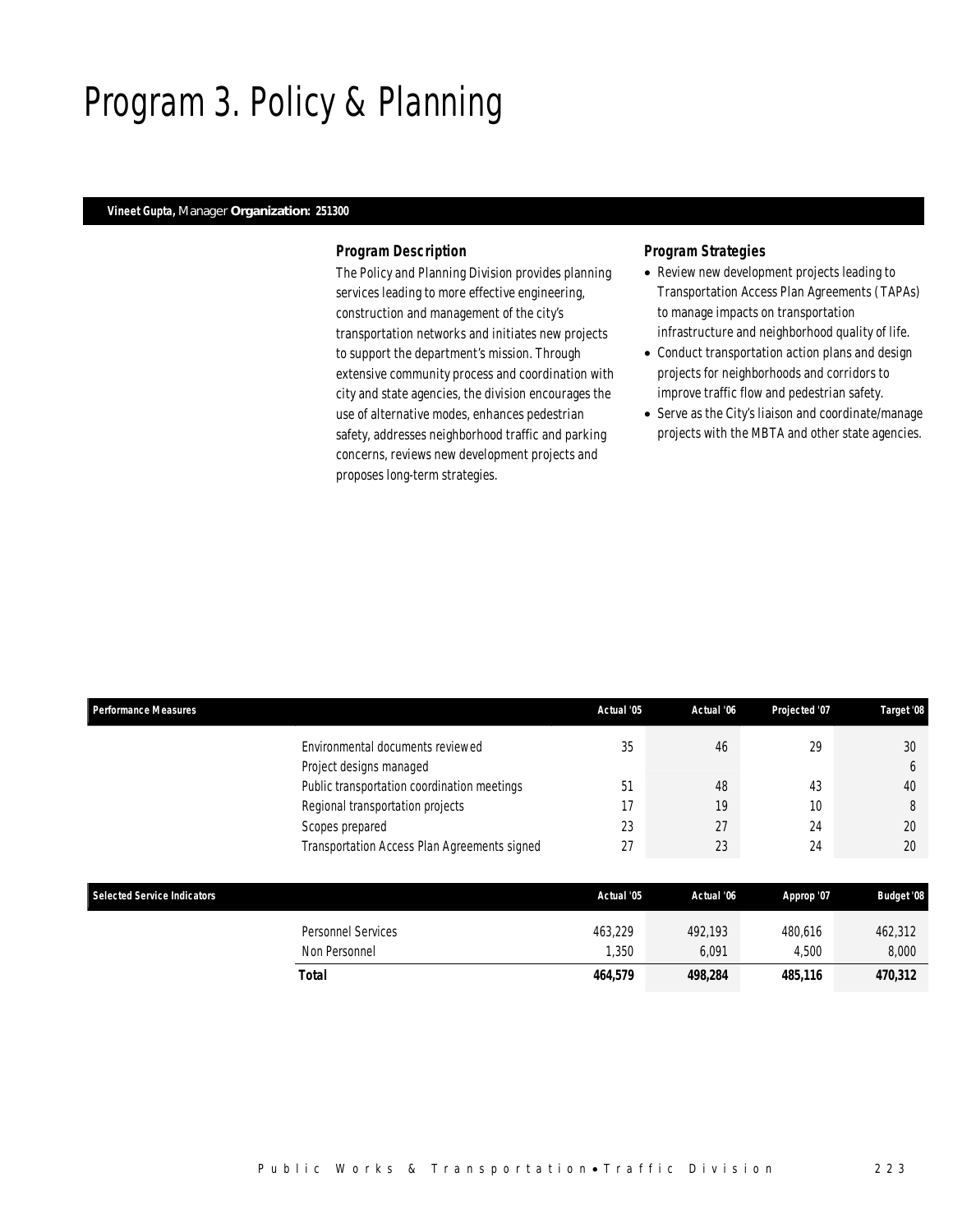# Program 4. Traffic Enforcement

## *Gregory Rooney, Manager Organization: 251400*

### *Program Description*

The Enforcement Program enhances public safety, improves traffic flow, and promotes parking opportunities and curbside access by encouraging compliance with the City's rules and regulations through issuance of citations and towing of illegally parked vehicles.

## *Program Strategies*

• To improve vehicle flow and public safety within the city by ensuring compliance with parking, meter, residential and street cleaning regulations.

| <b>Performance Measures</b>        |                                    | Actual '05 | Actual '06 | Projected '07 | Target '08        |
|------------------------------------|------------------------------------|------------|------------|---------------|-------------------|
|                                    | Abandoned vehicle tows             | 2.519      | 1,866      | 1.351         | 1,550             |
|                                    | Tickets issued by Enforcement Unit | 1,440,305  | 1,473,895  | 1,387,007     | 1,500,000         |
|                                    | Total tows                         | 19,177     | 15,574     | 17,743        | 17,806            |
|                                    |                                    |            |            |               |                   |
|                                    |                                    |            |            |               |                   |
| <b>Selected Service Indicators</b> |                                    | Actual '05 | Actual '06 | Approp '07    | <b>Budget '08</b> |
|                                    | Personnel Services                 | 8.945.908  | 9.282.619  | 9,920,136     | 10,210,822        |
|                                    | Non Personnel                      | 1,090,468  | 1,314,885  | 1,120,438     | 1,108,039         |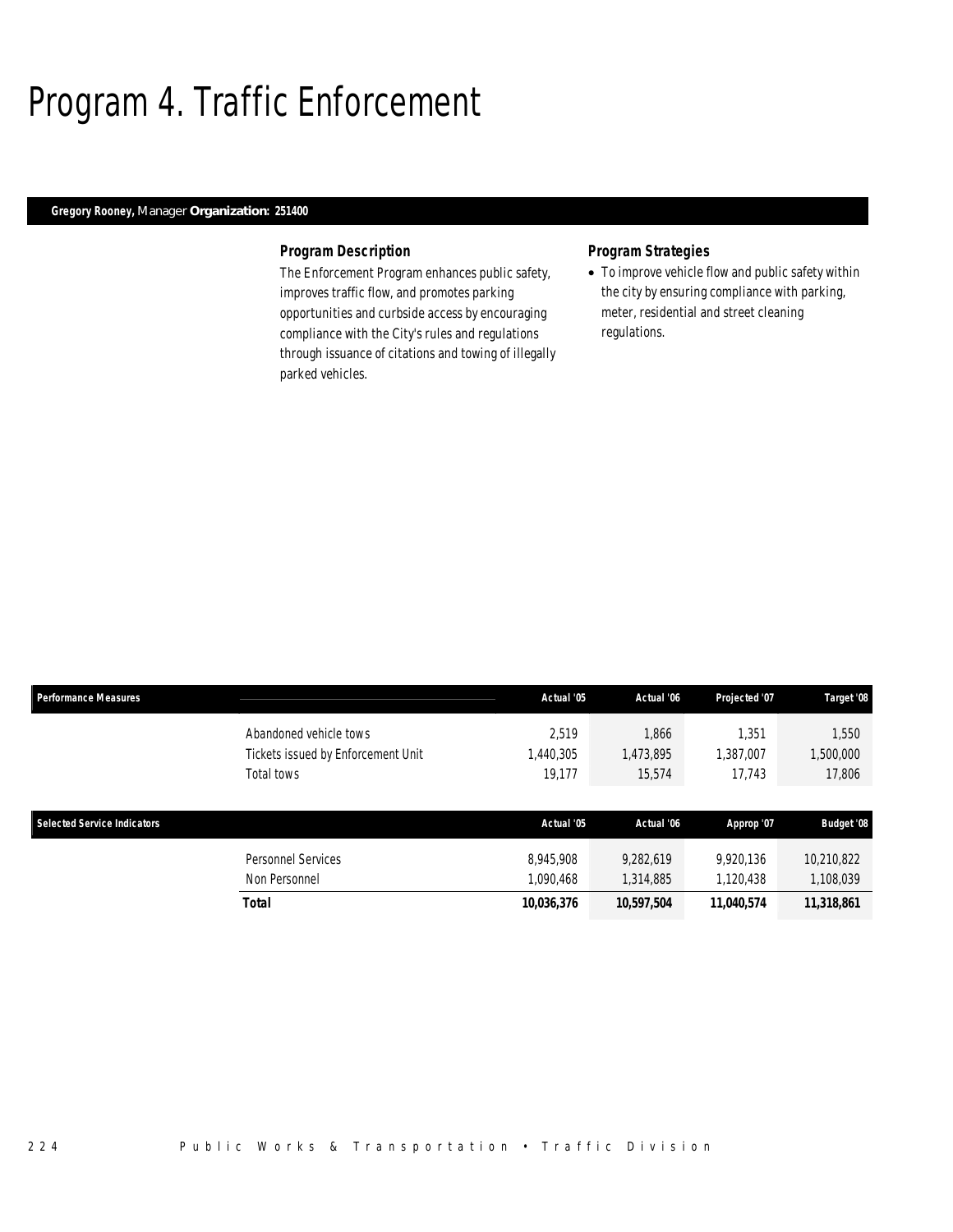# Program 5. Traffic Operations

## *Paul McColgan, Acting Manager Organization: 251500*

### *Program Description*

The Operations Program promotes public safety through the maintenance of and regulatory signage on City roadways, and coordination of special events effecting traffic and parking in the City. Operations also supports economic development in the City by encouraging efficient use of short-term on-street parking through the maintenance of parking meters.

## *Program Strategies*

• To efficiently maintain traffic signs and parking meters throughout the city.

| <b>Performance Measures</b> |                                     | Actual '05 | Actual '06 | Projected '07 | Target '08        |
|-----------------------------|-------------------------------------|------------|------------|---------------|-------------------|
|                             | Field sheets issued                 |            |            |               | 9,000             |
|                             | Parking meter inspections performed |            |            |               | 450,000           |
|                             | Pct of meters in operation          |            |            | 77.4%         | 78%               |
|                             | Signs installed                     | 40,983     | 37,871     | 39,167        | 35,000            |
|                             |                                     |            |            |               |                   |
| Selected Service Indicators |                                     | Actual '05 | Actual '06 | Approp '07    | <b>Budget '08</b> |
|                             | <b>Personnel Services</b>           | 2,289,509  | 2,488,679  | 2,404,611     | 2,504,980         |
|                             | Non Personnel                       | 1,041,521  | 987,016    | 1,051,127     | 956,840           |
|                             | <b>Total</b>                        | 3,331,030  | 3,475,695  | 3,455,738     | 3,461,820         |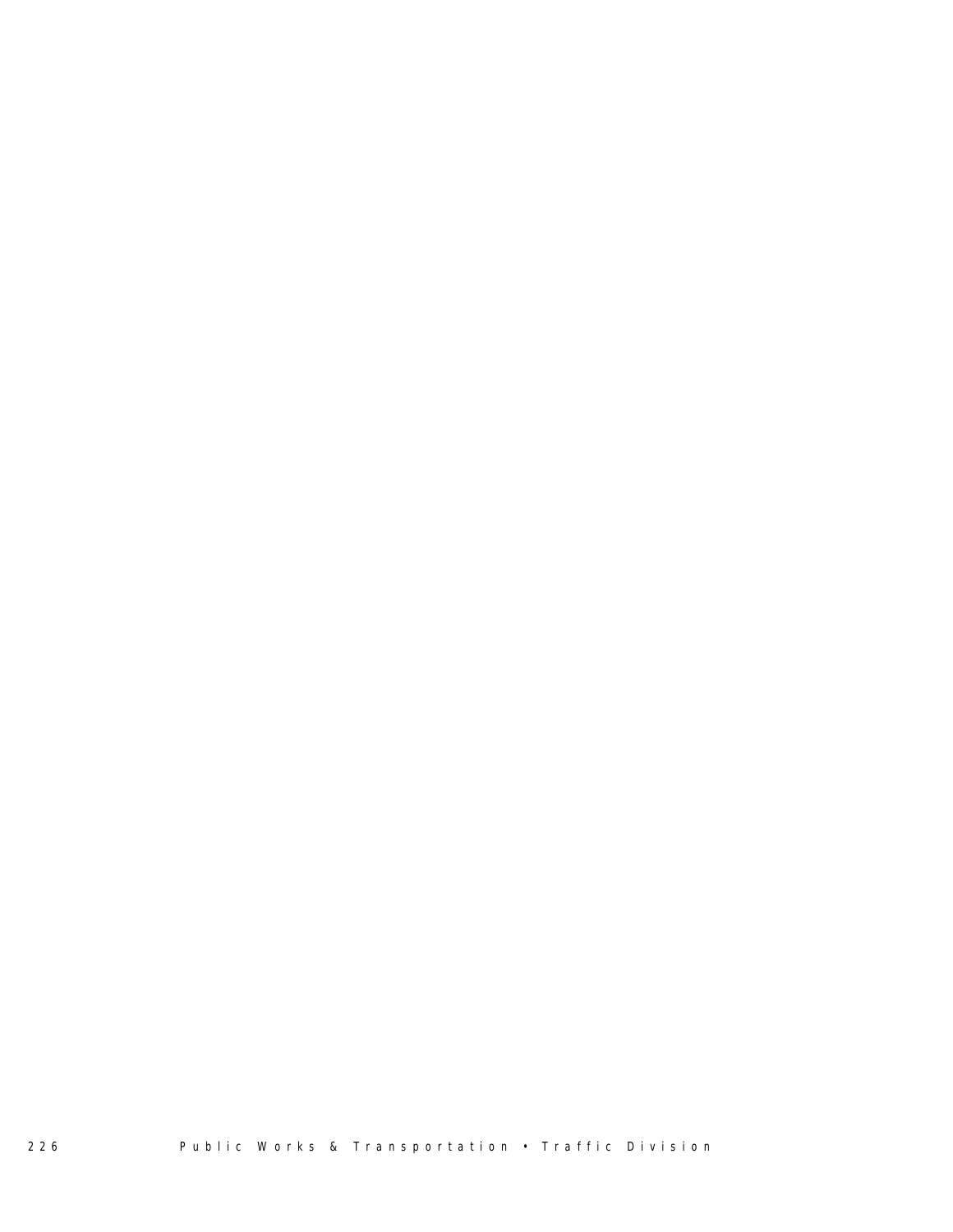# Parking Clerk Operating Budget

## *Gina Fiandaca, Assistant Parking Clerk Appropriation: 253*

## *Division Mission*

The Office of the Parking Clerk's primary mission is to respond effectively to public inquiries about parking tickets, resolve any disagreements through an adjudication process, and to deter illegal parking by successfully collecting parking violation fines. The Office is also responsible for adjudicating and collecting fines on abandoned vehicles and for administering resident parking permits.

| <b>Operating Budget</b>            | Program Name              | Total Actual '05 | <b>Total Actual '06</b> | Total Approp '07 | Total Budget '08  |
|------------------------------------|---------------------------|------------------|-------------------------|------------------|-------------------|
|                                    | Parking Clerk             | 8,773,781        | 9.144.440               | 9,539,526        | 9,470,718         |
|                                    | Total                     | 8,773,781        | 9,144,440               | 9,539,526        | 9,470,718         |
|                                    |                           |                  |                         |                  |                   |
| <b>Selected Service Indicators</b> |                           | Actual '05       | Actual '06              | Approp '07       | <b>Budget '08</b> |
|                                    | <b>Personnel Services</b> | 2,526,588        | 2,635,343               | 2.681.161        | 2,713,474         |
|                                    | Non Personnel             | 6,247,193        | 6,509,097               | 6,858,365        | 6,757,244         |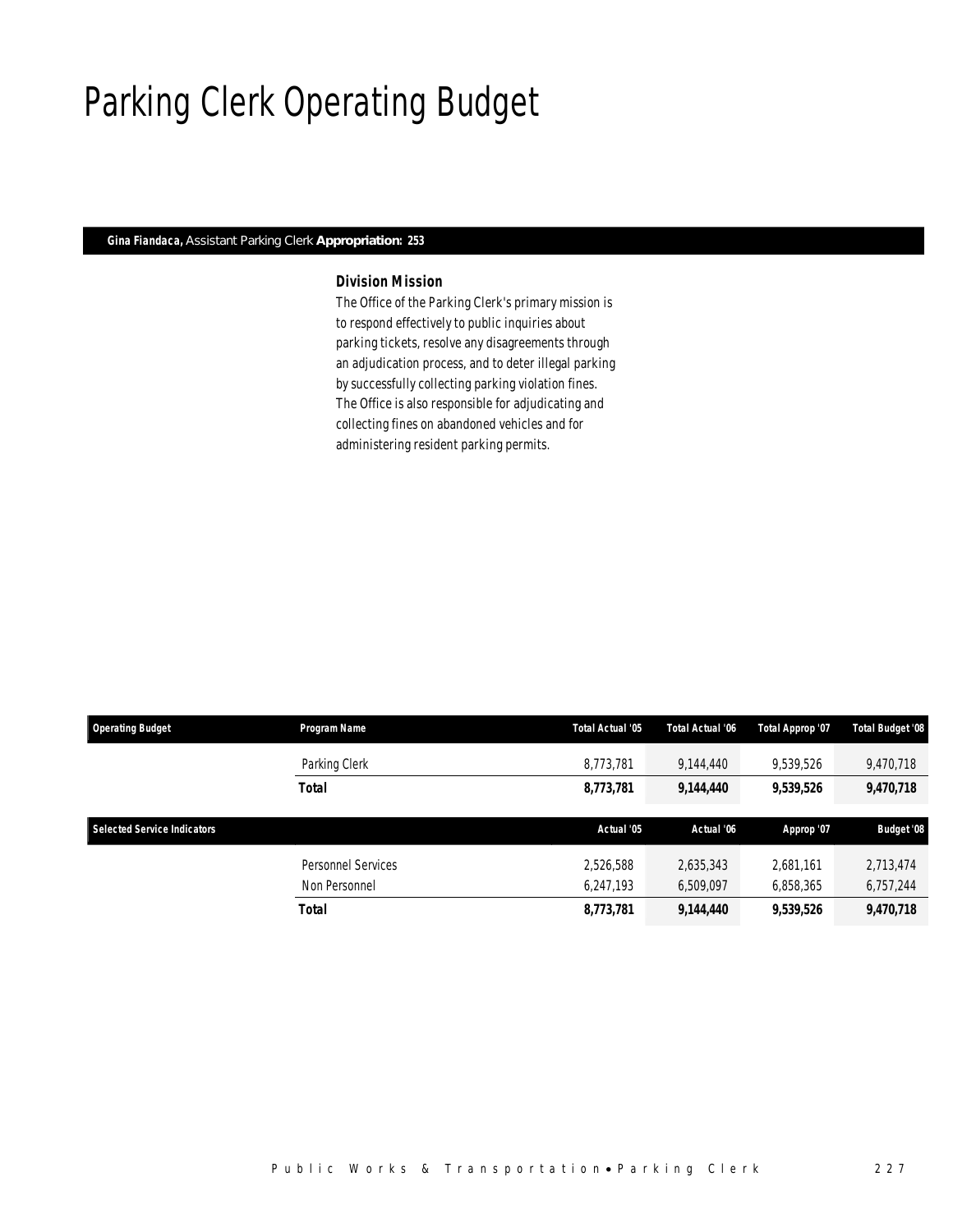# Parking Clerk Operating Budget



## *Description of Services*

The Office of the Parking Clerk oversees and operates a number of major components of the City's Parking Violation System (PVS). The PVS is a high volume, complex operation involving numerous computer-based systems that support all elements relating to parking tickets from design, procurement, and processing of tickets, through providing responses to public inquiries, adjudication, collection, and final disposition. Parking permits for neighborhood residents are issued by the Office of the Parking Clerk.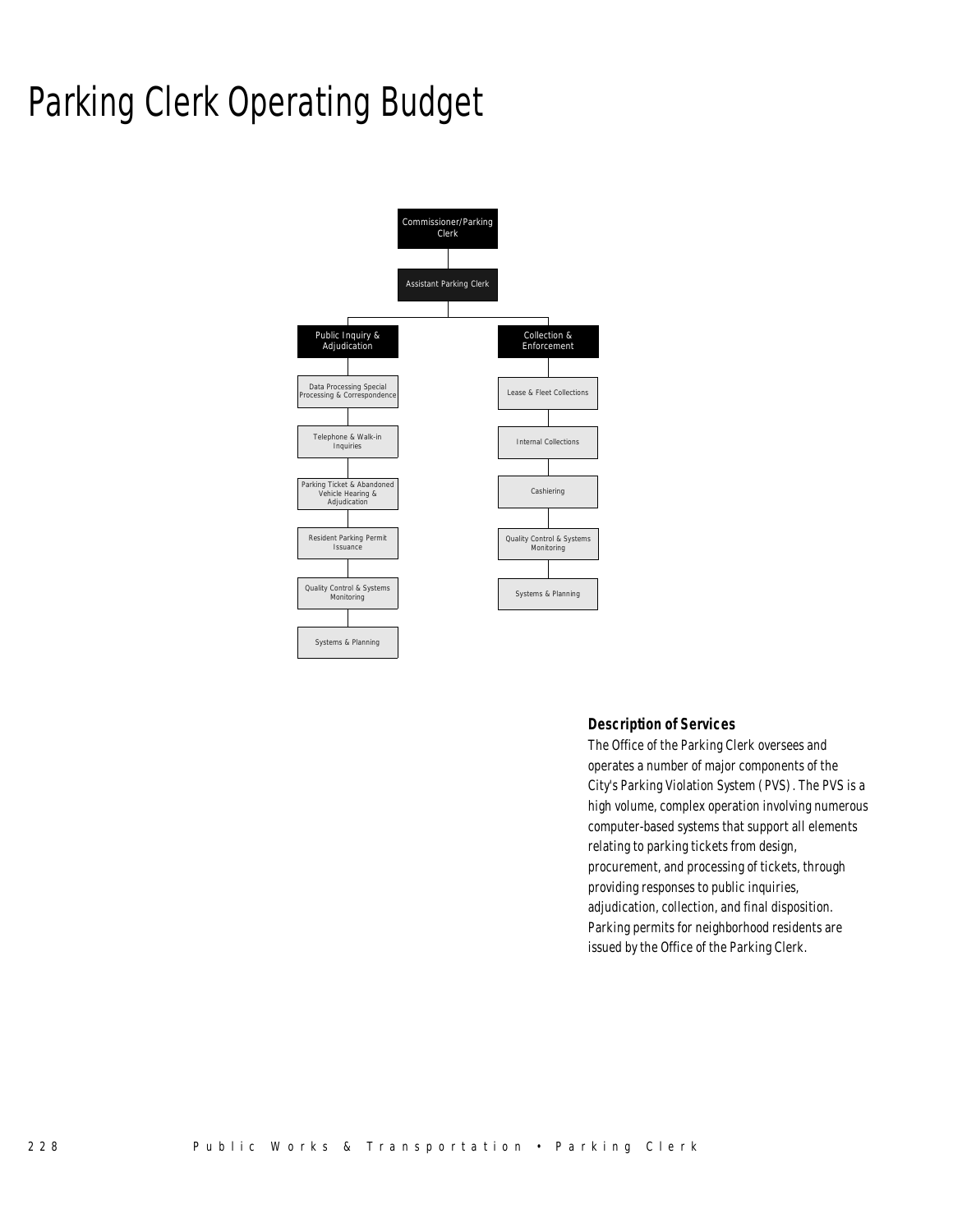# Division History

| <b>Personnel Services</b>       |                                                                                                                                                                                                                                                                                                                   | FY05 Expenditure                                                                                                           | FY06 Expenditure                                                                                           | FY07 Appropriation                                                                                                       | FY08 Adopted                                                                                                               | Inc/Dec 07 vs 08                                                                                                               |
|---------------------------------|-------------------------------------------------------------------------------------------------------------------------------------------------------------------------------------------------------------------------------------------------------------------------------------------------------------------|----------------------------------------------------------------------------------------------------------------------------|------------------------------------------------------------------------------------------------------------|--------------------------------------------------------------------------------------------------------------------------|----------------------------------------------------------------------------------------------------------------------------|--------------------------------------------------------------------------------------------------------------------------------|
|                                 | 51000 Permanent Employees<br>51100 Emergency Employees<br>51200 Overtime<br>51600 Unemployment Compensation<br>51700 Workers' Compensation<br><b>Total Personnel Services</b>                                                                                                                                     | 2,521,045<br>$\mathbf{0}$<br>5,543<br>$\theta$<br>$\Omega$<br>2,526,588                                                    | 2,635,276<br>$\mathbf{0}$<br>67<br>$\mathbf{0}$<br>$\Omega$<br>2,635,343                                   | 2,681,161<br>0<br>$\boldsymbol{0}$<br>0<br>$\Omega$<br>2,681,161                                                         | 2,713,474<br>0<br>$\overline{0}$<br>$\overline{0}$<br>$\Omega$<br>2,713,474                                                | 32,313<br>$\mathbf{0}$<br>$\Omega$<br>$\mathbf{0}$<br>$\Omega$<br>32,313                                                       |
| <b>Contractual Services</b>     |                                                                                                                                                                                                                                                                                                                   | FY05 Expenditure                                                                                                           | FY06 Expenditure                                                                                           | FY07 Appropriation                                                                                                       | FY08 Adopted                                                                                                               | Inc/Dec 07 vs 08                                                                                                               |
|                                 | 52100 Communications<br>52200 Utilities<br>52300 Contracted Ed Services<br>52400 Snow Removal<br>52500 Garbage/Waste Removal<br>52600 Repairs Buildings & Structures<br>52700 Repairs & Service of Equipment<br>52800 Transportation of Persons<br>52900 Contracted Services<br><b>Total Contractual Services</b> | 37,159<br>$\mathbf{0}$<br>$\Omega$<br>$\Omega$<br>$\Omega$<br>$\Omega$<br>14,270<br>$\mathbf{0}$<br>5,898,403<br>5,949,832 | 37,085<br>0<br>$\Omega$<br>$\overline{0}$<br>$\theta$<br>$\theta$<br>13,947<br>0<br>6,236,097<br>6,287,129 | 41,100<br>$\mathbf 0$<br>$\Omega$<br>$\overline{0}$<br>0<br>$\mathbf{0}$<br>15,000<br>$\Omega$<br>6,518,206<br>6,574,306 | 41,100<br>$\mathbf 0$<br>$\Omega$<br>$\overline{0}$<br>0<br>$\overline{0}$<br>15,000<br>$\Omega$<br>6,413,239<br>6,469,339 | $\mathbf{0}$<br>$\mathbf{0}$<br>$\overline{0}$<br>$\Omega$<br>$\mathbf{0}$<br>$\Omega$<br>$\Omega$<br>$-104,967$<br>$-104,967$ |
| <b>Supplies &amp; Materials</b> |                                                                                                                                                                                                                                                                                                                   | FY05 Expenditure                                                                                                           | FY06 Expenditure                                                                                           | FY07 Appropriation                                                                                                       | FY08 Adopted                                                                                                               | Inc/Dec 07 vs 08                                                                                                               |
|                                 | 53000 Auto Energy Supplies<br>53200 Food Supplies<br>53400 Custodial Supplies<br>53500 Med, Dental, & Hosp Supply<br>53600 Office Supplies and Materials<br>53700 Clothing Allowance<br>53800 Educational Supplies & Mat<br>53900 Misc Supplies & Materials<br><b>Total Supplies &amp; Materials</b>              | $\mathbf{0}$<br>$\theta$<br>0<br>$\Omega$<br>280,071<br>$\mathbf{0}$<br>$\mathbf{0}$<br>5,881<br>285,952                   | $\mathbf{0}$<br>$\mathbf{0}$<br>$\overline{0}$<br>$\Omega$<br>201,833<br>0<br>$\Omega$<br>5,641<br>207,474 | $\boldsymbol{0}$<br>$\theta$<br>$\overline{0}$<br>$\Omega$<br>268,900<br>$\overline{0}$<br>$\Omega$<br>6,500<br>275,400  | $\mathbf 0$<br>0<br>$\overline{0}$<br>$\Omega$<br>268,900<br>$\overline{0}$<br>$\Omega$<br>6,500<br>275,400                | 0<br>$\overline{0}$<br>$\overline{0}$<br>$\overline{0}$<br>$\Omega$<br>$\overline{0}$<br>$\Omega$<br>$\Omega$<br>$\mathbf{0}$  |
| <b>Current Chgs &amp; Oblig</b> |                                                                                                                                                                                                                                                                                                                   | FY05 Expenditure                                                                                                           | FY06 Expenditure                                                                                           | FY07 Appropriation                                                                                                       | FY08 Adopted                                                                                                               | Inc/Dec 07 vs 08                                                                                                               |
|                                 | 54300 Workers' Comp Medical<br>54400 Legal Liabilities<br>54500 Aid To Veterans<br>54600 Current Charges H&I<br>54700 Indemnification<br>54900 Other Current Charges<br>Total Current Chgs & Oblig                                                                                                                | $\mathbf{0}$<br>$\overline{0}$<br>$\overline{0}$<br>$\overline{0}$<br>$\overline{0}$<br>6,452<br>6,452                     | 9,067<br>$\Omega$<br>$\overline{0}$<br>0<br>$\Omega$<br>2,577<br>11,644                                    | $\boldsymbol{0}$<br>0<br>$\mathbf 0$<br>$\overline{0}$<br>$\overline{0}$<br>4,400<br>4,400                               | $\mathbf 0$<br>0<br>$\overline{0}$<br>$\overline{0}$<br>0<br>4,400<br>4,400                                                | $\mathbf{0}$<br>$\overline{0}$<br>$\Omega$<br>$\overline{0}$<br>$\Omega$<br>$\overline{0}$<br>$\mathbf{0}$                     |
| Equipment                       |                                                                                                                                                                                                                                                                                                                   | FY05 Expenditure                                                                                                           | FY06 Expenditure                                                                                           | FY07 Appropriation                                                                                                       | FY08 Adopted                                                                                                               | Inc/Dec 07 vs 08                                                                                                               |
|                                 | 55000 Automotive Equipment<br>55400 Lease/Purchase<br>55600 Office Furniture & Equipment<br>55900 Misc Equipment<br><b>Total Equipment</b>                                                                                                                                                                        | $\mathbf{0}$<br>$\boldsymbol{0}$<br>$\mathbf{0}$<br>4,957<br>4,957                                                         | $\mathbf{0}$<br>$\mathbf 0$<br>2,850<br>0<br>2,850                                                         | $\mathbf{0}$<br>4,259<br>0<br>$\overline{0}$<br>4,259                                                                    | $\mathbf{0}$<br>8,105<br>0<br>$\mathbf 0$<br>8,105                                                                         | $\Omega$<br>3,846<br>$\mathbf{0}$<br>$\mathbf{0}$<br>3,846                                                                     |
| <b>Other</b>                    |                                                                                                                                                                                                                                                                                                                   | FY05 Expenditure                                                                                                           | FY06 Expenditure                                                                                           | FY07 Appropriation                                                                                                       | FY08 Adopted                                                                                                               | Inc/Dec 07 vs 08                                                                                                               |
|                                 | 56200 Special Appropriation<br>57200 Structures & Improvements<br>58000 Land & Non-Structure<br><b>Total Other</b>                                                                                                                                                                                                | $\mathbf 0$<br>$\overline{0}$<br>$\mathbf{0}$<br>0                                                                         | $\boldsymbol{0}$<br>$\mathbf 0$<br>0<br>0                                                                  | $\boldsymbol{0}$<br>$\mathbf 0$<br>0<br>0                                                                                | 0<br>$\mathbf 0$<br>0<br>0                                                                                                 | 0<br>0<br>0<br>0                                                                                                               |
|                                 | <b>Grand Total</b>                                                                                                                                                                                                                                                                                                | 8,773,781                                                                                                                  | 9,144,440                                                                                                  | 9,539,526                                                                                                                | 9,470,718                                                                                                                  | $-68,808$                                                                                                                      |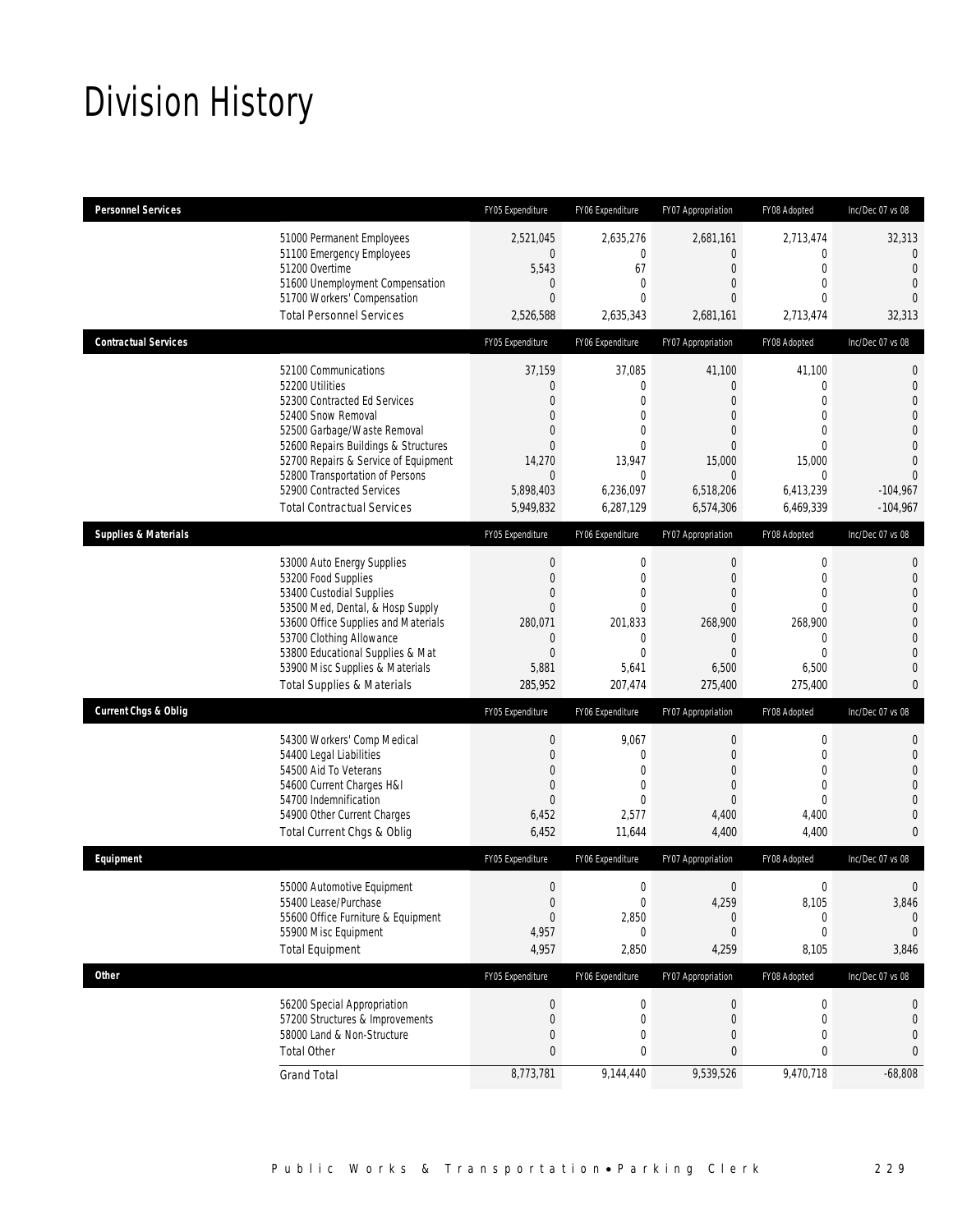# Division Personnel

| Title                       | Union<br>Code | Grade | Position | FY08 Salary | Title                          | Union<br>Code   | Grade | Position | FY08 Salary |
|-----------------------------|---------------|-------|----------|-------------|--------------------------------|-----------------|-------|----------|-------------|
| Chief Claims Investigator I | AFG           | 17A   | 3.00     | 188,623     | Prin Data Proc Systems Analyst | SE <sub>1</sub> | 10    | 1.00     | 65,106      |
| Chief Claims Investigator   | AFG           | 15A   | 11.00    | 590,667     | Prin Admin Asst(Public Ing T&P | SE <sub>1</sub> | 10    | 1.00     | 91,063      |
| <b>Head Cashier</b>         | <b>AFM</b>    | 15    | 1.00     | 51,678      | Prin Admin Asst(Adjud T&P)     | SE <sub>1</sub> | 10    | 1.00     | 91,063      |
| <b>Hearing Officer</b>      | <b>AFM</b>    | 14    | 3.00     | 124,390     | Prin Admin Asst(Planningt&P)   | SE <sub>1</sub> | 10    | 1.00     | 91,063      |
| Sr Claims Investigator      | AFG           | 13A   | 3.00     | 132,525     | Prin Admin Asst Customer Svrtp | SE <sub>1</sub> | 10    | 1.00     | 91,063      |
| Teller                      | AFM           | 13    | 4.00     | 152,956     | Sr Data Proc Sys Analyst       | SE <sub>1</sub> | 08    | 6.00     | 470,145     |
| Claims Investigator (Opc)   | AFM           | 12    | 8.00     | 306,056     | DP Sys Anl                     | SE <sub>1</sub> | 06    | 1.00     | 65,222      |
| Asst Parking Clerk          | EXM           | 11    | 1.00     | 98,593      | Prin Research Analyst          | SE <sub>1</sub> | 06    | 1.00     | 65,222      |
|                             |               |       |          |             | DataProcCoordinator            | SE <sub>1</sub> | 04    | 1.00     | 54,455      |
|                             |               |       |          |             | <b>Total</b>                   |                 |       | 48       | 2,729,893   |
|                             |               |       |          |             | <b>Adjustments</b>             |                 |       |          |             |
|                             |               |       |          |             | <b>Differential Payments</b>   |                 |       |          |             |
|                             |               |       |          |             | Other                          |                 |       |          | 31,958      |
|                             |               |       |          |             | Chargebacks                    |                 |       |          | $\Omega$    |

*FY08 Total Request 2,713,474*

Salary Savings 48,377<br>
FY08 Total Request 2,713,474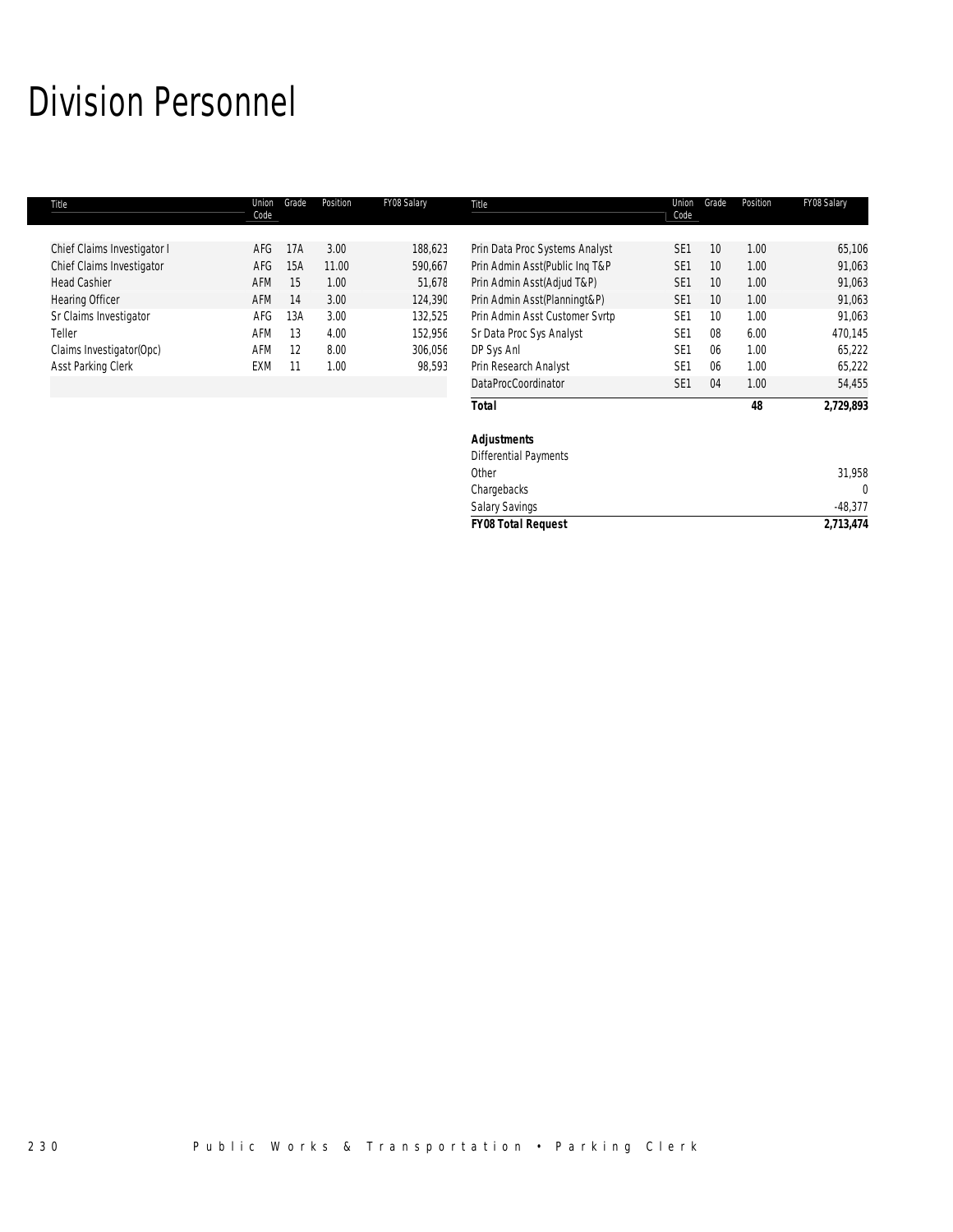# Program 1. Parking Clerk

## *Gina Fiandaca, Manager Organization: 253100*

### *Program Description*

The Office of the Parking Clerk is responsible for the oversight and management of the City's comprehensive Parking Violation and Parking Management Information Services System, the administration of the issuance program for Resident Parking Permits, and adjudication related to the issuance of parking citations and the abandoned vehicle program.

## *Program Strategies*

- To operate an effective fine collection program.
- To respond to customer inquiries in the most efficient and effective manner.

| <b>Performance Measures</b>        |                                                 | Actual '05 | Actual '06 | Projected '07 | Target '08        |
|------------------------------------|-------------------------------------------------|------------|------------|---------------|-------------------|
|                                    | % collection rate on tickets 6 to 12 months old | 88%        | 88%        | 88%           | 85%               |
|                                    | % collection rate on tickets up to 6 months old | 82%        | 82%        | 82.5%         | 80%               |
|                                    | % inquiries addressed within 3 work days.       | 60%        | 100%       | 100%          | 100%              |
|                                    | Residential parking permits issued              | 26,376     | 32,215     | 51.776        | 75,000            |
|                                    | Telephone inquiries                             | 381,380    | 376,037    | 375,066       | 350,000           |
|                                    | Ticket hearings                                 | 13,402     | 11.726     | 10,111        | 12,100            |
|                                    | Walk-in inquiries                               | 29,655     | 28,052     | 27.718        | 28,300            |
|                                    |                                                 |            |            |               |                   |
| <b>Selected Service Indicators</b> |                                                 | Actual '05 | Actual '06 | Approp '07    | <b>Budget '08</b> |
|                                    | <b>Personnel Services</b>                       | 2,526,588  | 2,635,343  | 2,681,161     | 2,713,474         |
|                                    | Non Personnel                                   | 6.247.193  | 6,509,097  | 6,858,365     | 6,757,244         |
|                                    | <b>Total</b>                                    | 8,773,781  | 9,144,440  | 9,539,526     | 9,470,718         |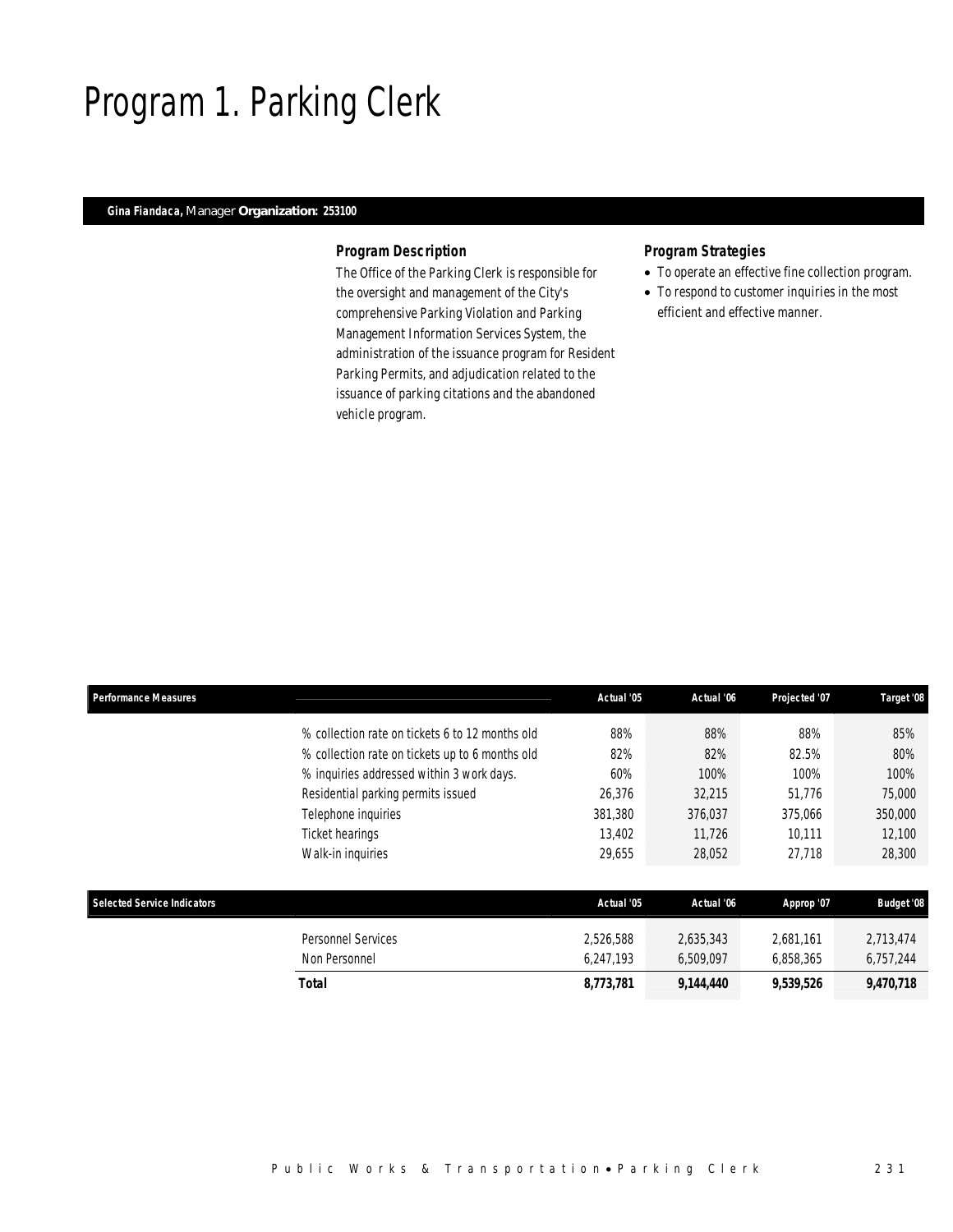# External Funds Projects

*Central Artery/Third Harbor Tunnel* 

### *Project Mission*

The Central Artery/Third Harbor Tunnel (CA/THT) Project Team mission is to coordinate project-related activities performed by the City in conjunction with the Massachusetts Highway Department. The project team coordinates the provision of City services for the construction of the CA/THT including planning and engineering, regulatory permitting and inspections, emergency services, public safety, and other projects support. This grant will be ending in FY06.

### *NSTAR 345kV*

### *Project Mission*

NSTAR Electric will provide mitigation funding to minimize the disruptive impacts to the environment, city traffic and residents related to the proposed 345 Kilovolt transmission line. Funding for this project is expected to run over 18 months.

### *Parking Facilities Fund*

### *Project Mission*

Ì

The City owns and operates several revenue producing parking lots. The resulting revenue from these lots goes into the fund to support their non-personnel operating expenses. This is an ongoing revolving account.

*Traffic Management Center* 

### *Project Mission*

The Traffic Management Center grant will provide new financial resources to expand operational coverage in order to fully utilize existing technology and help monitor and improve the flow of traffic through the City. Funding has been provided for three years by the Federal Highway Administration and Massachusetts Executive Office of Transportation and Construction.

*Symphony Hall Area Streetscape Project Traffic Study* 

### *Project Mission*

The Symphony Hall Traffic Study grant provided federal funding through the Massachusetts Highway Department to identify and pursue transportation and streetscape improvements in the Symphony Hall area. The study was finalized in May 2006.

### *East Boston Traffic Study*

### *Project Mission*

Massport has provided funding for this study to identify transportation issues and solutions for the East Boston neighborhood. The study is near completion and it includes a traffic study and preliminary design for Central Square. This grant will continue through FY07.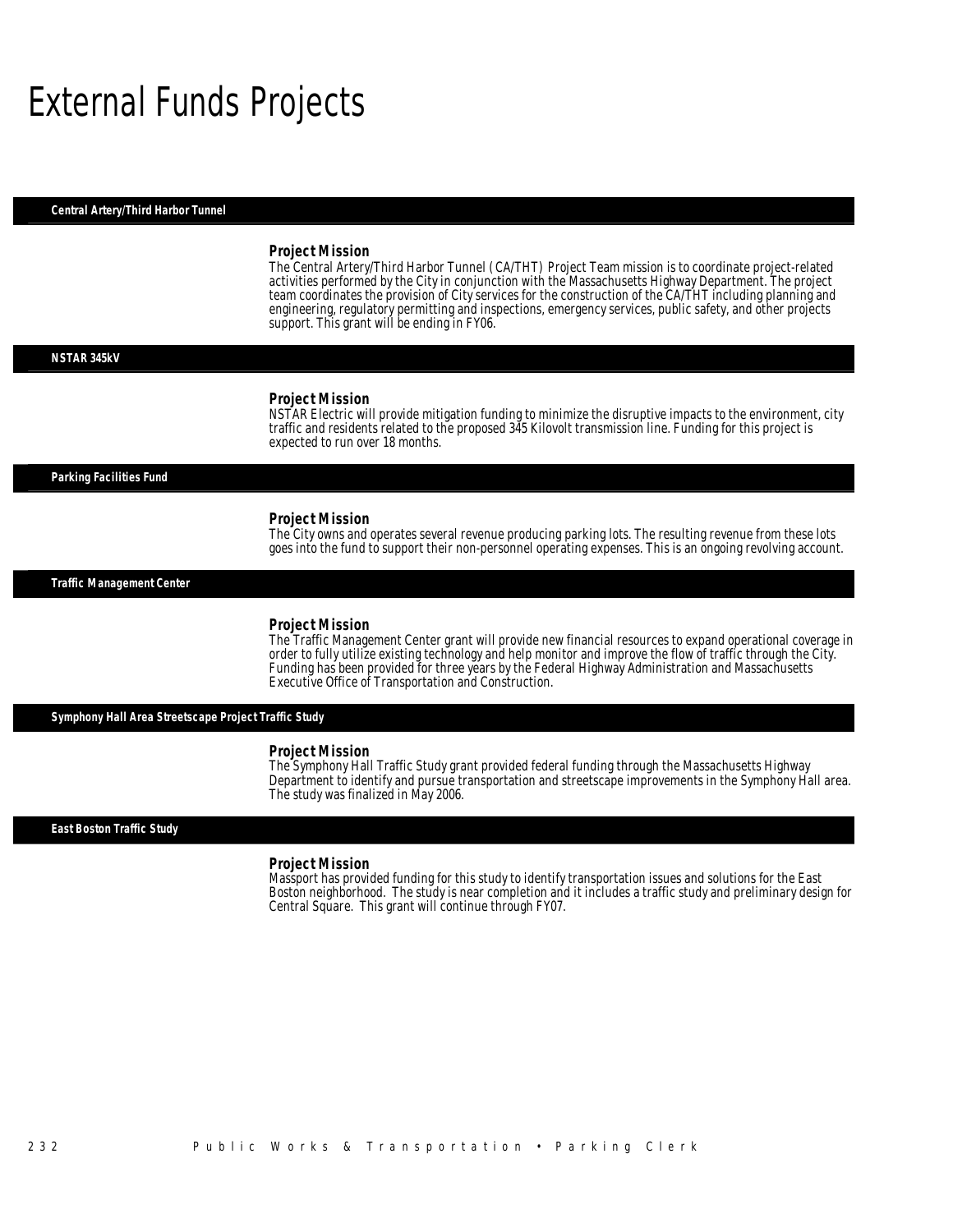# Transportation Department Capital Budget

### *Overview*

The priority of the FY08-FY12 BTD Capital plan will be the comprehensive modernization of traffic control equipment to move vehicular, pedestrian and bicycle traffic more safely and efficiently throughout the City. Neighborhood and strategic transportation studies will ensure a well planned neighborhood and district investment program.

### *FY08 Major Initiatives*

- Traffic signal equipment upgrades at intersections across the city will increase, adding direct remote traffic control management to the Traffic Control Center wherever feasible.
- New neighborhood or strategic transportation planning studies building on the Access Boston Report will be undertaken throughout the City to improve safety and traffic flow and to achieve a reduction in pollution.
- A new gate and fence system that will automate inventory control and improve security at the Frontage Road Enforcement Facility will begin design this fall.

| Capital Budget Expenditures |                         | Total Actual '05 | Total Actual '06 |           | Estimated '07  Total Projected '08 |
|-----------------------------|-------------------------|------------------|------------------|-----------|------------------------------------|
|                             |                         | 1,027,926        | 1,133,744        | 1.184.409 | 5,350,000                          |
|                             | <b>Total Department</b> |                  |                  |           |                                    |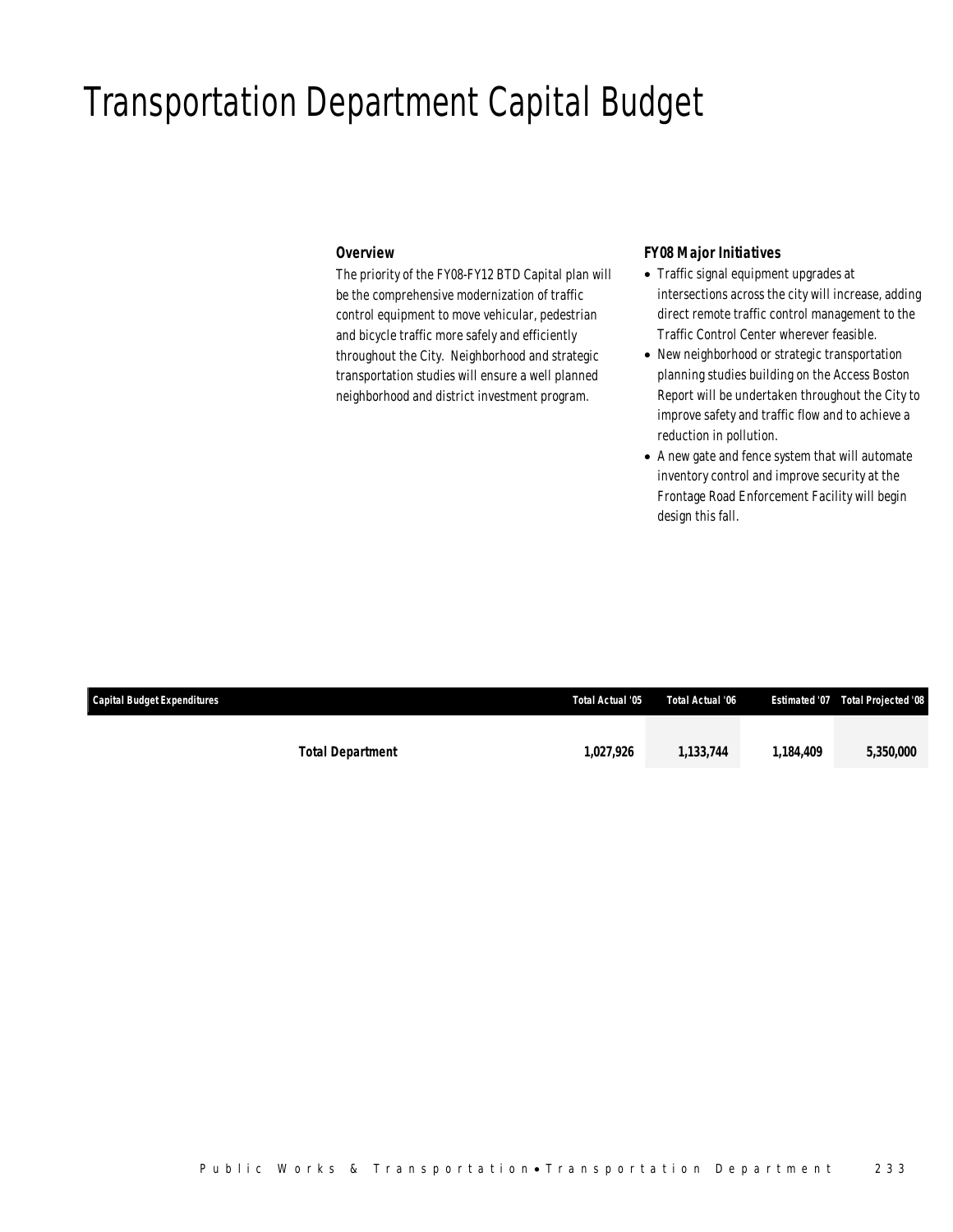### *BTD ENFORCEMENT FACILITY*

### *Project Mission*

Install a new generator, site fencing and automated gate/inventory control system. Replace the cooling tower. *Managing Department,* Construction Management *Status,* New Project *Location,* South End

| <b>Authorizations</b> |                                          |          |           |                  |             |           |
|-----------------------|------------------------------------------|----------|-----------|------------------|-------------|-----------|
|                       |                                          |          |           |                  | Non Capital |           |
| Source                |                                          | Existing | FY08      | Future           | Fund        | Total     |
|                       | City Capital                             | 0        | 1,497,000 | 0                | 0           | 1,497,000 |
|                       | Grants/Other                             | 0        |           | 0                |             | 0         |
| Total                 |                                          | 0        | 1,497,000 | $\mathbf{0}$     | 0           | 1,497,000 |
|                       | <b>Expenditures (Actual and Planned)</b> |          |           |                  |             |           |
|                       |                                          | Thru     |           |                  |             |           |
| Source                |                                          | 6/30/06  | FY07      | FY <sub>08</sub> | FY09-12     | Total     |
|                       | City Capital                             | 0        | 0         | 100,000          | 1.397.000   | 1.497.000 |
|                       | Grants/Other                             | 0        | 0         | 0                |             | 0         |
| Total                 |                                          | 0        | 0         | 100,000          | 1.397.000   | 1,497,000 |

### *GROVE HALL PARKING FACILITY*

*Project Mission* 

Reconstruct the municipal parking lot at Georgia Street.

*Authorizations*

*Managing Department,* Transportation Department *Status,* To Be Scheduled

*Location,* Roxbury

| <b>Authorizations</b> |          |                  |        |             |         |
|-----------------------|----------|------------------|--------|-------------|---------|
|                       |          |                  |        | Non Capital |         |
| Source                | Existing | FY <sub>08</sub> | Future | Fund        | Total   |
| City Capital          | 445,500  |                  |        |             | 445,500 |
| Grants/Other          |          |                  |        |             |         |
| Total                 | 445,500  |                  |        |             | 445,500 |

### *Expenditures (Actual and Planned)*

|              | Thru    |      |                  |         |         |
|--------------|---------|------|------------------|---------|---------|
| Source       | 6/30/06 | FY07 | FY <sub>08</sub> | FY09-12 | Total   |
| City Capital |         |      |                  | 445,500 | 445,500 |
| Grants/Other |         |      |                  |         |         |
| Total        |         |      |                  | 445,500 | 445,500 |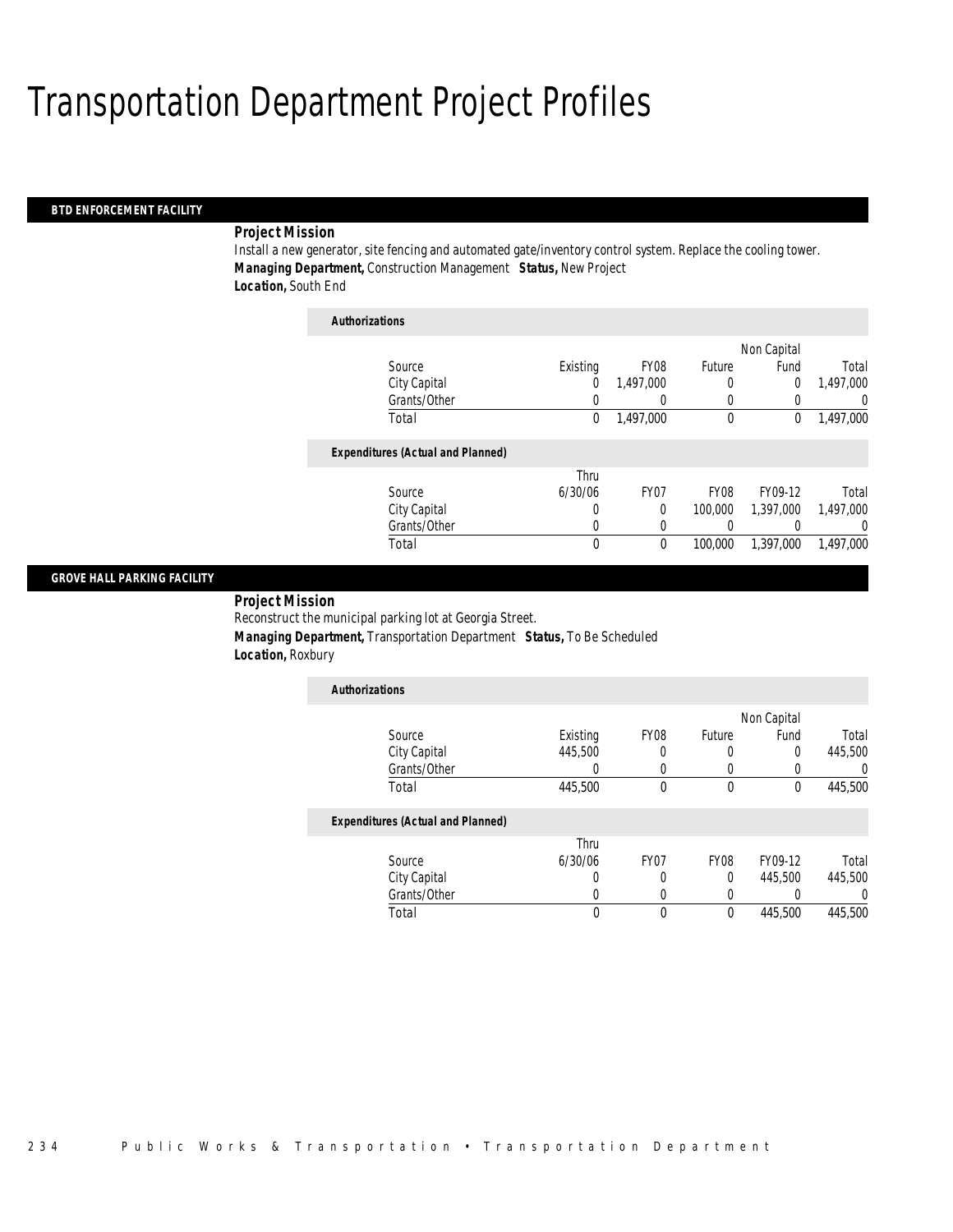### *LONGWOOD KENMORE TRANSPORATION STUDY*

### *Project Mission*

Investigate the improvement of traffic flow in and around the Longwood Medical, Fenway and Kenmore Square area. *Managing Department,* Transportation Department *Status,* New Project *Location,* Fenway/Kenmore

| <b>Authorizations</b>                    |          |                  |              |             |          |
|------------------------------------------|----------|------------------|--------------|-------------|----------|
|                                          |          |                  |              | Non Capital |          |
| Source                                   | Existing | FY08             | Future       | Fund        | Total    |
| City Capital                             |          |                  | 0            | 0           | $\Omega$ |
| Grants/Other                             | 0        | 400,000          | $\left($     | 0           | 400,000  |
| Total                                    | 0        | 400,000          | $\mathbf{0}$ | 0           | 400,000  |
| <b>Expenditures (Actual and Planned)</b> |          |                  |              |             |          |
|                                          | Thru     |                  |              |             |          |
| Source                                   | 6/30/06  | FY <sub>07</sub> | <b>FY08</b>  | FY09-12     | Total    |
| City Capital                             |          | 0                | 0            | 0           | $\Omega$ |
| Grants/Other                             | 0        | 0                | 400,000      | $\Omega$    | 400,000  |
| Total                                    | $\theta$ | $\Omega$         | 400,000      | $\theta$    | 400,000  |

### *SOUTHAMPTON STREET MAINTENANCE YARD PHASE II*

### *Project Mission*

Repair roof and update electrical system. Construct a new elevator, repoint and repair exterior masonry and improve yard drainage. Update exterior yard lighting. Install a security system. Selective window replacement and bathroom upgrades.

*Managing Department,* Construction Management *Status,* To Be Scheduled *Location,* Roxbury

| <b>Authorizations</b>                    |           |                  |             |                |           |
|------------------------------------------|-----------|------------------|-------------|----------------|-----------|
|                                          |           |                  |             | Non Capital    |           |
| Source                                   | Existing  | FY08             | Future      | Fund           | Total     |
| City Capital                             | 3.780.000 | 0                | 0           | $\overline{0}$ | 3.780.000 |
| Grants/Other                             | O         | $\left( \right)$ | 0           |                | $\Omega$  |
| Total                                    | 3,780,000 | 0                | $\mathbf 0$ | $\Omega$       | 3,780,000 |
| <b>Expenditures (Actual and Planned)</b> |           |                  |             |                |           |
|                                          | Thru      |                  |             |                |           |
| Source                                   | 6/30/06   | FY <sub>07</sub> | <b>FY08</b> | FY09-12        | Total     |
| City Capital                             | 366,530   | 58,095           | 0           | 3,355,375      | 3,780,000 |
| Grants/Other                             | 0         | 0                | 0           |                | $\Omega$  |
| Total                                    | 366,530   | 58.095           | $\theta$    | 3,355,375      | 3.780.000 |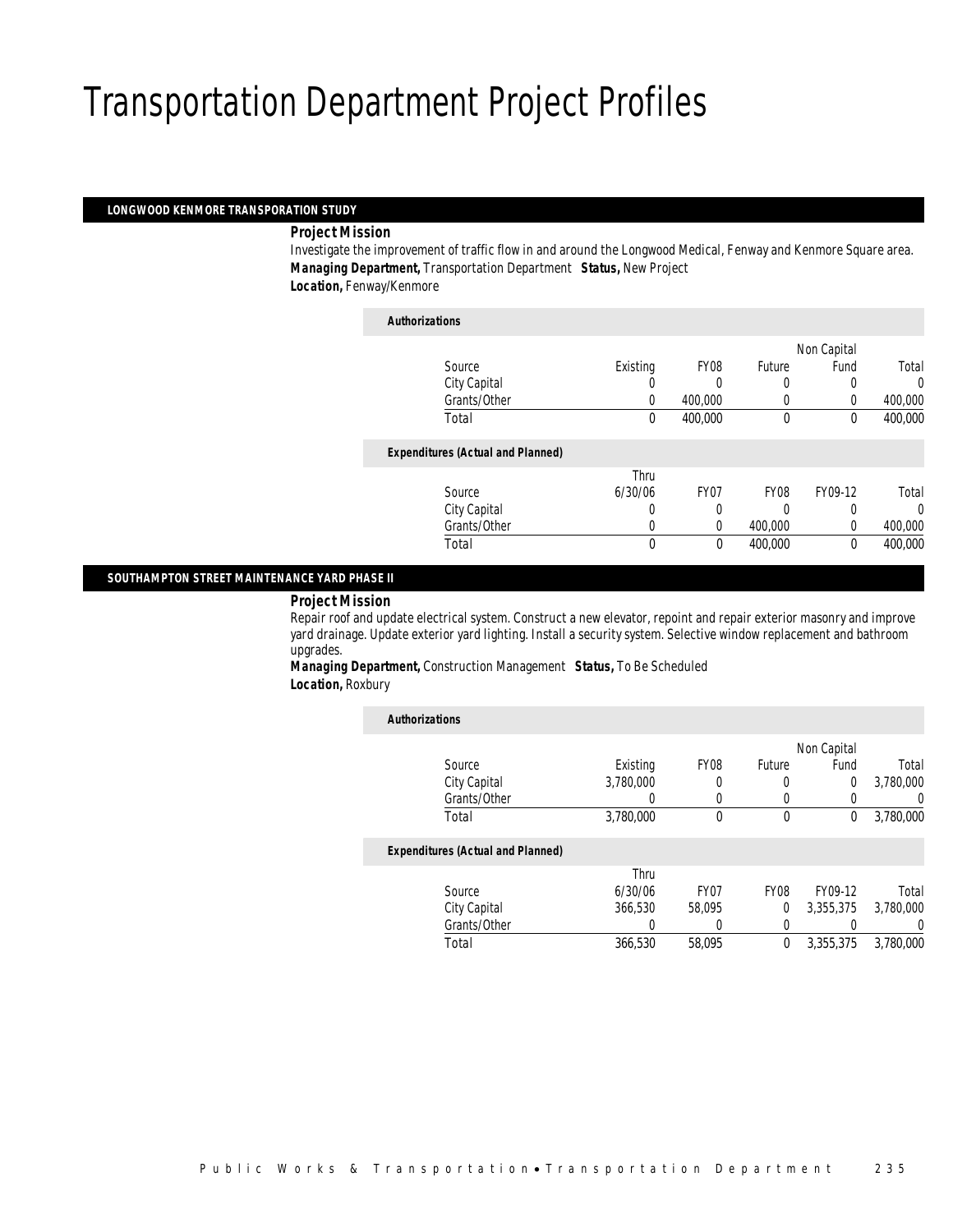### *TRAFFIC SIGNAL CONTROL BOXES*

## *Project Mission*

Purchase and install traffic signal control boxes.

*Managing Department,* Transportation Department *Status,* Ongoing Program

*Location,* Citywide

| <b>Authorizations</b>                    |          |                  |             |             |         |
|------------------------------------------|----------|------------------|-------------|-------------|---------|
|                                          |          |                  |             | Non Capital |         |
| Source                                   | Existing | FY <sub>08</sub> | Future      | Fund        | Total   |
| City Capital                             | 125,000  | 0                | 0           | 0           | 125,000 |
| Grants/Other                             | 0        | 0                | 0           | 0           | 0       |
| Total                                    | 125,000  | 0                | $\mathbf 0$ | 0           | 125,000 |
| <b>Expenditures (Actual and Planned)</b> |          |                  |             |             |         |
|                                          | Thru     |                  |             |             |         |
| Source                                   | 6/30/06  | FY <sub>07</sub> | <b>FY08</b> | FY09-12     | Total   |
| City Capital                             | 0        | 125,000          | 0           | $\Omega$    | 125,000 |
| Grants/Other                             | 0        | 0                | 0           | 0           | 0       |
| Total                                    | 0        | 125,000          | $\mathbf 0$ | 0           | 125,000 |

### *TRAFFIC SIGNAL EQUIPMENT*

## *Project Mission*

Install new or upgrade existing traffic signals Citywide while modernizing outdated electro-mechanical signal boxes with Solid-State circuitry.

*Managing Department,* Transportation Department *Status,* Ongoing Program *Location,* Citywide

| <b>Authorizations</b>                    |          |                  |                  |              |                  |  |
|------------------------------------------|----------|------------------|------------------|--------------|------------------|--|
|                                          |          |                  | Non Capital      |              |                  |  |
| Source                                   | Existing | FY <sub>08</sub> | Future           | Fund         | Total            |  |
| City Capital                             | 179,700  | 4,600,000        | 0                | $\theta$     | 4,779,700        |  |
| Grants/Other                             |          |                  | 0                |              |                  |  |
| Total                                    | 179.700  | 4.600.000        | $\mathbf 0$      | $\mathbf{0}$ | 4,779,700        |  |
| <b>Expenditures (Actual and Planned)</b> |          |                  |                  |              |                  |  |
|                                          | Thru     |                  |                  |              |                  |  |
| Source                                   | 6/30/06  | FY <sub>07</sub> | FY08             | FY09-12      | Total            |  |
| City Capital                             | 0        | 0                | 3.800.000        | 979.700      | 4.779.700        |  |
| Grants/Other                             | 0        |                  | $\left( \right)$ |              | $\left( \right)$ |  |
| Total                                    | 0        | 0                | 3,800,000        | 979.700      | 4.779.700        |  |